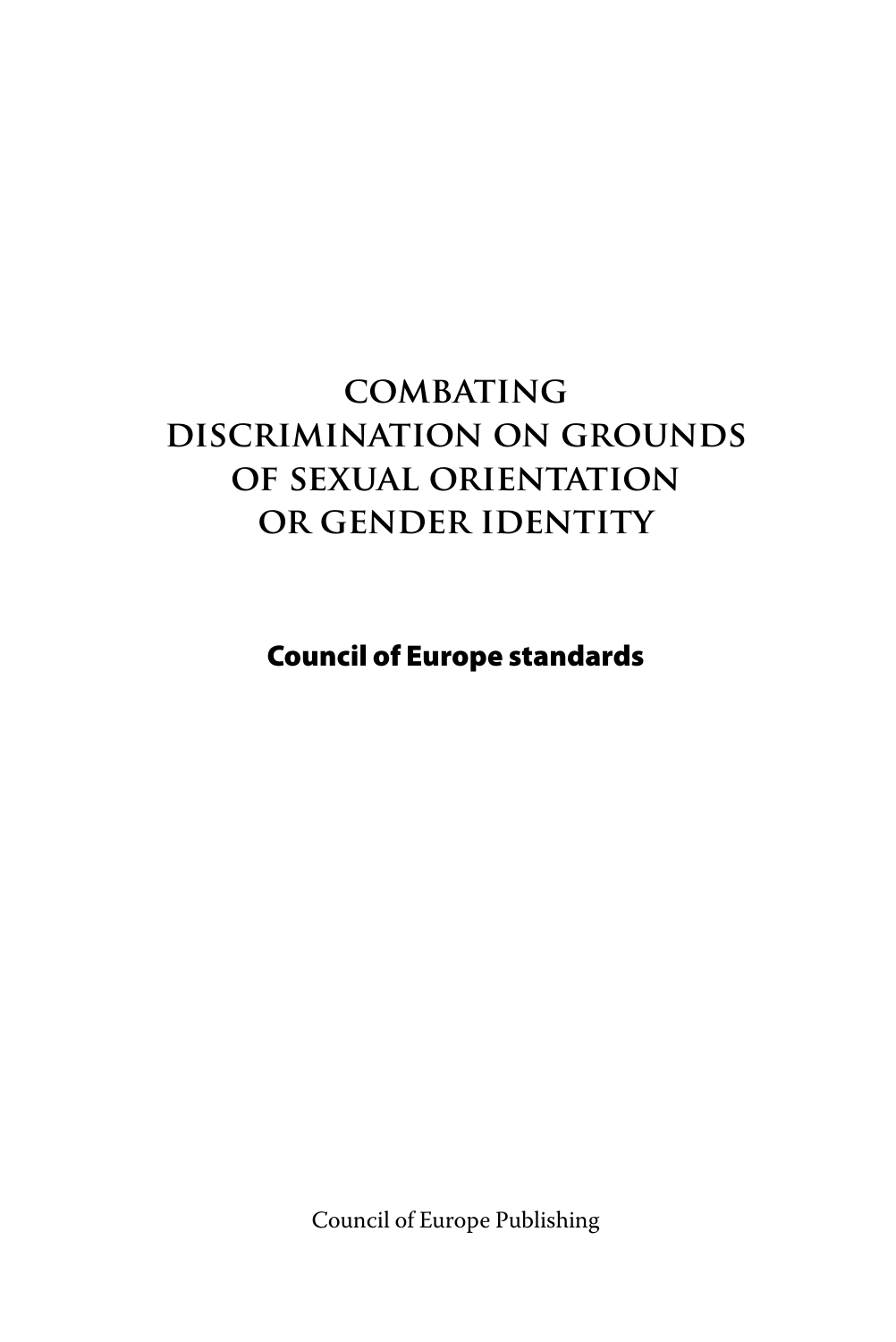French edition: *Combattre la discrimination fondée sur l'orientation sexuelle ou l'identité de genre* ISBN 978-92-871-6988-4

*Reproduction of the texts in this publication is authorised provided the full title and the source are cited. If it is intended to be used for commercial purposes or translated into one of the non-official languages of the Council of Europe, please contact publishing@coe.int.*

Cover design and layout: Information and Publication Support Unit, Directorate General of Human Rights and Legal Affairs, Council of Europe

Council of Europe Publishing F-67075 Strasbourg Cedex http://book.coe.int

ISBN 978-92-871-6989-1 © Council of Europe, June 2011 Printed at the Council of Europe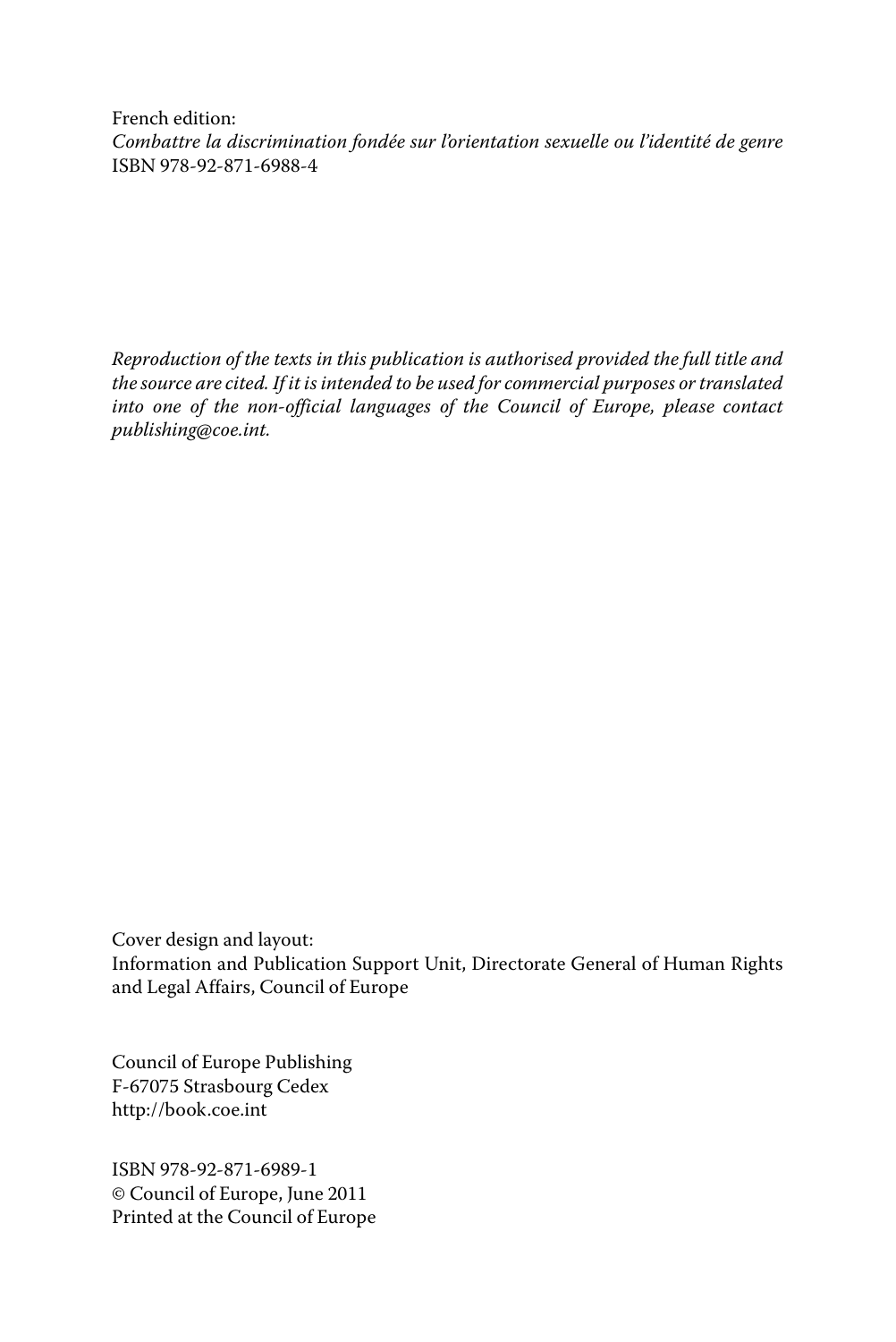# **Contents**

| Recommendation CM/Rec(2010)5 of the Committee of Ministers<br>to member states on measures to combat discrimination on grounds                                                                              |
|-------------------------------------------------------------------------------------------------------------------------------------------------------------------------------------------------------------|
| Message from the Committee of Ministers to steering committees<br>and other committees involved in intergovernmental co-operation<br>at the Council of Europe on equal rights and dignity of lesbian,<br>46 |
| Recommendation No. R (97) 20 of the Committee of Ministers                                                                                                                                                  |
| Recommendation 1915 (2010) of the Parliamentary Assembly -<br>Discrimination on the basis of sexual orientation and gender identity 51                                                                      |
| Resolution 1728 (2010) of the Parliamentary Assembly -<br>Discrimination on the basis of sexual orientation and gender identity 52                                                                          |
| Discrimination on the basis of sexual orientation and gender identity<br>Report by the Committee on Legal Affairs and Human Rights                                                                          |
| Recommendation 1635 (2003) of the Parliamentary Assembly -                                                                                                                                                  |
| Committee of Ministers' reply to Recommendation 1635 (2003) -                                                                                                                                               |
| Recommendation 1474 (2000) of the Parliamentary Assembly -<br>Situation of gays and lesbians in Council of Europe member states  92                                                                         |
| Committee of Ministers' reply to Recommendation 1474 (2000) -<br>Situation of gays and lesbians in Council of Europe member states 94                                                                       |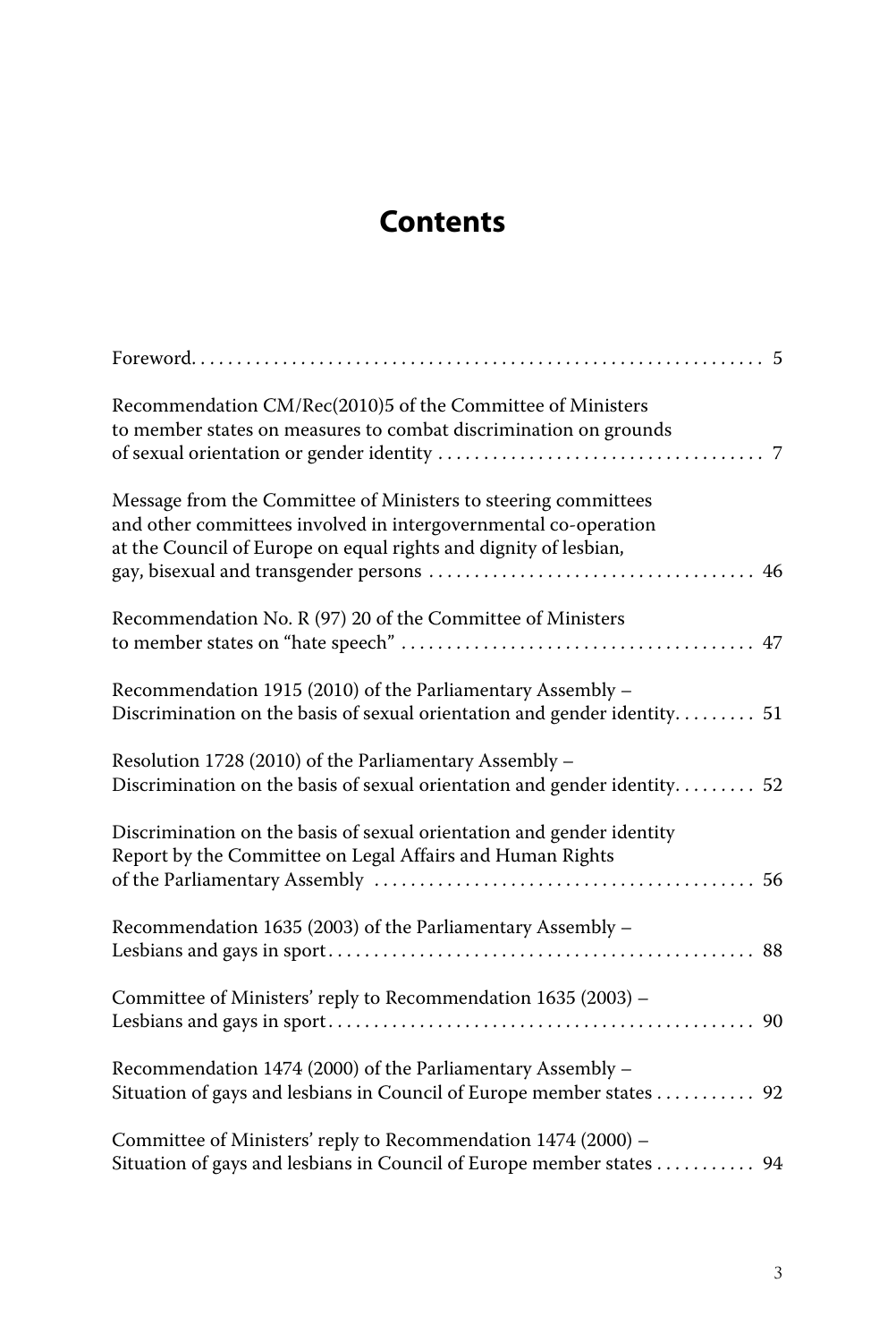| Recommendation 1470 (2000) of the Parliamentary Assembly -<br>Situation of gays and lesbians and their partners in respect of asylum                                                                           |
|----------------------------------------------------------------------------------------------------------------------------------------------------------------------------------------------------------------|
| Committee of Ministers' reply to Recommendation 1470 (2000) -<br>Situation of gays and lesbians and their partners in respect of asylum<br>and immigration in the member states of the Council of Europe  99   |
| Recommendation 1117 (1989) of the Parliamentary Assembly -                                                                                                                                                     |
| Committee of Ministers' reply to Recommendation 1117 (1989) -                                                                                                                                                  |
| Recommendation 924 (1981) of the Parliamentary Assembly -                                                                                                                                                      |
| Recommendation 211 (2007) of the Congress of Local and Regional<br>Authorities of the Council of Europe on freedom of assembly<br>and expression for lesbians, gays, bisexuals and transgendered persons  105  |
| Committee of Ministers' reply to Recommendation 211(2007)<br>of the Congress of Local and Regional Authorities of the Council of Europe<br>on freedom of assembly and expression for lesbians, gays, bisexuals |
| Resolution OING D (2008) RES1 of the Human Rights Grouping<br>of the Conference of International Non-Governmental Organisations<br>on human rights defenders working for the rights of lesbian, gay,           |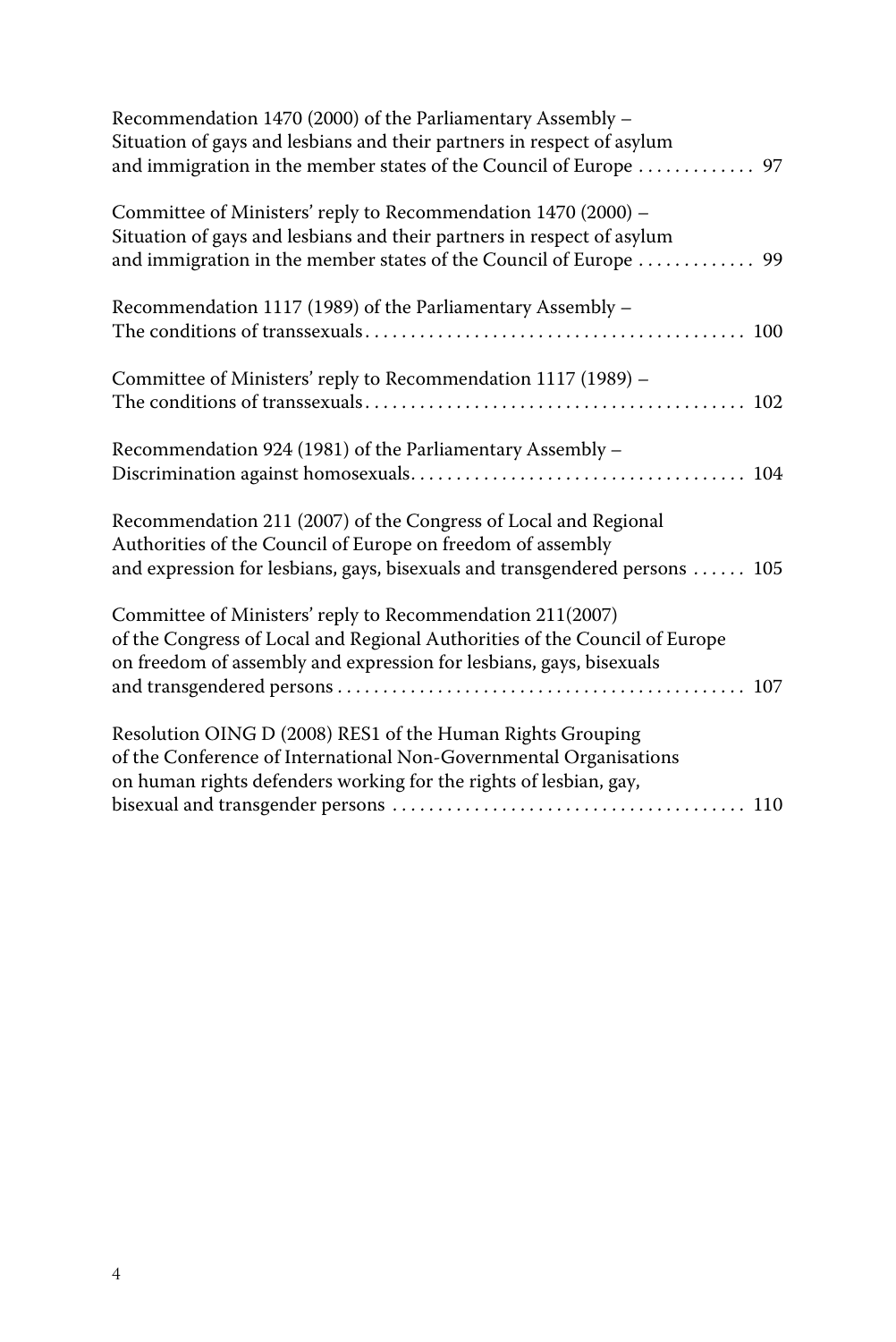# **Foreword**

The Council of Europe's standards and mechanisms seek to promote and ensure respect for the human rights of every individual. These include equal rights and dignity of all human beings, including lesbian, gay, bisexual and transgender persons.

In our societies, homophobia and intolerance towards lesbian, gay, bisexual and transgender persons are still widespread. Many of them are still suffering from discrimination, violence and exclusion on grounds of their sexual orientation or gender identity. Discrimination on grounds of sexual orientation or gender identity is not compatible with Council of Europe standards.

The commitment of the Council of Europe to fighting discrimination based on sexual orientation has a long history: the first recommendation by its Parliamentary Assembly dates back to 1981. Since then, the Assembly, the Committee of Ministers and the Congress of Local and Regional Authorities have dealt with the issue in several texts. The case law of the European Court of Human Rights has also been essential in combating discrimination, regularly recognising since the early 1980s violations of the human rights of lesbian, gay, bisexual and transgender persons under various aspects.

A historical step was made on 31 March 2010 with the adoption by the Committee of Ministers of Recommendation CM/Rec(2010)5 to member states on measures to combat discrimination based on sexual orientation or gender identity. This recommendation is the first instrument in the world dealing specifically with one of the most persistent and difficult forms of discrimination. It sets out the principles deriving from existing European and international instruments, with particular emphasis on the European Convention on Human Rights, in the light of European Court of Human Rights case law. It identifies specific measures to be adopted and effectively enforced by member states in order to combat discrimination, to ensure respect for human rights of lesbian, gay, bisexual and transgender persons and to promote tolerance towards them.

A few weeks later, on 29 April 2010, the Parliamentary Assembly also adopted a new Resolution 1728 (2010) and a new Recommendation 1915 (2010) on discrimination on the basis of sexual orientation or gender identity.

This publication contains the relevant legal and political texts adopted by the Committee of Ministers, the Parliamentary Assembly and the Congress of Local and Regional Authorities of the Council of Europe. It should serve as a reference for the governments, international institutions, non-governmental organisations, media professionals and to all those who are professionally or otherwise involved or interested in protecting and promoting the human rights of lesbian, gay, bisexual and transgender persons. But legal responses and political declarations, whilst essential, are not sufficient. They need to be combined with educational, cultural and awareness-raising measures likely to eradicate discrimination and intolerance in the long term.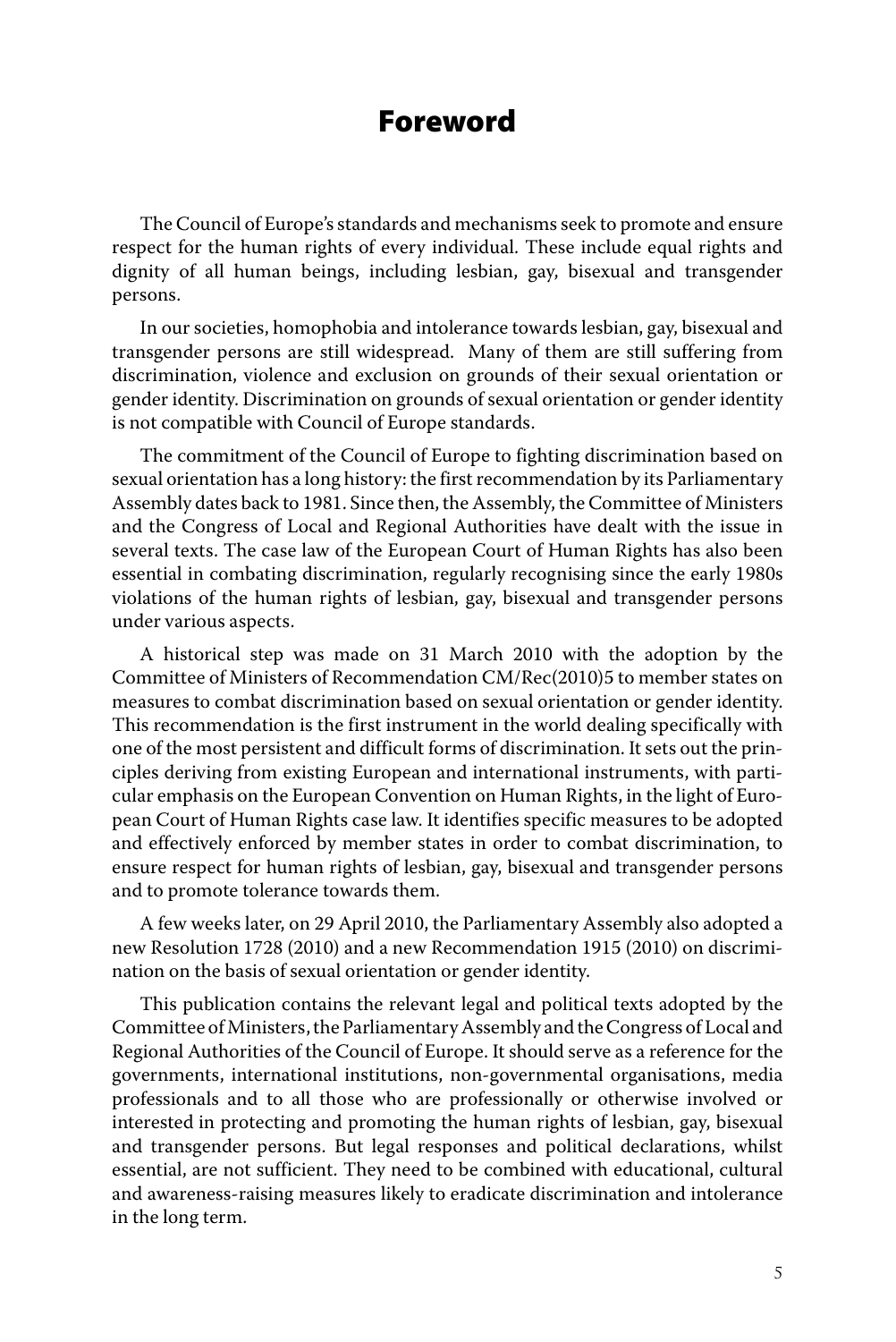This objective requires determined action – in the first place by the Council of Europe member states themselves, to implement the agreed standards and to put an end to any form of discrimination based on sexual orientation and gender identity in the enjoyment of human rights.

Thorbjørn Jagland Secretary General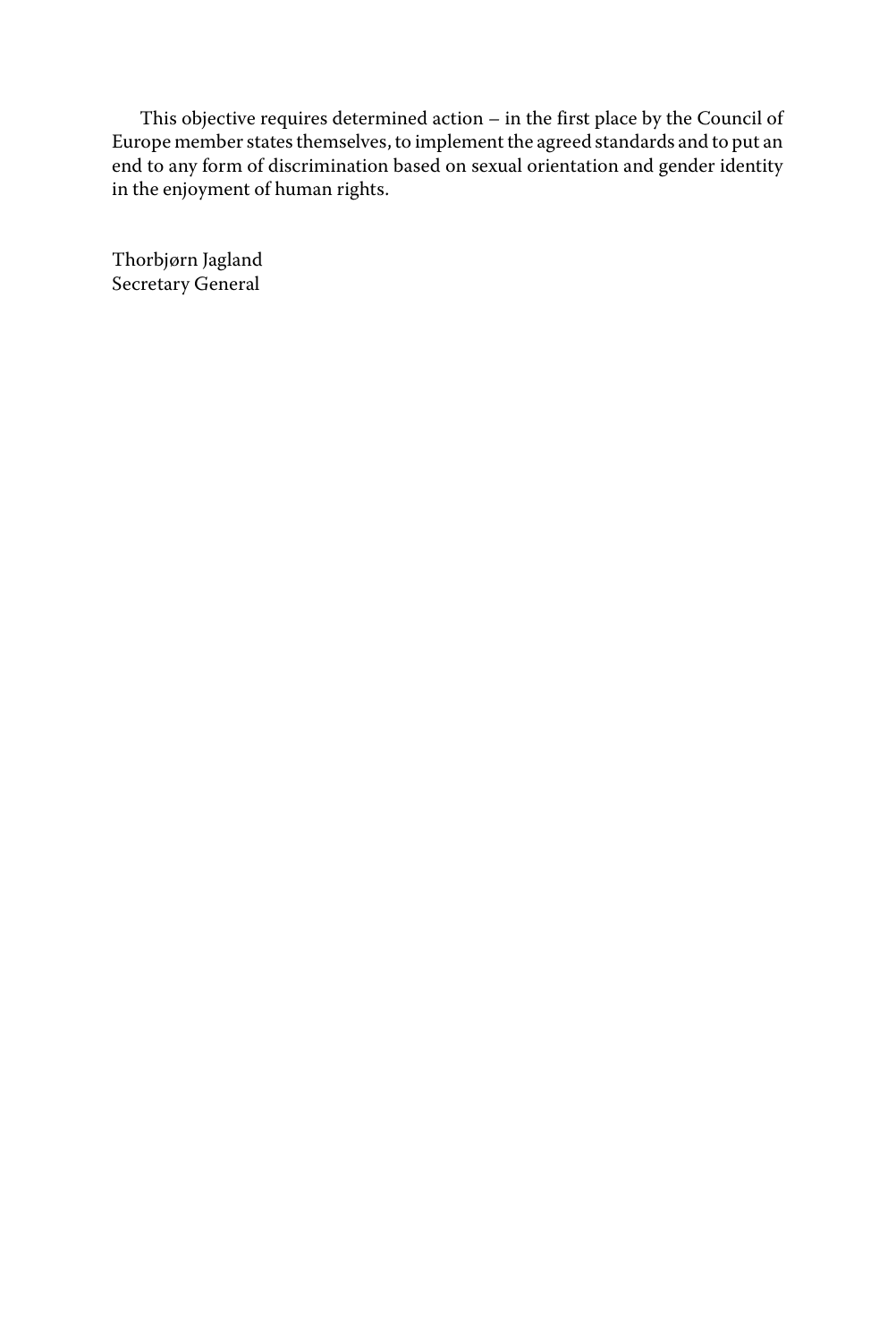# Recommendation CM/Rec(2010)5 of the Committee of Ministers to member states on measures to combat discrimination on grounds of sexual orientation or gender identity

*(Adopted by the Committee of Ministers on 31 March 2010 at the 1081st meeting of the Ministers' Deputies)*

The Committee of Ministers, under the terms of Article 15.*b* of the Statute of the Council of Europe,

Considering that the aim of the Council of Europe is to achieve a greater unity between its members, and that this aim may be pursued, in particular, through common action in the field of human rights;

Recalling that human rights are universal and shall apply to all individuals, and stressing therefore its commitment to guarantee the equal dignity of all human beings and the enjoyment of rights and freedoms of all individuals without discrimination on any ground such as sex, race, colour, language, religion, political or other opinion, national or social origin, association with a national minority, property, birth or other status, in accordance with the Convention for the Protection of Human Rights and Fundamental Freedoms (ETS No. 5) (hereinafter referred to as "the Convention") and its protocols;

Recognising that non-discriminatory treatment by state actors, as well as, where appropriate, positive state measures for protection against discriminatory treatment, including by non-state actors, are fundamental components of the international system protecting human rights and fundamental freedoms;

Recognising that lesbian, gay, bisexual and transgender persons have been for centuries and are still subjected to homophobia, transphobia and other forms of intolerance and discrimination even within their family – including criminalisation, marginalisation, social exclusion and violence – on grounds of sexual orientation or gender identity, and that specific action is required in order to ensure the full enjoyment of the human rights of these persons;

Considering the case law of the European Court of Human Rights (hereinafter referred to as "the Court") and of other international jurisdictions, which consider sexual orientation a prohibited ground for discrimination and have contributed to the advancement of the protection of the rights of transgender persons;

Recalling that, in accordance with the case law of the Court, any difference in treatment, in order not to be discriminatory, must have an objective and reasonable justification, that is, pursue a legitimate aim and employ means which are reasonably proportionate to the aim pursued;

Bearing in mind the principle that neither cultural, traditional nor religious values, nor the rules of a "dominant culture" can be invoked to justify hate speech or any other form of discrimination, including on grounds of sexual orientation or gender identity;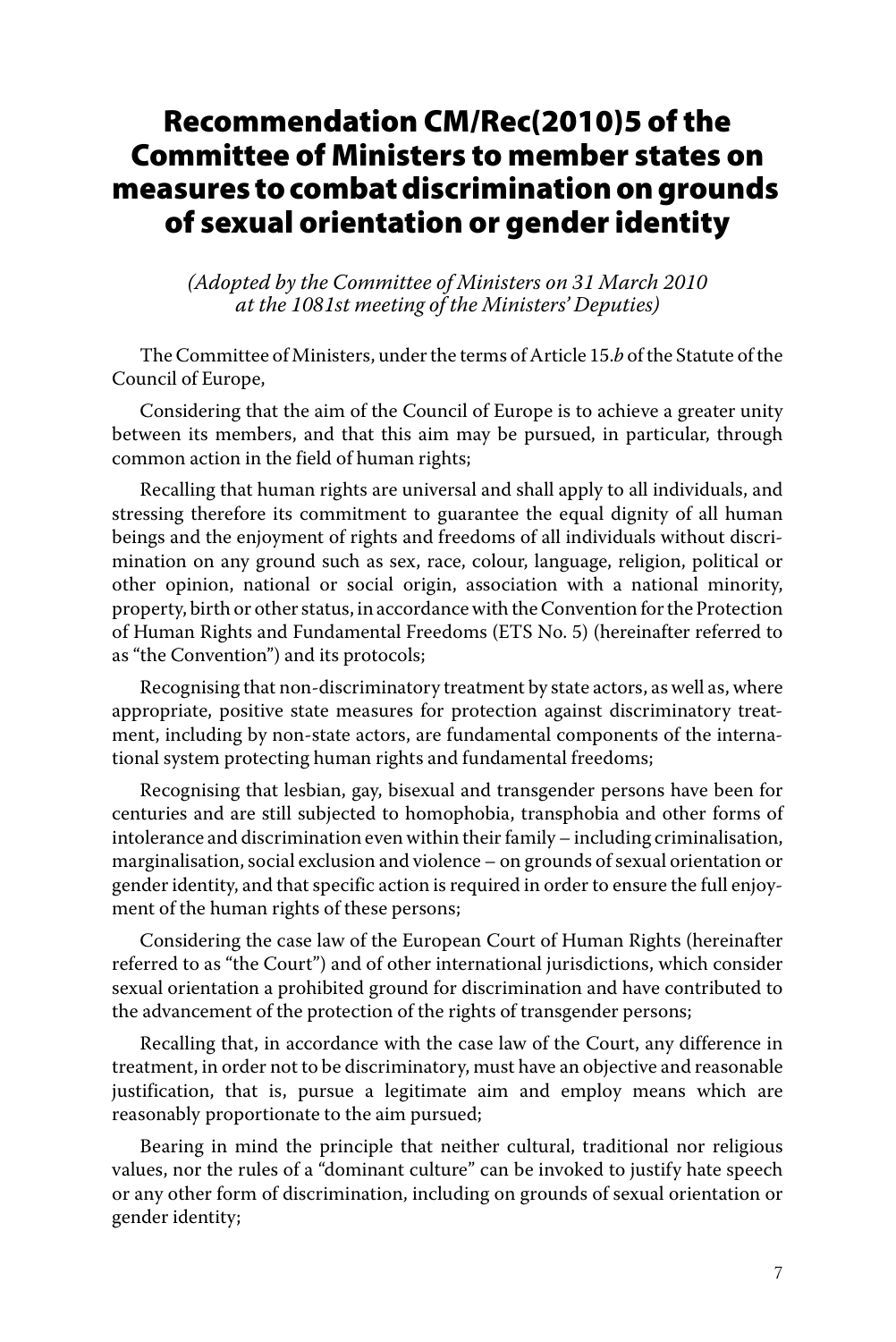Having regard to the message from the Committee of Ministers to steering committees and other committees involved in intergovernmental co-operation at the Council of Europe on equal rights and dignity of all human beings, including lesbian, gay, bisexual and transgender persons, adopted on 2 July 2008, and its relevant recommendations;

Bearing in mind the recommendations adopted since 1981 by the Parliamentary Assembly of the Council of Europe regarding discrimination on grounds of sexual orientation or gender identity, as well as Recommendation 211 (2007) of the Congress of Local and Regional Authorities of the Council of Europe on "Freedom of assembly and expression for lesbians, gays, bisexuals and transgendered persons";

Appreciating the role of the Commissioner for Human Rights in monitoring the situation of lesbian, gay, bisexual and transgender persons in the member states with respect to discrimination on grounds of sexual orientation or gender identity;

Taking note of the joint statement, made on 18 December 2008 by 66 states at the United Nations General Assembly, which condemned human rights violations based on sexual orientation and gender identity, such as killings, torture, arbitrary arrests and "deprivation of economic, social and cultural rights, including the right to health";

Stressing that discrimination and social exclusion on account of sexual orientation or gender identity may best be overcome by measures targeted both at those who experience such discrimination or exclusion, and the population at large,

Recommends that member states:

- 1. examine existing legislative and other measures, keep them under review, and collect and analyse relevant data, in order to monitor and redress any direct or indirect discrimination on grounds of sexual orientation or gender identity;
- 2. ensure that legislative and other measures are adopted and effectively implemented to combat discrimination on grounds of sexual orientation or gender identity, to ensure respect for the human rights of lesbian, gay, bisexual and transgender persons and to promote tolerance towards them;
- 3. ensure that victims of discrimination are aware of and have access to effective legal remedies before a national authority, and that measures to combat discrimination include, where appropriate, sanctions for infringements and the provision of adequate reparation for victims of discrimination;
- 4. be guided in their legislation, policies and practices by the principles and measures contained in the appendix to this recommendation;
- 5. ensure by appropriate means and action that this recommendation, including its appendix, is translated and disseminated as widely as possible.

*Appendix to Recommendation CM/Rec(2010)5*

#### **I. Right to life, security and protection from violence**

*A. "Hate crimes" and other hate-motivated incidents*

1. Member states should ensure effective, prompt and impartial investigations into alleged cases of crimes and other incidents, where the sexual orientation or gender identity of the victim is reasonably suspected to have constituted a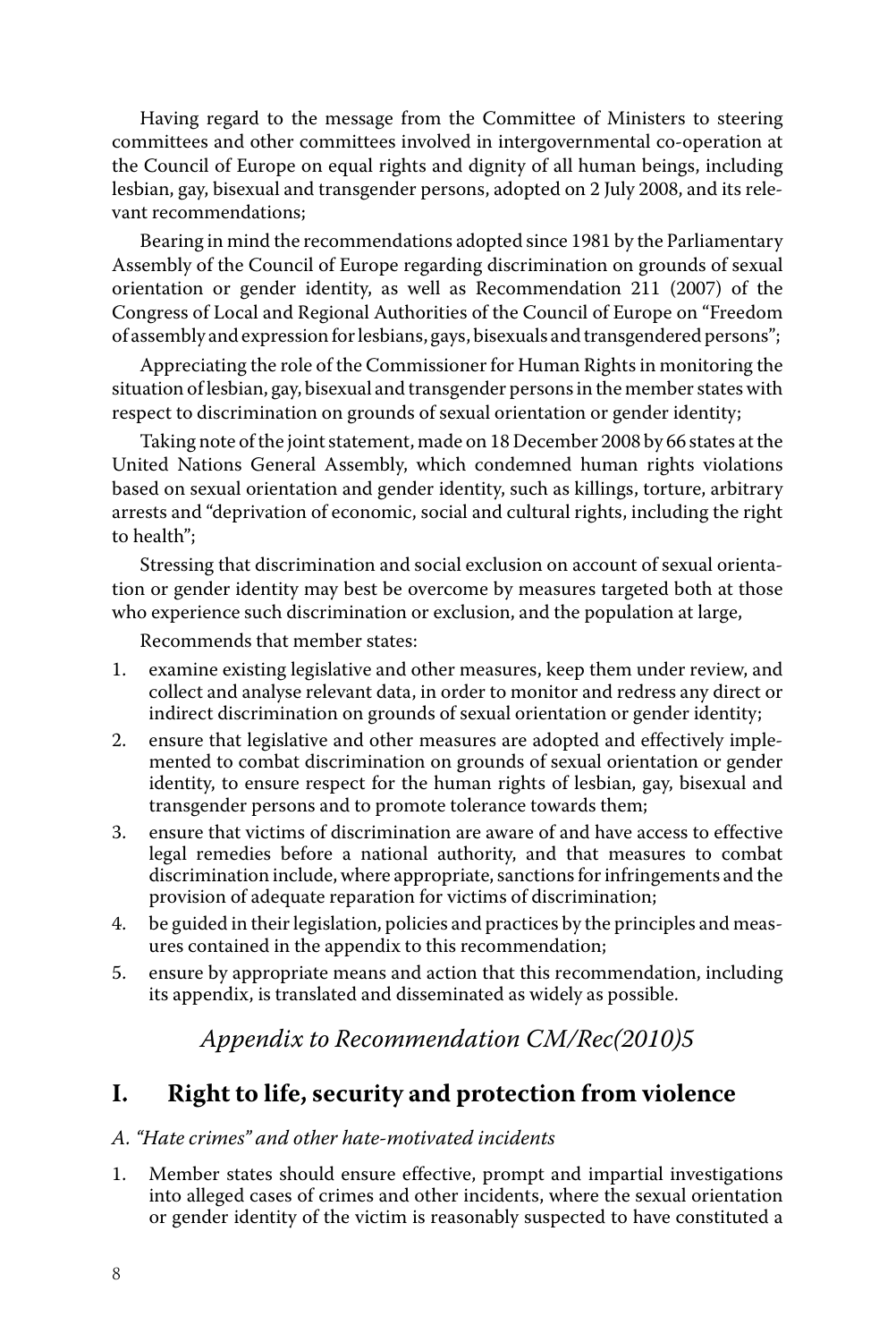motive for the perpetrator; they should further ensure that particular attention is paid to the investigation of such crimes and incidents when allegedly committed by law enforcement officials or by other persons acting in an official capacity, and that those responsible for such acts are effectively brought to justice and, where appropriate, punished in order to avoid impunity.

- 2. Member states should ensure that when determining sanctions, a bias motive related to sexual orientation or gender identity may be taken into account as an aggravating circumstance.
- 3. Member states should take appropriate measures to ensure that victims and witnesses of sexual orientation or gender identity related "hate crimes" and other hate-motivated incidents are encouraged to report these crimes and incidents; for this purpose, member states should take all necessary steps to ensure that law enforcement structures, including the judiciary, have the necessary knowledge and skills to identify such crimes and incidents and provide adequate assistance and support to victims and witnesses.
- 4. Member states should take appropriate measures to ensure the safety and dignity of all persons in prison or in other ways deprived of their liberty, including lesbian, gay, bisexual and transgender persons, and in particular take protective measures against physical assault, rape and other forms of sexual abuse, whether committed by other inmates or staff; measures should be taken so as to adequately protect and respect the gender identity of transgender persons.
- 5. Member states should ensure that relevant data are gathered and analysed on the prevalence and nature of discrimination and intolerance on grounds of sexual orientation or gender identity, and in particular on "hate crimes" and hate-motivated incidents related to sexual orientation or gender identity.

#### *B. "Hate speech"*

- 6. Member states should take appropriate measures to combat all forms of expression, including in the media and on the Internet, which may be reasonably understood as likely to produce the effect of inciting, spreading or promoting hatred or other forms of discrimination against lesbian, gay, bisexual and transgender persons. Such "hate speech" should be prohibited and publicly disavowed whenever it occurs. All measures should respect the fundamental right to freedom of expression in accordance with Article 10 of the Convention and the case law of the Court.
- 7. Member states should raise awareness among public authorities and public institutions at all levels of their responsibility to refrain from statements, in particular to the media, which may reasonably be understood as legitimising such hatred or discrimination.
- 8. Public officials and other state representatives should be encouraged to promote tolerance and respect for the human rights of lesbian, gay, bisexual and transgender persons whenever they engage in a dialogue with key representatives of the civil society, including media and sports organisations, political organisations and religious communities.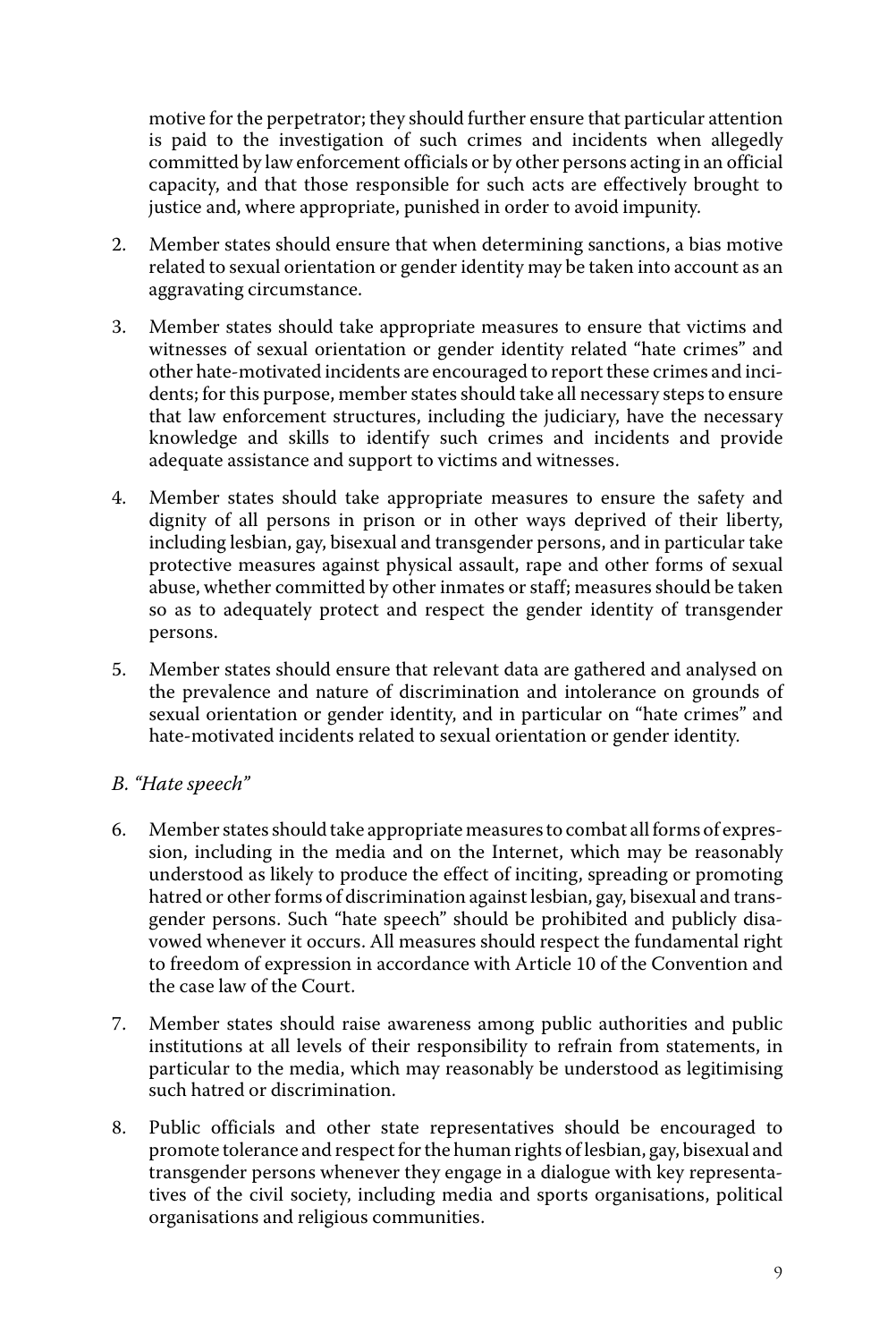### **II. Freedom of association**

- 9. Member states should take appropriate measures to ensure, in accordance with Article 11 of the Convention, that the right to freedom of association can be effectively enjoyed without discrimination on grounds of sexual orientation or gender identity; in particular, discriminatory administrative procedures, including excessive formalities for the registration and practical functioning of associations, should be prevented and removed; measures should also be taken to prevent the abuse of legal and administrative provisions, such as those related to restrictions based on public health, public morality and public order.
- 10. Access to public funding available for non-governmental organisations should be secured without discrimination on grounds of sexual orientation or gender identity.
- 11. Member states should take appropriate measures to effectively protect defenders of human rights of lesbian, gay, bisexual and transgender persons against hostility and aggression to which they may be exposed, including when allegedly committed by state agents, in order to enable them to freely carry out their activities in accordance with the Declaration of the Committee of Ministers on Council of Europe action to improve the protection of human rights defenders and promote their activities.
- 12. Member states should ensure that non-governmental organisations defending the human rights of lesbian, gay, bisexual and transgender persons are appropriately consulted on the adoption and implementation of measures that may have an impact on the human rights of these persons.

### **III. Freedom of expression and peaceful assembly**

- 13. Member states should take appropriate measures to ensure, in accordance with Article 10 of the Convention, that the right to freedom of expression can be effectively enjoyed, without discrimination on grounds of sexual orientation or gender identity, including with respect to the freedom to receive and impart information on subjects dealing with sexual orientation or gender identity.
- 14. Member states should take appropriate measures at national, regional and local levels to ensure that the right to freedom of peaceful assembly, as enshrined in Article 11 of the Convention, can be effectively enjoyed, without discrimination on grounds of sexual orientation or gender identity.
- 15. Member states should ensure that law enforcement authorities take appropriate measures to protect participants in peaceful demonstrations in favour of the human rights of lesbian, gay, bisexual and transgender persons from any attempts to unlawfully disrupt or inhibit the effective enjoyment of their right to freedom of expression and peaceful assembly.
- 16. Member states should take appropriate measures to prevent restrictions on the effective enjoyment of the rights to freedom of expression and peaceful assembly resulting from the abuse of legal or administrative provisions, for example on grounds of public health, public morality and public order.
- 17. Public authorities at all levels should be encouraged to publicly condemn, notably in the media, any unlawful interferences with the right of individuals and groups of individuals to exercise their freedom of expression and peaceful assembly, notably when related to the human rights of lesbian, gay, bisexual and transgender persons.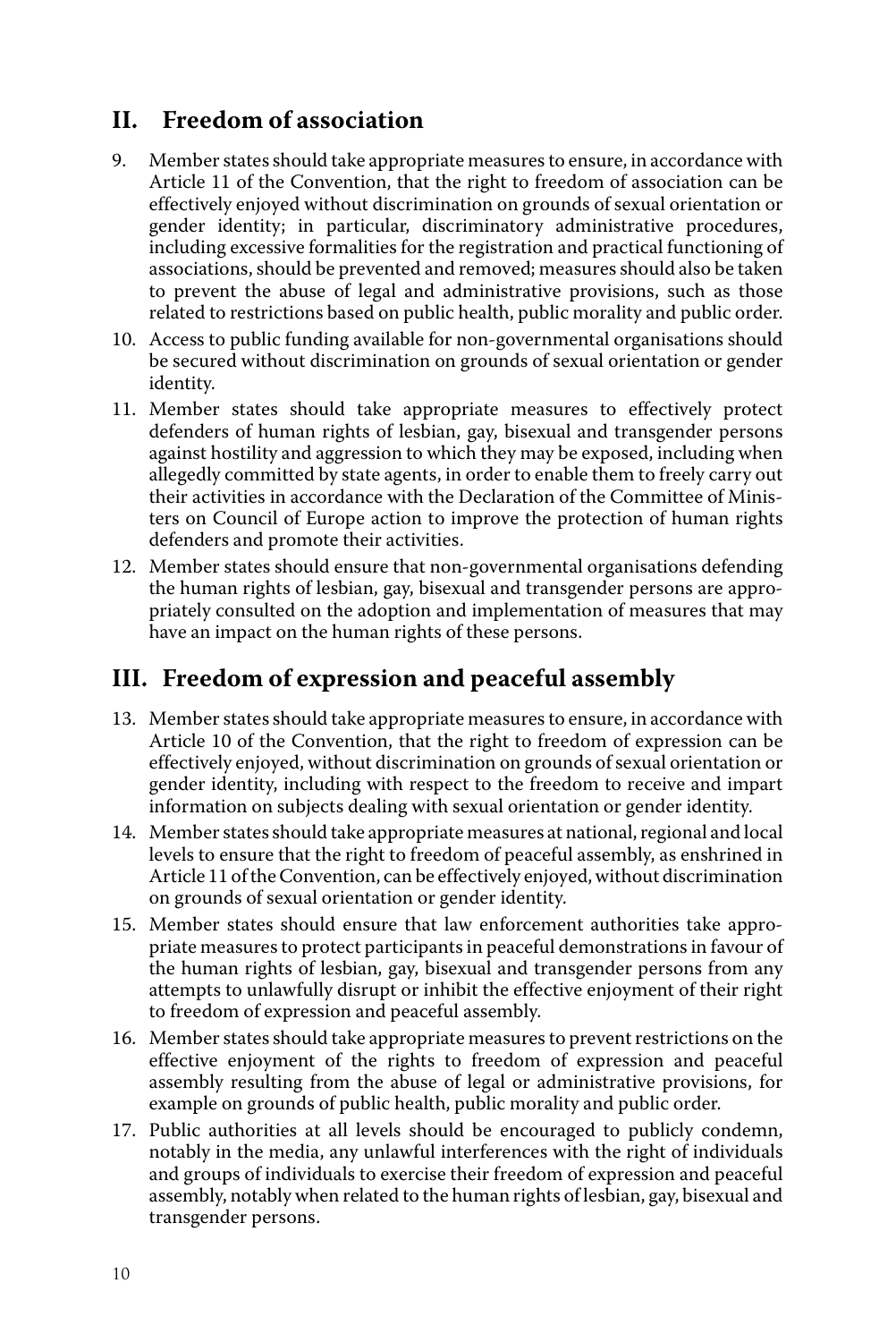### **IV. Right to respect for private and family life**

- 18. Member states should ensure that any discriminatory legislation criminalising same-sex sexual acts between consenting adults, including any differences with respect to the age of consent for same-sex sexual acts and heterosexual acts, are repealed; they should also take appropriate measures to ensure that criminal law provisions which, because of their wording, may lead to a discriminatory application are either repealed, amended or applied in a manner which is compatible with the principle of non-discrimination.
- 19. Member states should ensure that personal data referring to a person's sexual orientation or gender identity are not collected, stored or otherwise used by public institutions including in particular within law enforcement structures, except where this is necessary for the performance of specific, lawful and legitimate purposes; existing records which do not comply with these principles should be destroyed.
- 20. Prior requirements, including changes of a physical nature, for legal recognition of a gender reassignment, should be regularly reviewed in order to remove abusive requirements.
- 21. Member states should take appropriate measures to guarantee the full legal recognition of a person's gender reassignment in all areas of life, in particular by making possible the change of name and gender in official documents in a quick, transparent and accessible way; member states should also ensure, where appropriate, the corresponding recognition and changes by non-state actors with respect to key documents, such as educational or work certificates.
- 22. Member states should take all necessary measures to ensure that, once gender reassignment has been completed and legally recognised in accordance with paragraphs 20 and 21 above, the right of transgender persons to marry a person of the sex opposite to their reassigned sex is effectively guaranteed.
- 23. Where national legislation confers rights and obligations on unmarried couples, member states should ensure that it applies in a non-discriminatory way to both same-sex and different-sex couples, including with respect to survivor's pension benefits and tenancy rights.
- 24. Where national legislation recognises registered same-sex partnerships, member states should seek to ensure that their legal status and their rights and obligations are equivalent to those of heterosexual couples in a comparable situation.
- 25. Where national legislation does not recognise nor confer rights or obligations on registered same-sex partnerships and unmarried couples, member states are invited to consider the possibility of providing, without discrimination of any kind, including against different sex couples, same-sex couples with legal or other means to address the practical problems related to the social reality in which they live.
- 26. Taking into account that the child's best interests should be the primary consideration in decisions regarding the parental responsibility for, or guardianship of a child, member states should ensure that such decisions are taken without discrimination based on sexual orientation or gender identity.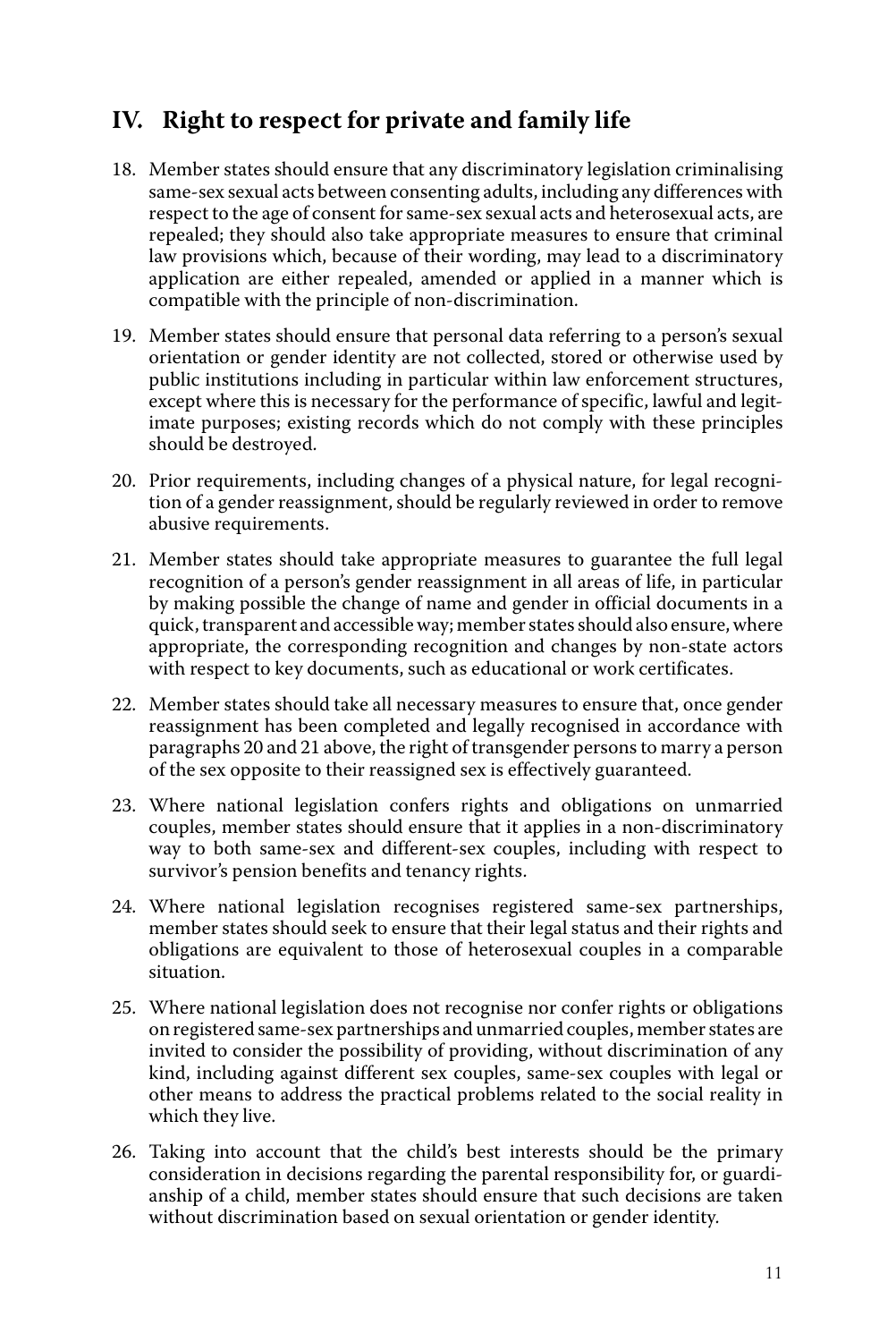- 27. Taking into account that the child's best interests should be the primary consideration in decisions regarding adoption of a child, member states whose national legislation permits single individuals to adopt children should ensure that the law is applied without discrimination based on sexual orientation or gender identity.
- 28. Where national law permits assisted reproductive treatment for single women, member states should seek to ensure access to such treatment without discrimination on grounds of sexual orientation.

### **V. Employment**

- 29. Member states should ensure the establishment and implementation of appropriate measures which provide effective protection against discrimination on grounds of sexual orientation or gender identity in employment and occupation in the public as well as in the private sector. These measures should cover conditions for access to employment and promotion, dismissals, pay and other working conditions, including the prevention, combating and punishment of harassment and other forms of victimisation.
- 30. Particular attention should be paid to providing effective protection of the right to privacy of transgender individuals in the context of employment, in particular regarding employment applications, to avoid any irrelevant disclosure of their gender history or their former name to the employer and other employees.

### **VI. Education**

- 31. Taking into due account the over-riding interests of the child, member states should take appropriate legislative and other measures, addressed to educational staff and pupils, to ensure that the right to education can be effectively enjoyed without discrimination on grounds of sexual orientation or gender identity; this includes, in particular, safeguarding the right of children and youth to education in a safe environment, free from violence, bullying, social exclusion or other forms of discriminatory and degrading treatment related to sexual orientation or gender identity.
- 32. Taking into due account the over-riding interests of the child, appropriate measures should be taken to this effect at all levels to promote mutual tolerance and respect in schools, regardless of sexual orientation or gender identity. This should include providing objective information with respect to sexual orientation and gender identity, for instance in school curricula and educational materials, and providing pupils and students with the necessary information, protection and support to enable them to live in accordance with their sexual orientation and gender identity. Furthermore, member states may design and implement school equality and safety policies and action plans and may ensure access to adequate anti-discrimination training or support and teaching aids. Such measures should take into account the rights of parents regarding education of their children.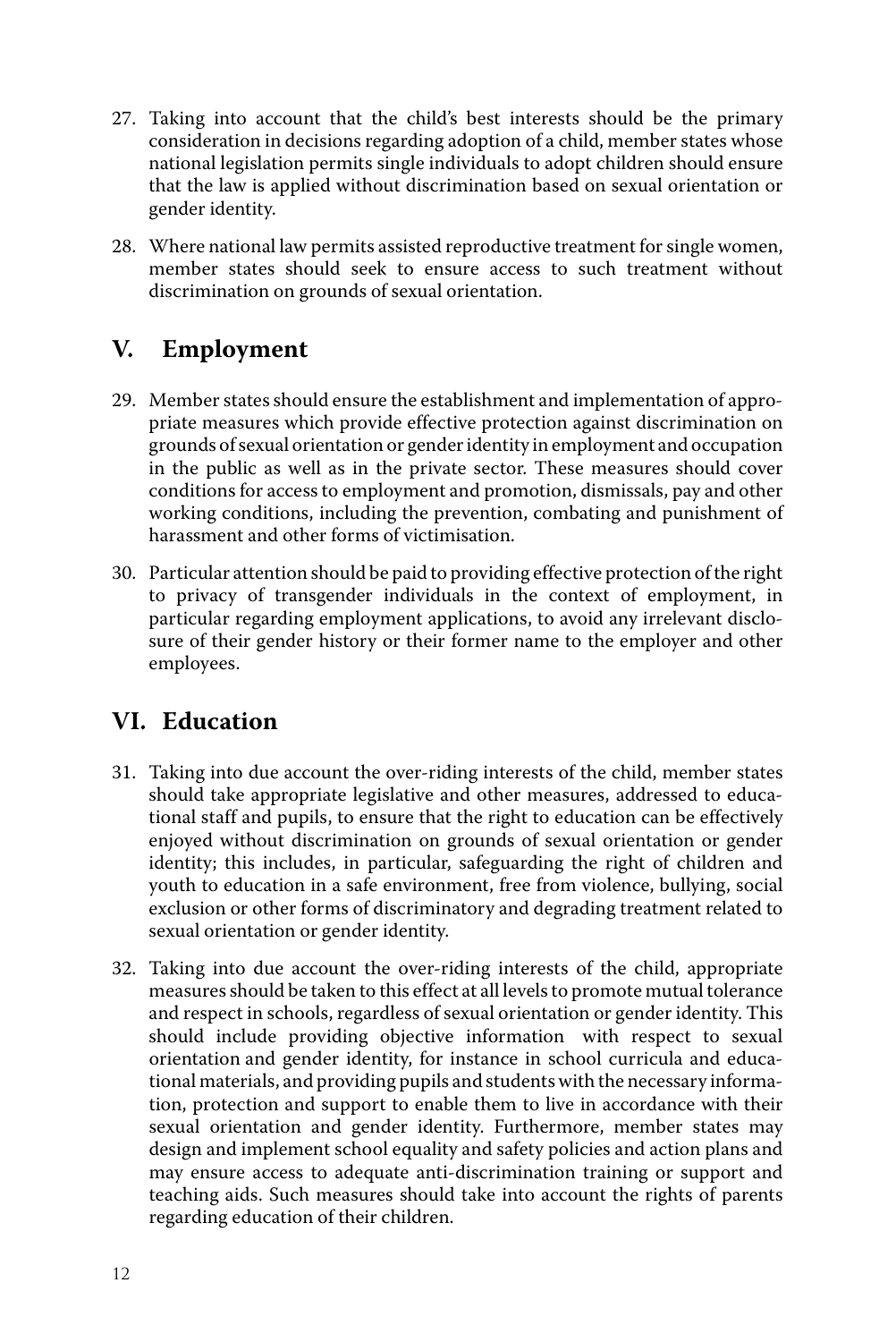# **VII. Health**

- 33. Member states should take appropriate legislative and other measures to ensure that the highest attainable standard of health can be effectively enjoyed without discrimination on grounds of sexual orientation or gender identity; in particular, they should take into account the specific needs of lesbian, gay, bisexual and transgender persons in the development of national health plans including suicide prevention measures, health surveys, medical curricula, training courses and materials, and when monitoring and evaluating the quality of health-care services.
- 34. Appropriate measures should be taken in order to avoid the classification of homosexuality as an illness, in accordance with the standards of the World Health Organisation.
- 35. Member states should take appropriate measures to ensure that transgender persons have effective access to appropriate gender reassignment services, including psychological, endocrinological and surgical expertise in the field of transgender health care, without being subject to unreasonable requirements; no person should be subjected to gender reassignment procedures without his or her consent.
- 36. Member states should take appropriate legislative and other measures to ensure that any decisions limiting the costs covered by health insurance for gender reassignment procedures should be lawful, objective and proportionate.

# **VIII. Housing**

- 37. Measures should be taken to ensure that access to adequate housing can be effectively and equally enjoyed by all persons, without discrimination on grounds of sexual orientation or gender identity; such measures should in particular seek to provide protection against discriminatory evictions, and to guarantee equal rights to acquire and retain ownership of land and other property.
- 38. Appropriate attention should be paid to the risks of homelessness faced by lesbian, gay, bisexual and transgender persons, including young persons and children who may be particularly vulnerable to social exclusion, including from their own families; in this respect, the relevant social services should be provided on the basis of an objective assessment of the needs of every individual, without discrimination.

### **IX. Sports**

- 39. Homophobia, transphobia and discrimination on grounds of sexual orientation or gender identity in sports are, like racism and other forms of discrimination, unacceptable and should be combated.
- 40. Sport activities and facilities should be open to all without discrimination on grounds of sexual orientation or gender identity; in particular, effective measures should be taken to prevent, counteract and punish the use of discriminatory insults with reference to sexual orientation or gender identity during and in connection with sports events.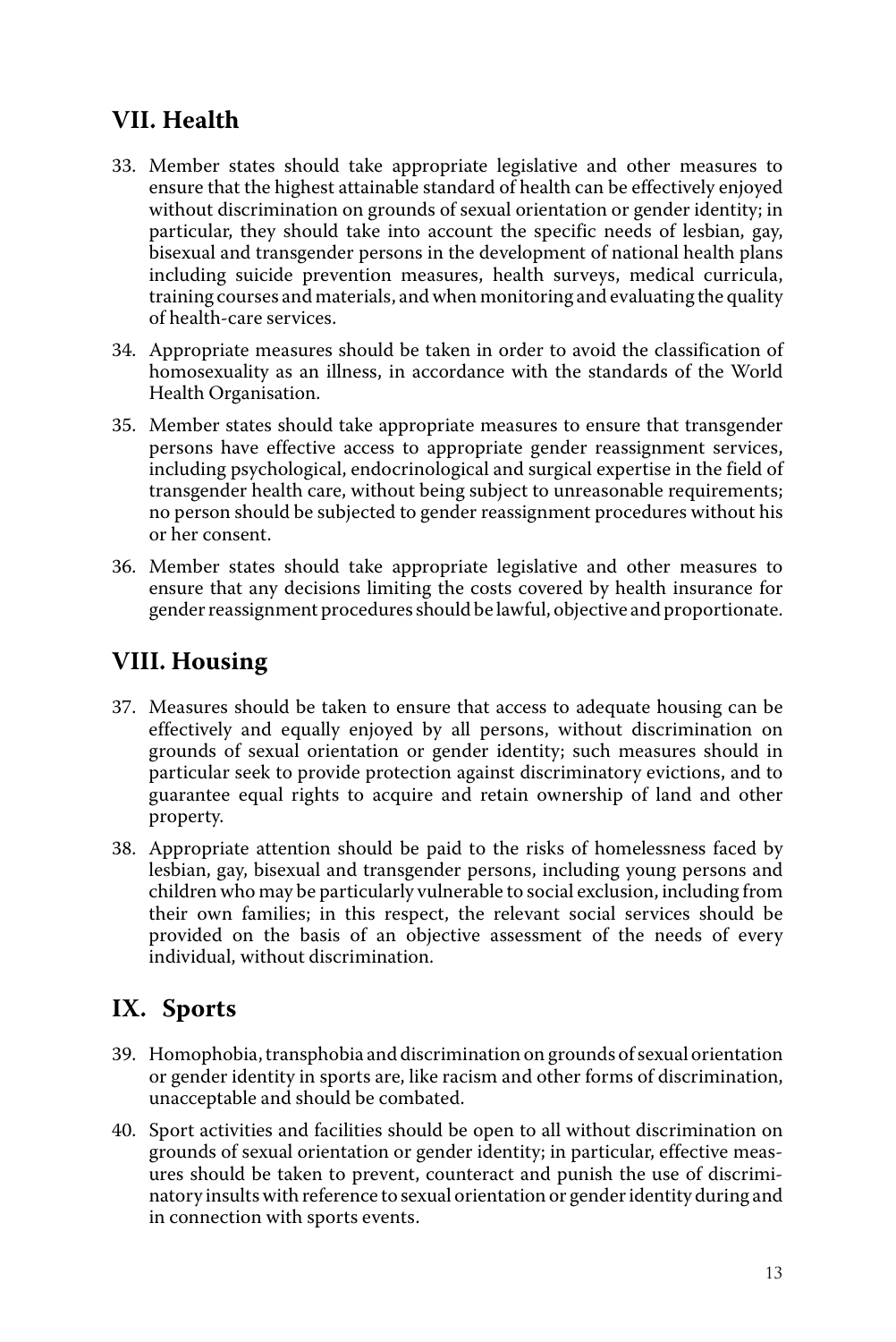41. Member states should encourage dialogue with and support sports associations and fan clubs in developing awareness-raising activities regarding discrimination against lesbian, gay, bisexual and transgender persons in sport and in condemning manifestations of intolerance towards them.

### **X. Right to seek asylum**

- 42. In cases where member states have international obligations in this respect, they should recognise that a well-founded fear of persecution based on sexual orientation or gender identity may be a valid ground for the granting of refugee status and asylum under national law.
- 43. Member states should ensure particularly that asylum seekers are not sent to a country where their life or freedom would be threatened or they face the risk of torture, inhuman or degrading treatment or punishment, on grounds of sexual orientation or gender identity.
- 44. Asylum seekers should be protected from any discriminatory policies or practices on grounds of sexual orientation or gender identity; in particular, appropriate measures should be taken to prevent risks of physical violence, including sexual abuse, verbal aggression or other forms of harassment against asylum seekers deprived of their liberty, and to ensure their access to information relevant to their particular situation.

# **XI. National human rights structures**

45. Member states should ensure that national human rights structures are clearly mandated to address discrimination on grounds of sexual orientation or gender identity; in particular, they should be able to make recommendations on legislation and policies, raise awareness amongst the general public, as well as – as far as national law so provides – examine individual complaints regarding both the private and public sector and initiate or participate in court proceedings.

# **XII. Discrimination on multiple grounds**

46. Member states are encouraged to take measures to ensure that legal provisions in national law prohibiting or preventing discrimination also protect against discrimination on multiple grounds, including on grounds of sexual orientation or gender identity; national human rights structures should have a broad mandate to enable them to tackle such issues.

### *Explanatory memorandum*

The present explanatory memorandum was prepared by the Secretariat in cooperation with the Chairperson of the Committee of Experts on Discrimination on Grounds of Sexual Orientation and Gender Identity (DH-LGBT).

### **I. Introduction**

Numerous texts have been adopted by various Council of Europe bodies on this question in the course of nearly 30 years. The Parliamentary Assembly (PACE) has adopted several recommendations to the Committee of Ministers since 1981 and a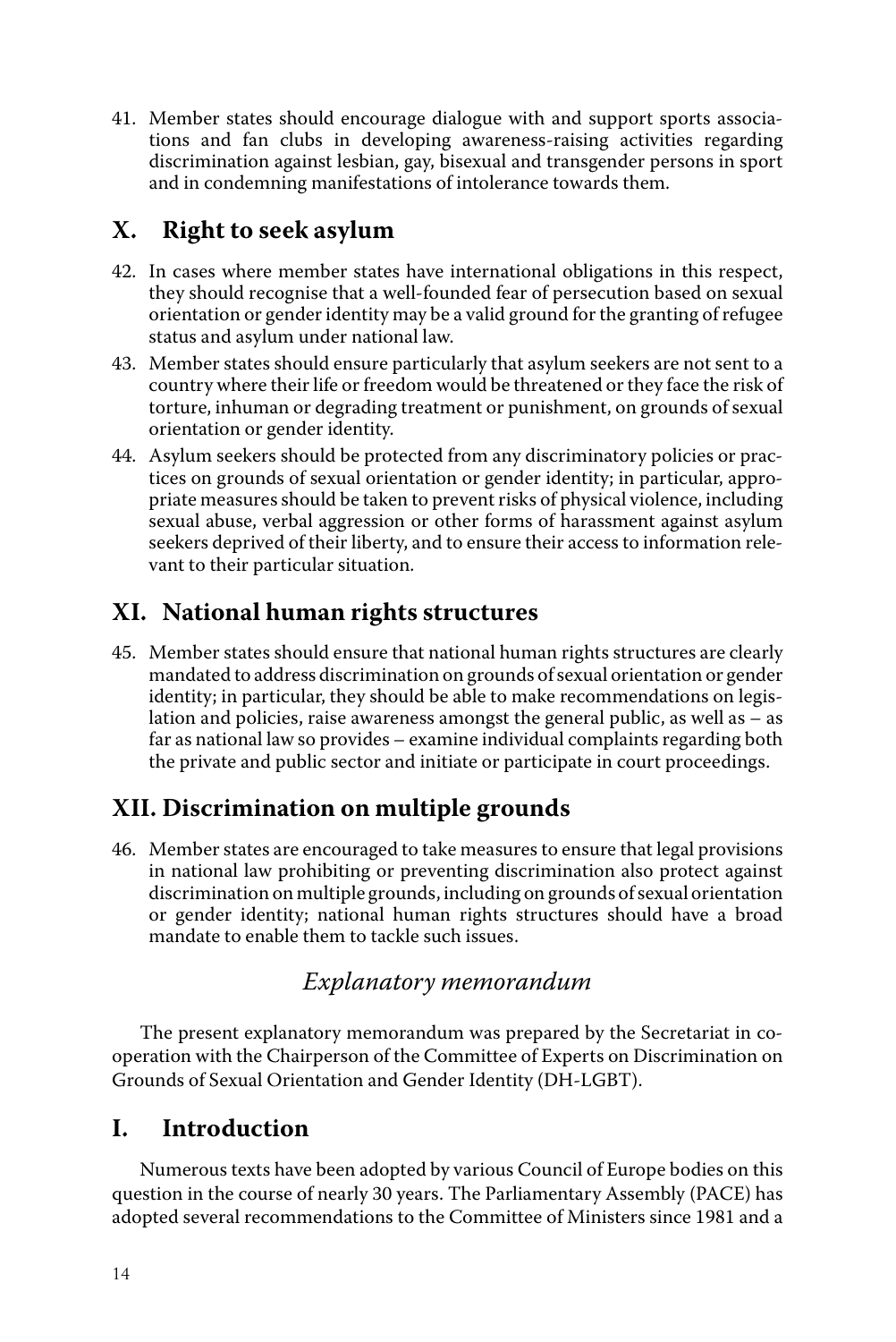report on "Discrimination on the basis of sexual orientation and gender identity" is currently in preparation within the Committee on Legal Affairs and Human Rights. In March 2007 the Congress of Local and Regional Authorities of the Council of Europe adopted Recommendation 211 (2007) on freedom of assembly and expression by lesbians, gays, bisexuals and transgender persons. The Committee of Ministers itself has adopted replies to the aforementioned Parliamentary Assembly and Congress recommendations and, more recently, various replies to written questions from PACE members in which it reiterates the principle of equal enjoyment of human rights for all, regardless of personal characteristics such as sexual orientation and gender identity, and chiefly covering the issues of freedom of expression, assembly and association, and speech. The Secretary General and the Commissioner for Human Rights have made several public statements condemning homophobia and discrimination based on sexual orientation or gender identity in the member states of the Council of Europe. The Commissioner for Human Rights has also devoted part of his annual activity reports, particularly for 2006 and 2008, to the problem of discrimination against lesbian, gay, bisexual and transgender persons and prepared a number of theme-based documents.

In the European Convention on Human Rights system, although the list of grounds of discrimination prohibited by Article 14 of the Convention and its Protocol No.12 (general prohibition of discrimination) does not expressly mention sexual orientation or gender identity, this list is open and there is nothing to prevent their inclusion, in practice, among the protected characteristics. The European Court of Human Rights (hereinafter "the Court") has already recognised that Article 14 covers sexual orientation<sup>1</sup> and the explanatory report to Protocol No. 12 indicates that this instrument would provide protection against discrimination based on sexual orientation. While this was not expressly stated with regard to gender identity, it may reasonably be considered that it would also be covered by both Article 14 and Protocol No. 12. The Court stated that, for the purposes of Article 14, a difference in treatment is discriminatory if it has no objective and reasonable justification, that is, if it does not pursue a legitimate aim or if there is not a reasonable relationship of proportionality between the means employed and the aim sought to be realised.<sup>2</sup> The Court has furthermore held that the margin of appreciation left to the states in such cases, touching on one of the most intimate questions of private life, is narrow, and there must be particularly serious grounds to justify interference by the public authorities.<sup>3</sup> The proportionality test does not merely require that such interference be in principle suited for realising the aim sought: it must also be shown that it is necessary to achieve that aim.<sup>4</sup>

Other international organisations have also drawn up various texts.

Within the European Union, Article 13 of the Treaty instituting the European Community expressly includes sexual orientation in the list of grounds of discrimination, and Article 21(1) of the Charter of Fundamental Rights of the European

<sup>1.</sup> See, *inter alia*, *Salgueiro da Silva Mouta v. Portugal*, judgment of 21 December 2001, and *Karner v. Austria*, judgment of 24 July 2003.

<sup>2.</sup> See *Karner*, paragraph 37.

<sup>3.</sup> See *Karner*, paragraph 41 and *Schlumpf v. Switzerland,* judgment of 8 January 2009, paragraph 115.

<sup>4.</sup> See *Karner*, paragraph 41.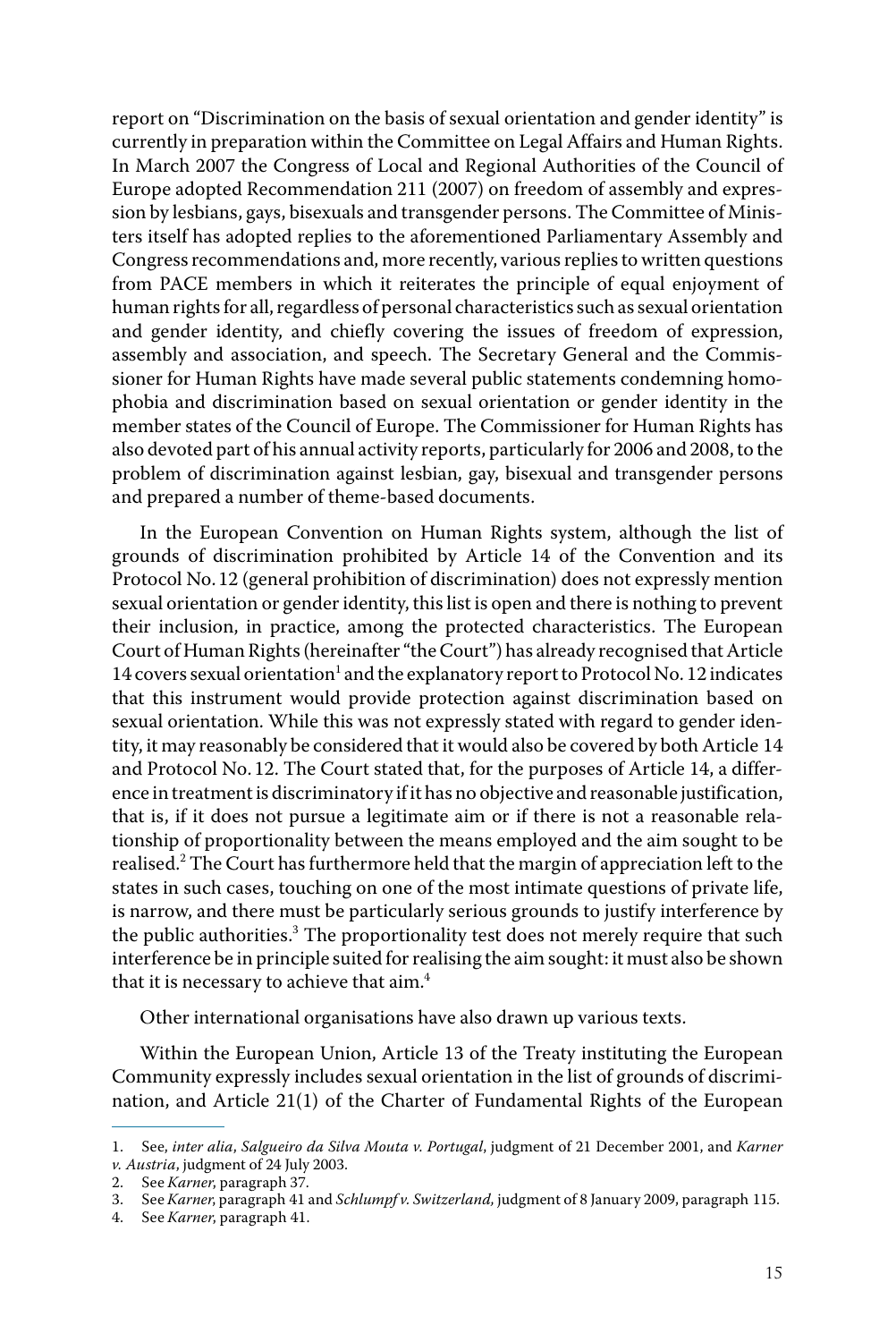Union contains a general anti-discrimination provision expressly mentioning "sexual orientation" in the list of prohibited grounds. The Council of the European Union has adopted a directive establishing a general framework for equal treatment in employment and occupation, $^5$  which explicitly covers sexual orientation and a proposal for a directive on implementing the principle of equal treatment between persons irrespective of religion or belief, disability, age or sexual orientation in areas other than employment is now being examined. The Court of Justice of the European Communities (ECJ) has also had occasion to rule on a number of aspects of the issue of discrimination against lesbian, gay, bisexual and transgender persons, $6\overline{6}$ particularly on the situation of transgender persons regarding access to employment and social security. According to the case law of the court, dismissing someone who intends to undergo or has undergone gender reassignment is considered to be discrimination based on sex under European Community law.<sup>7</sup> Finally, the European Union Agency for Fundamental Rights (FRA) has published two reports entitled "Homophobia and discrimination on the grounds of sexual orientation and gender identity".<sup>8</sup>

The Organization for Security and Co-operation in Europe's Office for Democratic Institutions and Human Rights (OSCE/ODIHR) has recently published several reports and documents analysing certain aspects of issues of discrimination based on sexual orientation or gender identity in OSCE participating states: the 2006 and 2007 annual reports of the OSCE/ODIHR on "Hate crimes in the OSCE region: incidents and responses", which contain sections on intolerance towards lesbian, gay, bisexual and transgender persons; the OSCE report of 9 March 2009 on "Hate crime laws: a practical guide"; the Handbook on human rights and fundamental freedoms of armed forces personnel of the OSCE/ODHIR, $^9$  the report on "Human rights defenders in the OSCE region: challenges and good practices", April 2007-April 2008.<sup>10</sup>

Within the United Nations, a declaration, backed by 66 states, $11$  was made within the framework of the United Nations General Assembly on 17 December 2008, condemning rights violations based on sexual orientation and gender identity, such as killings, torture, arbitrary arrests, deprivation of economic, social and cultural rights, including the right to health. This was the very first declaration on the subject

<sup>5.</sup> Council Directive 2000/78/EC of 27 November 2000.

<sup>6.</sup> See for example the case of *P. v. S. and Cornwall County Council,* case No. C-13/94, judgment of 30 April 1996 (available in English only), the case of *Sarah Margaret Richards v. Secretary of State for Work and Pensions,* case No. C-423/04, judgment of 27 April 2007, and the case of *K. B. v. National Health Service Pensions Agency and Secretary of State for Health*, case No. C-117/01, judgment of 7 January 2004.

<sup>7.</sup> See *P. v. S. and Cornwall County Council*, paragraph 21 of the judgment*.*

<sup>8.</sup> Part I: legal analysis and Part II: the social situation, available in English at www.fra.europa.eu.

<sup>9.</sup> Available in English only at www.osce.org/item/30553.html.

<sup>10.</sup> Available in English only at www.osce.org/item/35711.html.

<sup>11.</sup> Albania, Andorra, Argentina, Armenia, Australia, Austria, Belgium, Bolivia, Bosnia and Herzegovina, Brazil, Bulgaria, Canada, Cape Verde, the Central African Republic, Chile, Colombia, Croatia, Cuba, Cyprus, the Czech Republic, Denmark, Ecuador, Estonia, Finland, France, Gabon, Georgia, Germany, Greece, Guinea-Bissau, Hungary, Iceland, Ireland, Israel, Italy, Japan, Latvia, Liechtenstein, Lithuania, Luxembourg, Malta, Mauritius, Mexico, Montenegro, Nepal, the Netherlands, New Zealand, Nicaragua, Norway, Paraguay, Poland, Portugal, Romania, San Marino, São Tomé and Principe, Serbia, Slovakia, Slovenia, Spain, Sweden, Switzerland, "the former Yugoslav Republic of Macedonia", East Timor, the United Kingdom, Uruguay and Venezuela. The United States of America in March 2009 have also aligned themselves with that statement.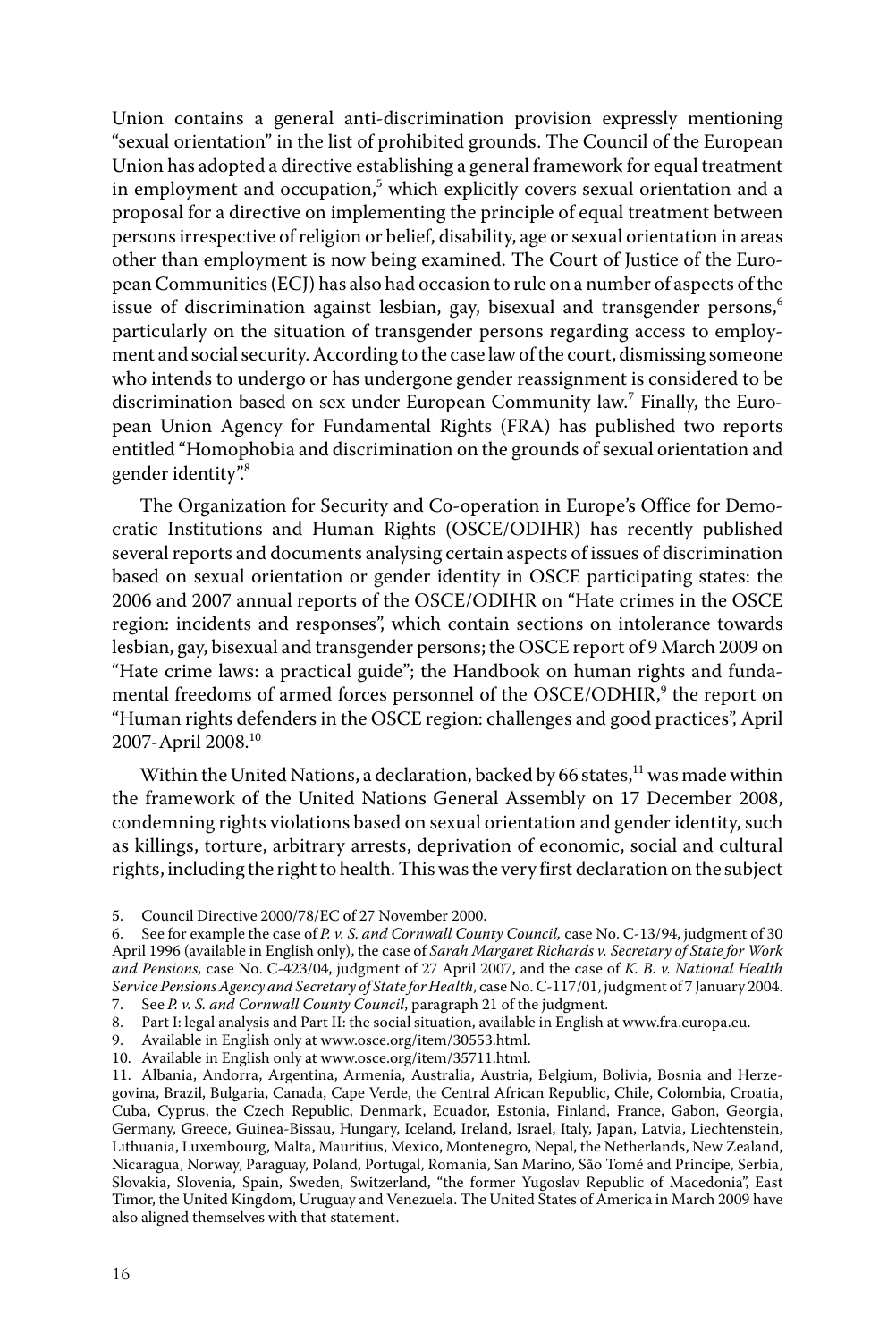within the General Assembly. The mechanisms of the United Nations covering human rights – the treaty bodies and the Human Rights Council – are ever more frequently called upon to deal with questions of discrimination based on sexual orientation.<sup>12</sup> More generally speaking, concerns over discrimination based on sexual orientation are increasingly taken into account. One example is a guidance note on refugee claims relating to sexual orientation and gender identity<sup>13</sup> published by the United Nations High Commissioner for Refugees (UNHCR) in November 2008, and the United Nations Economic and Social Council's Committee on Economic, Social and Cultural Rights has published general comments on nondiscrimination in the exercise of economic, social and cultural rights set forth in Article 2, paragraph 2, of the International Covenant on Economic, Social and Cultural Rights, reiterating that sexual orientation and gender identity are some of the grounds for discrimination prohibited by the covenant, in the "other status" category.<sup>14</sup> Also the UN Committee on the Rights of the Child has made it clear that the Convention on the Rights of the Child requires that contracting states take appropriate measures, including of legislative nature, which provide protection against discrimination of children on grounds of sexual orientation.<sup>15</sup> The committee has also expressed concern that young homosexual and transsexual persons do not get access to the appropriate information, support and necessary protection to enable them to live their sexual orientation.<sup>16</sup>

The present text is the first instrument drawn up by the Committee of Ministers dealing specifically with the question of discrimination based on sexual orientation or gender identity.

At the 1031st meeting of the Ministers' Deputies on 2 July 2008, the Committee of Ministers emphasised its attachment, in a declaration, to the principle of equal rights and dignity of all human beings, including lesbian, gay, bisexual and transgender persons. Noting that instances of discrimination on grounds of sexual orientation or gender identity as well as homophobia and intolerance towards transgender persons were regrettably still widespread in Europe, the Committee of Ministers reiterated that the Council of Europe's standards of tolerance and nondiscrimination applied to all European societies, and discrimination on grounds of sexual orientation or gender identity was not compatible with this message.

<sup>12.</sup> In the case of *Toonen v. Australia* (Communication No. 488/1992, UN Doc. CCPR/C/50/D/488/ 1992(1994)), the Human Rights Committee expressly recognised that the rights of gay and lesbian persons were protected under the United Nations human rights system, pointing out that Article 26 of the International Covenant on Civil and Political Rights (ICCPR) covered "sexual orientation" under the notion of "sex" mentioned in that provision. In the cases of *Young v. Australia* (Communication No. 941/ 2000, UN Doc. CCPR/C/78/D/941/2000(2003)) and *X v. Colombia* (Communication No. 1361/2005, UN Doc. CCPR/C/89/D/1361/2005 (2007)) this position has been again confirmed in relation to discrimination against a surviving same-sex partner's right to survivor's pension benefits.

<sup>13.</sup> Available in English only, "Guidance note on refugee claims relating to sexual orientation and gender identity", November 2008, www.unhcr.org/refworld/topic,4565c22547,,48abd5660,0.html.

<sup>14.</sup> See the Committee on Economic, Social and Cultural Rights document, paragraph 32:

www2.ohchr.org/english/bodies/cescr/docs/E.C.12.GC.20\_fr.doc.

<sup>15.</sup> Concluding observations of the Committee on the Rights of the Child re. the United Kingdom (Isle of Man), 16 October 2000, document CRC/C/15/Add. 134.

<sup>16.</sup> Concluding observations of the Committee on the Rights of the Child re. the United Kingdom, 9 October 2002, document CRC/C/15/Add. 188.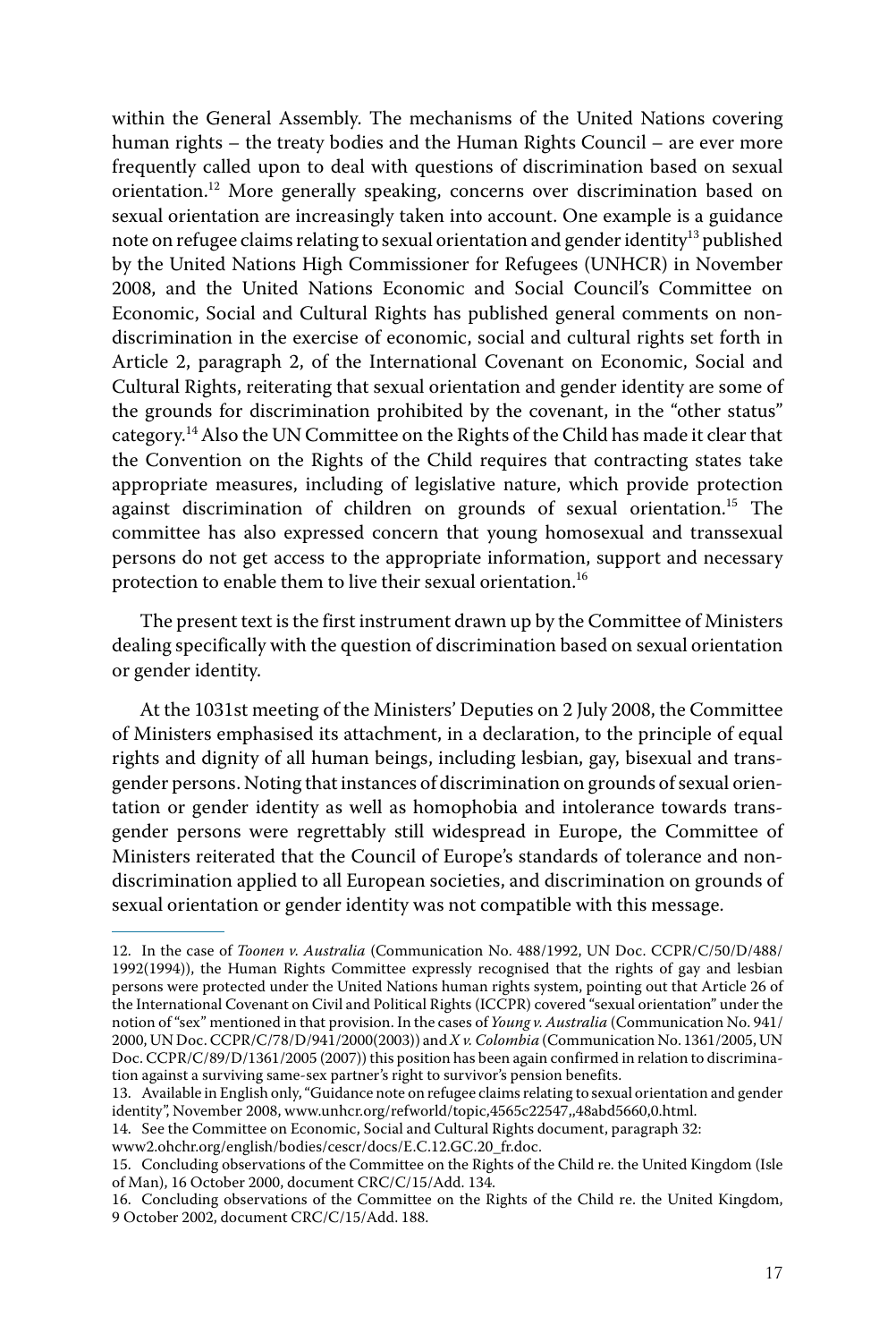In this context, the Committee of Ministers gave the Steering Committee for Human Rights (CDDH) terms of reference to draw up a recommendation on measures to combat discrimination based on sexual orientation or gender identity, to ensure respect for human rights of lesbian, gay, bisexual and transgender persons and to promote tolerance towards them. It was specified that the recommendation should indicate measures to be taken to this end, which thus implies that the instrument to be drafted should not only be firmly based on human rights standards and principles but should also pursue a practical objective.

It also decided to call on all the steering committees and other committees involved in intergovernmental co-operation at the Council of Europe to give, within their respective terms of reference, due attention in their current and future activities to the need for member states to avoid and remedy any discrimination on grounds of sexual orientation or gender identity and to make proposals for specific intergovernmental and other activities designed to strengthen, in law and in practice, the equal rights and dignity of lesbian, gay, bisexual and transgender persons and to combat discriminatory attitudes against them in society.

At its 1048th meeting, on 16 February 2009, the Committee of Ministers approved the terms of reference thus entrusted to the Committee of Experts on Discrimination on Grounds of Sexual Orientation and Gender Identity (DH-LGBT), under the authority of the CDDH. The committee of experts met three times in order to prepare a draft recommendation. It decided that an appendix to the recommendation should set out the principles deriving from existing European and other international instruments, with particular emphasis on the European Convention on Human Rights, in the light of European Court of Human Rights case law. The CDDH approved the proposed text of the present recommendation at its 69th meeting (24-27 November 2009) and transmitted it to the Committee of Ministers, which adopted it on 31 March 2010, at the 1081th meeting of the Ministers' Deputies.

#### **II. Comments**

#### **General considerations**

The present recommendation invites the member states to guarantee that the principles and measures set out in its appendix are applied in national legislation, policies and practices relative to the protection of the human rights of lesbian, gay, bisexual and transgender persons and the promotion of tolerance towards them.

The starting point for the principles and measures set out in the appendix to the recommendation is the need to combat a high level of discrimination based on sexual orientation or gender identity. Lesbian, gay, bisexual and transgender individuals have indeed been for centuries and are still subjected to homophobia, transphobia and other forms of widespread and enduring intolerance – leading to hostile acts ranging from social exclusion to discrimination – all over Europe and in all areas of life, on grounds of sexual orientation or gender identity. As a result, countless people have to conceal or suppress their identity and to live lives of fear and invisibility, even within their family.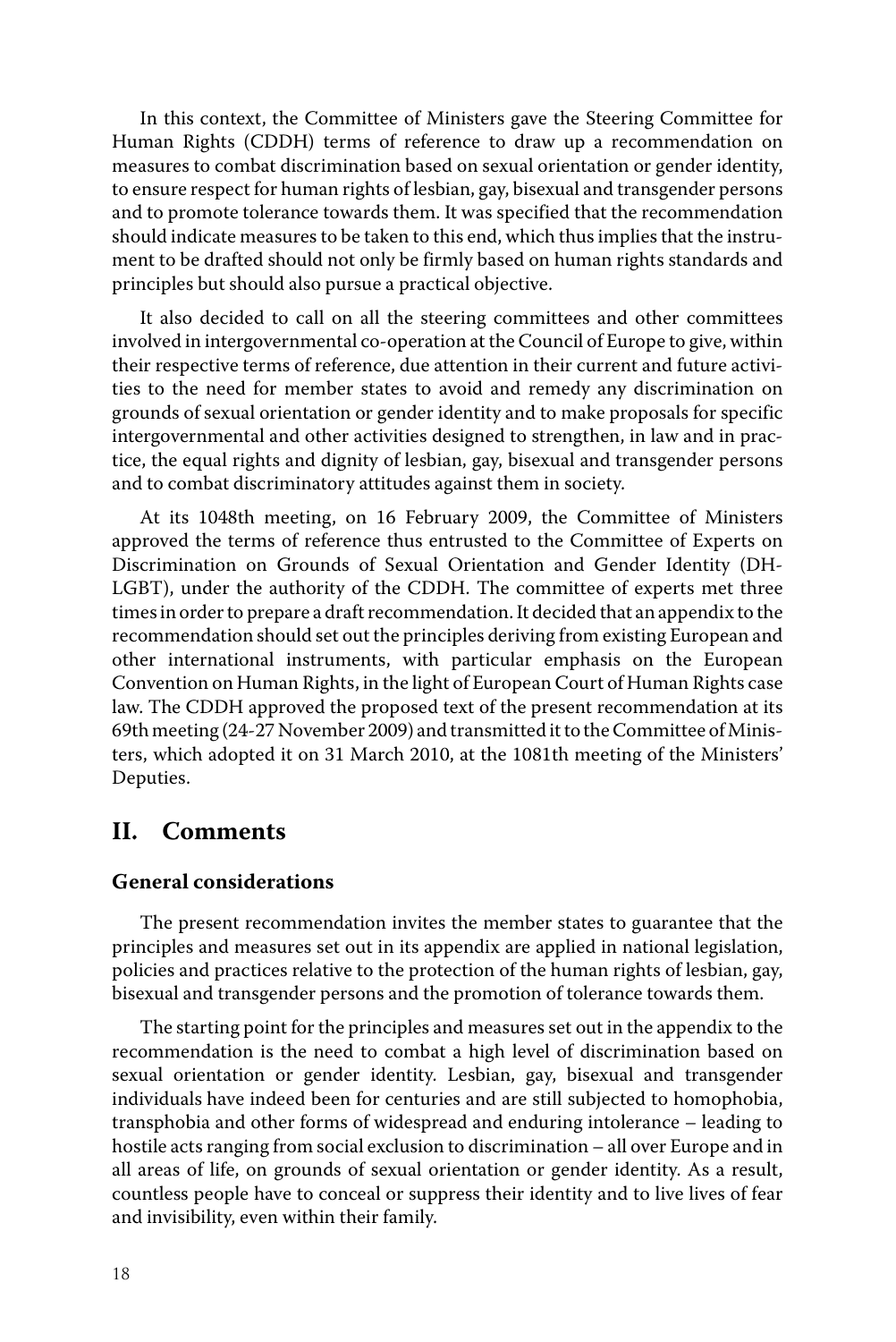The principles are based essentially on the European Convention on Human Rights and the European Social Charter (including the revised Charter) but also contain references, among others, to the Charter of Fundamental Rights of the European Union, the International Covenants on Civil and Political Rights and Economic, Social and Cultural Rights, the Convention on the Rights of the Child and the Convention Relating to the Status of Refugees, and to the case law of the respective courts and treaty bodies. Only those member states having ratified these texts, which form the foundation of the principles in the recommendation, are bound by the obligations and the case law arising from them. Nevertheless, inspiration can be drawn from these important international human rights instruments and all the member states are encouraged to respect the principles and implement the appropriate measures to combat discrimination based on sexual orientation or gender identity and promote tolerance. Other important references are made throughout the text to other instruments, including the White Paper on Intercultural Dialogue, the European Sports Charter, Parliamentary Assembly Resolutions 1608 (2008) on child and teenage suicide in Europe: a serious public health issue and 1660 (2009) on the situation of human rights defenders in Council of Europe member states, and recommendations of the Committee of Ministers to member states No. R (97) 20 on "hate speech", Rec(2001)10 on the European Code of Police Ethics, and Rec (2007) 17 on gender equality standards and mechanisms, and to ECRI General Policy Recommendation No. 10 on combating racism and racial discrimination in and through school education.

Action to combat discrimination based on sexual orientation or gender identity should begin with a review of existing legislative and other measures which could result, directly or indirectly, in discrimination of a person or a group of persons on these grounds. It should then include the carrying out of relevant research, the collection and analysis of relevant data, in order to regularly and effectively monitor the impact of legislative and other measures on the right not to be discriminated against on the basis of sexual orientation or gender identity, and to redress any direct or indirect discrimination on these grounds. This action will clearly require some time to be fully implemented, and different timing could be envisaged for the different issues mentioned. It is also understood that only discriminatory restrictions would need to be lifted.

In this connection, the European Court of Human Rights, in its judgments in the *Dudgeon v. the United Kingdom*<sup>17</sup> and *Norris v. Ireland*<sup>18</sup> cases, held that the maintenance in force of legislation prohibiting homosexual acts in private constituted a continuing interference with the applicant's right to respect for his private life (which included his sexual life) even where the law in question would no longer result in prosecution. The previously existing European Commission of Human Rights, in its report on the case of *Sutherland v. the United Kingdom,*<sup>19</sup> stated that

<sup>17.</sup> *Dudgeon v. the United Kingdom*, judgment of 22 October 1981, Series A No. 45, p. 21, paragraph 41. This was the first case in which the Commission and the Court took a stance against the existence of laws making homosexuality illegal.

<sup>18.</sup> *Norris v. Ireland*, judgment of 26 October 1988, Series A No. 142, p. 18, paragraph 38.

<sup>19.</sup> *Sutherland v. the United Kingdom*, No. 25186/94, Commission report of 1 July 1997, not published, which criticises the existence of legislation establishing a higher minimum age of consent to male homosexual, and heterosexual, acts.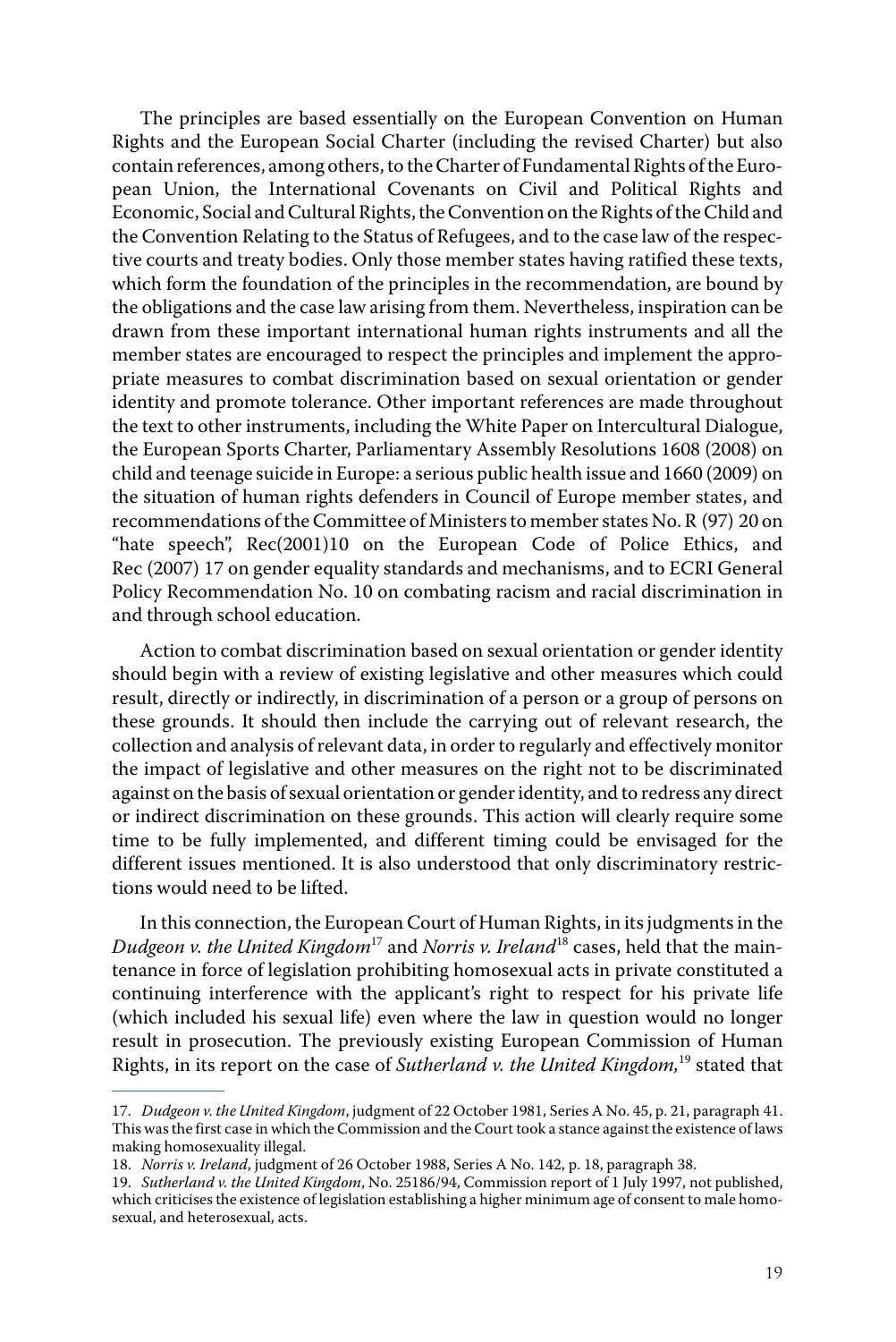even though the applicant had not in the event been prosecuted or threatened with prosecution, the very existence of the legislation directly affected his private life. In its reply to Recommendation 211 (2007) of the Congress of Local and Regional Authorities, the Committee of Ministers furthermore pointed out that "in a series of judgments,<sup>20</sup> the Court has emphasised that any discrimination based on sexual orientation is contrary to the Convention. All member states must observe the Convention when they apply national law, notably in the light of the case law of the Court".<sup>21</sup>

Regarding control measures, one option could be that member states adopt and effectively implement periodic action plans at national, regional and local levels and indicators to measure their results and the progress made in implementing them.

In addition, specific measures should be adopted and effectively enforced in order to combat discrimination on grounds of sexual orientation or gender identity, to ensure respect for human rights of lesbian, gay, bisexual and transgender persons and to promote tolerance towards them. Member states should ensure that their legislative and other measures are adequate to combat discrimination on such grounds, and should adopt and effectively implement a comprehensive strategy, including long-term education and awareness-raising programmes, aimed at tackling discriminatory or biased attitudes and behaviour within the general public and correcting prejudices and stereotypes (with, for example, clear political messages aimed at the general public, including media professionals).

Member states should ensure that victims have effective access to legal remedies before a national authority, even if a violation is committed by persons acting in an official capacity. Such remedies should be effective, proportionate and dissuasive, including, when appropriate, the awarding of adequate reparation to the victims of discrimination. They should also take measures to ensure that victims are made aware of the existence of such remedies.

Member states are also invited to ensure, through appropriate means and initiatives (including through the Internet), that the content of this recommendation, including its appendix, is disseminated as widely as possible in order to inform lesbian, gay, bisexual and transgender persons of their right to equal treatment but also to raise the awareness throughout public administration, law enforcement structures, including the judiciary and the penitentiary system, national human rights protection structures, the educational and the health-care systems, as well as among representatives of public and private sector employees and employers, the media, and relevant non-governmental organisations.

Where follow-up to the recommendation is concerned, the governments of the member states are invited to review its application, through the Committee of Ministers, three years after its adoption.

<sup>20.</sup> Notably, *Salgueiro da Silva Mouta v. Portugal*, judgment of 21 December 200; *L. and V. v. Austria*, judgment of 9 January 2003; *Karner v. Austria*, judgment of 24 July 2003; *B.B. v. the United Kingdom*, judgment of 10 February 2004.

<sup>21.</sup> Reply adopted by the Committee of Ministers on 16 January 2008 at the 1015th meeting of the Ministers' Deputies – CM/Cong(2008)Rec211 final.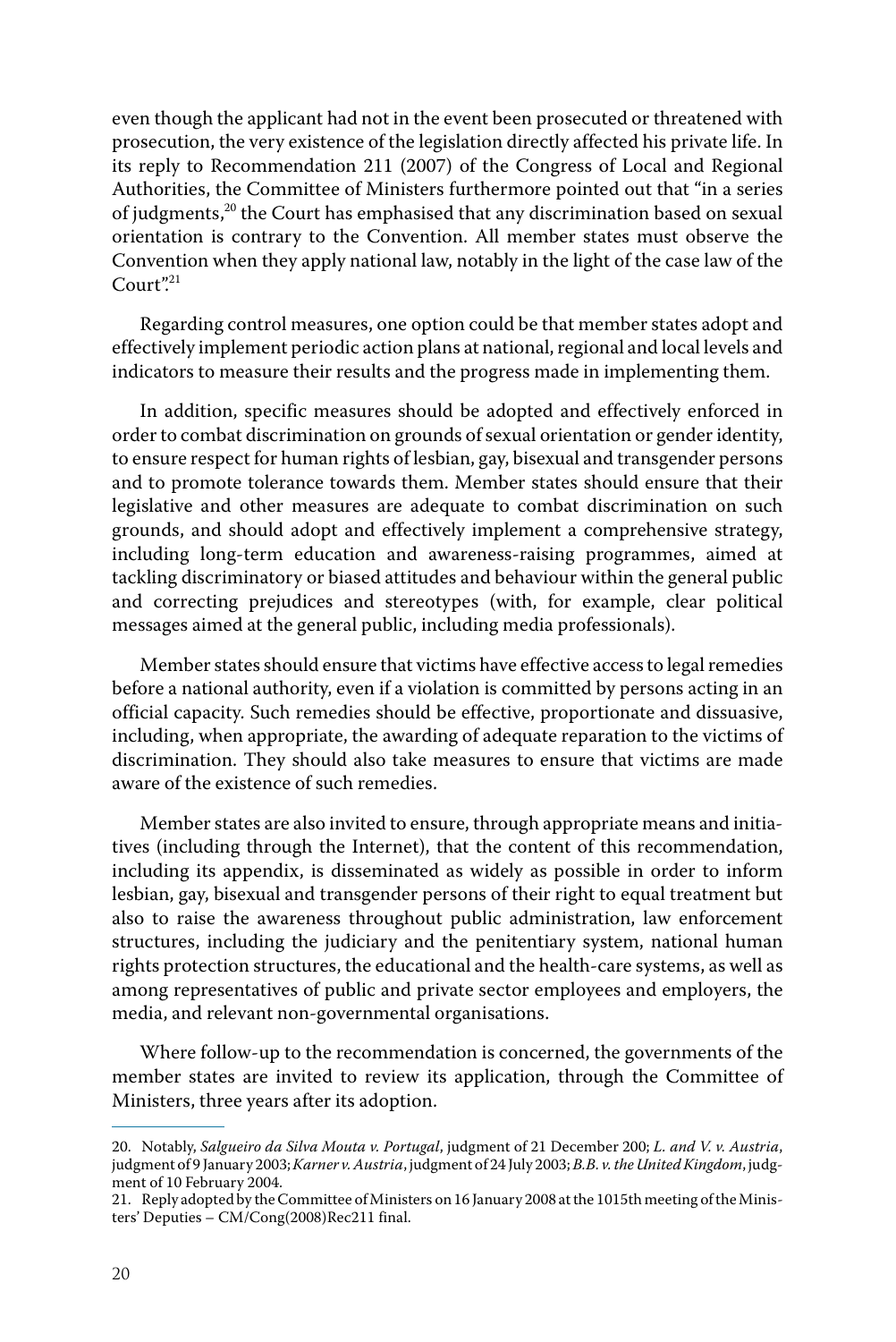#### **I. Right to life, security and protection from violence**

#### *A. "Hate crimes" and other "hate-motivated incidents"*

1-2. Hate crimes are crimes committed on grounds of the victim's actual or assumed membership of a certain group, most commonly defined by race, religion, sexual orientation, gender identity, nationality, ethnicity, disability, etc.<sup>22</sup> For the purpose of this recommendation, the term "hate-motivated incident" is used to encompass any incident or act – whether defined by national legislation as criminal or not – against people or property that involves a target selected because of its real or perceived connection or membership of a group. The term is broad enough to cover a range of manifestations of intolerance from low-level incidents motivated by bias to criminal acts.<sup>23</sup> "Hate crimes" and other "hate-motivated incidents" are very upsetting for the victims and the community to which they belong, and it is all the more striking that, from the victim's point of view, what matters most is having suffered such a crime because of an immutable fundamental aspect of their identity.<sup>24</sup> But they also threaten the very basis of democratic societies and the rule of law, in that they constitute an attack on the fundamental principle of equality in dignity and rights of all human beings, as inscribed in Article 1 of the Universal Declaration of Human Rights of the United Nations. Lesbian, gay, bisexual and transgender persons are the target of many such crimes or incidents. According to the OSCE/ ODIHR report "Hate crimes in the OSCE region: incidents and responses*",*<sup>25</sup> homophobic crimes or incidents are often characterised by a high degree of cruelty and brutality, often involving severe beatings, torture, mutilation, castration or even sexual assault, and may result in death. They may also take the form of damage to property, insults or verbal attacks, threats or intimidation.

It is understood that the most appropriate measures and procedures to deal with a hate crime or a hate motivated incident will depend on the applicable national regulations and on the circumstances of the case, i.e. whether it concerns a violation of national criminal, civil or administrative law or other regulations (disciplinary procedures, etc.). Terms such as "investigation" and "sanctions" should therefore be read, in this respect, in a broad sense, having regard to the circumstances of the case.

Legislative measures to combat these crimes are vital. By condemning discriminatory motives, they send out a signal to offenders that a just and humane society will not tolerate such behaviour. By recognising the harm done to the victims, they give these people and their community the assurance of being protected by the

<sup>22.</sup> In the introduction to the OSCE report: *Hate crime laws – A practical guide,* (p. 7), where hate crimes are described as "Crimes motivated by intolerance towards certain groups in society". The OSCE/ODIHR also provides a "working definition" in its annual report for 2006, whereby a hate crime is "Any criminal offence, including offences against persons or property, where the victim, premises, or target of the offence are selected because of their real or perceived connection, attachment, affiliation, support, or membership with a group". See also the definition given by the Home Office: www.homeoffice.gov.uk/ crime-victims/reducing-crime/hate-crime/ or the US Department of Justice– Bureau of Justice Assistance: *A policymaker's guide to hate crimes*: www.ncjrs.gov/pdffiles1/bja/162304.pdf.

<sup>23.</sup> See OSCE annual report for 2006, p. 9, www.osce.org/publications/odihr/2007/09/26296\_931\_ en.pdf.

<sup>24.</sup> See OSCE report: *Hate crime laws – A practical guide*, p. 42, www.osce.org/publications/odihr/ 2009/03/36671\_1263\_en.pdf.

<sup>25.</sup> See OSCE annual report for 2006, pp. 53-54.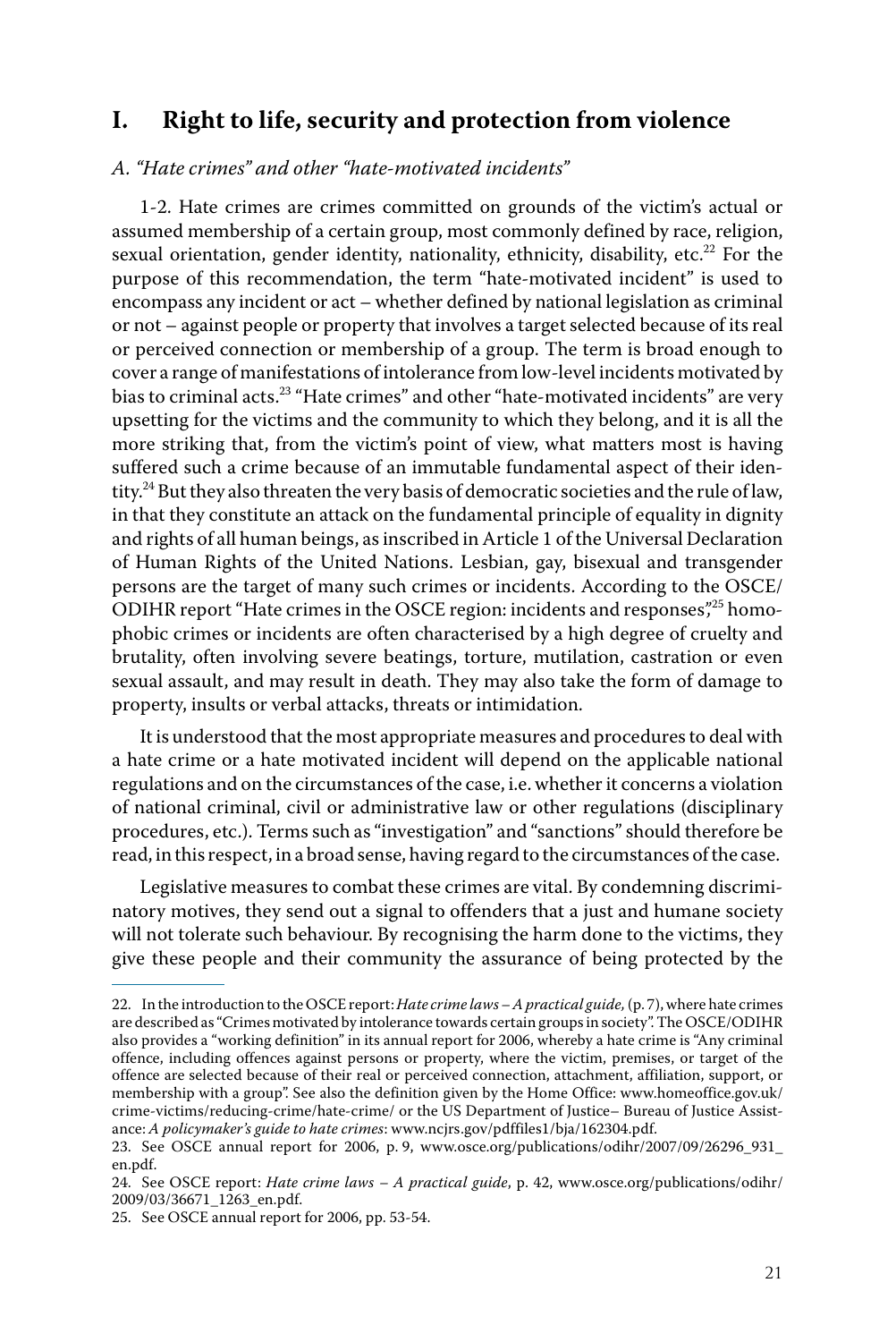criminal justice system. In addition, the existence of such laws renders hate crimes or other hate-motivated incidents more visible and makes it easier to gather statistical data, which in turn is of importance for the designing of measures to prevent and counteract them.

In legislation, hate crimes will generally be punished by a more severe penalty, as the offence is committed with a discriminatory motive. A failure to take into account such biased motives for a crime may also amount to indirect discrimination under the ECHR.<sup>26</sup> Member states should ensure that when determining sanctions a bias motive related to sexual orientation or gender identity may be taken into account as an aggravating circumstance. They should furthermore ensure that such motives are recorded when a court decides to hand down a more severe sentence.<sup>27</sup> At least 14 Council of Europe member states have already included sexual orientation as an aggravating circumstance in the committing of an offence in their legislation.<sup>28</sup>

Indeed, it appears from many reports that few of these crimes or incidents are complained of or reported to the police or any public authority. The fact that hostility may be shown to lesbian, gay, bisexual and transgender persons by police officers themselves, either when a victim goes to the police station or at the officers' own initiative, makes them even less likely to do so.<sup>29</sup>

The right to state protection from all forms of violence or injury guaranteed by Articles 2 and 3 of the Convention implies the introduction of effective investigative mechanisms in the event of use of lethal force or inhuman or degrading treatment, whether carried out by representatives of the state or by private individuals.

<sup>26.</sup> *Angelova and Iliev v. Bulgaria*, No. 55523/00, judgment of 26 July 2007, para.115: "[W]hen investigating violent incidents State authorities have the additional duty to take all reasonable steps to unmask any racist motive and to establish whether or not ethnic hatred or prejudice may have played a role in the events. Failing to do so and treating racially induced violence and brutality on an equal footing with cases that have no racist overtones would be to turn a blind eye to the specific nature of acts that are particularly destructive of fundamental rights. A failure to make a distinction in the way in which situations that are essentially different are handled may constitute unjustified treatment irreconcilable with Article 14 of the Convention."

<sup>27.</sup> The OSCE practical guide (op. cit.) points out that (p. 36) in some states the reasons for penalty enhancements are not publicly recorded, which deprives the law of much of its symbolic and statistical value.

<sup>28.</sup> By way of example, Article 132-77 of the French Criminal Code stipulates that"In the cases provided for in law, the penalties incurred for a crime or misdemeanour shall be more severe when an infringement is committed on grounds of the victim's sexual orientation." The European Union Agency for Fundamental Rights notes that 10 member states of the European Union have included sexual orientation as an aggravating circumstance in the committing of an offence. These are Belgium, Denmark, Spain, France, the Netherlands, Portugal, Romania, Finland, Sweden and the United Kingdom. See "Homophobia and discrimination on grounds of sexual orientation in the EU member states" (Part I – Legal analysis), p. 122, available at www.fra.europa.eu/fraWebsite/products/publications\_reports/pub\_cr\_homophobia\_0608\_ en.htm. Where Council of Europe member states are concerned, Andorra, Croatia, Iceland and Norway have also done so.

<sup>29.</sup> See the FRA report – Part II p. 46-47.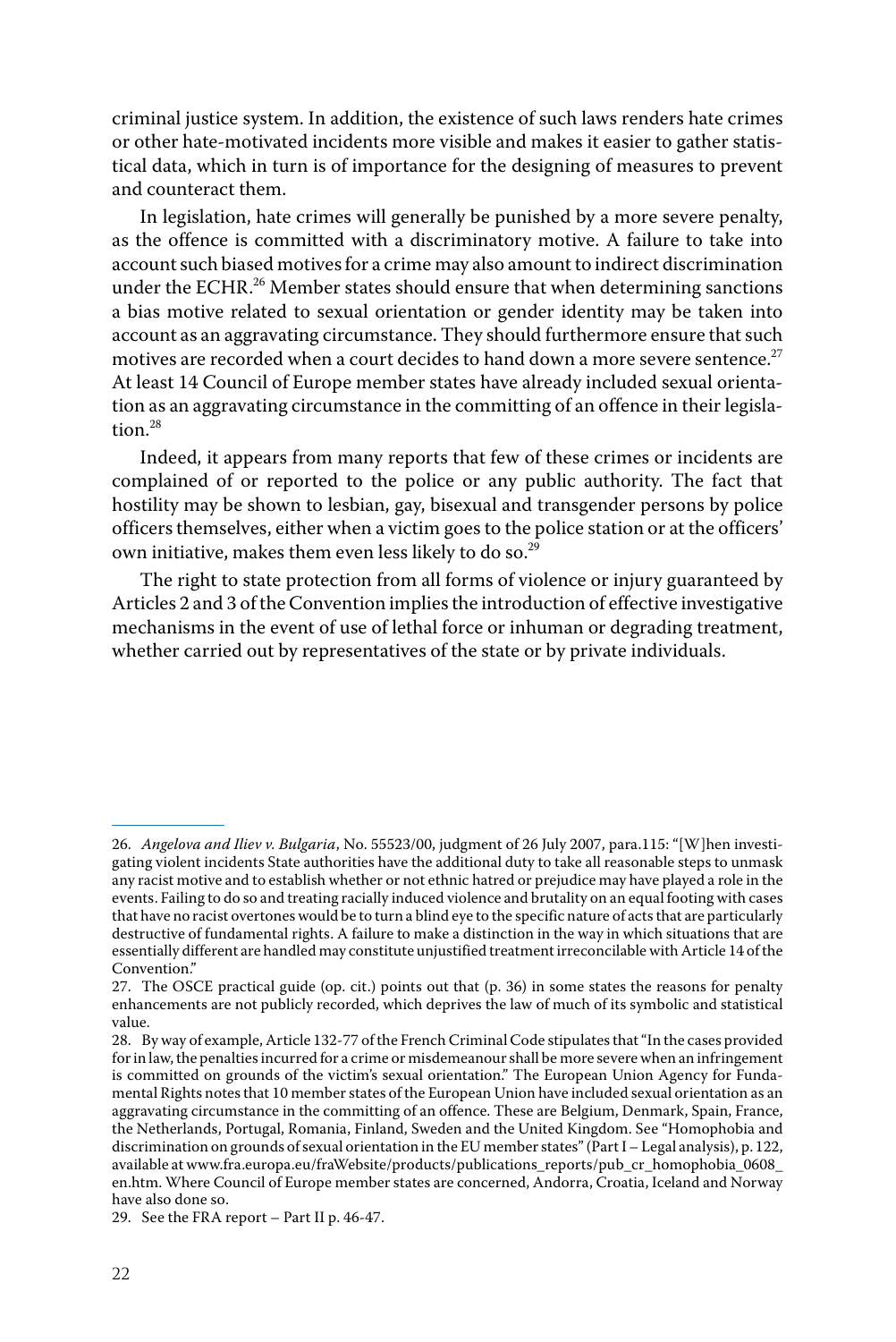The Court has already acknowledged that, for allegations of violent acts of a discriminatory nature, a special procedure may have to be adopted to gather evidence. In one case before it, the Court stated that it is not excluded that a measure may be considered as discriminatory on the basis of evidence of its impact (disproportionately prejudicial effects on a particular group), even if it is not specifically aimed at that group.<sup>30</sup> Where the use of violence is motivated by homophobic or transphobic discrimination, Articles 2 and 3 in conjunction with Article 14 (rights and freedoms set forth in the Convention to be enjoyed without discrimination) should prompt states to take reasonable measures to establish the role played by the alleged prejudices and, consequently, to ensure that a distinction is drawn both in the legal system and in practice between cases where excessive force has been used and those involving hate crimes. States should make special efforts to investigate any homophobic or transphobic connotations in an act of violence, and all the more so since, in practice, it may be difficult to prove a homophobic or transphobic motive. As discriminatory motives are tricky to prove, the quality of investigations are all the more important. Similarly, the obligation to investigate cases with racist connotations must be fulfilled without discrimination, as required by Article 14 of the Convention.<sup>31</sup> Such obligations are clearly applicable when a crime is motivated by a person's sexual orientation or gender identity.

3. Member states should introduce appropriate measures to encourage the victims and witnesses of hate crimes or other hate-motivated incidents based on sexual orientation or gender identity to report these acts. Such measures could include:

- a. drawing up and disseminating a simple and comprehensible definition of "hate crimes" including the motive of sexual orientation or gender identity, aimed at the general public so that these crimes are more frequently reported and at the police services which log the complaints;
- b. setting up training programmes in order to ensure that the different structures of the law enforcement authorities, including the judicial system, possess the knowledge and skills required to provide victims and witnesses with adequate assistance and support;
- c. creating special units tasked, *inter alia,* with investigating crimes and incidents linked to sexual orientation or gender identity and special liaison officers for maintaining contact with local communities in order to foster a relationship of trust;
- d. placing special emphasis on the setting up of independent and effective machinery for receiving and investigating reports of hate crimes or hatemotivated incidents allegedly committed by law enforcement staff, particularly where sexual orientation or gender identity constitute one of the motives;

<sup>30.</sup> *Hugh Jordan v. the United Kingdom*, No. 24746/94, paragraph 154, 4 May 2001.

<sup>31.</sup> See the Court's argumentation in the case of *Nachova and Others v. Bulgaria*, judgment of 26 February 2004, paragraphs 155-162, concerning killings with racist connotations: "The right to life under Article 2 of the Convention and the prohibition of discrimination in general, and of racial and ethnic discrimination in particular, under Article 14 reflect basic values of the democratic societies that make up the Council of Europe. Acts motivated by ethnic hatred that lead to deprivation of life undermine the foundations of those societies and require particular vigilance and an effective response by the authorities". Furthermore, a failure to make a distinction in the way in which situations that are essentially different are handled may constitute unjustified treatment irreconcilable with Article 14 of the Convention (see, *mutatis mutandis*, *Thlimmenos v. Greece* [GC], No.. 34369/97, paragraph 44, ECHR 2000-IV).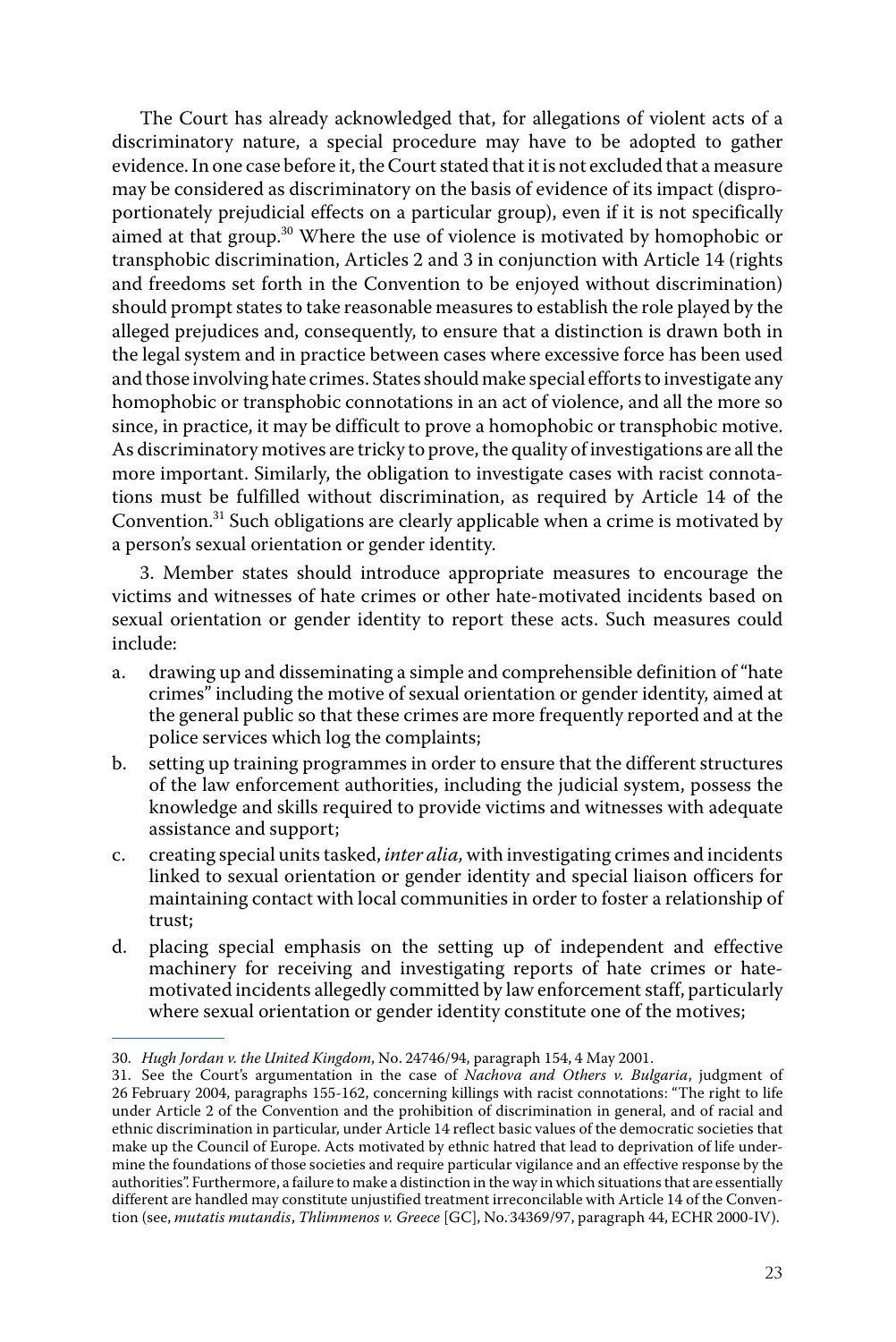e. introducing systems of anonymous complaints or online complaints or using other means of easy access and allow reporting by third parties in order to gather information on the incidence and particular nature of these incidents;

In addition, member states should take steps to ensure that lesbian, gay, bisexual and transgender persons are treated without discrimination within law enforcement structures and other structures set up in order to encourage reporting by victims and witnesses of hate crimes or hate-motivated incidents, by providing for codes of good conduct and training. They should also take steps to ensure that homophobic or transphobic acts, including acts of torture or inhuman or degrading treatment such as sexual abuse, unduly intrusive body searches and denigrating language, be avoided in these structures and – where applicable – make use of disciplinary or criminal sanction mechanisms.

4. The use of torture or any other inhuman or degrading treatment is strictly prohibited by the European Convention on Human Rights (Article 3). Persons deprived of their liberty, including in psychiatric hospital establishments, under the guard and responsibility of the state authorities, are particularly vulnerable and the authorities have a duty to protect them, be it from actions of state officials or actions of other detainees. This is all the more the case for lesbian, gay, bisexual and transgender persons, who are even more vulnerable to certain abuses and subject to bullying, violence, humiliation, sexual assault, rape and other forms of ill-treatment. States should be particularly attentive to these situations, ensure that the obligations arising from the Court's case law are complied with and introduce adequate and effective procedures for determining the disciplinary or criminal liability of those responsible for such actions or for failings in the supervision of places of detention.

Where transgender persons are concerned, the authorities should be particularly careful with the choice of prison (male or female) so as to adequately protect and respect the gender identity of the individual to be imprisoned. The significance of an individual's subjective choice is inseparably linked to objective criteria relevant to that person's identity. Therefore, the respect for gender identity does not imply, in this context, a right for an individual to choose arbitrarily his or her gender identity. In cases where the official documents are insufficient to determine the choice of prison, the authorities should carry out an objective assessment of the case, taking into account, not only, the subjective choice of the individual and the official documents, but also, for instance, the state of advancement of the process of gender reassignment.

5. To be able to combat discrimination it is vital to conduct relevant research and to gather data on discriminatory measures and practices, particularly where "hate crimes" and "hate-motivated incidents" related to sexual orientation or gender identity are concerned, having due regard to the right to respect for private life. The Commissioner for Human Rights, for one, has noted the lack of data on the situation of transgender persons in Europe, particularly in the member states not belonging to the EU.<sup>32</sup>

<sup>32. &</sup>quot;Human rights and gender identity", issue paper, Commissioner for Human Rights, 29 July 2009, p. 9, www.coe.int/t/commissioner/Activities/IPList\_en.asp.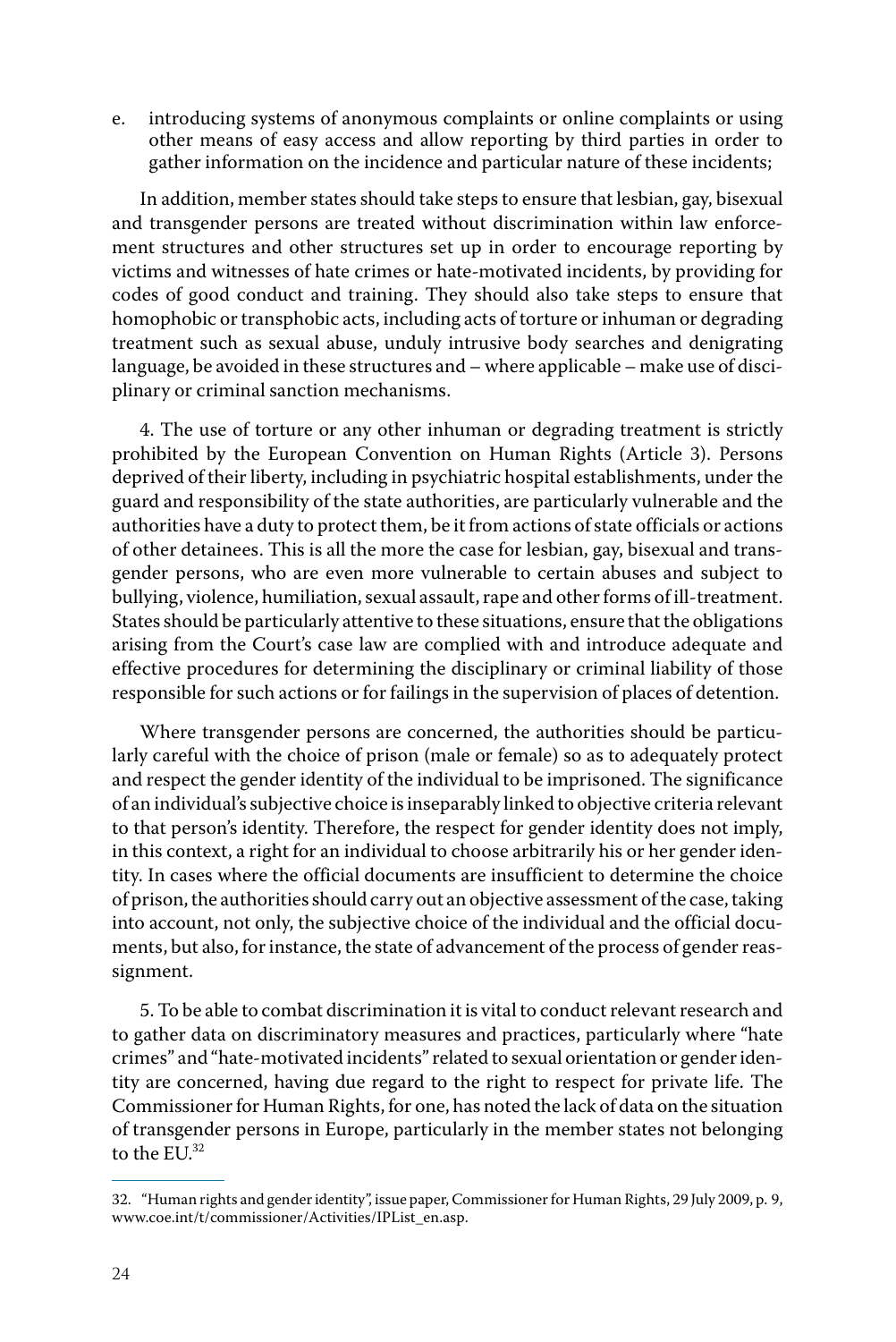Tools of this kind should go beyond merely recording incidents, and be of use for future initiatives to prevent such incidents and raise public awareness of what homophobic and transphobic aggression entail and for developing adequate measures to combat it. Member states therefore should equip themselves with effective tools for the analysis of data and information to arrive at a better quantitative and qualitative grasp of discrimination towards lesbian, gay, bisexual and transgender persons, particularly where hate crimes are concerned. They should also actively encourage research into the nature and causes of hostile or negative behaviour towards lesbian, gay, bisexual and transgender persons, with a view to framing effective policies to combat these phenomena.

#### *B. "Hate speech"*

6-8. In its Recommendation No. R (97) 20 of 30 October 1997 on "hate speech", the Committee of Ministers stated that the term "hate speech" is to be understood as covering all forms of expression which spread, incite, promote or justify racial hatred, xenophobia, anti-Semitism or other forms of hatred based on intolerance, including discrimination and hostility against minorities. For the purpose of this recommendation, the term "hate speech" is intended as covering such forms of hatemotivated expression whichever means of expression is used, including the Internet and any other new media.

As the White Paper on Intercultural Dialogue also points out, public debate must respect cultural diversity.<sup>33</sup> Public expressions of racism, xenophobia or any other form of intolerance, whether from individuals in public office or members of civil society, should be rejected and condemned, in line with the relevant provisions of the European Convention on Human Rights, including Article 17. Homophobic public statements by public figures are particularly worrying in that they negatively influence public opinion and fuel intolerance.

In the same recommendation, the Committee of Ministers asserts that "public authorities and public institutions … have a special responsibility to refrain from statements, in particular to the media, which may reasonably be understood as hate speech … or other forms of discrimination or hatred based on intolerance. Such statements should be prohibited and publicly disavowed whenever they occur" (Principle 1). At the same time, it is important that interferences with freedom of expression are "narrowly circumscribed and applied in a lawful and non-arbitrary manner on the basis of objective criteria [and] subject to independent judicial control" (Principle 3).

The Court has stated that "whoever exercises his freedom of expression undertakes 'duties and responsibilities' the scope of which depends on his situation and the technical means he uses"<sup>34</sup> and the exercise of these freedoms may be subject to restrictions, particularly for the protection of the rights of others.<sup>35</sup> The Court also held that, while Article 10 leaves little scope for restrictions on political speech or

<sup>33.</sup> In section 5.1 of the White Paper it is stated, *inter alia*, that "states should have robust legislation to outlaw 'hate speech' and racist, xenophobic, homophobic, anti-Semitic, Islamophobic and anti-Gypsy or other expressions, where this incites hatred or violence".

<sup>34.</sup> *Handyside v. the United Kingdom* of 7 December 1976, Series A No. 24, p. 25, paragraph 49.

<sup>35.</sup> Article 10, paragraph 2, of the Convention.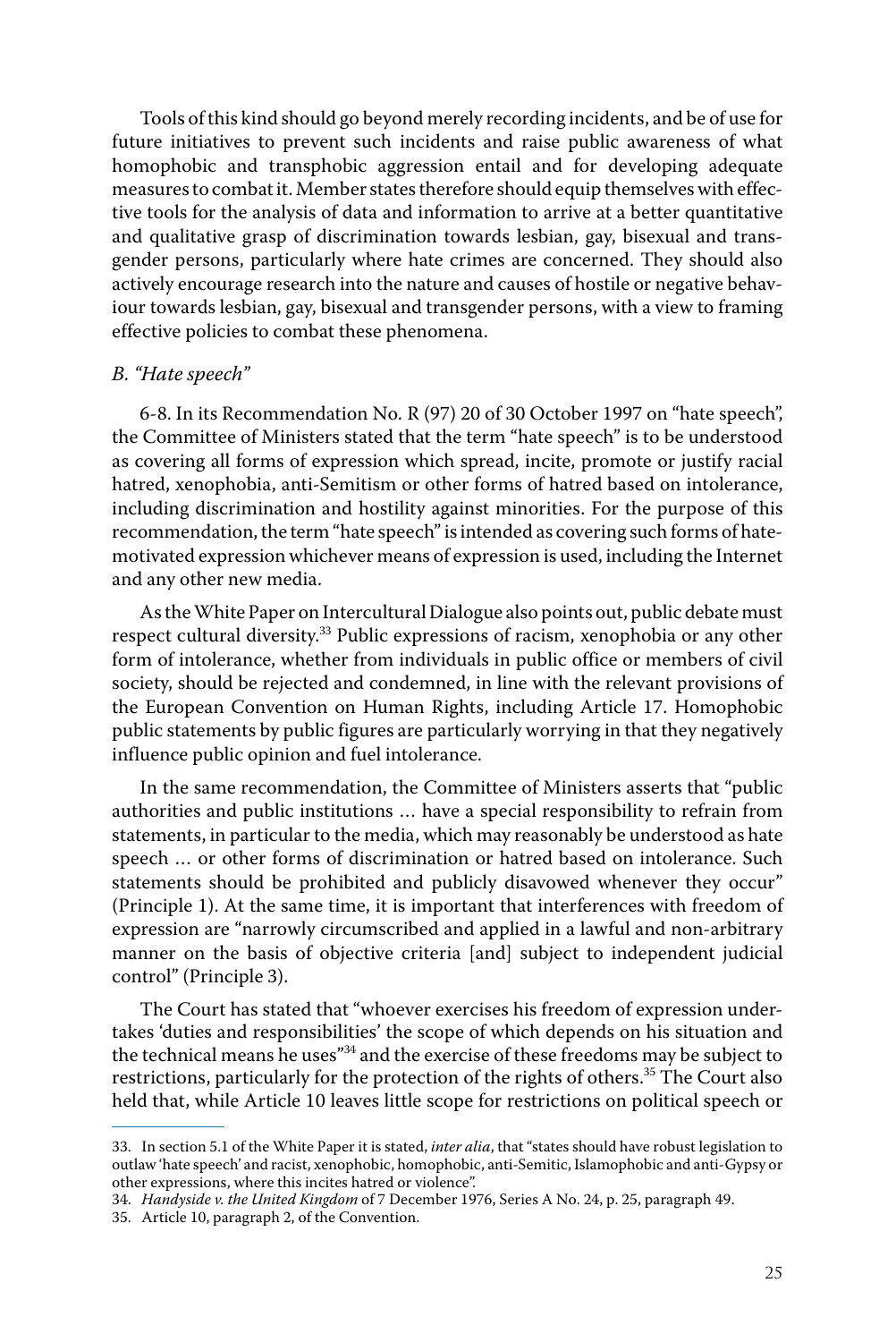debate, the exercise of freedom of expression by elected politicians who at the same time are holders of public offices in the executive branch of government entails particular responsibility.<sup>36</sup> Those individuals must exercise this freedom with restraint, therefore, bearing in mind that their views can be regarded as instructions by civil servants whose employment and careers depend on their approval.

Accordingly, member states should make public authorities and bodies – at national, regional and local levels – aware of their responsibility to abstain from statements, particularly to the media, which may be reasonably understood as likely to produce the effect of inciting, spreading or promoting hatred or other forms of discrimination against lesbian, gay, bisexual and transgender persons When conducting dialogue with representatives of the different sectors of civil society, including private companies, trade unions and employers' organisations, political organisations or other NGOs, as well as philosophical or religious communities, public officials and other representatives of the state should also strive to promote tolerance and respect for lesbian, gay, bisexual and transgender persons, among others, and the use of responsible and non-violent speech.

It should be understood that combating hate speech may not require the systematic criminalisation of each expression motivated by intolerance, and that the most appropriate measures and procedures will depend on the applicable national regulations and on the circumstances of each case.

Committee of Ministers Recommendation No. R (97) 21 on the media and the promotion of a culture of tolerance stresses the importance of the professional practices of the media and the responsibility they have to protect various groups and individuals from negative stereotyping or to publicise their positive contributions to society. Media organisations, including those operating on the Internet, should be encouraged to promote in their own practices a culture of respect, tolerance and diversity in order to avoid negative and stereotyped representations of lesbian, gay, bisexual and transgender persons and the use of degrading material or sexist language. Practices developed in certain countries entail the drawing up of codes of conduct for dealing with matters related to lesbian, gay, bisexual and transgender persons in a non-discriminatory manner. Another good practice to be encouraged entails the organisation of campaigns to raise awareness of media promoting positive representations of lesbian, gay, bisexual and transgender persons.

Given the growing importance of the Internet and the difficulty of detecting and punishing those who perpetrate "hate speech" on the Internet, the member states should establish or maintain a solid and adequate legal framework applicable to the new media and services or communication networks, including in the area of "hate speech" based on sexual orientation or gender identity.<sup>37</sup> Measures of this kind should be taken in compliance with the requirements laid down by Article 10, paragraph 2, of the Convention, so that interference with freedom of expression is as limited as possible, provided for in law and proportionate to the aim sought. States should, *inter alia:*<sup>38</sup>

<sup>36.</sup> *Baczkowski and Others v. Poland*, No. 1543/06, judgment of 3 May 2007, paragraphs 98-99.

<sup>37.</sup> See also, in this respect, the Additional Protocol to the Convention on Cybercrime concerning the criminalisation of acts of a racist and xenophobic nature committed through computer systems, Council of Europe Treaty Series, No. 189.

<sup>38.</sup> The Additional Protocol to the Convention on Cybercrime of 30 January 2003 already establishes the principle that acts of a racist and xenophobic nature disseminated via computer systems must be criminalised.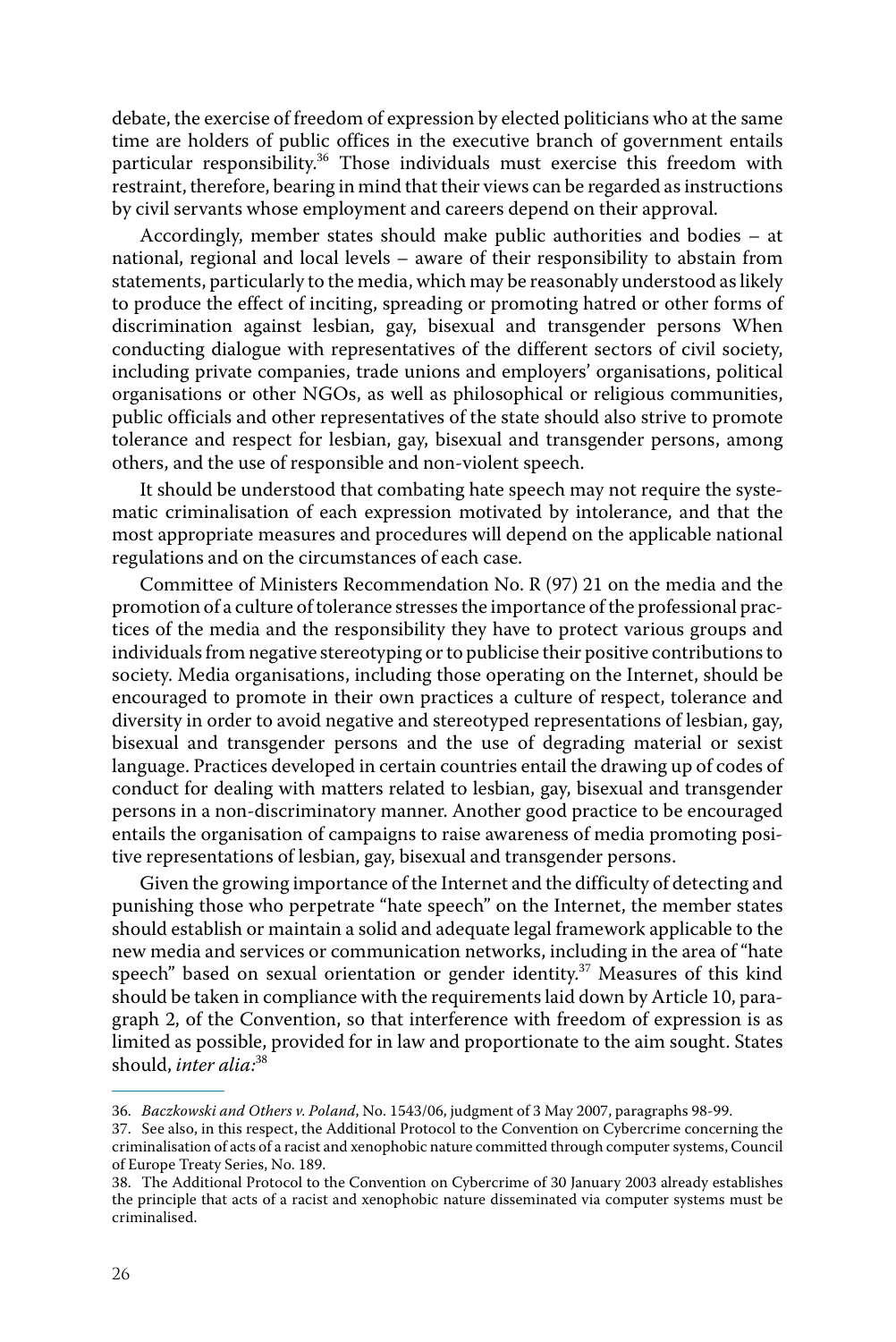- ensure that sexual orientation and gender identity are covered in the relevant texts with respect to the criminalisation of infringements committed via the Internet and prosecute those responsible;
- encourage specific measures to avoid the dissemination of homophobic material, threats or insults on the Internet under website supervision by access providers;
- improve international co-operation and mutual assistance between judicial authorities to combat the dissemination of hate-motivated material, including material based on sexual orientation or gender identity, via the Internet.

#### **II. Freedom of association**

9. The Court held that the positive obligation of states to ensure real and effective respect for freedom of association and assembly is "of particular importance for persons holding unpopular views or belonging to minorities, because they are more vulnerable to victimisation".<sup>39</sup>

A PACE Committee on Legal Affairs and Human Rights report of 24 February 2009 on "The situation of human rights defenders in Council of Europe member states" reveals that, while the activities of human rights defenders working for the rights of lesbian, gay, bisexual and transgender persons has greatly intensified in the last few years in Council of Europe member states, this trend has encountered very strong opposition and these individuals run a particularly high risk.<sup>40</sup> The OSCE report entitled "Human rights defenders in the OSCE region: challenges and good practices<sup>"41</sup> shows that obstacles to freedom of association may take the form of refusal of registration, dissolution, expulsion or threats of expulsion from premises, damage to or attacks on premises, defamation campaigns and abuses of taxes. The report further lists the eventuality of repressive measures: criminal sanctions for activities not registered, abusive prosecutions, demands for exorbitant registration and re-registration fees, checks, audits or investigations by state officials, abusive or even illegal taxation.

Anyone should be able to form and gain accreditation for associations, without discrimination, which pass on information to or about lesbian, gay, bisexual and transgender persons, facilitate communication between them or advocate their rights. States should ensure that notions of public order, public morality, public health or public safety are not abused to restrict the exercise of the right to freedom of association in this respect. Refusal to register an association should be on the basis of an objectively justified and properly reasoned decision open to appeal. States where laws or practices prohibit the setting up of organisations advocating the human rights of lesbian, gay, bisexual and transgender persons should abolish those laws or practices and also allow for the possibility of re-registration where dissolu-

<sup>39.</sup> See for instance *Baczkowski and Others v. Poland,* op. cit., paragraph 64.

<sup>40.</sup> Paragraphs 31-32 of the report.

<sup>41.</sup> www.osce.org/publications/odihr/2008/12/35711\_1217\_en.pdf, pp. 19 *et seq.*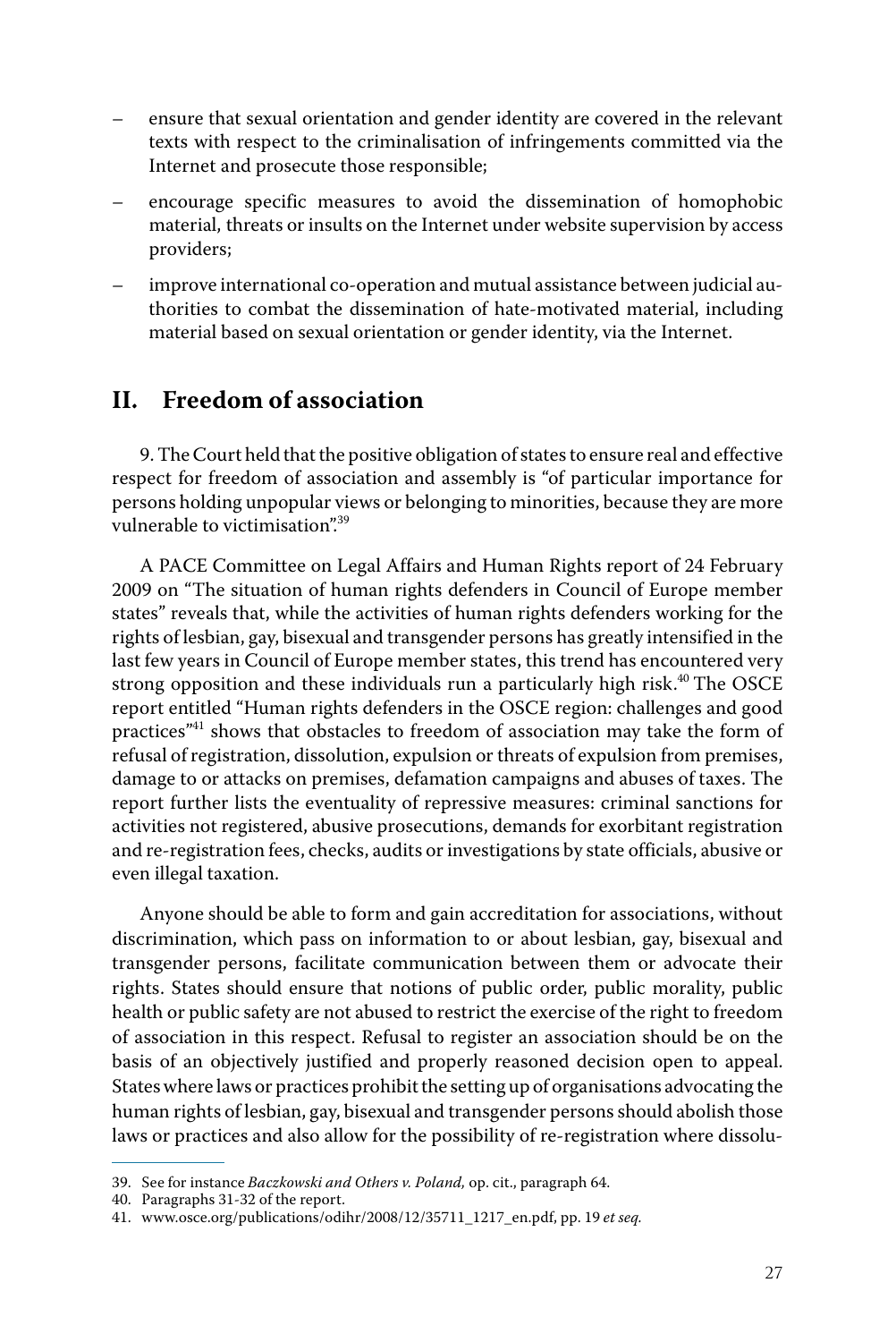tion has been ordered. $42$  States should not only abstain from interference in these associations' activities resulting in discriminatory restriction of the exercise of their right to freedom of association but also take appropriate steps to ensure that such organisations operate freely, to defend their interests when necessary and to facilitate and encourage their work. States should also involve them on a partnership basis when framing and implementing public policies, so that their voice may be heard.

10. Access to public funding earmarked for non-governmental organisations should be guaranteed without discrimination on grounds of sexual orientation or gender identity. NGOs should be free to solicit and receive contributions – donations in cash or kind – not only from the public authorities in their own state but also from institutional or individual donors, and other state or multilateral agencies, subject only to the laws generally applicable to customs, foreign exchange and money laundering and those on the funding of elections and political parties.<sup>43</sup>

11. Those who defend the human rights of lesbian, gay, bisexual and transgender persons are, as recalled by the Parliamentary Assembly,<sup>44</sup> among the most exposed of human rights defenders to attacks and abuses, because of their identity or because of the issues on which they work. In accordance with the Declaration of the Committee of Ministers on Council of Europe action to improve the protection of human rights defenders and promote their activities of 6 February 2008,<sup>45</sup> member states should take effective measures to protect, promote and respect human rights defenders and ensure respect for their activities, and should create an environment conducive to their work, enabling individuals, groups and associations to freely carry out activities, on a legal basis, consistent with international standards, to promote and strive for the protection of human rights and fundamental freedoms without any restrictions other than those authorised by the European Convention on Human Rights.

This may include, for instance, allowing human rights defenders to network with each other as well as with national independent human rights institutions and ombudsmen, the media, human rights defenders in other countries and international organisations, and encouraging the participation of human rights defenders in training sessions, international conferences or other activities aimed at upholding human rights.

<sup>42.</sup> See *Presidential Party of Mordovia v. Russia* (judgment of 5 October 2004); *United Communist Party of Turkey and Others v. Turkey* (judgment of 30 January 1998); *The Metropolitan Church of Bessarabia and Others v. Moldova* (judgment of 13 December 2001) or *The United Macedonian Organisation Ilinden – PIRIN and Others v. Bulgaria* (judgment of 20 October 2005) and the Committee of Ministers followup to the execution of these judgments (see, for example, document CM/Inf/DH(2007)8 of 7 February 2007).

<sup>43.</sup> See in this connection Recommendation CM/Rec(2007)14 of the Committee of Ministers to member states on the legal status of non-governmental organisations in Europe.

<sup>44.</sup> See Parliamentary Assembly of the Council of Europe Resolution 1660 (2009) on the situation of human rights defenders in Council of Europe member states, paragraph 5.

<sup>45.</sup> Declaration of the Committee of Ministers on Council of Europe action to improve the protection of human rights defenders and promote their activities (adopted on 6 February 2008 at the 1017th meeting of the Ministers' Deputies).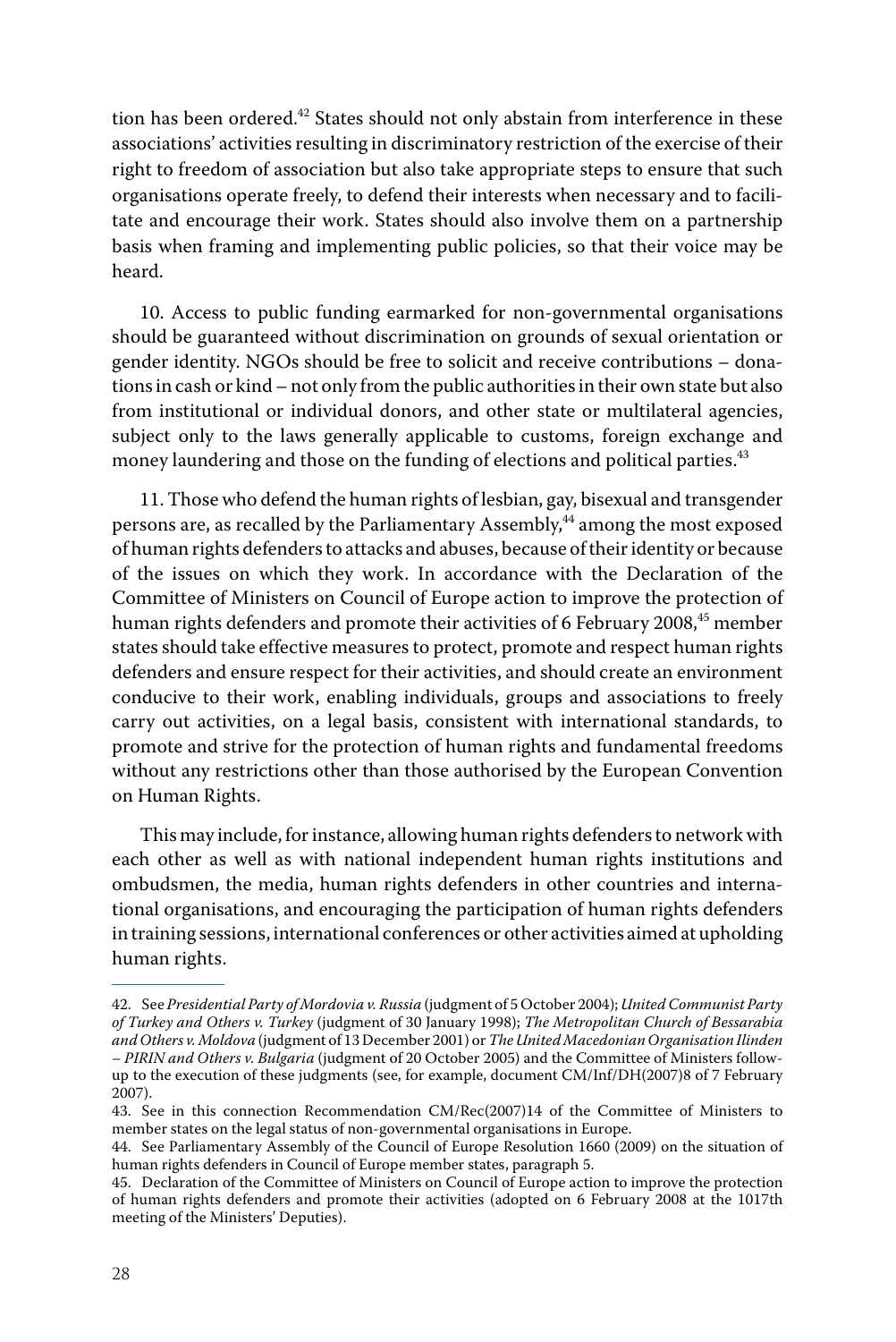It is also important in this connection that member states provide for swift assistance and protection measures for human rights defenders in danger in third countries, such as by attending and observing trials where appropriate and/or, if feasible, issuing emergency visas.

12. Member states are strongly encouraged to develop arrangements for cooperating with organisations defending the human rights of lesbian, gay, bisexual and transgender persons, exchanging information and good practices on ways of preventing discrimination based on sexual orientation or gender identity and promoting respect and tolerance. States are also invited to engage in awarenessraising activities in order to encourage a climate of trust and mutual respect between the members of communities and the public administration. Member states should appropriately consult organisations defending the human rights of lesbian, gay, bisexual and transgender persons on the adoption and implementation of measures that may have an impact on their human rights.

#### **III. Freedom of expression and peaceful assembly**

13. The right to freedom of expression, in particular to share and express one's identity, is fundamental to promoting diversity and tolerance in society.<sup>46</sup>The Court has repeatedly ruled that freedom of expression and peaceful assembly is applicable not only to information or ideas that are favourably received or regarded as inoffensive or as a matter of indifference, but also to those that offend, shock or disturb. "Such are the demands of that pluralism, tolerance and broad-mindedness without which there is no "democratic society".<sup>47</sup>

Everyone must have the right to freedom of expression and peaceful assembly without discrimination, including on the grounds of their sexual orientation or gender identity. This right includes the right to express identity or personhood through speech, deportment, dress, bodily characteristics, choice of name, or any other means, as well as the freedom to seek, receive and impart information and ideas of all kinds, including with regard to human rights, sexual orientation and gender identity, through any medium.<sup>48</sup>

States should take appropriate steps to encourage the receipt and transmission of information and ideas relating to sexual orientation and gender identity, including activities that support the human rights of lesbian, gay, bisexual and transgender persons, the publication of material, media coverage, the organisation of and/or participation in conferences and the dissemination of, and access to, information on safe sexual practices. They should also encourage pluralism and non-discrimination in the media in respect of issues of sexual orientation and gender identity.

14. Within Council of Europe member states, it has been observed that the exercise of freedom of expression and peaceful assembly by lesbian, gay, bisexual and transgender persons and the organisations that represent them sometimes arouses hostility which at times even results in the banning of "gay pride" marches or violent

<sup>46.</sup> Committee of Ministers reply of 16 January 2008 to Recommendation 211 (2007) of the Congress of Local and Regional Authorities of the Council of Europe.

<sup>47.</sup> *Handyside v. the United Kingdom*, 7 December 1976, No. 5493/72, 1 EHRR 737, paragraph 49*.*

<sup>48.</sup> Article 19 of the UN International Covenant on Civil and Political Rights of 16 December 1966; Article 19 of the Universal Declaration of Human Rights.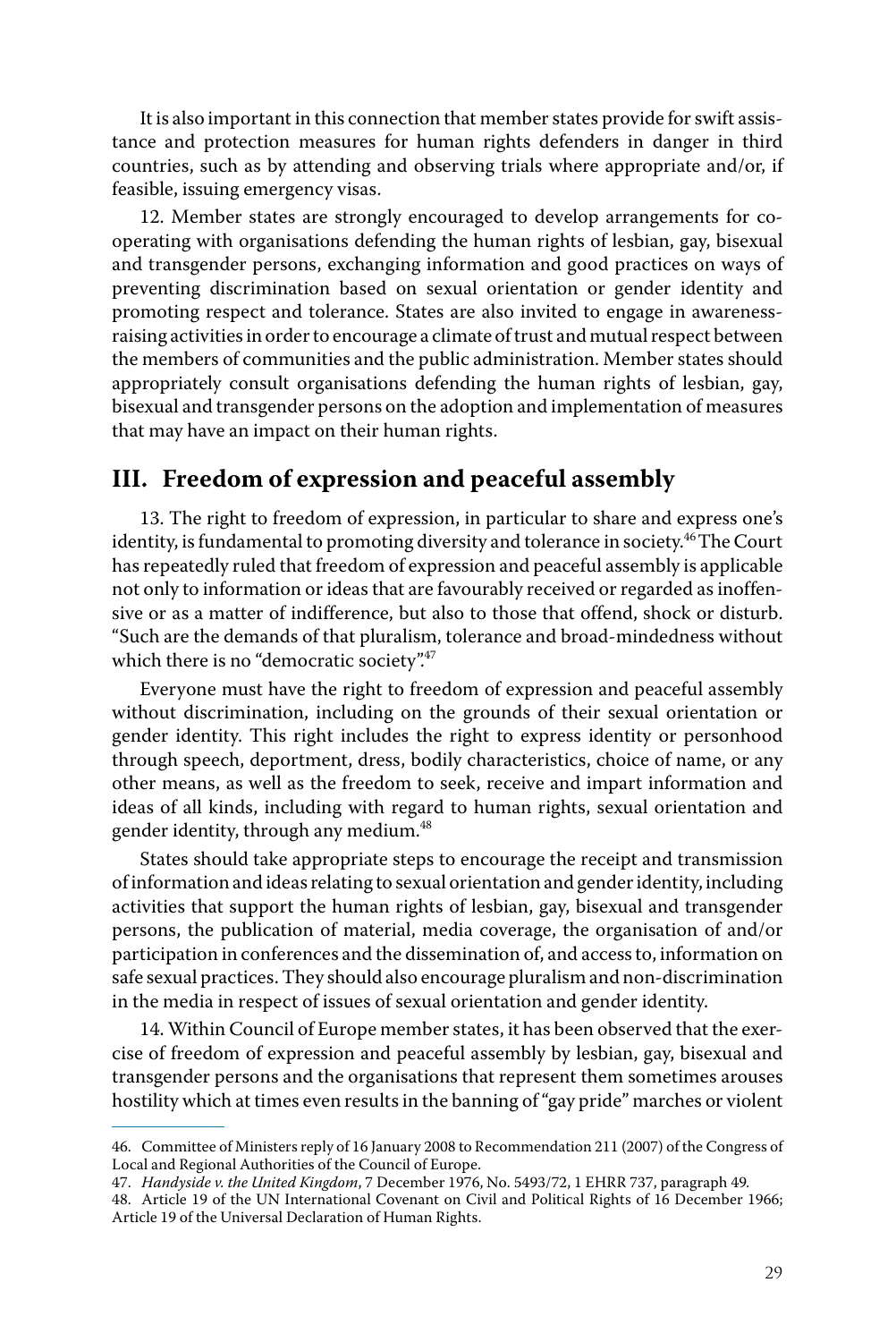attacks on demonstrators and failure by the police to protect these demonstrators. In many cases, it was observed that the authorities, despite having a positive obligation to protect their citizens against discrimination, are actually endorsing, actively supporting or perpetrating these injustices, thus encouraging homophobic or transphobic attitudes and actions.<sup>49</sup>

15. That means the authorities have a positive obligation to take effective measures to protect and ensure the respect of lesbian, gay, bisexual and transgender persons who wish to assemble and express themselves, even if their views are unpopular or not shared by the majority of the population. The local authorities, the courts, the police and national human rights structures, including ombudspersons thus have a duty to protect the right to freedom of expression and peaceful assembly also of lesbian, gay, bisexual and transgender persons and organisations defending such persons' rights.

As regards the law enforcement agencies in particular, it should be noted that the Committee of Ministers in its recommendation of 19 September 2001 on the European Code of Police Ethics<sup>50</sup> stated that the police, in carrying out their activities, "shall always bear in mind everyone's fundamental rights, such as freedom of thought, conscience, religion, expression, peaceful assembly, movement and the peaceful enjoyment of possessions" and that "police personnel shall act with integrity and respect towards the public and with particular consideration for the situation of individuals belonging to especially vulnerable groups."

16. Although the Convention allows restrictions to be placed on the exercise of freedom of expression and assembly, such restrictions must be prescribed by law and necessary in a democratic society, in the interests of national security, public safety, for the prevention of disorder or crime, for the protection of health or morals or for the protection of the rights and freedoms of others.<sup>51</sup> Member states should ensure that these notions are not abused to interfere with the exercise of freedom of opinion and expression in support of lesbian, gay, bisexual and transgender persons. Moreover, according to the established case law of the European Court of Human Rights, peaceful demonstrations, be they in favour of the rights of lesbian, gay, bisexual and transgender persons or others, cannot be banned simply because of the existence of attitudes hostile to the demonstrators or to the causes they advocate. On the contrary, the state has a duty to take reasonable and appropriate measures to enable lawful demonstrations to proceed peacefully.<sup>52</sup>

The Court has ruled in its case law that a demonstration may "annoy or give offence to persons opposed to the ideas or claims that it is seeking to promote. The participants must, however, be able to hold the demonstration without having to

<sup>49.</sup> FRA report, op. cit., "Homophobia and discrimination on grounds of sexual orientation and gender identity in the EU member states: Part II", pp. 54-58.

<sup>50.</sup> Committee of Ministers Recommendation Rec(2001)10 on the European Code of Police Ethics adopted by the Committee of Ministers, on 19 September 2001, at the 765th meeting of Ministers' Deputies, paragraphs 43 and 44 .

<sup>51.</sup> See also OSCE/ODIHR – Venice Commission, "Guidelines on freedom of peaceful assembly", in particular paragraph 69.

<sup>52.</sup> Committee of Ministers reply of 16 January 2008 to Recommendation 211 (2007) of the Congress of Local and Regional Authorities of the Council of Europe, paragraph 3.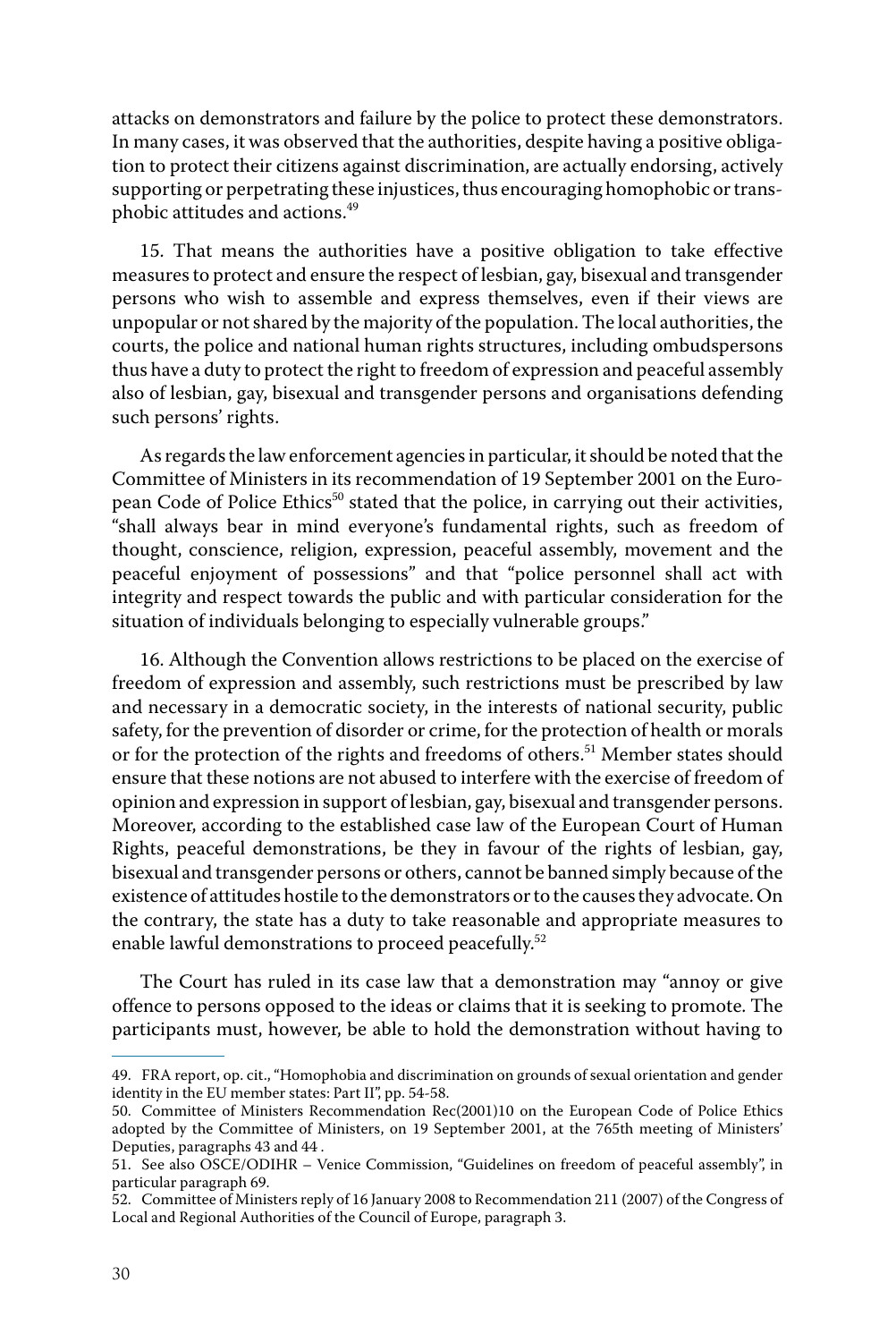fear that they will be subjected to physical violence by their opponents; … In a democracy the right to counter-demonstrate cannot extend to inhibiting the exercise of the right to demonstrate."<sup>53</sup>

In any event, any interference with the exercise of freedom of expression should be "narrowly circumscribed and applied in a lawful and non-arbitrary manner on the basis of objective criteria" and should be "subject to independent judicial  $control<sup>954</sup>$ 

17. Public authorities, at all levels, should be encouraged to condemn publicly – notably in the media – any unlawful interference with the right of an individual or group of individuals to exercise their freedom of expression and peaceful assembly, including where the parties concerned wish to defend the cause of lesbian, gay, bisexual and transgender persons, and to support the exercise of this right, including by demonstrating alongside them, if necessary.

#### **IV. Right to respect for private and family life**

18. The right to freedom of sexual expression, as an element of private life, is protected by Article 8 of the Convention. The Court strongly condemns not only the existence of laws that criminalise same-sex sexual relations between consenting adults in private,<sup>55</sup> but also legislation that prescribes one age of consent for such relations and another for heterosexual relations.<sup>56</sup> It has also ruled that this being one of the most intimate aspects of a person's private life, the margin of appreciation afforded to states in this area is narrow.

States should accordingly repeal any legislation that criminalises same-sex sexual relations between consenting adults and ensure that their legislation prescribes the same minimum age of consent for such relations as for heterosexual relations. They should also take care to repeal any criminal law provisions which, because of their wording, are liable to be applied in a discriminatory manner or whose scope might lead to people being stopped and searched on the grounds of their sexual orientation or gender identity.

19. Member states should ensure that personal data referring to a person's sexual orientation or gender identity are not collected, stored or otherwise used by public institutions, including notably within law enforcement structures,<sup>57</sup> except where this is necessary for specific, lawful and legitimate purposes.

<sup>53.</sup> *Plattform "Ärzte für das Leben" v. Austria,* judgment of 21 June 1988, Series A No. 139, p. 12, paragraph 32.

<sup>54.</sup> Committee of Ministers Recommendation No. R (97) 20 on "hate speech".

<sup>55.</sup> *Dudgeon v. the United Kingdom*, No. 7525/76, judgment of 22 October 1981; *Norris v. Ireland*, judgment of 26 October 1986 and *Modinos v. Cyprus,* judgment of 23 April 1993. See also *A.D.T. v. the United Kingdom,* No. 35765/97, 30 July 2000, in which the Court found the UK law prohibiting male homosexual acts in private involving more than two partners to be in breach of the Convention.

<sup>56.</sup> See also the judgments *L. and V. v. Austria* and *S.L. v. Austria*, of 9 January 2003.

<sup>57.</sup> Committee of Ministers Recommendation Rec(2001)10 on the European Code of Police Ethics states that the police shall only interfere with an individual's right to privacy when strictly necessary and only to obtain a legitimate objective. The collection, storage and use of personal data by the police shall be carried out in accordance with international data protection principles and, in particular, be limited to the extent necessary for the performance of lawful, legitimate and specific purposes The police register containing information relating to private life must satisfy the requirements of Article 8 of the Convention.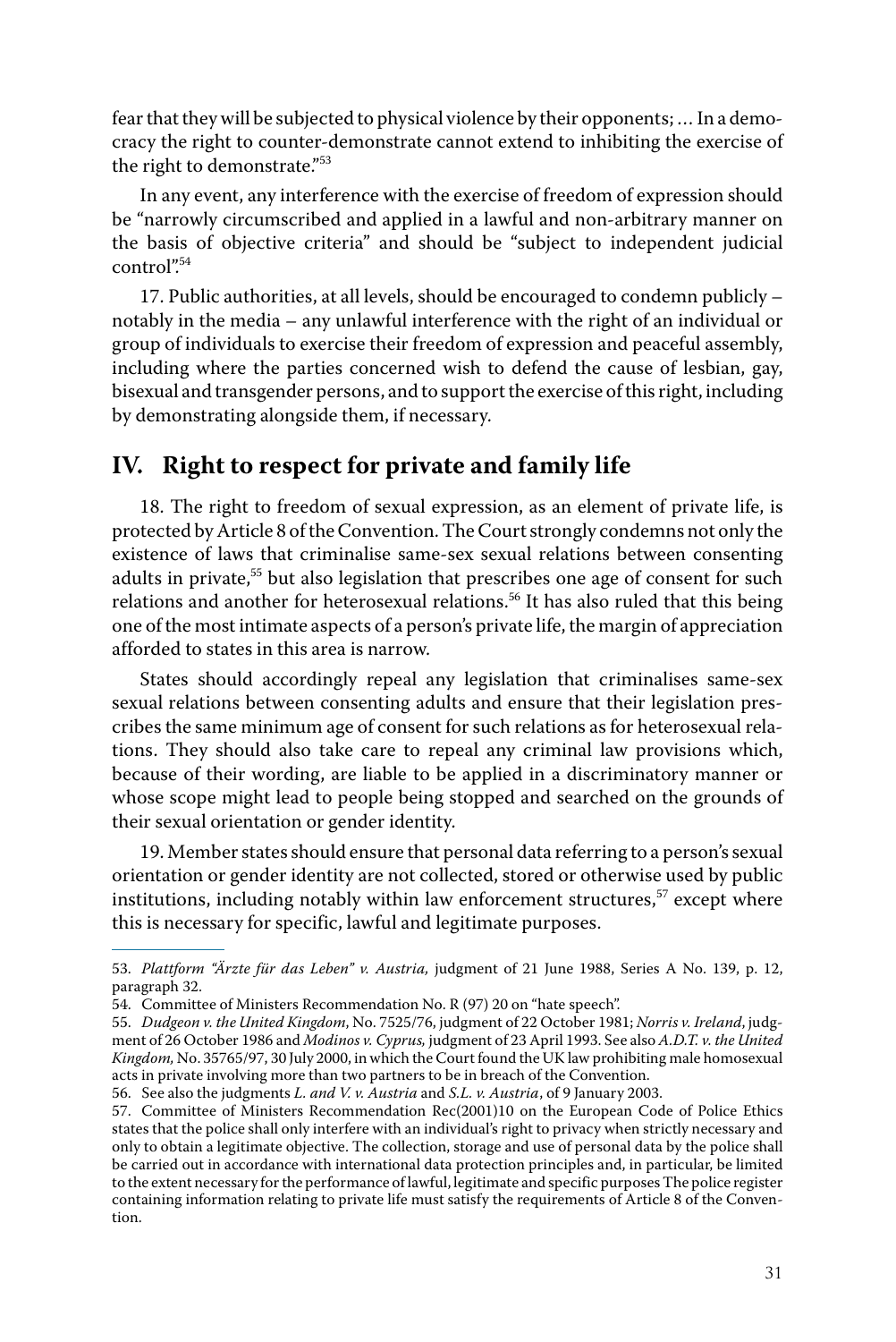This applies notably to any criminal register, record or file or any other document related to a criminal investigation (for example, files containing information on the sexual orientation or gender identity of persons heard as victims, witnesses or perpetrators in proceedings), as well as existing special records on lesbian, gay, bisexual and transgender persons. Existing records containing such information should be re-examined with a view to ensuring the immediate destruction of records which do not comply with these principles.<sup>58</sup>

Of course, the benefit of collecting statistics on discriminatory behaviour and other offences against lesbian, gay, bisexual and transgender persons, motivated by their sexual orientation or gender identity, is not incompatible with the need to protect personal data relating to sexual orientation or gender identity – which is a legitimate aim – provided that these statistics are collected anonymously or rendered anonymous as soon as they are no longer necessary in an identifiable form. They should, in any event, serve only these purposes and must on no account be used to take decisions or measures in respect of the data subjects or to supplement or correct existing files which have a non-statistical purpose.<sup>59</sup>

20-21. Two areas that pose problems for transgender persons are the eligibility requirements for gender reassignment procedures and the issue of legal recognition.

As affirmed in Committee of Ministers Recommendation CM/Rec(2007)17 on gender equality standards and mechanisms, "both women and men must have a non-negotiable right to decide over their own body, including sexual and reproductive matters. Such acknowledgement must be reflected in the development, implementation, access to, monitoring and evaluation of health-care services and in research priorities." <sup>60</sup>

In some countries access to gender reassignment services is conditional upon procedures such as irreversible sterilisation, hormonal treatment, preliminary surgical procedures and sometimes also proof of the person's ability to live for a long period of time in the new gender (the so-called "real life experience"). In this respect, existing requirements and procedures should be reviewed in order to remove those requirements which are disproportionate. It should be noted, in particular, that for some persons it may not possible, for health reasons, to complete every hormonal and/or surgical step required. Similar considerations apply with respect to the legal recognition of a gender reassignment, which can be conditional to a number of procedures and prior requirements, including changes of a physical nature.

The Court has been dealing with the issue of legal recognition of the new gender identity of post-operative transsexuals for a number of years now. In the cases of *B. v. France* of 25 March 1992 and in particular *Christine Goodwin v. the United Kingdom*, the Court found that refusal by a state to legally recognise a completed sexual reassignment constituted a violation of Article 8.

<sup>58.</sup> As already provided in 1981 by Parliamentary Assembly Recommendation 924 (1981).

<sup>59.</sup> Committee of Ministers Recommendation No. R (97) 18, of 30 September 1997, concerning the protection of personal data collected and processed for statistical purposes, principles 3.3 and 4.1. See also on this subject the European Union Agency for Fundamental Rights report, Part I, pp. 145-148.

<sup>60.</sup> Committee of Ministers Recommendation CM/Rec(2007)17, of 21 November 2007, Principle 44.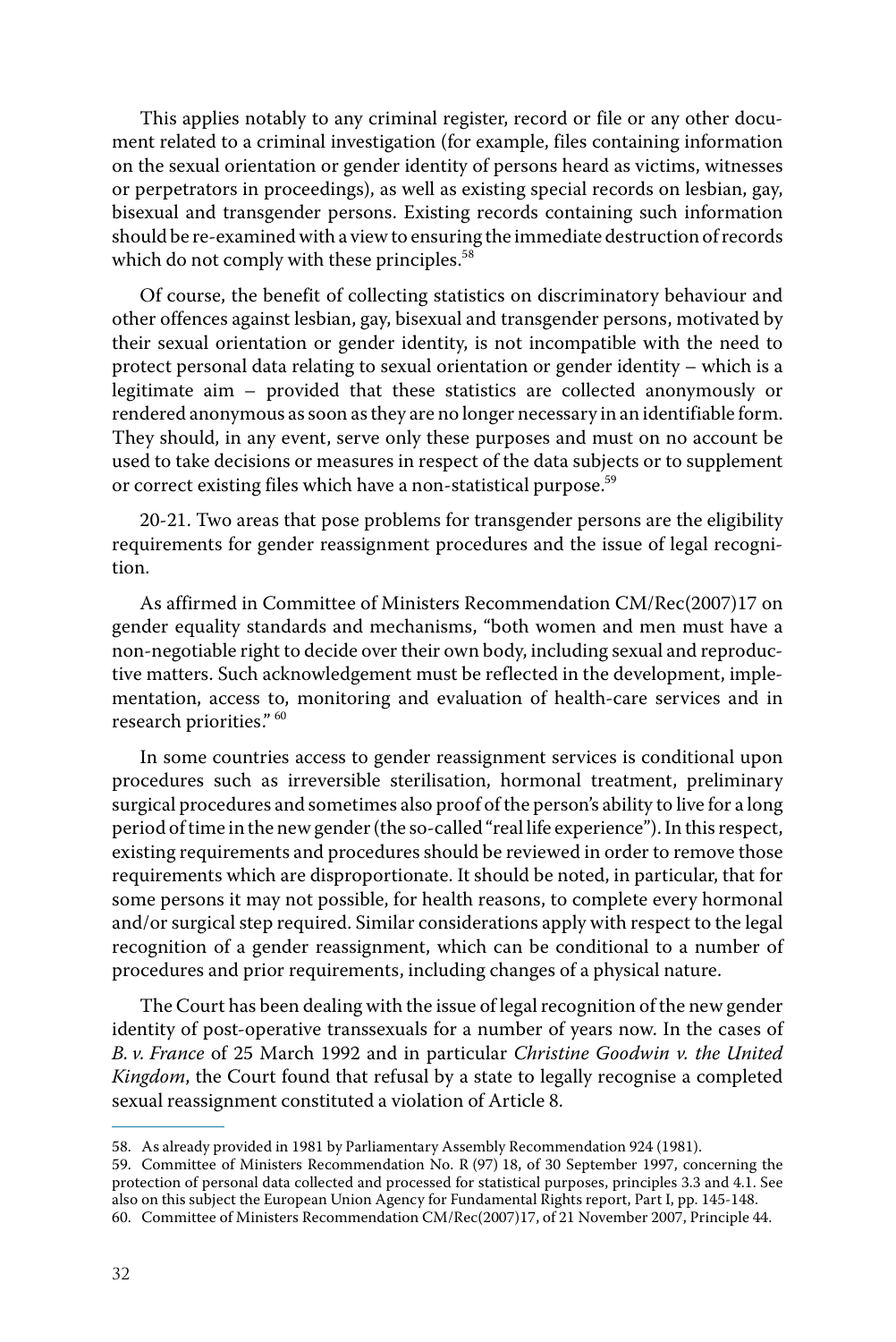States thus have a positive obligation to legally recognise the new identity of a transsexual person $61$  who has undergone a complete gender reassignment. This includes the issuing of official documents such as birth certificates, identity papers, driving licences, passports, social insurance cards and numbers, electoral, land and tax registers. The Court has stressed that it is of "crucial importance" that the Convention be interpreted and applied in a manner which renders its rights practical and effective, not theoretical and illusory.<sup>62</sup> There is an obligation on states to issue e.g. new birth certificates, and also non-official documents issued by nongovernment agencies such as diplomas, certificates of employment, insurance or banking documents should, where appropriate and upon request, be altered to conform to the new gender identity of such persons.

States should also ensure that the procedures for legally changing a person's gender and name are swift, transparent, accessible and that they respect the person's physical integrity and their private life (so that no third party can become aware of the gender reassignment).

22. Transgender persons have a right to marry a person of the sex opposite to their own newly assigned sex, provided that their gender reassignment has been recognised in accordance with applicable law and paragraphs 20 and 21. The Court has recognised that persons who have undergone a complete gender reassignment have the right to marry and ruled that the allocation of sex in national law, for the purposes of marriage, to that registered at birth is a limitation impairing the very essence of the right to marry.<sup>63</sup> It further considered that although the text of Article 12 referred in express terms to the right of a man and woman to marry, it was not persuaded that it could now still be assumed that these terms must refer to a determination of gender by purely biological criteria.<sup>64</sup> Similarly, the refusal to award a pension to the unmarried transsexual partner of a woman (the couple having been unable to marry because of the legislation on gender reassignment) affiliated to a pension scheme, under which benefits were payable only to her surviving spouse, amounts to discrimination on grounds of sex under European Community law as ruled by the ECJ.<sup>65</sup>

<sup>61.</sup> Judgments *B. v. France* of 25 March 1992, Series A No. 232-C, pp. 52-54; *Sheffield and Horsham v. the United Kingdom,* judgment of 30 July 1998, *Reports of Judgments and Decisions* 1998-V, p. 2021; *Christine Goodwin v. the United Kingdom* [GC], No. 28957/95, 11 July 2002, paragraphs 89 and 124, ECHR 2002-VI and *Grant v. the United Kingdom*, No. 32570/03, ECHR 2006-VII.

<sup>62.</sup> *Christine Goodwin v. the United Kingdom,* op. cit., paragraph 74.

<sup>63.</sup> *Christine Goodwin v. the United Kingdom,* op. cit., and *I. v. the United Kingdom,* 11 July 2002, paragraphs 101 and 81.

<sup>64.</sup> Ibid., paragraphs 100 and 80. Note that this case law does not pave the way for same-sex marriages, as the Court merely accepts the notion of "social gender" as a decisive factor in determining sex. A case is nevertheless pending before the Court concerning the annulment of a civil marriage between two people of the same sex, notably on the ground that under the legislation in question, "marriage is a union between a man and a woman". Case of *Chapin and Charpentier v. France*, No. 40183/07, see the Communicated Cases Collection: statement of facts and questions to the parties: cmiskp.echr.coe.int/tkp197/ view.asp?item=1&portal=hbkm&action=html&highlight=40183/07&sessionid=30302497&skin= hudoc-cc-fr.

<sup>65.</sup> *K.B. v. National Health Service Pensions Agency and Secretary of State for Health*, ECJ, case C-117/ 01, judgment of 7 January 2004.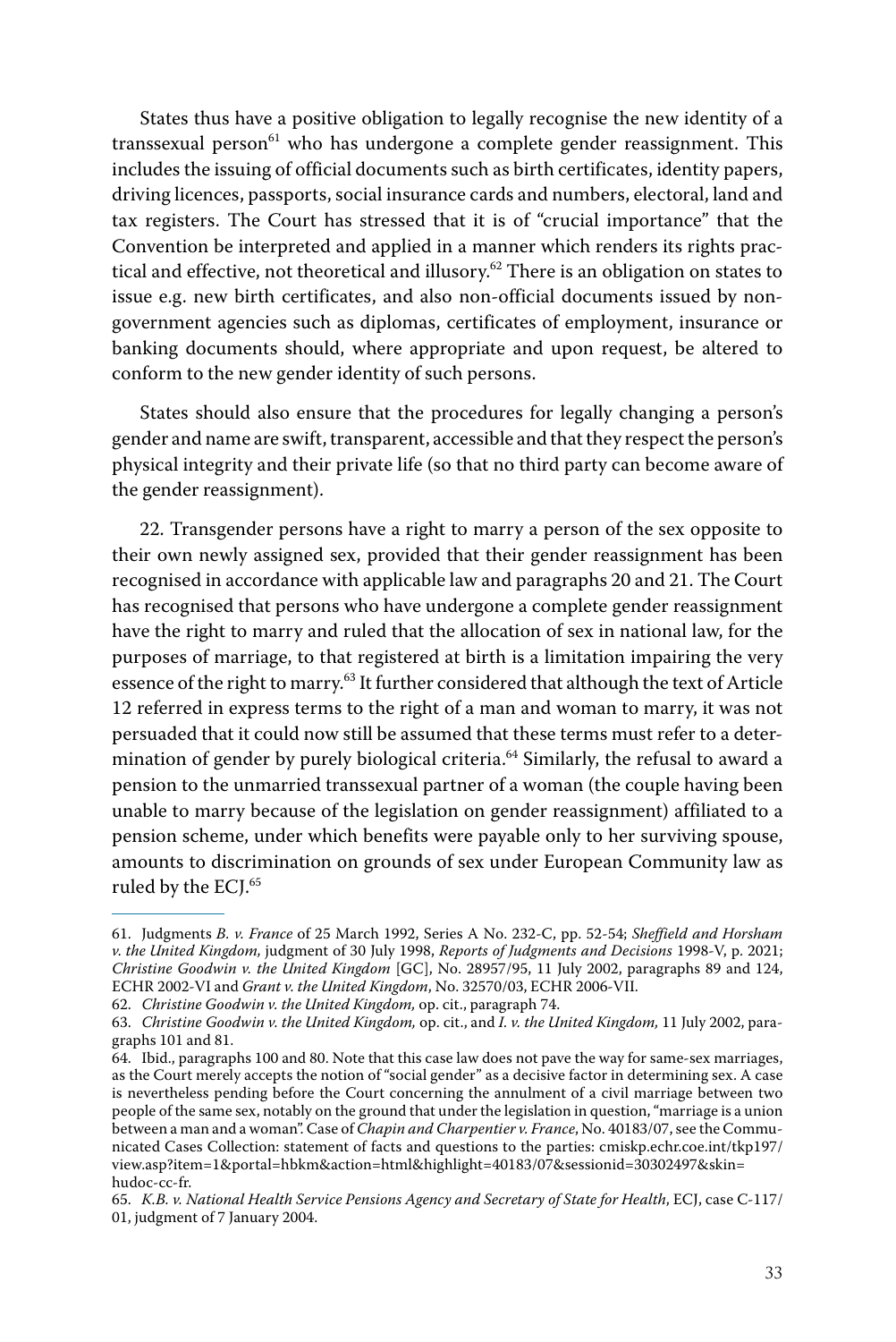23. Where national legislation confers rights and obligations on unmarried couples, member states should ensure that it applies in a non-discriminatory way to both same-sex couples and different-sex couples. The Court, for example, has already considered a number of specific issues, taking the view that differences based on sexual orientation require particularly serious reasons by way of justification and that the margin of appreciation afforded to member states in this area is narrow. In matters relating to tenancy rights, for example, it ruled that the refusal to allow a surviving unmarried same-sex partner to succeed to his partner's tenancy, when unmarried heterosexual partners were permitted to do so, amounted to discrimination on the ground of sexual orientation in the exercise of the right to respect for the home, in breach of Articles 8 and 14 of the Convention.<sup>66</sup>

In the case *Young v. Australia*, the UN Human Rights Committee considered that the refusal by a state to grant a person in a same-sex relationship a pension on the ground that he does not meet with the definition of "dependant" violated Article 26 of the ICCPR, on the basis of his sexual orientation. In reaching this conclusion, the committee recalled its constant jurisprudence that not every distinction amounts to prohibited discrimination under the ICCPR, as long as it is based on reasonable and objective criteria, and noted that the state party provided no arguments on how the distinction between same-sex partners, who were excluded from pension benefits under law, and unmarried heterosexual partners, who were granted such benefits, was reasonable and objective, and no evidence which would point to the existence of factors justifying such a distinction.<sup>67</sup>

24. If under national legislation registered partnerships between persons of the same sex are recognised, their legal status and their rights and obligations should be equivalent to those of heterosexual couples in a comparable situation.<sup>68</sup> The evaluation of whether under national law a same-sex couple is in a "comparable situation" with an opposite-sex couple is, however, left to the appreciation of national authorities on the basis of the specific circumstances of each case.<sup>69</sup> This means that in some circumstances same-sex couples may not be considered as being in a situation comparable to opposite-sex couples.

25. It is recalled that the right to marry as set out in Article 12 of the European Convention on Human Rights refers to traditional marriage between persons of the opposite sex. This has been confirmed by the European Court of Human Rights in several cases. The study prepared for the Council of Europe's European Committee on Legal Co-operation (CDCJ) by the Danish Institute for Human Rights on various forms of marital and non-marital partnerships and cohabitation with a view to identifying possible measures to avoid discrimination on grounds of sexual orientation

<sup>66.</sup> *Karner v. Austria,* No. 40016, 24 July 2003, paragraphs 37-42.

<sup>67.</sup> See *Young v. Australia* (Communication No. 941/2000, UN Doc. CCPR/C/78/D/941/2000(2003)), paragraph 10.2. Similar considerations were applied also in the case *X v. Colombia* (Communication No. 1361/2005, UN Doc. CCPR/C/89/D/1361/2005 (2007), paragraph 7.2).

<sup>68.</sup> For a full review of national regulations on same-sex partnerships in Council of Europe member states, see the study prepared for the CDCJ by the Danish Institute for Human Rights on various forms of marital and non-marital partnerships and cohabitation with a view to identifying possible measures to avoid discrimination on grounds of sexual orientation or gender identity, Document CDCJ(2009)9, pp. 18-22.

<sup>69.</sup> *Tadao Maruko v. Versorgungsanstalt der Deutschen Bühnen*, case C-267/06, paragraphs 65 to 73.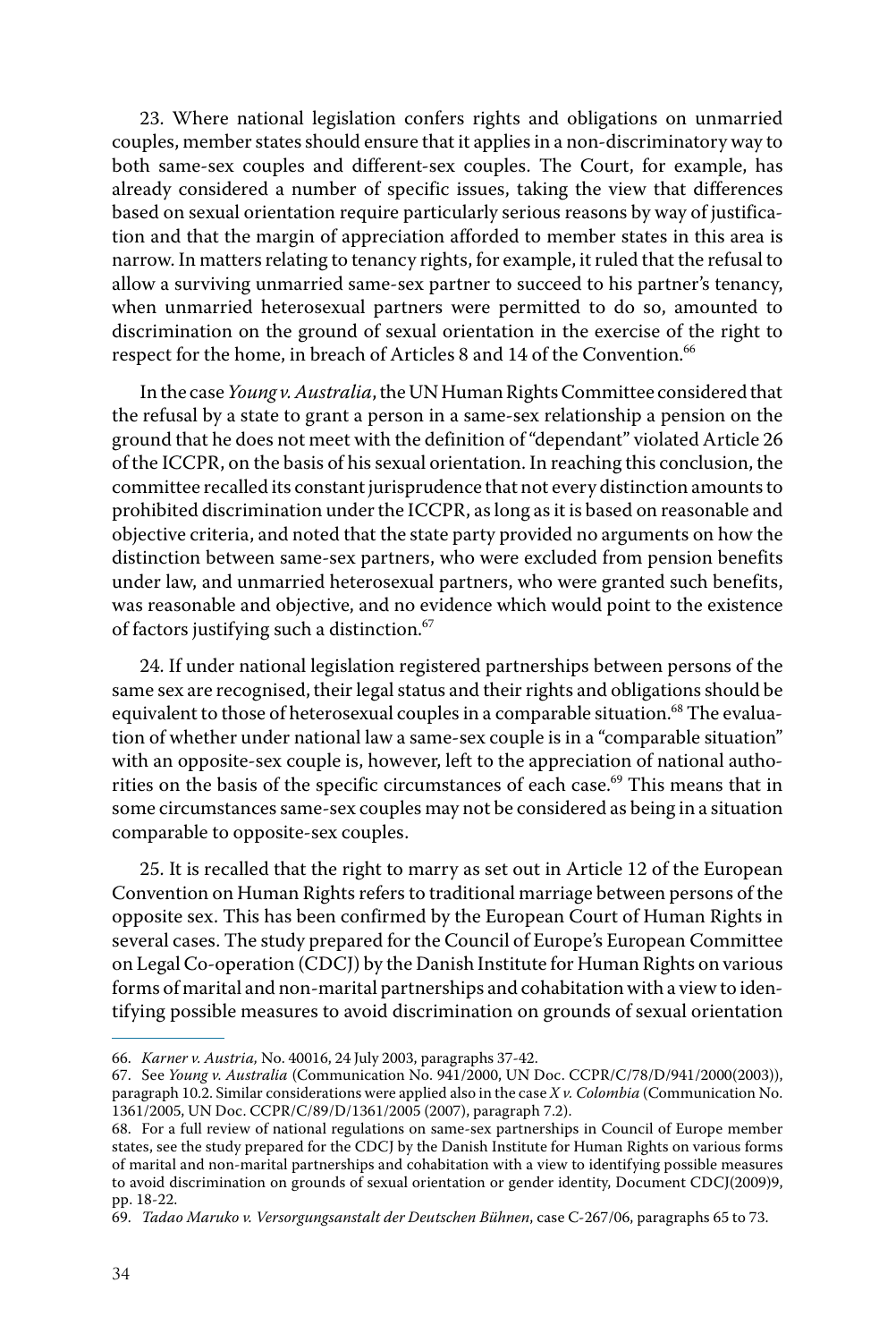or gender identity also concludes that the lack of access to marriage or to obtain a similar partnership status for same-sex couples has a negative impact on the effective protection of lesbian, gay, bisexual and transgender persons' human rights.<sup>70</sup>

Where national law recognises neither same-sex registered partnerships nor unmarried couples, member states should at least consider the possibility of providing same-sex couples with some legal or other means to deal with the practical problems arising from this lack of legal recognition, without discrimination of any kind. It is clear, in particular, that this should not result in discriminatory treatment of different-sex couples where they have similar needs. In this respect, it should also be noted that already in 2000, the Parliamentary Assembly of the Council of Europe, in its Recommendation 1474 (2000), had invited member states to adopt legislation which made provision for registered partnerships for same-sex couples.<sup>71</sup>

26. Throughout family life and when parents separate or divorce, the primary consideration in all decisions on parental responsibility or guardianship, i.e. care and protection, the provision of education, maintenance of personal relations, the child's place of residence, administration of the child's assets, legal representation, etc. should be the child's best interests, in accordance with Article 3, paragraph 1, of the International Convention on the Rights of the Child. Taking this into account, member states should ensure that such decisions are taken without discrimination based on sexual orientation or gender identity.<sup>72</sup> In the *Salgueiro da Silva Mouta v. Portugal* case,<sup>73</sup> concerning the award of custody of a child to the applicant's ex-wife, the Court found that the national court had made a distinction in this context based on the applicant's sexual orientation, which was not acceptable under the Convention. The Court therefore found a violation of the applicant's right to respect for his family life (Article 8) and taken together with the prohibition on discrimination on grounds of sexual orientation (Article 14).

27. No state is obliged to allow unmarried persons to adopt children individually. If they choose to allow for such adoptions under their national law they should, however, apply such legal provisions without discrimination.<sup>74</sup> Lesbian, gay, bisexual and transgender persons should therefore be able to adopt individually in the same way as heterosexuals in a comparable situation, with the primary consideration in all decisions that affect children being the child's best interests.<sup>75</sup>

The Court has already had occasion to rule on the issue of discrimination on grounds of sexual orientation with respect to adoption of children by unmarried individuals. In the *Fretté v. France* case, after finding that "the decision [to dismiss his application for authorisation to adopt] contested by the applicant was based

<sup>70.</sup> Study for the CDCJ, op. cit., p. 23.

<sup>71.</sup> More recently, on 14 January 2009, the European Parliament called on those member states who had not yet done so, and in application of the principle of equality, to take legislative action to overcome the discrimination experienced by some couples on the grounds of their sexual orientation.

<sup>72.</sup> With respect to gender identity, this may imply for instance that if either of the parents changes sex, that should have no effect on their initial parental status, nor be a relevant issue when ruling on a parental right.

<sup>73.</sup> *Salgueiro da Silva Mouta v. Portugal*, judgment of 21 December 1999, paragraphs 34-36.

<sup>74.</sup> See *E.B v. France*.

<sup>75.</sup> See Article 3 of the International Convention on the Rights of the Child.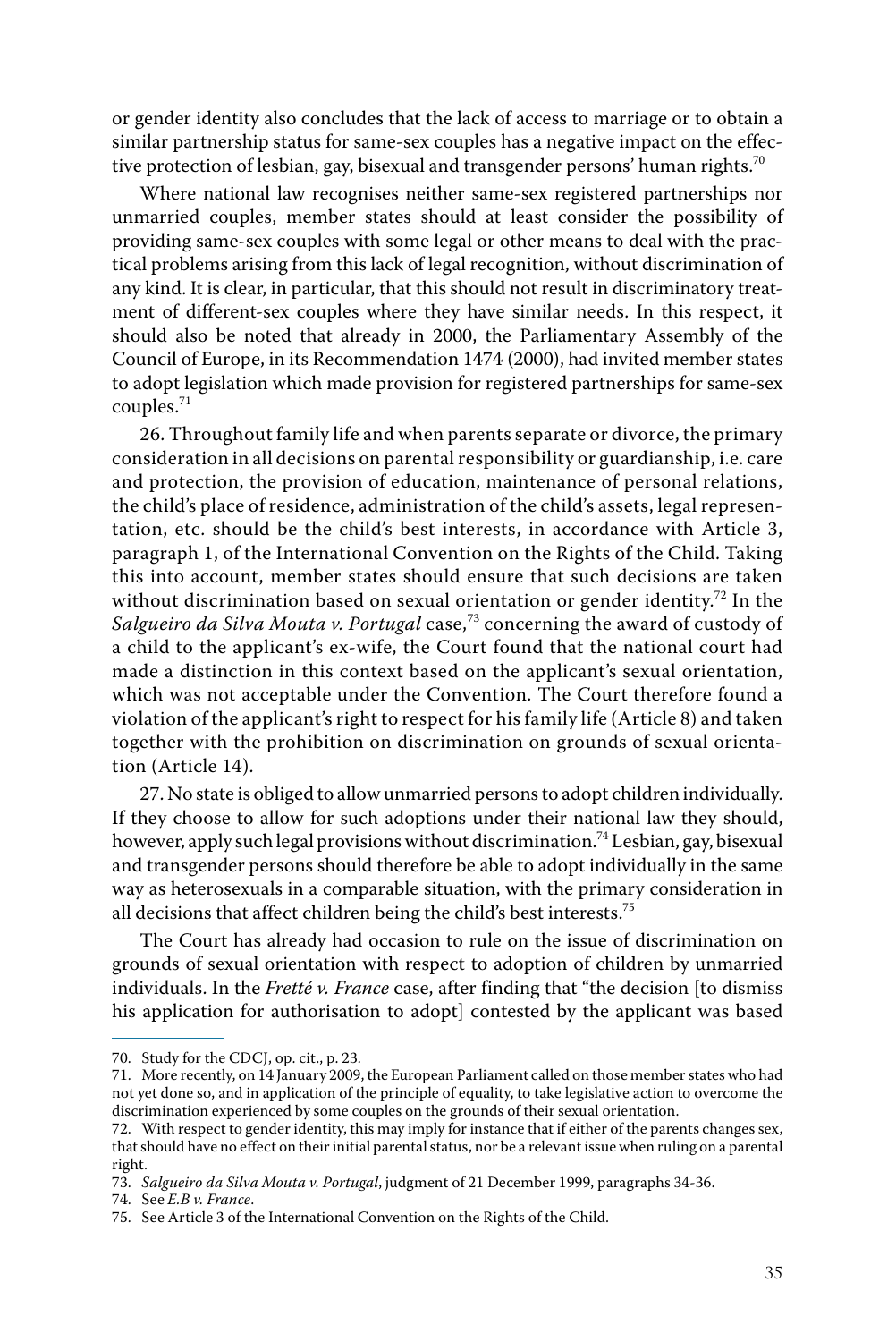decisively on the latter's avowed homosexuality",<sup>76</sup> the Court held that the justification given by the government appeared objective and reasonable and that the difference in treatment complained of was not discriminatory within the meaning of Article 14 of the Convention, $77$  and there was no doubt that the decisions to reject the applicant's application for authorisation pursued a legitimate aim, namely to protect the health and rights of children who could be involved in an adoption procedure.<sup>78</sup> Later in a Grand Chamber judgment in the *E.B. v. France* case, the Court found that the sexual orientation of the applicant was a decisive factor in the authorities' decision to refuse her the authorisation which was necessary for her to be allowed to adopt a child. The Court, citing its ruling in the *Salgueiro da Silva Mouta* case, therefore concluded that the authorities had "made a distinction based on considerations regarding her sexual orientation, a distinction which is not acceptable under the Convention". The Court found a violation of Articles 8 and 14 of the Convention.

28. Where national law permits assisted reproductive treatment for single women, member states should seek to ensure that access to such treatment can be enjoyed without discrimination on grounds of sexual orientation.

#### **V. Employment**

29. According to the case law of the Court, employment matters may also come under the protection of private life in Article 8. In *Niemietz v. Germany,*<sup>79</sup> the Court stated that "There appears, furthermore, to be no reason of principle why this understanding of the notion of 'private life' should be taken to exclude activities of a professional or business nature since it is, after all, in the course of their working lives that the majority of people have a significant, if not the greatest, opportunity of developing relationships with the outside world. This view is supported by the fact that ... it is not always possible to distinguish clearly which of an individual's activities form part of his professional or business life and which do not." It is also under this perspective that states should ensure the establishment and implementation of appropriate legislative and other measures which provide effective protection against discrimination on grounds of sexual orientation or gender identity in employment and occupation.

In the public and private sectors, measures should be adopted to guarantee equal conditions of employment (including with respect to recruitment and promotion) to everyone and to prevent and combat discrimination and harassment on grounds of sexual orientation or gender identity and all forms of victimisation, including for example:

- the adoption of codes of conduct applying both to employers and to employees;
- training and awareness-raising programmes aimed both at employers and at employees on issues relating to such discrimination in the workplace and on the

<sup>76.</sup> *Fretté v. France*, judgment of 26 May 2002, paragraph 37.

<sup>77.</sup> Ibid., paragraph 43.

<sup>78.</sup> Ibid., paragraph 38.

<sup>79.</sup> See *Niemietz v. Germany,* No. 13710/88, judgment of 16 December 1992, paragraph 29.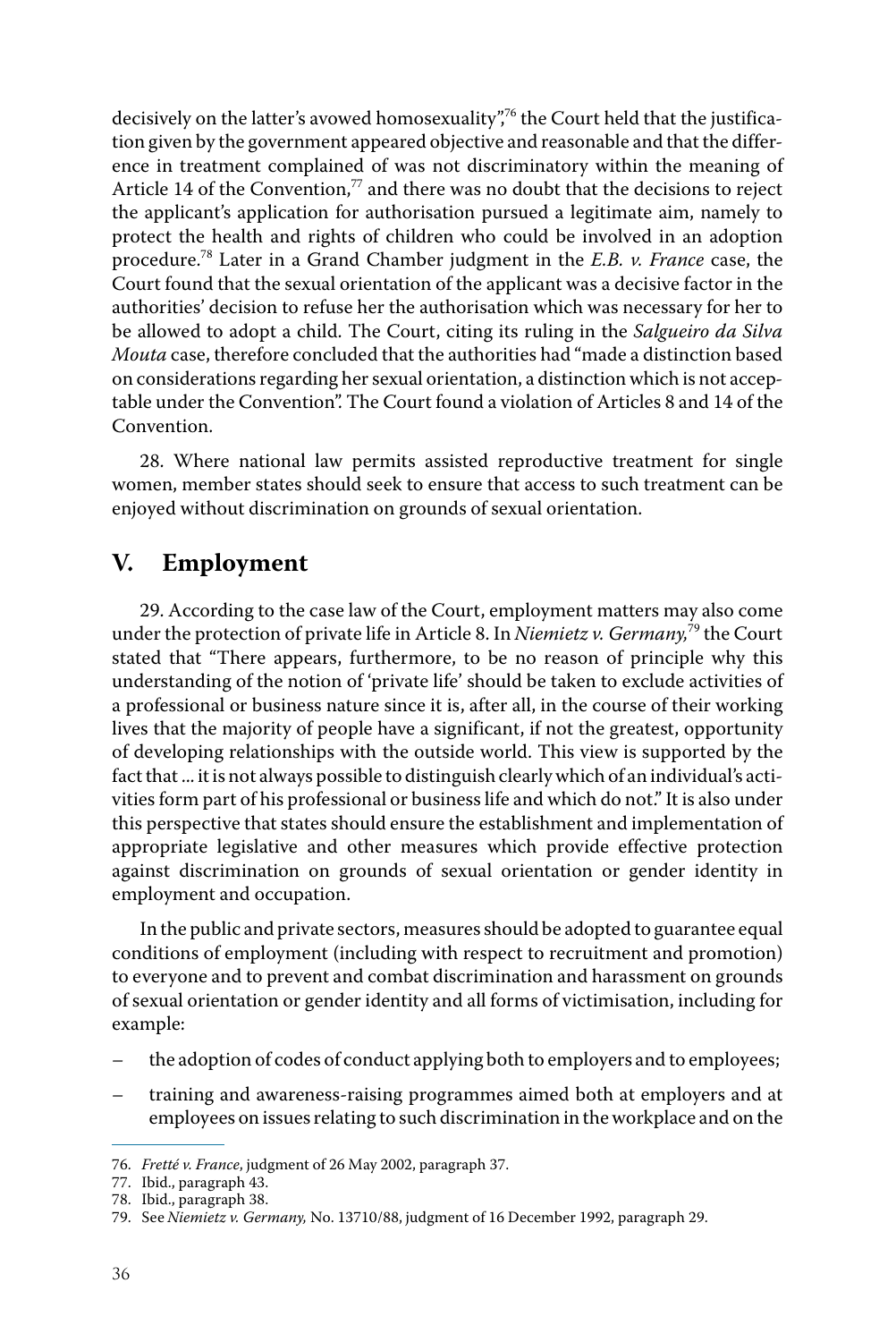legal consequences of discriminatory practices, with the emphasis on recruitment and promotion procedures;

- distribution to employees of information material explaining their rights, any available complaint mechanisms and effective remedies;
- recruitment efforts directed at lesbian, gay, bisexual and transgender persons.
- It should be encouraged that such measures be developed in co-operation with existing employee groupings or associations recognised as being representative of lesbian, gay, bisexual and transgender persons.

In particular, states should take the appropriate measures to abolish laws, regulations and practices which discriminate on grounds of sexual orientation or gender identity, as regards access to and the career advancement within certain professions or occupations, such as the armed forces. With respect in particular to the latter, measures should be designed and implemented in order to provide protection against interferences based on sexual orientation or gender identity in the everyday lives of members of the armed forces (e.g. investigations, warnings, harassment, bullying, cruel initiation rites, humiliation and other forms of ill-treatment), in accordance with the case law of the Court.<sup>80</sup> Codes of conduct and training programmes designed to combat discrimination on grounds of sexual orientation or gender identity in the armed forces should be put in place to promote tolerance and the respect of the human dignity of every individual.

The above is without prejudice to the possibility that a difference of treatment which is based on a characteristic related to sex shall not constitute discrimination where, by reason of the nature of the particular occupational activities concerned or of the context in which they are carried out, such a characteristic constitutes a genuine and determining occupational requirement, provided that its objective is legitimate and the requirement is proportionate. The principle of nondiscrimination will not be violated if the distinction between individuals in analogous situations has an objective and reasonable justification by pursuing a legitimate aim and employing means which are reasonably proportionate to the aim sought to be realised.<sup>81</sup>

30. Discrimination in employment and occupation is a particular concern for transgender persons, who are hard hit by unemployment and social exclusion. The number of transgender persons made redundant, particularly during a gender reassignment procedure, who leave their jobs to avoid any forms of harassment or who decide against gender reassignment for the same reasons is also very high.<sup>82</sup>

Member states should therefore ensure that measures designed to combat discrimination in employment also apply to gender identity issues, take care to avoid unnecessary disclosure of a transgender person's gender background or previous

<sup>80.</sup> See *Smith and Grady v. the United Kingdom* and *Lustig-Prean and Beckett v. the United Kingdom*, judgments of 27 December 1999. The question of discrimination against lesbian, gay, bisexual and transgender persons in the armed forces is also referred to in a draft Committee of Ministers recommendation on the human rights of members of the armed forces.

<sup>81.</sup> See also Recommendation CM/Rec(2010)4 of the Committee of Ministers on human rights of members of the armed forces (adopted on 24 February 2010 at the 1077th meeting of the Ministers' Deputies).

<sup>82.</sup> Employment is also vital for access to certain gender reassignment treatments as it can provide health insurance cover.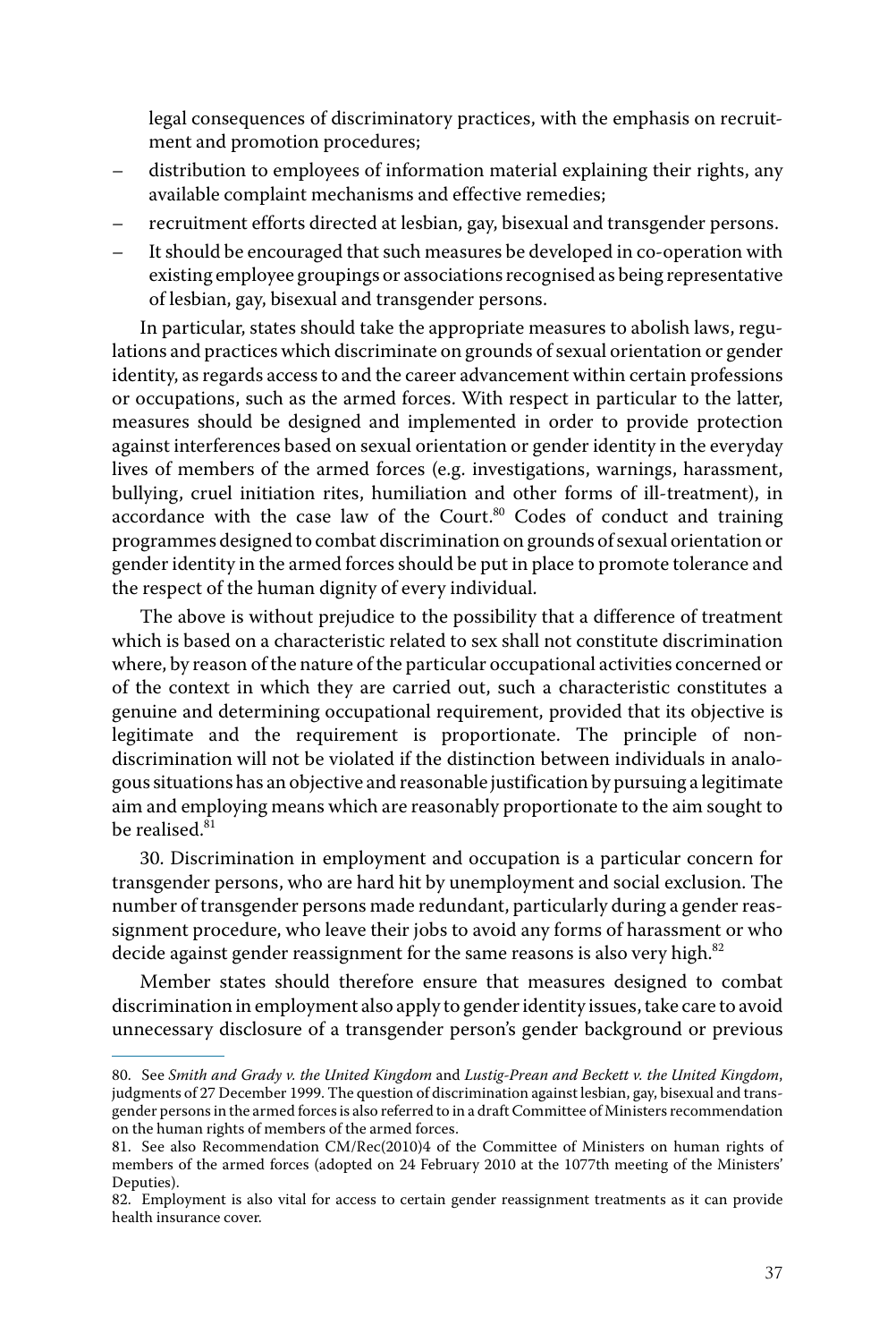name, both in recruitment procedures and during working life,<sup>83</sup> and develop programmes focusing specifically on employment opportunities for transgender persons.

## **VI. Education**

31. The right to education is expressed in Article 2 of the Protocol to the Convention. The health and development of young people are heavily influenced by the environment in which they live, and school has a crucial place in that, especially in view of the fact that discrimination on grounds of sexual orientation or gender identity among young people is a factor contributing to isolation, underachievement and malaise and may even lead to suicide attempts. The right of children not to be discriminated in the enjoyment of their rights is also expressed in Article 2 of the Convention on the Rights of the Child, and Article 29, paragraph 1, of the same convention provides that education shall be directed to "the development of the child's personality, talents and mental and physical abilities to their fullest potential". The United Nations Committee on the Rights of the Child notes in this connection that sexual orientation is a prohibited grounds of discrimination in this respect, and that many young lesbian, gay, bisexual and transgender persons do not have access to the appropriate information, support and necessary protection to enable them to live their sexual orientation and that adolescents' human rights need to be promoted in order to ensure that they enjoy the highest attainable standard of health, develop in a well-balanced manner and are adequately prepared to enter adulthood and assume a constructive role in their communities and in society at large.<sup>84</sup>

States should therefore safeguard the right of children and youth to education in a safe environment, free from violence, bullying, social exclusion or other forms of discriminatory and degrading treatment related to sexual orientation or gender identity. They should also take the appropriate measures to ensure that head teachers and teaching staff are able to detect, analyse and effectively respond to and combat any form of discrimination on grounds of sexual orientation or gender identity at school, and that discipline is enforced in educational institutions in a manner compatible with human dignity, without any such discrimination. Lesbian, gay, bisexual and transgender pupils or students who suffer exclusion or violence should not be set apart or isolated for reasons of protection: their best interests should be determined and respected on a participatory basis and measures to remedy such situations should rather primarily be directed against the perpetrators.

32. Failure to address the issue of sexual orientation or gender identity may have harmful consequences for the self-esteem of young lesbian, gay, bisexual and transgender persons. States should therefore deal with the issue of sexual orientation and gender identity in a respectful and objective manner in curricula or in sex and health

<sup>83.</sup> According to the report by the FRA (Part I, p. 155), even after a gender reassignment has been officially recognised, information may still be collected on the past of the persons concerned, particularly in the context of job applications, through access to certain records. The ECJ, in the *P. v. S. and Cornwall City Council* case (C-13/94), censured the dismissal of a person for a reason relating to a gender reassignment as constituting sex discrimination.

<sup>84.</sup> Committee on the Rights of the Child, General Comment No. 4 (2003): "Adolescent health and development in the context of the Convention on the Rights of the Child", 1 July 2003.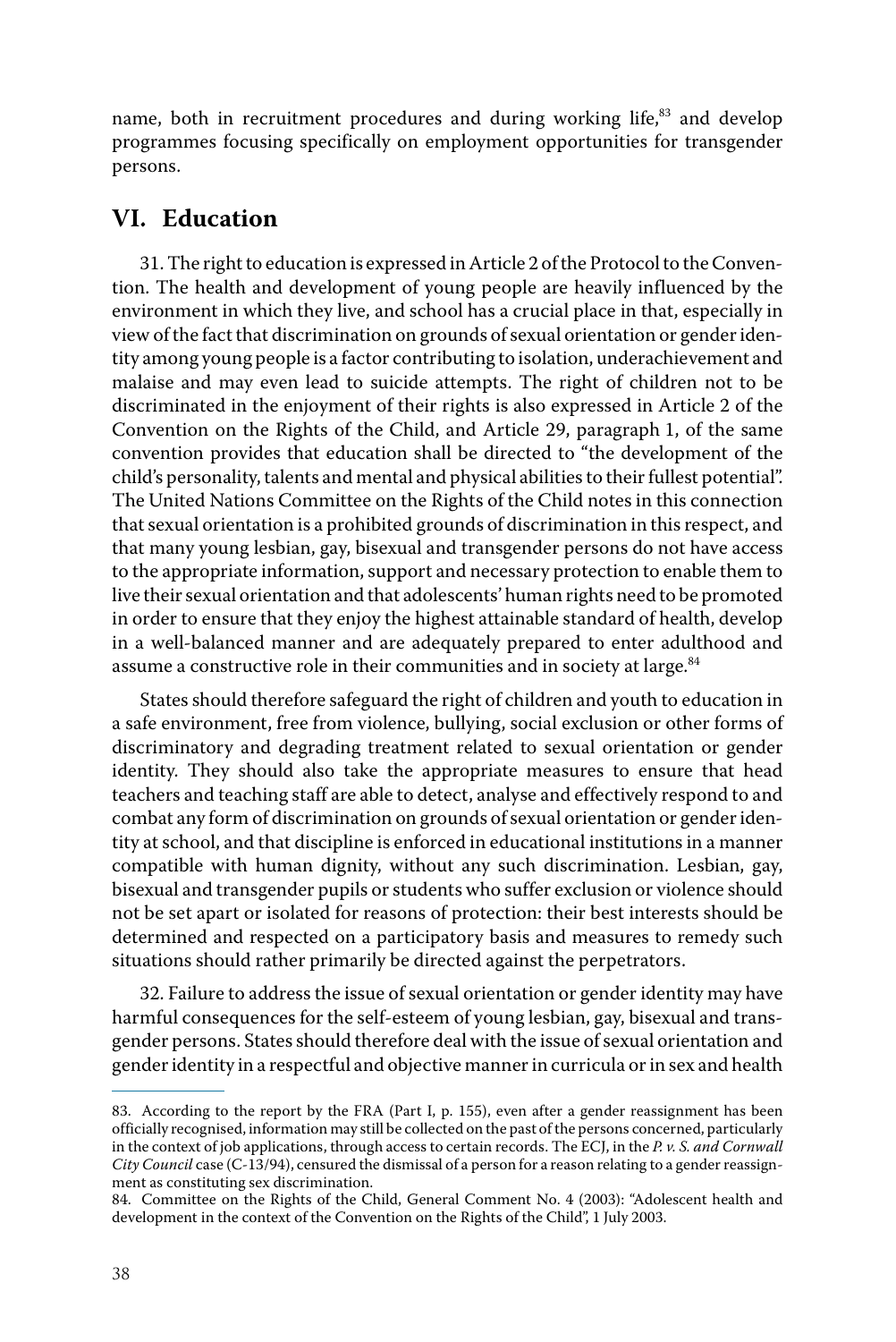education classes, for example, and set up initial and in-service training programmes or support and guidance for teachers and other educational staff to address these issues, in particular from an anti-discrimination perspective. The European Committee on Social Rights has recently affirmed that by officially approving or allowing the use of the textbooks that contain anti-homosexual statements a state has failed in its positive obligation to ensure the effective exercise of the right to protection of health by means of non-discriminatory sexual and reproductive health education, which "extends to ensuring that educational materials do not reinforce demeaning stereotypes and perpetuate forms of prejudice which contribute to the social exclusion, embedded discrimination and denial of human dignity often experienced by historically marginalised groups such as persons of non-heterosexual orientation".<sup>85</sup>

States should also encourage access by students to information on sexual orientation and gender identity and the adoption of codes of conduct against homophobic or transphobic attitudes or any other direct or indirect discriminatory treatment, produce and distribute handbooks for educational staff and encourage the mounting of school campaigns and cultural events against homophobia and transphobia, with the participation of relevant players in such fields – including, where appropriate, representatives of lesbian, gay, bisexual and transgender organisations – with the aim of raising awareness of issues of discrimination on grounds of sexual orientation or gender identity among educational staff, pupils, students and parents.

Education methods, curricula and resources should serve to enhance understanding of and respect for, *inter alia*, different individuals irrespective of sexual orientation or gender identity, including the particular needs of pupils, students, their parents and family members. For example, states should take measures to adequately meet the special needs of transgender students in their school life (e.g. facilitating the changing of the entry as to first name or gender in school documents).

All measures should take into account the rights of parents regarding education of their children, such as the right to ensure education and teaching in conformity with their own religious and philosophical convictions, as enshrined in Article 2 of Protocol No. 1 to the European Convention on Human Rights and Fundamental Freedoms.

## **VII. Health**

33. International human rights law asserts that everyone has the right to a standard of living adequate for the health and well-being of himself and of his family, including medical care and necessary social services, and that states recognise the right of everyone to the enjoyment of the highest attainable standard of physical and mental health.<sup>86</sup> Recommendation Rec(2006)18 of the Committee of Ministers to member states on health services in a multicultural society, adopted on 8 November

<sup>85.</sup> See *International Centre for the Legal Protection of Human Rights (INTERIGHTS) v. Croatia* – European Social Charter Complaint No. 45/2007, decision of 30 March 2009, paragraphs 60-61.

<sup>86.</sup> Article 25 of the Universal Declaration of Human Rights and Article 12 of the International Covenant on Economic, Social and Cultural Rights.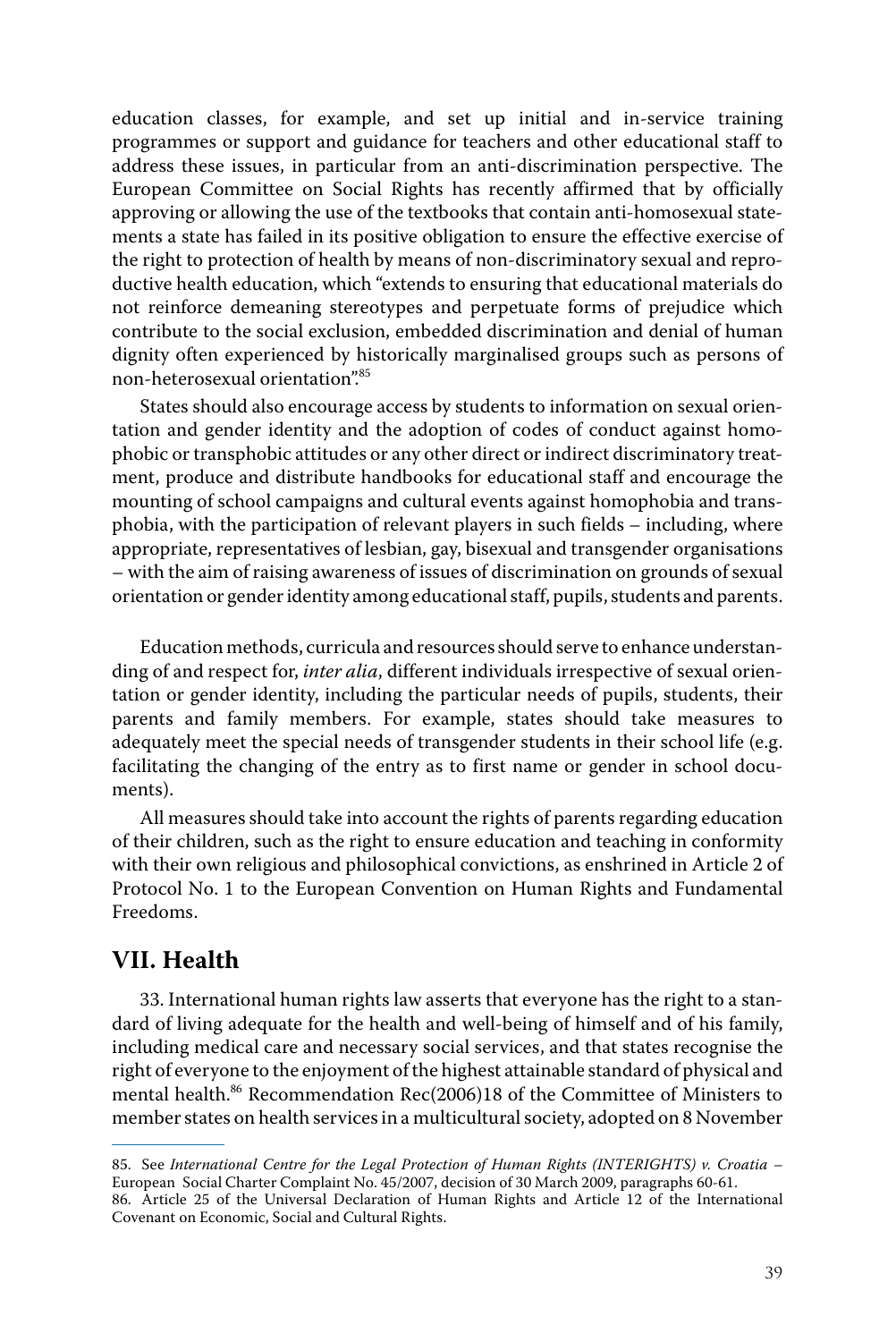2006, recommends that states adapt their health services to the needs of multicultural societies, *inter alia* by developing "culture competence" for health professionals, which may be defined as the ability to offer effective health services while having due regard, among other things, to the patient's sexual orientation.

The report by the FRA shows that many lesbian, gay, bisexual and transgender persons suffer discrimination in the health-care area: for example, they are advised to undergo psychiatric treatment , and gay men are still associated with HIV and even paedophilia.<sup>87</sup> Therefore, many lesbian, gay, bisexual and transgender persons do not disclose their sexual orientation to their general practitioner and forego treatment for fear of discrimination or intolerant reactions, which may lead to not only physical but also mental health problems,<sup>88</sup> including dietary problems, drug or alcohol misuse, depression, suicide and suicide attempts.<sup>89</sup>

States should therefore take appropriate measures to guarantee that everyone has access to health-care institutions, goods and services and that everyone has access to their own medical records, without any discrimination on the basis of sexual orientation or gender identity.

States should put in place the appropriate education and training policies and programmes to enable persons working in the health-care sector to deliver the highest attainable standard of health care to all persons, with full respect for each person's sexual orientation and gender identity. This includes, for example:

- encouraging studies and research on the health of lesbian, gay, bisexual and transgender persons to identify and meet their specific needs;
- taking account of lesbian, gay, bisexual and transgender persons' special needs in the design of national health plans, health surveys, medical training programmes, and training courses and materials, and in the monitoring and quality assessment of health-care services;
- guaranteeing that education, prevention, care and treatment programmes and services in the area of sexual and reproductive health respect the diversity of sexual orientations and gender identity, and are equally available to all;
- encouraging health professionals and social workers to create an environment that is reassuring and open to young lesbian, gay, bisexual and transgender persons, for example by conducting information campaigns.

When it comes to the issue of who has access to a hospitalised person and information on his or her state of health, as well as to the issue of medical decisionmaking in emergencies, states should recognise as "next of kin" a person identified as such by the patient him- or herself. In any event national rules on issues regarding "next of kin" should be applied without discrimination on grounds of sexual orientation or gender identity.

<sup>87.</sup> FRA report, Part II, p. 78.

<sup>88.</sup> In connection with the refuse of disclosing sexual orientation for fear of discrimination to the general practitioners, a marked tendency towards psychological problems, suicide and suicide attempts may be observed among lesbian, gay, bisexual and transgender persons, and particularly among younger lesbian, gay, bisexual and transgender persons.

<sup>89.</sup> See also Parliamentary Assembly Resolution 1608 (2008) on child and teenage suicide in Europe: a serious public health issue, in particular paragraphs 9 and 10.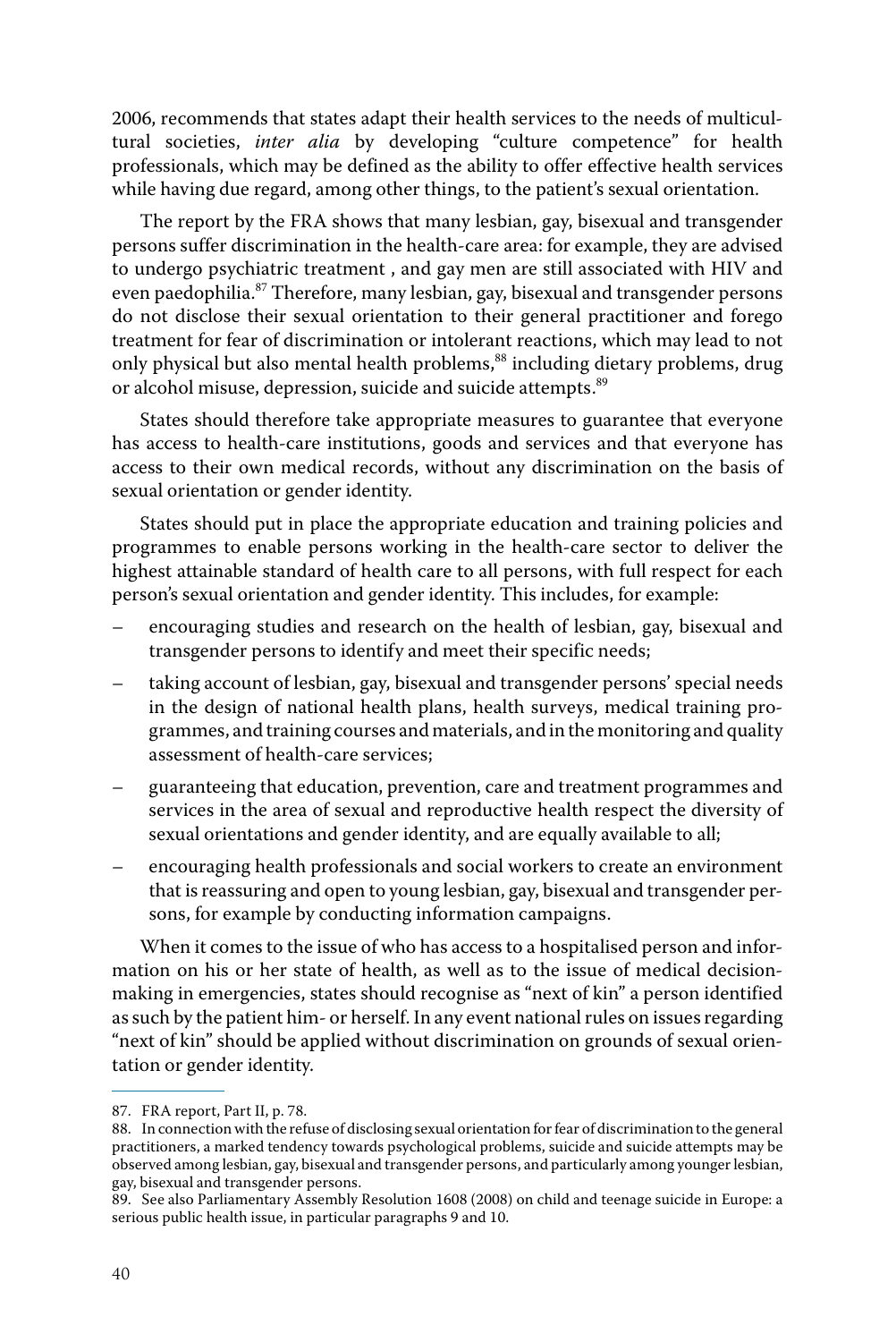34. The World Health Organization (WHO) has made it clear that homosexuality is not to be considered as a disease, by removing that concept from its International Statistical Classification of Diseases and Related Health Problems in 1990 and declassifying it from the diseases list at its 1992 Congress, with relevance for all states signatory to the WHO Charter. Consequently, states should take the necessary measures to have homosexuality explicitly removed from their national classifications of diseases. They should also ensure that no one is forced to undergo any form of treatment, protocol or medical or psychological test, or confined in a medical institution, because of his or her sexual orientation or gender identity.

35-36. The Court's case law considers the right to sexual self-determination as one of the aspects of the right to respect for one's private life guaranteed by Article 8 of the Convention and requires contracting states to provide for the possibility to undergo surgery leading to full gender-reassignment, but also that insurance plans should cover "medically necessary" treatment in general, which gender reassignment surgery may be part of.<sup>90</sup> Where legislation provides for coverage of necessary health-care costs by public or private social insurance systems, such coverage should then be ensured in a reasonable, non-arbitrary and non-discriminatory manner,<sup>91</sup> taking into account also the availability of resources.

Concerning the conditions governing gender reassignment procedures, international human rights law provides that no one may be subjected to treatment or a medical experiment without his or her consent.<sup>92</sup> Hormonal or surgical treatments as preconditions for legal recognition of a gender change (see paragraph 19 above) should therefore be limited to those which are strictly necessary, and with the consent of the person concerned. Similarly, therapy to force transgender persons to accept their birth gender should be abandoned, and states should take appropriate measures to ensure that no child has his or her body irreversibly changed by medical practices designed to impose a gender identity without his or her full, free and informed consent, in accordance with his or her age and maturity, unless such medical interferences are necessary for other health reasons.

## **VIII. Housing**

37. States should take appropriate measures to ensure non-discriminatory security of tenure and access of lesbian, gay, bisexual and transgender persons to affordable, habitable, accessible, culturally appropriate and safe housing, including shelters and other emergency accommodation.<sup>93</sup>

<sup>90.</sup> *Van Kück v. Germany*, No. 35968/07, judgment of 12 June 2003, paragraphs 73 -86.

<sup>91.</sup> See *L. v. Lithuania*, judgment of 11 September 2007, paragraph 59, and *Schlumpf v. Switzerland*, No. 29002/06, judgment of 8 January 2009, paragraph 115.

<sup>92.</sup> See in this connection General Comment No. 14 of the Committee on Economic, Social and Cultural Rights, paragraph 8, and the Oviedo Convention on Human Rights and Biomedicine of 4 April 1997, ETS No. 164, Chapter II.

<sup>93.</sup> General Comment No. 4 of the Committee on Economic, Social and Cultural Rights relating to Article 11 of the ICESCR, document E/1992/23. See also *Karner v. Austria,* op. cit*.,* relating to Article 8 of the European Convention. The proposal for a European directive on implementing the principle of equal treatment between persons irrespective of religion or belief, disability, age or sexual orientation provides explicitly for protection of lesbian, gay, bisexual and transgender persons against discrimination in access to goods and services, including housing.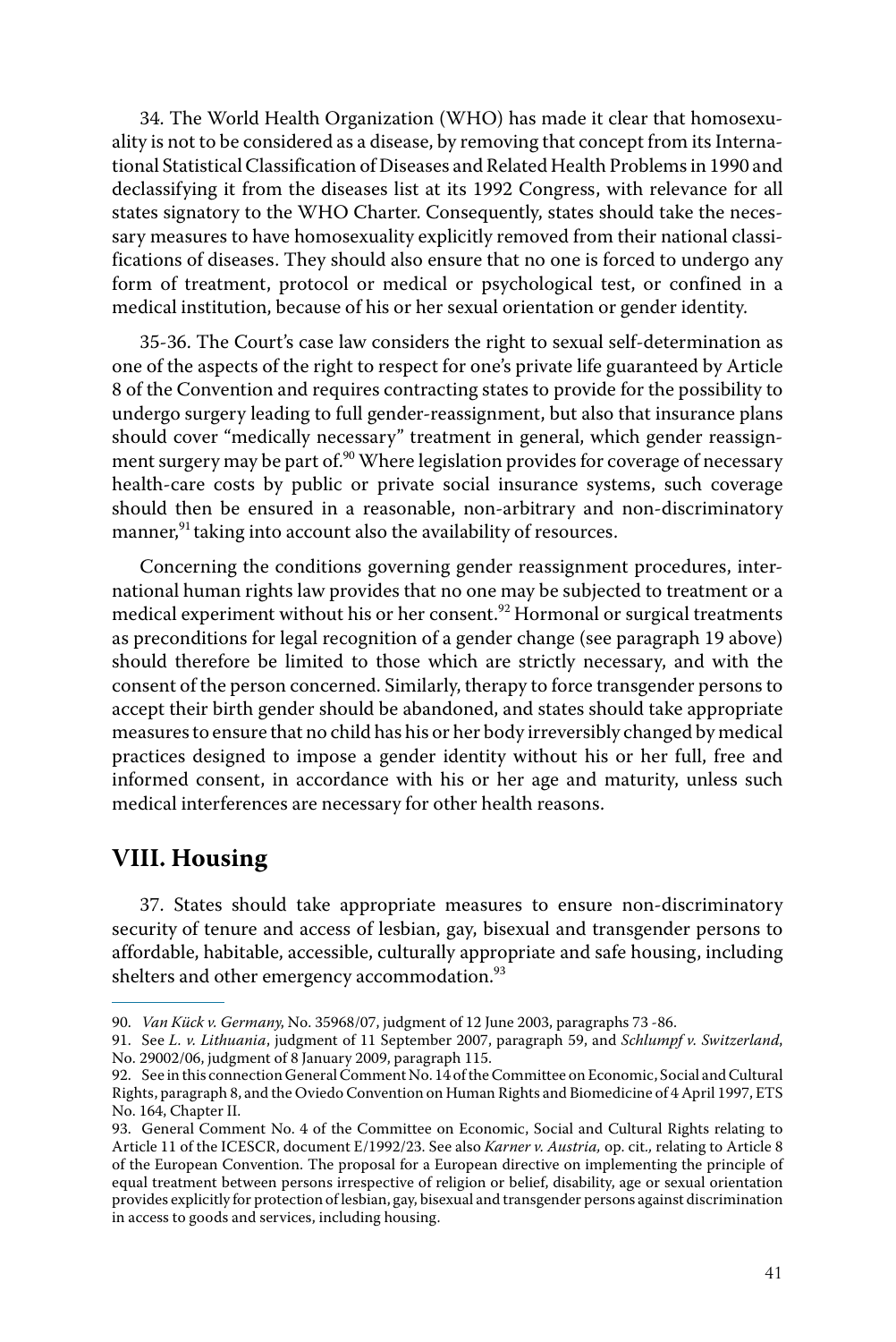In accordance with this principle, measures should be taken to prevent, for example, the refusal to sell or rent housing to a person, or to give financial assistance to a person for the purchase of housing, or to recognise the rights of a tenant's partner, because of his or her sexual orientation or gender identity. In the *Karner v. Austria* case,<sup>94</sup> the European Court of Human Rights held in this connection that the refusal to allow a surviving unmarried same-sex partner to succeed to his partner's tenancy, whereas this possibility exists for unmarried heterosexual partners, constitutes discriminatory treatment on grounds of sexual orientation in the exercise of the right to respect for one's home, in violation of Articles 8 and 14 of the Convention. Information material to this effect could, for example, be made available to landlords and tenants in order to identify and prevent instances of discrimination in housing.

Adequate and effective legal or other appropriate remedies should be available to those claiming to be victims of sexual orientation or gender identity discrimination with respect to their right to access to housing.

38. Many lesbian, gay, bisexual and transgender persons, in particular young persons, are rejected by their own families and may find themselves homeless. States should therefore establish social programmes, including support programmes, to address factors relating to sexual orientation and gender identity which increase vulnerability to homelessness, especially for children and young people<sup>95</sup> and promote schemes of neighbourhood support and security. States should also provide training and awareness-raising programmes to ensure that relevant agencies are aware of and sensitive to the needs of those facing homelessness or social disadvantage as a result of their sexual orientation or gender identity, in particular young lesbian, gay, bisexual and transgender persons.

### **IX. Sports**

39-41. Sport can play a key role in social integration and in the promotion of tolerance and respect for diversity in society. Lesbian, gay, bisexual and transgender persons are often at a disadvantage when it comes to participation in sports activities both in regular sports organisations or at school. Homophobia, transphobia, and discrimination on grounds of sexual orientation or gender identity in sports, both among participants and in their relations with spectators, are, like racism and other forms of discrimination, unacceptable and should be combated.

Member states should therefore take appropriate measures to implement the sports-related recommendations and principles adopted by Council of Europe bodies with respect to sexual orientation and gender identity, whether or not they include such specific references or not. States should consider PACE Recommendation 1635 (2003) of 25 November 2003 on lesbians and gays in sport, calling on states to "include homophobia and abusive language directed at lesbians and gays as grounds for accusation of discrimination and harassment on the basis of sexual orientation; make homophobic chanting at or around sports events a criminal

<sup>94.</sup> *Karner v. Austria,* op. cit.*,* paragraphs 37-42.

<sup>95.</sup> Such as social exclusion, domestic and other forms of violence, discrimination, lack of financial independence and rejection by families or cultural communities.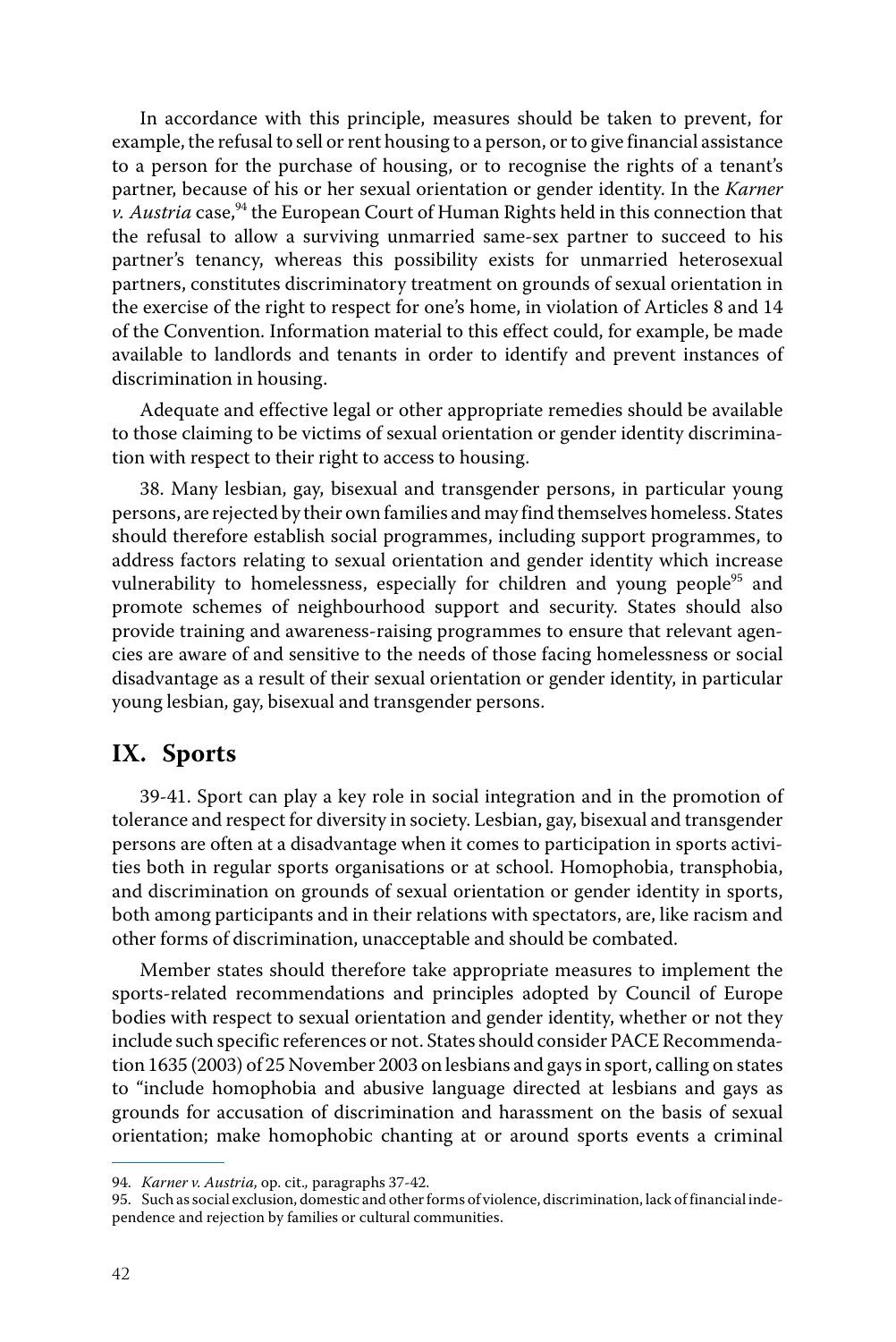offence, as is presently the case with racist chanting in many member states; involve NGOs from the gay and lesbian community in their sports campaigns and in all other necessary confidence-building steps". They should likewise implement the relevant provisions of the European Convention on Spectator Violence and Misbehaviour at Sports Events and in particular at Football Matches, the European Sports Charter and ECRI's General Policy Recommendation No.  $12<sup>96</sup>$  adapting them also to cover discrimination towards sports players or spectators on the grounds of their sexual orientation or gender identity.

Sports activities and facilities should be open to all, without discrimination on any grounds, including sexual orientation and gender identity. In this connection, states should encourage the drawing up and dissemination of codes of conduct on questions relating to sport and sexual orientation or gender identity for the attention of sports organisations and clubs. They should also encourage partnerships between associations representing lesbian, gay, bisexual and transgender persons and sports clubs, anti-discrimination campaigns in the sports world, and support sports clubs set up by lesbian, gay, bisexual and transgender persons themselves. As regards in particular transgender persons, states should take appropriate measures to put an end to their exclusion from sports activity or competitions, $97$  to remove the obstacles encountered by transgender persons in participating in sports and to recognise their preferred gender, particularly in connection with dressing room access, in the interest of fair competition.

## **X. Right to seek asylum**

42. In its Recommendation 1470 (2000),<sup>98</sup> the Parliamentary Assembly criticised the fact that the majority of Council of Europe member states did not recognise persecution on grounds of sexual orientation as a valid ground for granting asylum. It also noted that homosexuals who have a well-founded fear of persecution resulting from their sexual preference are refugees under Article 1.A.2. of the 1951 Convention Relating to the Status of Refugees as members of "a particular social group", and consequently should be granted refugee status. Recommendation Rec(2004)9 of the Committee of Ministers of 30 June 2004 provided a definition of the concept of "a particular social group" and established principles to determine whether a person is persecuted because of membership in a particular social

<sup>96.</sup> European Convention on Spectator Violence and Misbehaviour at Sports Events and in particular at Football Matches, ETS No. 120, of 19 August 1985. European Sports Charter, Recommendation No. R (92) 13 rev. of the Committee of Ministers, adopted on 24 September 1992. ECRI's General Policy Recommendation No. 12 on combating racism and racial discrimination in sport (adopted by ECRI on 19 December 2008).

<sup>97.</sup> On the lines of the Stockholm Declaration, adopted by the International Olympic Committee in May 2004, specifying the conditions under which a person may compete in a sports event in a gender different from their birth gender.

<sup>98.</sup> Recommendation 1470 (2000), adopted on 30 June 2000, on the situation of gays and lesbians and their partners in respect of asylum and immigration in the member states of the Council of Europe.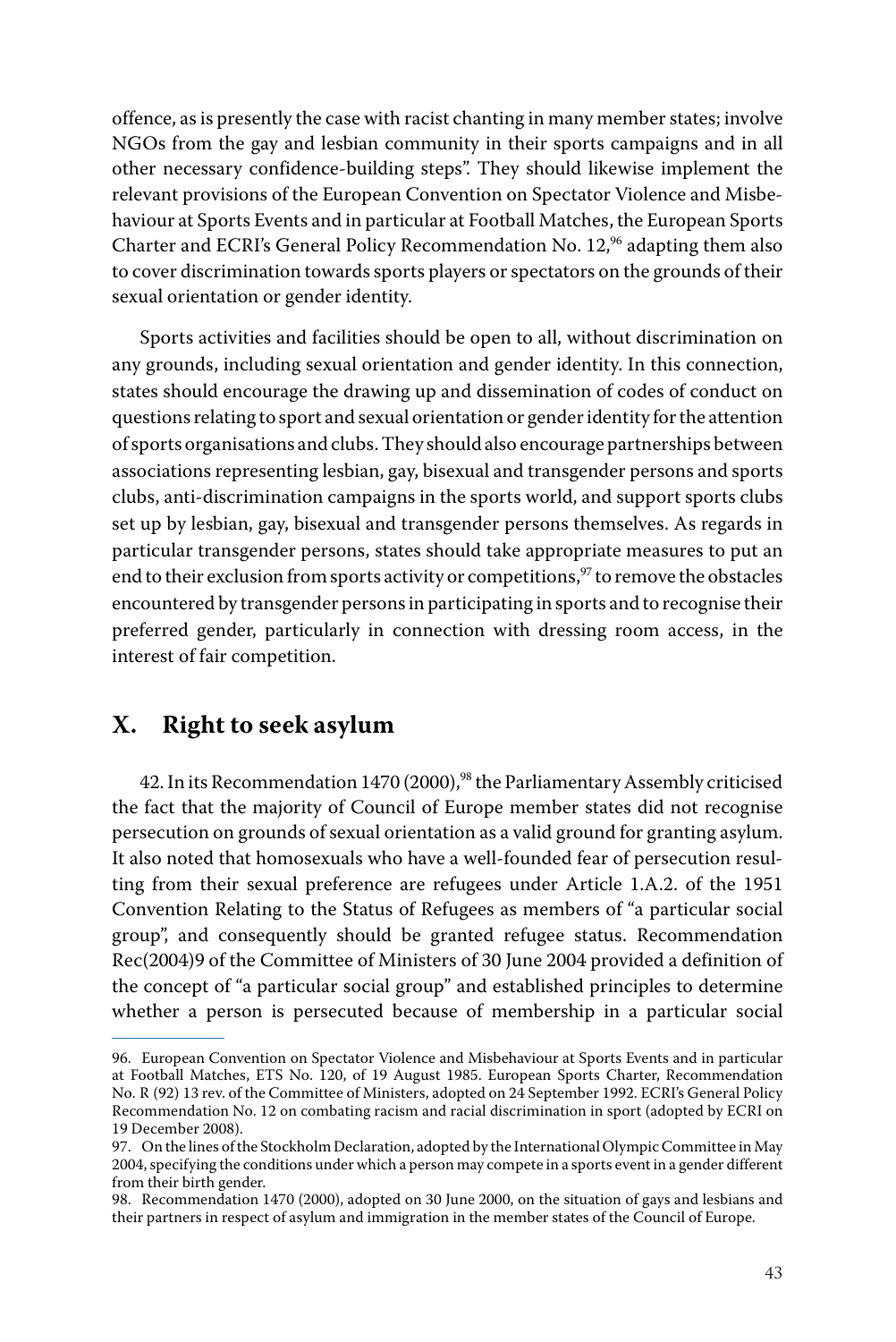group.<sup>99</sup> In cases where member states have international obligations in this respect, they should recognise that a well-founded fear of persecution based on sexual orientation or gender identity may be a valid ground for the granting of refugee status and asylum under national law. However, interpretation of the 1951 convention's concept of membership of a particular social group should not impose upon states obligations to which they have not consented.

With regard to the procedure for examining an asylum request, training in the specific problems encountered by lesbian, gay, bisexual and transgender refugees or asylum seekers should be provided for staff responsible for processing these requests. An asylum request should not be turned down on the ground that the claimant can escape persecution in the country of origin by keeping his or her sexual orientation or gender identity secret.

43. The protection of the right to life and the prohibition of torture entail an obligation for member states not to deport a person to a state where he or she is likely to be subjected to treatment contrary to Articles 2 and 3 of the Convention.<sup>100</sup> According to Article 33 of the 1951 Convention Relating to the Status of Refugees "No Contracting State shall expel or return a refugee in any manner whatsoever to the frontiers of territories where his life or freedom would be threatened on account of his … membership of a particular social group". If there is a risk that a person be subject to application of the death penalty, to torture, inhuman or degrading treatment or punishment, on grounds of sexual orientation or gender identity in their country of origin, member states should refrain from returning such persons and instead grant them the protection they seek. Where same-sex sexual relations are illegal in a particular society, the imposition of severe criminal penalties amounting to the risk outlined above could also be considered as a valid ground not to send a person to that country.

44. In accordance with their positive obligation to protect all persons deprived of their liberty (see paragraph 4 above), and in particular those who are particularly vulnerable, states should take the necessary measures to protect lesbian, gay, bisexual and transgender refugees or asylum seekers, from such abuses as bullying, humiliation, sexual assault, rape and other forms of harassment, and provide effective remedies to such events should they occur.

<sup>99.</sup> Recommendation Rec(2004)9, adopted on 30 June 2004, on the concept of "membership of a particular social group" (MPSG) in the context of the 1951 Convention Relating to the Status of Refugees. It considers that a "particular social group" is a group of persons who have, or are attributed with, a common characteristic other than the risk of being persecuted and who are perceived as a group by society or identified as such by the state or the persecutors. Persecutory action towards a group may however be a relevant factor in determining the visibility of a group in a particular society". It also provides that "the concept of MPSG should be interpreted in a broad and inclusive manner in the light of the object and purpose of the 1951 Convention. However, interpretation of the concept of MPSG should not extend the scope of the Convention to impose upon states obligations to which they have not consented" and that "mere membership of a particular social group, as described above, will not normally be enough to substantiate a claim for refugee status. Each asylum claim must be considered individually with regard to the nexus between the MPSG and the existing risk of persecution. Furthermore, the factual circumstances in the country of origin need to be taken into account. There may, however, be special circumstances in individual cases where mere membership can be a sufficient ground for fearing persecution". 100. *Soering v. the United Kingdom*, judgment of 7 June 1989. The Court has already applied Rule 39 of the Rules of Court with regard to the deportation of persons alleging a risk of treatment contrary to Articles 2 and/or 3 of the Convention because of their sexual orientation if they are returned to their country of origin (in the case of deportations to Afghanistan, Pakistan or Iran, for example). These cases have not yet been heard on the merits.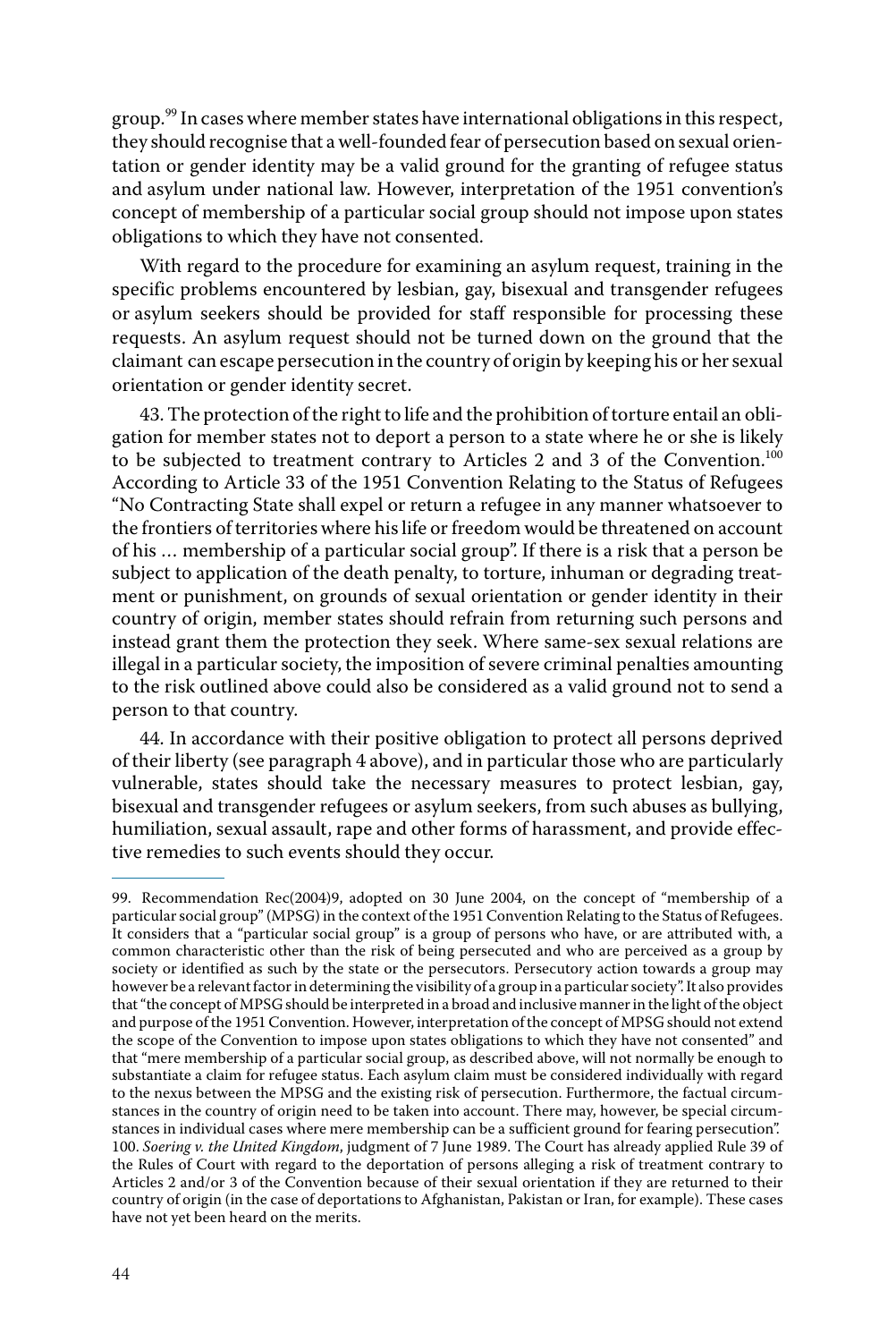States should also provide lesbian, gay, bisexual and transgender asylum seekers and refugees with appropriate assistance and information on their rights with respect in particular to their sexual orientation or gender identity, in a language they understand. The staff of administrative detention centres, police and medical staff, and voluntary organisations with access to such places, should receive appropriate training and information on issues regarding sexual orientation and gender identity.

### **XI. National human rights structures**

45. National human rights protection structures, which may include, but are not limited to, equality bodies and ombudsmen, should be given the broadest possible mandate for tackling problems of discrimination including on grounds of sexual orientation or gender identity as well as multiple discrimination, taking account of the "Paris principles" relating to the status and functioning of national institutions for the protection and promotion of human rights. $101$ 

## **XII. Multiple discrimination**

46. Human beings are not defined by one single criterion such as their gender, skin colour, language, national, ethnic or social origin, religion, age or sexual orientation, but are beings with diverse identities where a range of criteria interact with each other. Multiple discrimination can be said to occur when a person suffers discrimination based on his or her connection to at least two different protected discrimination grounds, or because of the specific combination of at least two such grounds. The latter situation is often also referred to as intersectional discrimination. An example of that is when a lesbian woman is treated less favourably than a heterosexual woman would be but also less favourably than a gay man.<sup>102</sup>

Sexual orientation and gender identity are factors which, in combination with one or more others such as race or sex, will increase the vulnerability of the persons concerned. States should therefore be aware of the reality of the phenomena of multiple or intersectional discrimination and be encouraged to take appropriate measures to provide effective protection against it.

They could, for example, seek to develop statistical tools that take account of experiences of multiple or intersectional discrimination, while respecting fundamental principles regarding the right to privacy. Furthermore, legal provisions prohibiting discrimination should be considered in cases of multiple or intersectional discrimination and national human rights structures, including equality bodies and ombudspersons, should be given the broadest possible mandate so that they can tackle problems of discrimination based on a range of grounds, including notably sexual orientation and gender identity.

<sup>101.</sup> Principles relating to the status and functioning of national institutions for the protection and promotion of human rights, known as the "Paris principles" set out in United Nations General Assembly Resolution 48/134 of 20 December 1993 (A/RES/48/134).

<sup>102.</sup> Danish Institute for Human Rights: *"*Tackling multiple discrimination – Practices, policies and laws*"*, report commissioned by the European Commission, September 2007. At the World Conference against Racism, Racial Discrimination, Xenophobia and Related Intolerance, Durban, 2001, the United Nations General Assembly recognised the phenomenon of multiple discrimination (report, Declaration No. 2, Document A/CONF.189/12, p. 5).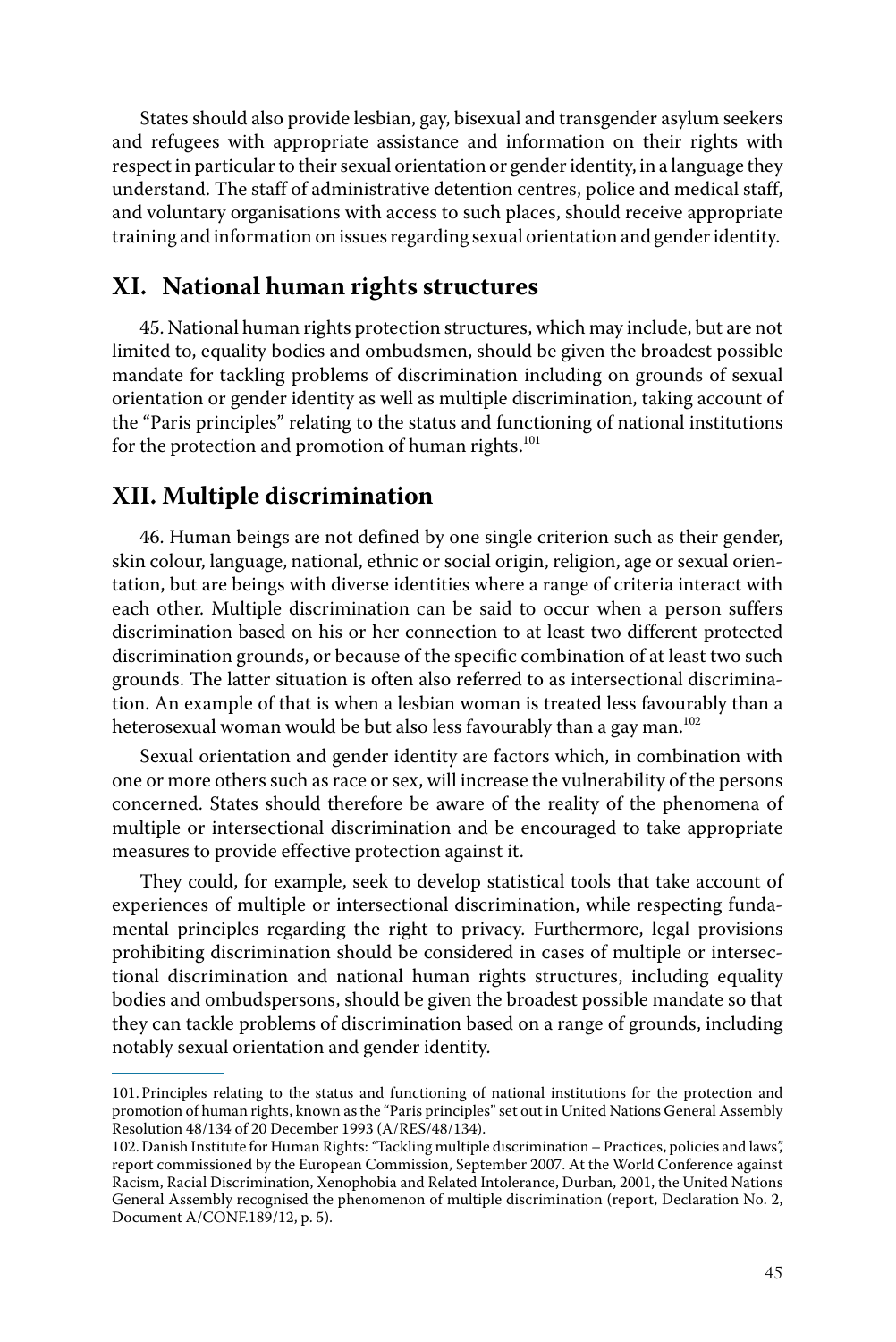## Message from the Committee of Ministers to steering committees and other committees involved in intergovernmental co-operation at the Council of Europe on equal rights and dignity of lesbian, gay, bisexual and transgender persons

*(Adopted by the Committee of Ministers on 2 July 2008 at the 1031st meeting of the Ministers' Deputies)* 

The Committee of Ministers recalls that it is strongly attached to the principle of equal rights and dignity of all human beings, including lesbian, gay, bisexual and transgender persons. The Council of Europe's message of tolerance and nondiscrimination applies to all European societies, and discrimination on grounds of sexual orientation or gender identity is not compatible with this message.

It notes that instances of discrimination on grounds of sexual orientation or gender identity as well as homophobia and intolerance towards transgender persons are regrettably still widespread in Europe.

Therefore, it invites all steering committees and other committees involved in intergovernmental co-operation at the Council of Europe to give, within their respective terms of reference, due attention in their current and future activities to the need for member states to avoid and remedy any discrimination on grounds of sexual orientation or gender identity and to make proposals for specific intergovernmental and other activities designed to strengthen, in law and in practice, the equal rights and dignity of lesbian, gay, bisexual and transgender persons and to combat discriminatory attitudes against them in society.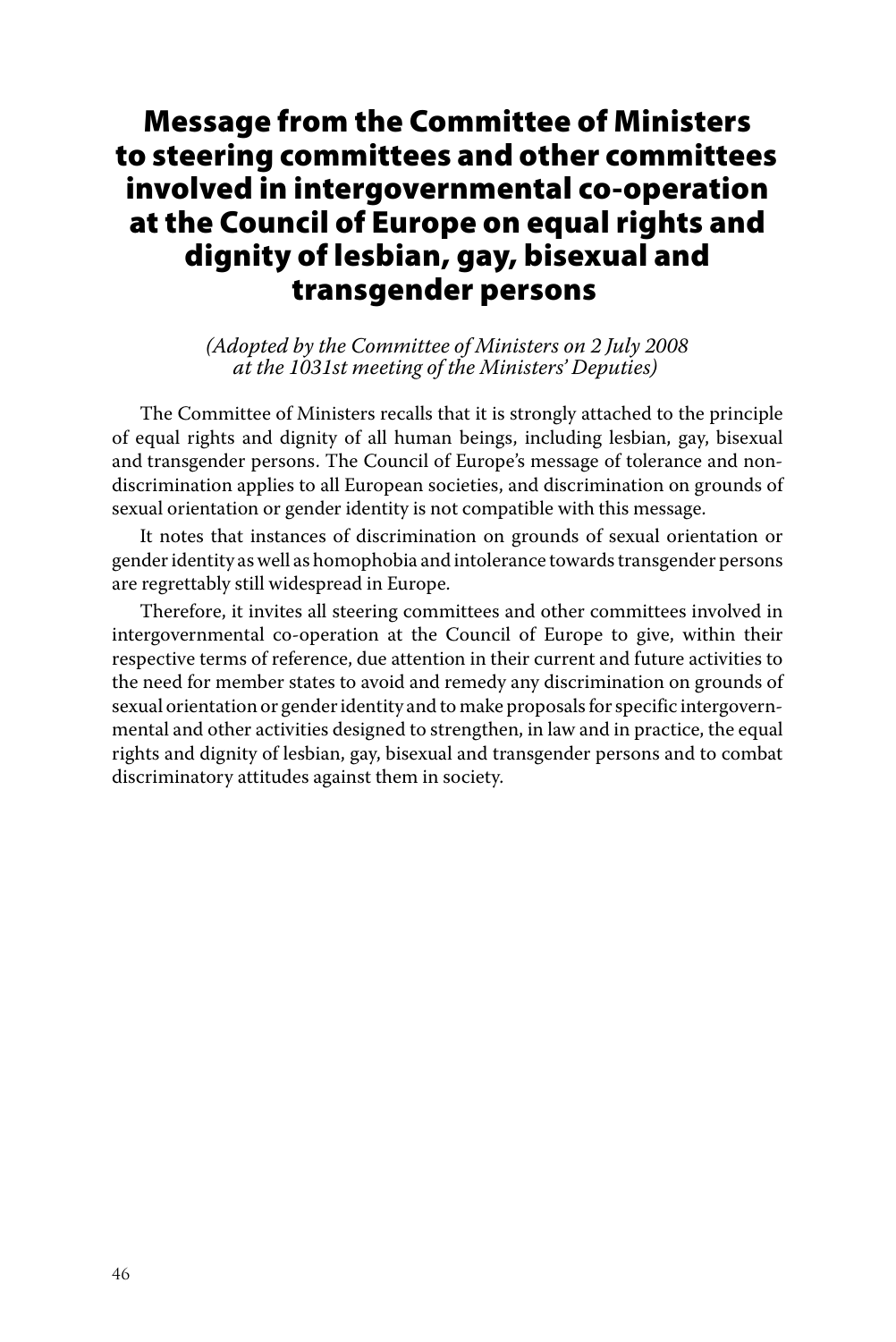## Recommendation No. R (97) 20 of the Committee of Ministers to member states on "hate speech"

*(Adopted by the Committee of Ministers on 30 October 1997 at the 607th meeting of the Ministers' Deputies)*

The Committee of Ministers, under the terms of Article 15.*b* of the Statute of the Council of Europe,

Considering that the aim of the Council of Europe is to achieve a greater unity between its members, particularly for the purpose of safeguarding and realising the ideals and principles which are their common heritage;

Recalling the Declaration of the heads of state and government of the member states of the Council of Europe, adopted in Vienna on 9 October 1993;

Recalling that the Vienna Declaration highlighted grave concern about the present resurgence of racism, xenophobia and anti-Semitism and the development of a climate of intolerance, and contained an undertaking to combat all ideologies, policies and practices constituting an incitement to racial hatred, violence and discrimination, as well as any action or language likely to strengthen fears and tensions between groups from different racial, ethnic, national, religious or social backgrounds;

Reaffirming its profound attachment to freedom of expression and information as expressed in the Declaration on the Freedom of Expression and Information of 29 April 1982;

Condemning, in line with the Vienna Declaration and the Declaration on Media in a Democratic Society, adopted at the 4th European Ministerial Conference on Mass Media Policy (Prague, 7 and 8 December 1994), all forms of expression which incite racial hatred, xenophobia, anti-Semitism and all forms of intolerance, since they undermine democratic security, cultural cohesion and pluralism;

Noting that such forms of expression may have a greater and more damaging impact when disseminated through the media;

Believing that the need to combat such forms of expression is even more urgent in situations of tension and in times of war and other forms of armed conflict;

Believing that it is necessary to lay down guidelines for the governments of the member states on how to address these forms of expression, while recognising that most media cannot be blamed for such forms of expression;

Bearing in mind Article 7, paragraph 1, of the European Convention on Transfrontier Television and the case law of the organs of the European Convention on Human Rights under Articles 10 and 17 of the latter Convention;

Having regard to the United Nations Convention on the Elimination of All Forms of Racial Discrimination and Resolution (68) 30 of the Committee of Ministers on measures to be taken against incitement to racial, national and religious hatred;

Noting that not all member states have signed and ratified this convention and implemented it by means of national legislation;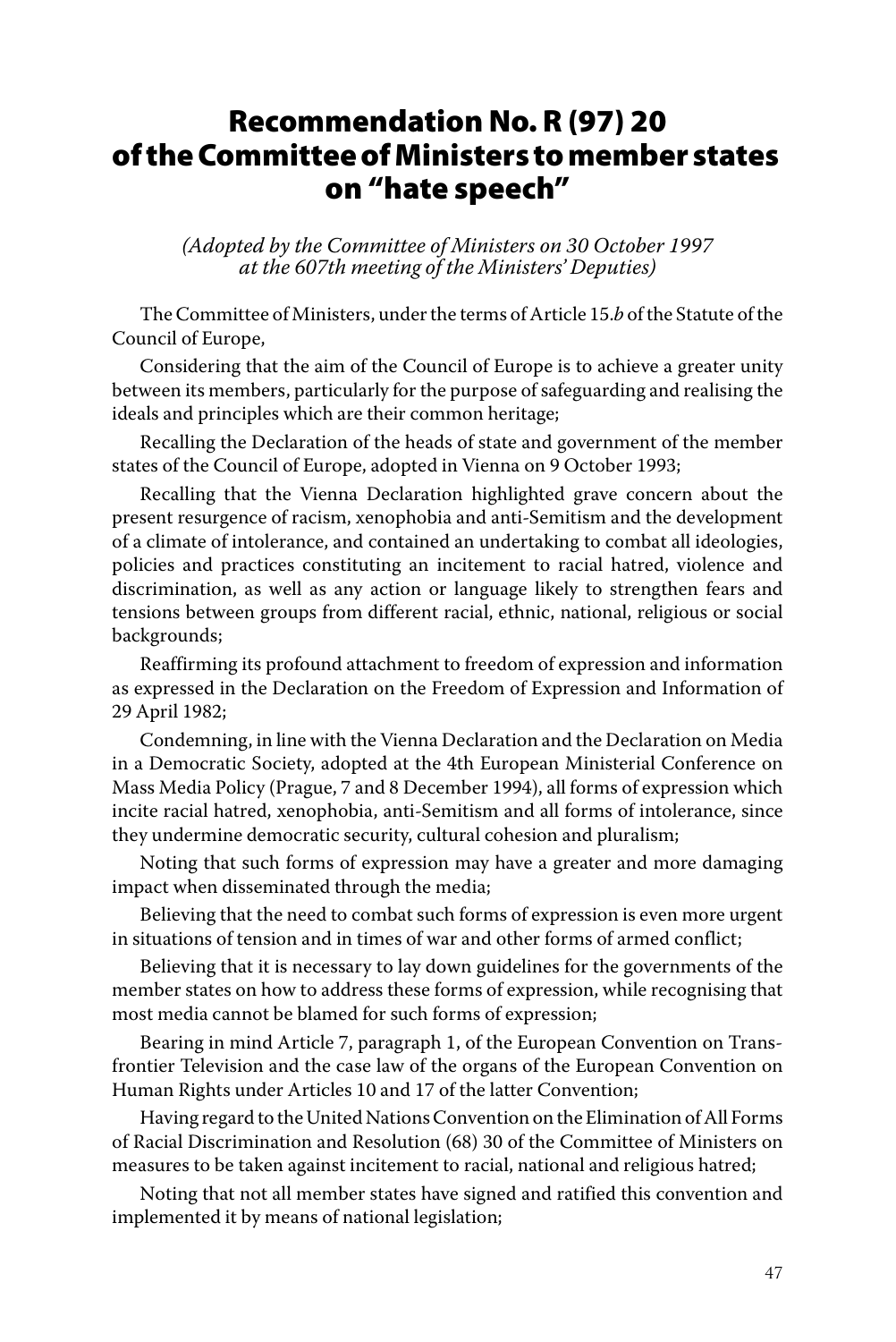Aware of the need to reconcile the fight against racism and intolerance with the need to protect freedom of expression so as to avoid the risk of undermining democracy on the grounds of defending it;

Aware also of the need to respect fully the editorial independence and autonomy of the media,

Recommends that the governments of member states:

- 1. take appropriate steps to combat hate speech on the basis of the principles laid down in this recommendation;
- 2. ensure that such steps form part of a comprehensive approach to the phenomenon, which also targets its social, economic, political, cultural and other root causes;
- 3. where they have not done so, sign, ratify and effectively implement in national law the United Nations Convention on the Elimination of All Forms of Racial Discrimination, in accordance with Resolution (68) 30 of the Committee of Ministers on measures to be taken against incitement to racial, national and religious hatred;
- 4. review their domestic legislation and practice in order to ensure that they comply with the principles set out in the appendix to this recommendation.

*Appendix to Recommendation No. R (97) 20*

#### **Scope**

The principles set out hereafter apply to hate speech, in particular hate speech disseminated through the media.

For the purposes of the application of these principles, the term "hate speech" shall be understood as covering all forms of expression which spread, incite, promote or justify racial hatred, xenophobia, anti-Semitism or other forms of hatred based on intolerance, including: intolerance expressed by aggressive nationalism and ethnocentrism, discrimination and hostility against minorities, migrants and people of immigrant origin.

### **Principle 1**

The governments of the member states, public authorities and public institutions at the national, regional and local levels, as well as officials, have a special responsibility to refrain from statements, in particular to the media, which may reasonably be understood as hate speech, or as speech likely to produce the effect of legitimising, spreading or promoting racial hatred, xenophobia, anti-Semitism or other forms of discrimination or hatred based on intolerance. Such statements should be prohibited and publicly disavowed whenever they occur.

#### **Principle 2**

The governments of the member states should establish or maintain a sound legal framework consisting of civil, criminal and administrative law provisions on hate speech which enable administrative and judicial authorities to reconcile in each case respect for freedom of expression with respect for human dignity and the protection of the reputation or the rights of others.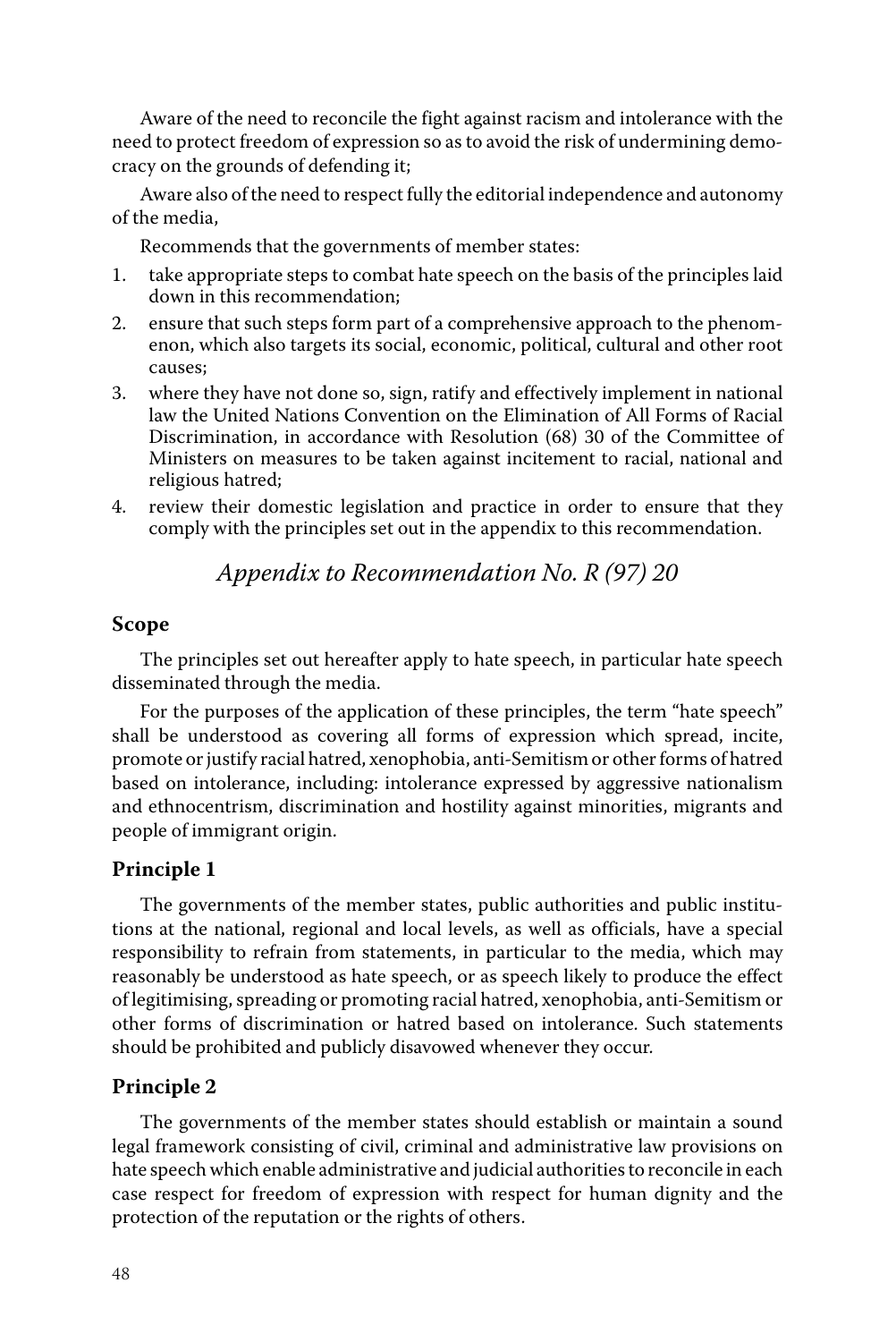To this end, governments of member states should examine ways and means to:

- stimulate and co-ordinate research on the effectiveness of existing legislation and legal practice;
- review the existing legal framework in order to ensure that it applies in an adequate manner to the various new media and communications services and networks;
- develop a co-ordinated prosecution policy based on national guidelines respecting the principles set out in this recommendation;
- add community service orders to the range of possible penal sanctions;
- enhance the possibilities of combating hate speech through civil law, for example by allowing interested non-governmental organisations to bring civil law actions, providing for compensation for victims of hate speech and providing for the possibility of court orders allowing victims a right of reply or ordering retraction;
- provide the public and media professionals with information on legal provisions which apply to hate speech.

## **Principle 3**

The governments of the member states should ensure that in the legal framework referred to in Principle 2, interferences with freedom of expression are narrowly circumscribed and applied in a lawful and non-arbitrary manner on the basis of objective criteria. Moreover, in accordance with the fundamental requirement of the rule of law, any limitation of, or interference with, freedom of expression must be subject to independent judicial control. This requirement is particularly important in cases where freedom of expression must be reconciled with respect for human dignity and the protection of the reputation or the rights of others.

### **Principle 4**

National law and practice should allow the courts to bear in mind that specific instances of hate speech may be so insulting to individuals or groups as not to enjoy the level of protection afforded by Article 10 of the European Convention on Human Rights to other forms of expression. This is the case where hate speech is aimed at the destruction of the rights and freedoms laid down in the Convention or at their limitation to a greater extent than provided therein.

### **Principle 5**

National law and practice should allow the competent prosecution authorities to give special attention, as far as their discretion permits, to cases involving hate speech. In this regard, these authorities should, in particular, give careful consideration to the suspect's right to freedom of expression given that the imposition of criminal sanctions generally constitutes a serious interference with that freedom. The competent courts should, when imposing criminal sanctions on persons convicted of hate speech offences, ensure strict respect for the principle of proportionality.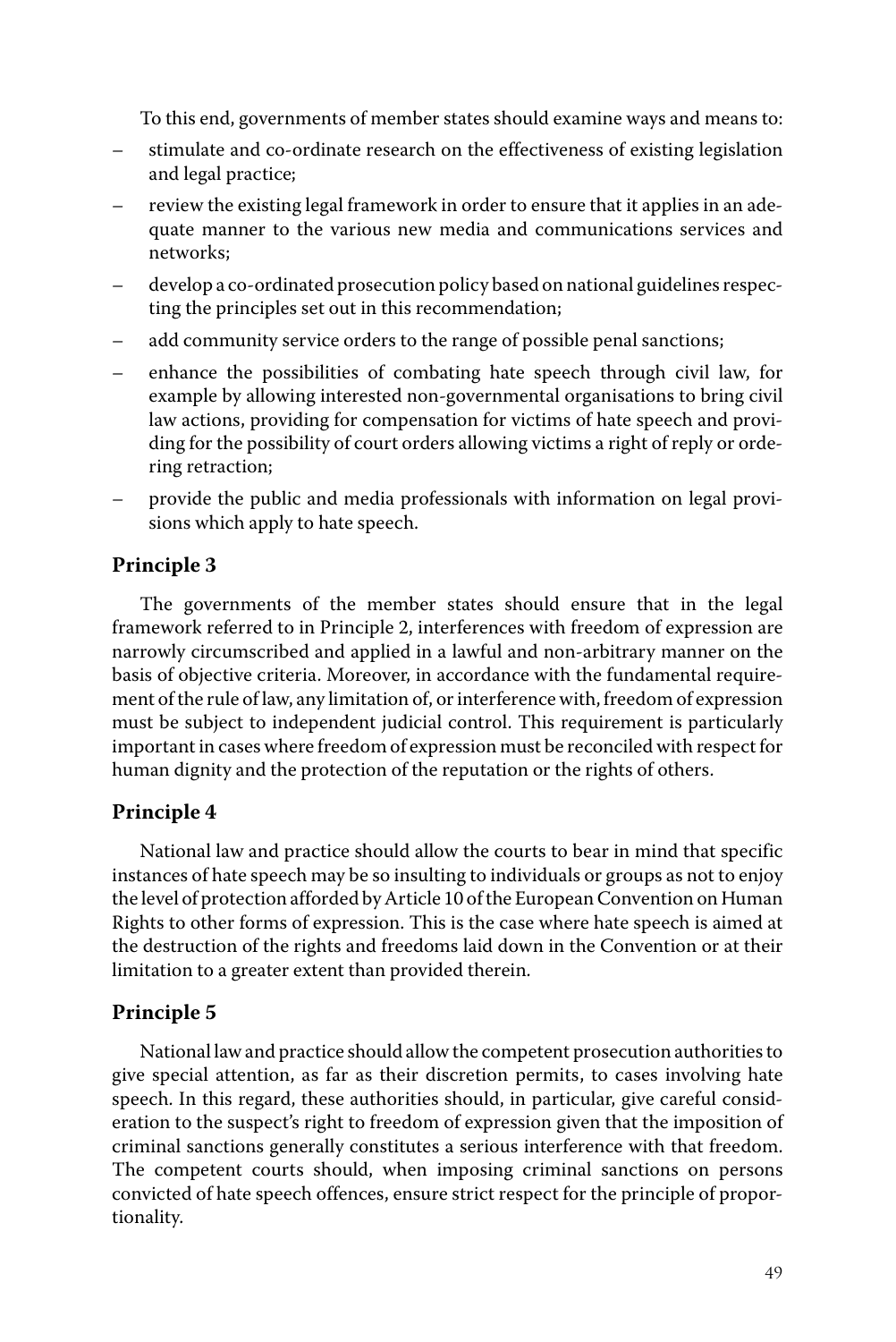## **Principle 6**

National law and practice in the area of hate speech should take due account of the role of the media in communicating information and ideas which expose, analyse and explain specific instances of hate speech and the underlying phenomenon in general as well as the right of the public to receive such information and ideas.

To this end, national law and practice should distinguish clearly between the responsibility of the author of expressions of hate speech, on the one hand, and any responsibility of the media and media professionals contributing to their dissemination as part of their mission to communicate information and ideas on matters of public interest on the other hand.

## **Principle 7**

In furtherance of Principle 6, national law and practice should take account of the fact that:

- reporting on racism, xenophobia, anti-Semitism or other forms of intolerance is fully protected by Article 10, paragraph 1, of the European Convention on Human Rights and may only be interfered with under the conditions set out in paragraph 2 of that provision;
- the standards applied by national authorities for assessing the necessity of restricting freedom of expression must be in conformity with the principles embodied in Article 10, as established in the case law of the Convention's organs, having regard, *inter alia*, to the manner, content, context and purpose of the reporting;
- respect for journalistic freedoms also implies that it is not for the courts or the public authorities to impose their views on the media as to the types of reporting techniques to be adopted by journalists.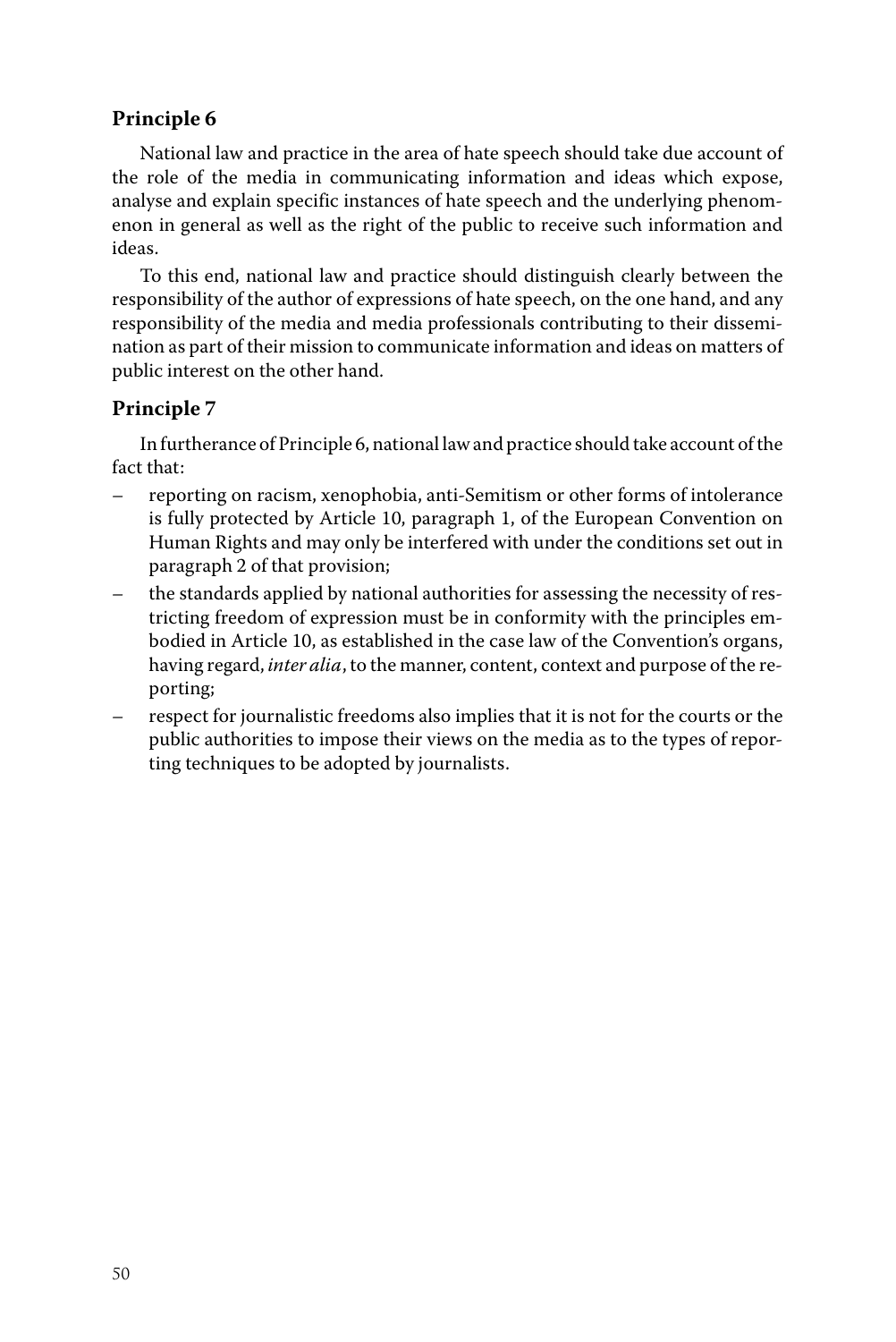# Recommendation 1915 (2010) of the Parliamentary Assembly – Discrimination on the basis of sexual orientation and gender identity

*(Adopted by the Assembly on 29 April 2010)*

- 1. Referring to its Resolution 1728 (2010), the Parliamentary Assembly commends the Committee of Ministers for its recommendation on measures to combat discrimination based on sexual orientation or gender identity (CM/ Rec(2010)5).
- 2. The Assembly considers that the Council of Europe has the duty to promote a clear message of respect and non-discrimination. In addition, the Council of Europe is particularly well placed to develop human rights standards, offer expertise and advice and serve as a forum for discussion on issues related to discrimination on the basis of sexual orientation and gender identity.
- 3. Consequently, the Assembly recommends that the Committee of Ministers:
	- 3.1. monitor the implementation of its recent recommendation to member states on measures to combat discrimination on grounds of sexual orientation or gender identity;
	- 3.2. define further Council of Europe action in this field, in particular:
		- 3.2.1. instruct a relevant Council of Europe body to review and address issues related to discrimination on the basis of sexual orientation and gender identity in member states, and provide it with the necessary resources to carry out this task;
		- 3.2.2. further mainstream issues relating to discrimination on the basis of sexual orientation and gender identity in its activities, and disseminate the case law of the European Court of Human Rights on sexual orientation and gender identity, including through publications and training materials;
		- 3.2.3. in the framework of its work on children and violence, address in particular the issue of homophobic and transphobic bullying at school;
		- 3.2.4. further develop anti-discrimination and awareness-raising programmes fostering tolerance, respect and understanding of lesbian, gay, bisexual and transgender people and, in particular, organise a campaign to combat discrimination on the basis of sexual orientation and gender identity;
	- 3.3. instruct the Ad hoc Committee on Preventing and Combating Violence against Women and Domestic Violence (CAHVIO) to include in the future Council of Europe convention the severest and most widespread forms of violence against women, in accordance with Assembly Recommendation 1847 (2008) on combating violence against women: towards a Council of Europe convention, and to recognise that lesbian, bisexual and transgender women face an increased risk of gender-based violence (in particular rape, sexual violence and harassment, as well as forced marriages) and provide protection commensurate with this increased risk.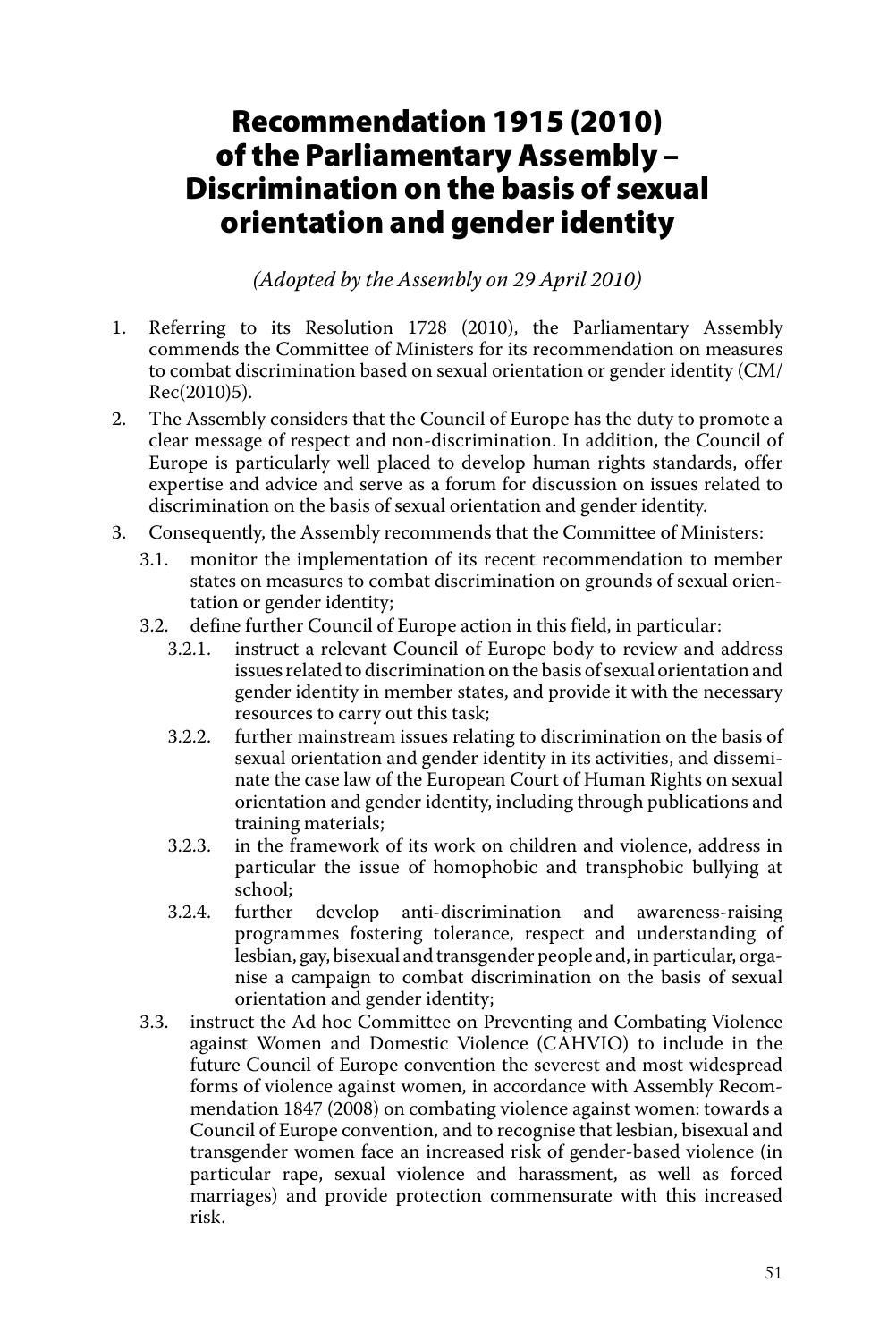# Resolution 1728 (2010) of the Parliamentary Assembly – Discrimination on the basis of sexual orientation and gender identity

*(Adopted by the Assembly on 29 April 2010)*

- 1. The Parliamentary Assembly recalls that sexual orientation, which includes heterosexuality, bisexuality and homosexuality, is a profound part of the identity of each and every human being. The Assembly also recalls that homosexuality has been decriminalised in all member states of the Council of Europe. Gender identity refers to each person's deeply felt internal and individual experience of gender. A transgender person is someone whose gender identity does not correspond to the gender he or she was assigned at birth.
- 2. Under international law, all human beings are born free and equal in dignity and rights. Sexual orientation and gender identity are recognised as prohibited grounds for discrimination. According to the European Court of Human Rights, a difference in treatment is discriminatory if it has no objective and reasonable justification. Since sexual orientation is a most intimate aspect of an individual's private life, the Court considers that only particularly serious reasons may justify differences in treatment based on sexual orientation. In its 1999 judgment in *Lustig-Prean and Beckett v. the United Kingdom*, it emphasised that negative attitudes on the part of a heterosexual majority against a homosexual minority cannot amount to sufficient justification for discrimination, any more than similar negative attitudes towards those of a different sex, origin or colour.
- 3. Nevertheless, lesbian, gay, bisexual and transgender (LGBT) people, as well as human rights defenders working for the rights of LGBT people, face deeply rooted prejudices, hostility and widespread discrimination all over Europe. The lack of knowledge and understanding about sexual orientation and gender identity is a challenge to be addressed in most Council of Europe member states since it results in an extensive range of human rights violations, affecting the lives of millions of people. Major concerns include physical and verbal violence (hate crimes and hate speech), undue restrictions on freedom of expression, freedom of assembly and association, violations of the right to respect for private and family life, violations of rights to education, work and health, as well as regular stigmatisation. As a consequence, many LGBT people across Europe live in fear and have to conceal their sexual orientation or gender identity.
- 4. Transgender persons face a cycle of discrimination and deprivation of their rights in many Council of Europe member states due to discriminatory attitudes and to obstacles in obtaining gender reassignment treatment and legal recognition of the new gender. One consequence is the relatively high suicide rate among transgender people.
- 5. Discrimination on the basis of sexual orientation and gender identity can be magnified on the basis of sex and gender, with lesbian, bisexual and transgender women, in particular, running an increased risk of violence. The LGBT community itself is also not immune to sex discrimination.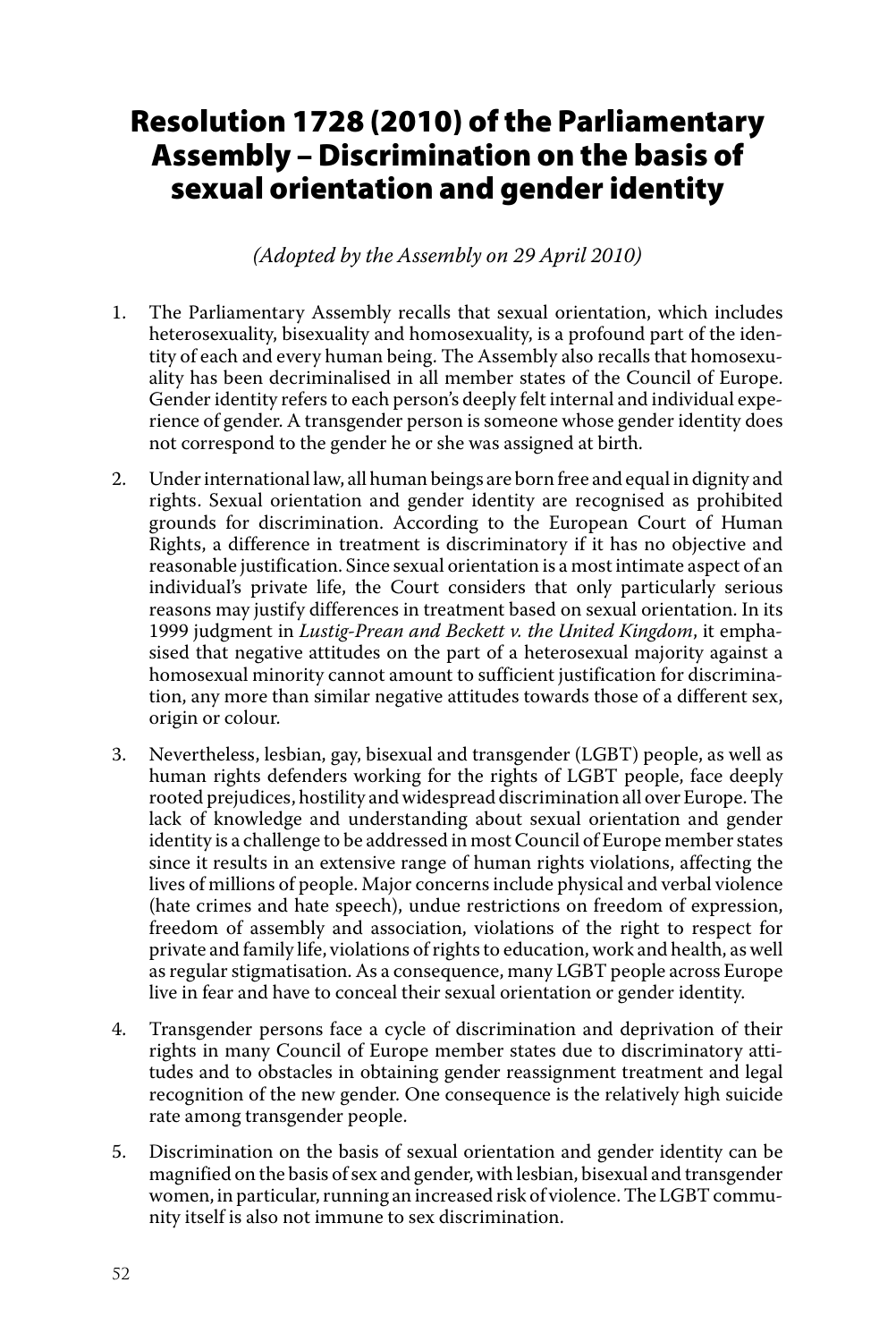- 6. The Assembly is particularly concerned by the violation of the rights to freedom of assembly and freedom of expression for LGBT persons in a number of Council of Europe member states since these rights are pillars of democracy. This has been illustrated by the banning or attempted banning of peaceful rallies or demonstrations of LGBT persons and their supporters and the overt or tacit support some politicians have given to violent counter-demonstrations.
- 7. Hate speech by certain political, religious and other civil society leaders, and hate speech in the media and on the Internet are also of particular concern. The Assembly stresses that it is the paramount duty of all public authorities not only to protect the rights enshrined in human rights instruments in a practical and effective manner, but also to refrain from speech likely to legitimise and fuel discrimination or hatred based on intolerance. The boundary between hate speech inciting to crime and freedom of expression is to be determined in accordance with the case law of the European Court of Human Rights.
- 8. Homophobia and transphobia have particularly serious consequences for young LGBT people. They face widespread bullying, sometimes unhelpful or hostile teachers and curricula which either ignore LGBT issues or perpetuate homophobic or transphobic attitudes. A combination of discriminatory attitudes in society and rejection by the family can be very damaging for the mental health of young LGBT people, as evidenced by suicide rates which are much higher than those in the wider youth population.
- 9. It is important not to criticise the perceived or declared sexual orientation of young people, particularly of those aged under 18 still attending school, and to recognise that any exploitation of their perceived or declared sexual identity, or any humiliation or degrading treatment on that basis, can be both wrong in itself and potentially harmful to the well-being and personal growth of these young people both at that stage and later in life.
- 10. The denial of rights to de facto "LGBT families" in many member states must also be addressed, including through the legal recognition and protection of these families.
- 11. On the other hand, the Assembly welcomes the fact that, in some cases, political and judicial authorities have taken a number of measures against discrimination affecting LGBT persons.
- 12. In this context, the Assembly welcomes the work of the Committee of Ministers, which adopted Recommendation CM/Rec(2010)5 to member states on measures to combat discrimination on grounds of sexual orientation or gender identity on 31 March 2010, the high priority given by the Council of Europe Commissioner for Human Rights to this issue and the recent reports of the European Union Fundamental Rights Agency on homophobia and discrimination on grounds of sexual orientation in European Union member states.
- 13. Recalling its Recommendations 1474 (2000) on the situation of lesbians and gays in Council of Europe member states and 1117 (1989) on the condition of transsexuals, the Assembly again condemns the various forms of discrimination suffered by LGBT people in Council of Europe member states. LGBT people should not have to fear being stigmatised and victimised, either in the public or private spheres.
- 14. The Assembly considers that the Council of Europe has the duty to promote a clear message of respect and non-discrimination so that everybody can live in dignity in all its member states.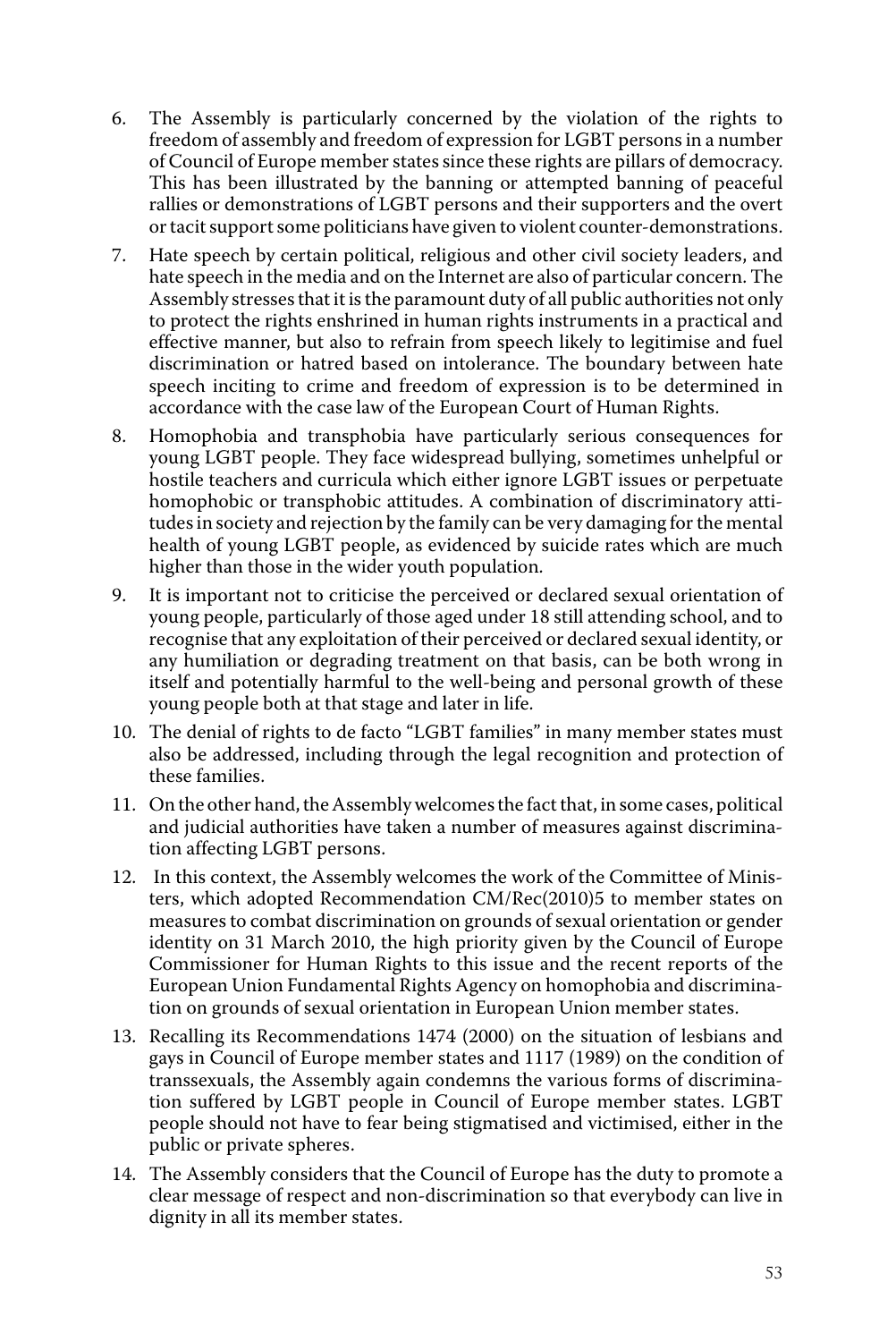- 15. The eradication of homophobia and transphobia also requires political will in member states to implement a consistent human rights approach and to embark on a wide range of initiatives. In this respect, the Assembly stresses the specific responsibility of parliamentarians in initiating and supporting changes in legislation and policies in Council of Europe member states.
- 16. Consequently, the Assembly calls on member states to address these issues and in particular to:
	- 16.1. ensure that the fundamental rights of LGBT people, including freedom of expression and freedom of assembly and association, are respected, in line with international human rights standards;
	- 16.2. provide legal remedies to victims and put an end to impunity for those who violate the fundamental rights of LGBT people, in particular their right to life and security;
	- 16.3. recognise that lesbian, bisexual and transgender women face an increased risk of gender-based violence (in particular rape, sexual violence and harassment, as well as forced marriages) and provide protection commensurate with the increased risk;
	- 16.4. condemn hate speech and discriminatory statements and effectively protect LGBT people from such statements while respecting the right to freedom of expression, in accordance with the European Convention on Human Rights and the case law of the European Court of Human Rights;
	- 16.5. adopt and implement anti-discrimination legislation which includes sexual orientation and gender identity among the prohibited grounds for discrimination, as well as sanctions for infringements;
	- 16.6. revoke legislative provisions which are not in conformity with the case law of the European Court of Human Rights;
	- 16.7. ensure that discrimination on the basis of sexual orientation and gender identity can be effectively reported to judicial and non-judicial bodies and ensure that national human rights structures and equality bodies effectively address these issues;
	- 16.8. sign and ratify Protocol No. 12 to the European Convention on Human Rights (ETS No. 177) providing for a general prohibition of discrimination;
	- 16.9. ensure legal recognition of same-sex partnerships when national legislation envisages such recognition, as already recommended by the Assembly in 2000, by providing for:
		- 16.9.1. the same pecuniary rights and obligations as those pertaining to different-sex couples;
		- 16.9.2. "next of kin" status;
		- 16.9.3. measures to ensure that, where one partner in a same-sex relationship is foreign, this partner is accorded the same residence rights as would apply if she or he were in a heterosexual relationship;
		- 16.9.4. recognition of provisions with similar effects adopted by other member states;
	- 16.10. provide the possibility for joint parental responsibility of each partner's children, bearing in mind the interests of the children;
	- 16.11. address the specific discrimination and human rights violations faced by transgender persons and, in particular, ensure in legislation and in practice their right to:
		- 16.11.1. safety;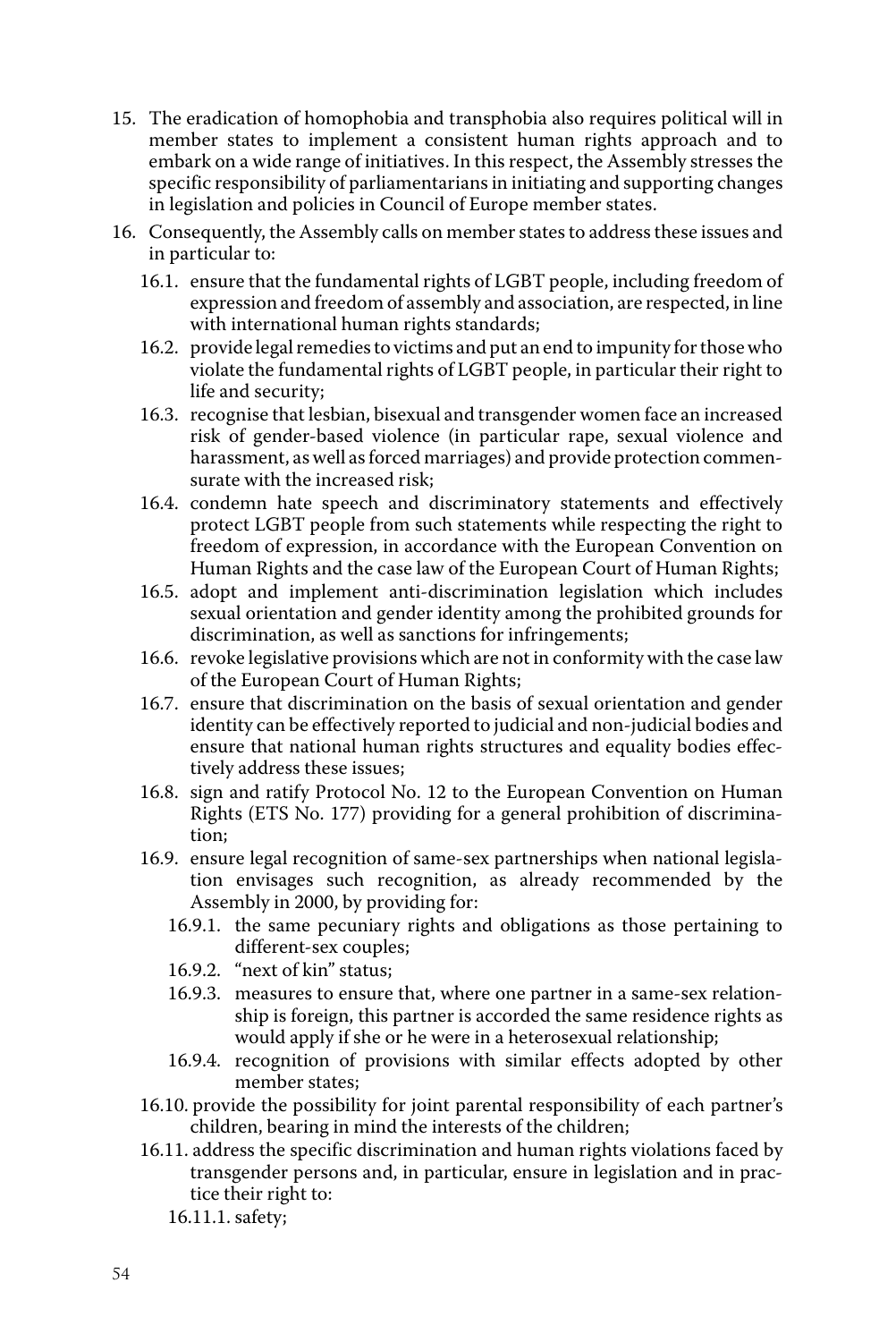- 16.11.2. official documents that reflect an individual's preferred gender identity, without any prior obligation to undergo sterilisation or other medical procedures such as sex reassignment surgery and hormonal therapy;
- 16.11.3. access to gender reassignment treatment and equal treatment in health care areas;
- 16.11.4. equal access to work, goods, services, housing and other facilities, without prejudice;
- 16.11.5. relationship recognition, in accordance with the case law of the European Court of Human Rights;
- 16.12. introduce or develop anti-discrimination and awareness-raising programmes fostering tolerance, respect and understanding of LGBT persons, in particular for public officials, the judiciary, law-enforcement bodies and the armed forces, as well as educational establishments, the media, the medical profession and sporting circles;
- 16.13. promote research on discrimination on the basis of sexual orientation and gender identity, establish and/or maintain regular contacts with human rights defenders working on the rights of LGBT persons and consult them on issues relating to such discrimination;
- 16.14. encourage dialogue between national human rights institutions, equality bodies, human rights defenders working for the rights of LGBT people and religious institutions, based on mutual respect, in order to facilitate public debates and reforms on issues concerning LGBT people;
- 16.15. recognise persecution of LGBT persons as a ground for granting asylum and implement the 2008 Guidance Note on Refugee Claims Relating to Sexual Orientation and Gender Identity of the Office of the United Nations High Commissioner for Refugees;
- 16.16. fully implement in their law and practice the recommendation of the Committee of Ministers on measures to combat discrimination on grounds of sexual orientation or gender identity.
- 17. Member states may grant exemptions to religious institutions and organisations when such institutions and organisations are either engaging in religious activities or when legal requirements conflict with tenets of religious belief and doctrine, or would require such institutions and organisations to forfeit any portion of their religious autonomy, and if such exemptions are compatible with the European Convention on Human Rights, as interpreted by the European Court of Human Rights.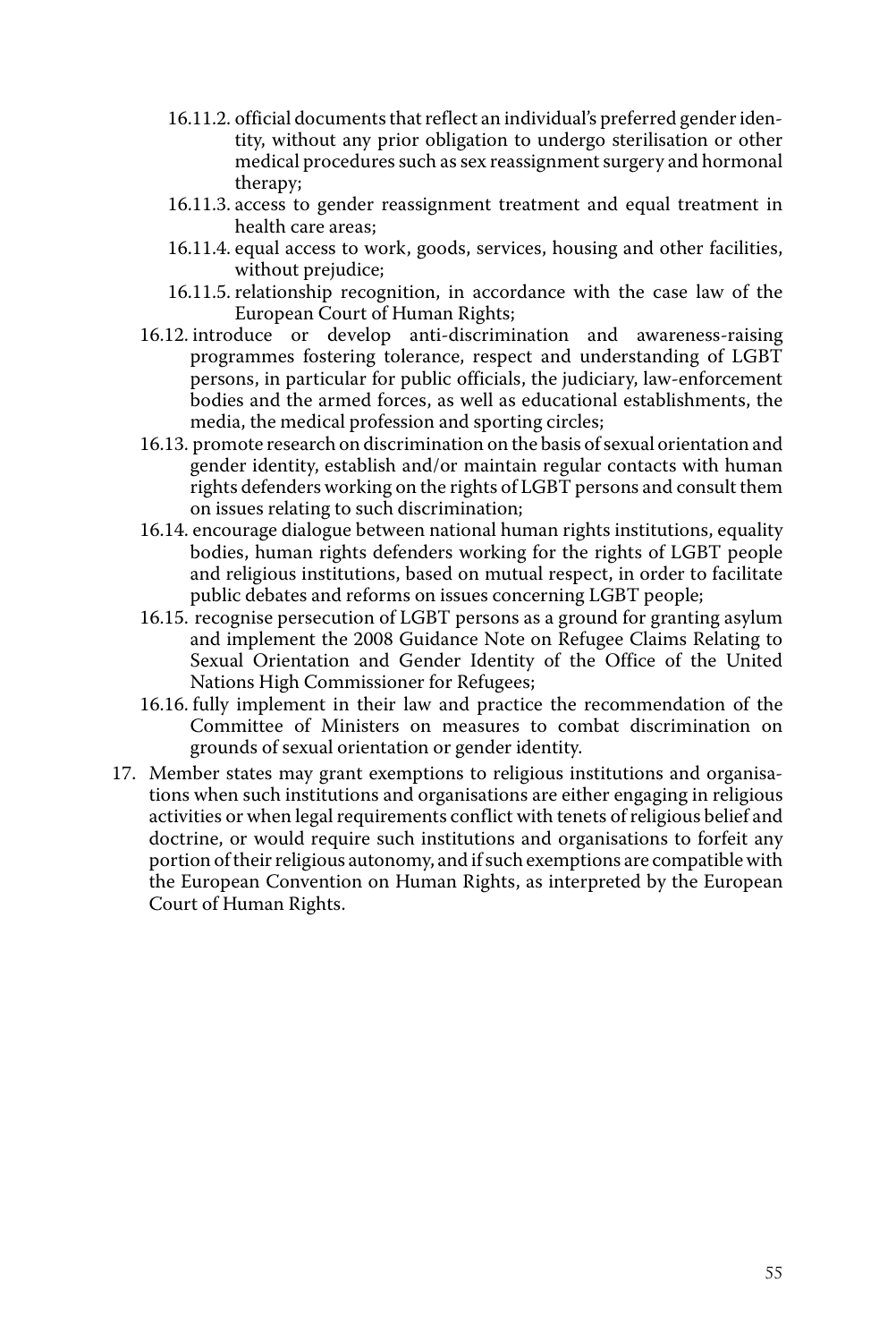## Discrimination on the basis of sexual orientation and gender identity

*Report by the Committee on Legal Affairs and Human Rights of the Parliamentary Assembly*

*Rapporteur: Mr Andreas Gross, Switzerland, Socialist Group*

#### **Summary**

The Committee on Legal Affairs and Human Rights points out that sexual orientation – be it heterosexuality, bisexuality or homosexuality – is a profound part of the identity of each one of us. Under international law nobody should be treated differently because of their sexual orientation. Yet, lesbian, gay, bisexual and transgender people across Europe still face deep-rooted prejudice and widespread discrimination. This can range from physical violence – including, in the worst cases, killings – through to hate crimes, gags on expression, bans on demonstrations, state intrusion into private life and unfair treatment at school or in the workplace.

Transgender people are refused gender reassignment treatment or told they cannot register their new gender, contributing to high rates of suicide in this group.

These human rights violations must end, as well as incitement to commit them from public figures, according to the committee. Meanwhile, Council of Europe member states are called on to ensure legal recognition of same-sex partnerships, providing notably for"next of kin" status and the possibility to jointly parent each others' children.

Dialogue between all bodies, based on mutual respect, is essential in order to improve mutual understanding, combat attitudes of prejudice and facilitate public debates and reforms on issues concerning lesbian, gay, bisexual and transgender people.

#### **A. Draft resolution**

- 1. The Parliamentary Assembly recalls that sexual orientation, which covers heterosexuality, bisexuality and homosexuality, is a profound part of the identity of each and every human being. The Assembly also recalls that homosexuality has been decriminalised in all member states of the Council of Europe. Gender identity refers to each person's deeply felt internal and individual experience of gender. A transgender person is someone whose gender identity does not correspond to the gender he or she was assigned at birth.
- 2. Under international law, all human beings are born free and equal in dignity and rights. Sexual orientation and gender identity are recognised as a prohibited ground of discrimination. According to the European Court of Human Rights (the Court), a difference in treatment is discriminatory if it has no objective and reasonable justification. Since sexual orientation is a most intimate aspect of an individual's private life, the Court considers that only particularly serious reasons may justify differences in treatment based on sexual orientation. In its 1999 judgment in *Lustig-Prean and Beckett v. the United Kingdom*, it empha-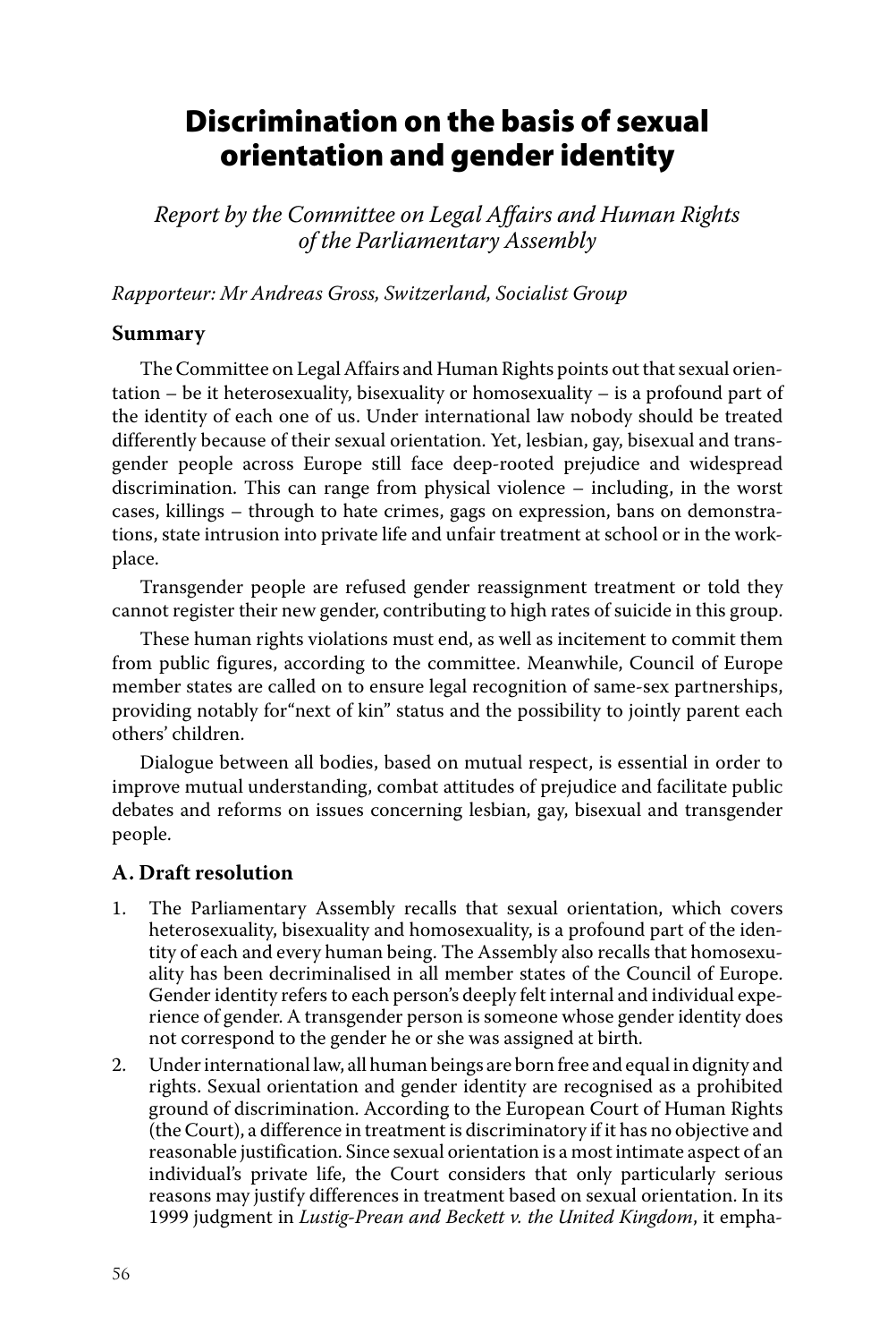sised that negative attitudes on the part of a heterosexual majority against a homosexual minority cannot amount to sufficient justification, any more than similar negative attitudes towards those of a different sex, race, origin or colour.

- 3. Nevertheless, lesbian, gay, bisexual and transgender (LGBT) persons, as well as human rights defenders working for the rights of LGBT persons, face deeply rooted prejudices, hostility and widespread discrimination all over Europe. The lack of knowledge and understanding about sexual orientation and gender identity is a challenge to be addressed in most Council of Europe member states, since it results in an extensive range of human rights violations, affecting the lives of millions of people. Major concerns include physical and verbal violence (hate crimes and hate speech), undue restrictions on freedom of expression, freedom of assembly and association, violations of the right to respect for private and family life, violations of rights to education, work and health, as well as regular stigmatisation. As a consequence, many LGBT persons across Europe live in fear and have to conceal their sexual orientation or gender identity.
- 4. Transgender persons face a cycle of discrimination and deprivation of their rights in many Council of Europe member states due to discriminatory attitudes and to obstacles in obtaining gender reassignment treatment and legal recognition of the new gender. One consequence is the relatively high suicide rate among transgender persons.
- 5. Discrimination on the basis of sexual orientation and gender identity can be magnified on the basis of sex and gender, with lesbian, bisexual and transgender women, in particular, running an increased risk of violence. The LGBT community itself is also not immune to sex discrimination.
- 6. The Assembly is particularly concerned by the violation of the rights to freedom of assembly and freedom of expression for LGBT persons in a number of Council of Europe member states since these rights are pillars of democracy. This has been illustrated by the banning or attempted banning of peaceful rallies or demonstrations of LGBT persons and their supporters and the overt or tacit support some politicians have given to violent counter-demonstrations.
- 7. Hate speech by certain political, religious and other civil society leaders, and hate speech in the media and on the Internet are also of particular concern. The Assembly stresses that it is the paramount duty of all public authorities not only to protect the rights enshrined in human rights instruments in a practical and effective manner, but also to refrain from speech likely to legitimise and fuel discrimination or hatred based on intolerance**.** The boundary between hate speech inciting to crime and freedom of expression is to be determined in accordance with the case law of the Court.
- 8. Homophobia and transphobia have particularly serious consequences for young LGBT people. They face widespread bullying, sometimes unhelpful or hostile teachers, and curricula which either ignore LGBT issues or propagate homophobic or transphobic attitudes. A combination of discriminatory attitudes in society and rejection by the family can be very damaging for the mental health of young LGBT people, as evidenced by suicide rates which are much higher than those in the wider youth population.
- 9. The denial of rights to de facto "LGBT families" in many member states must also be addressed, including through the legal recognition and protection of these families.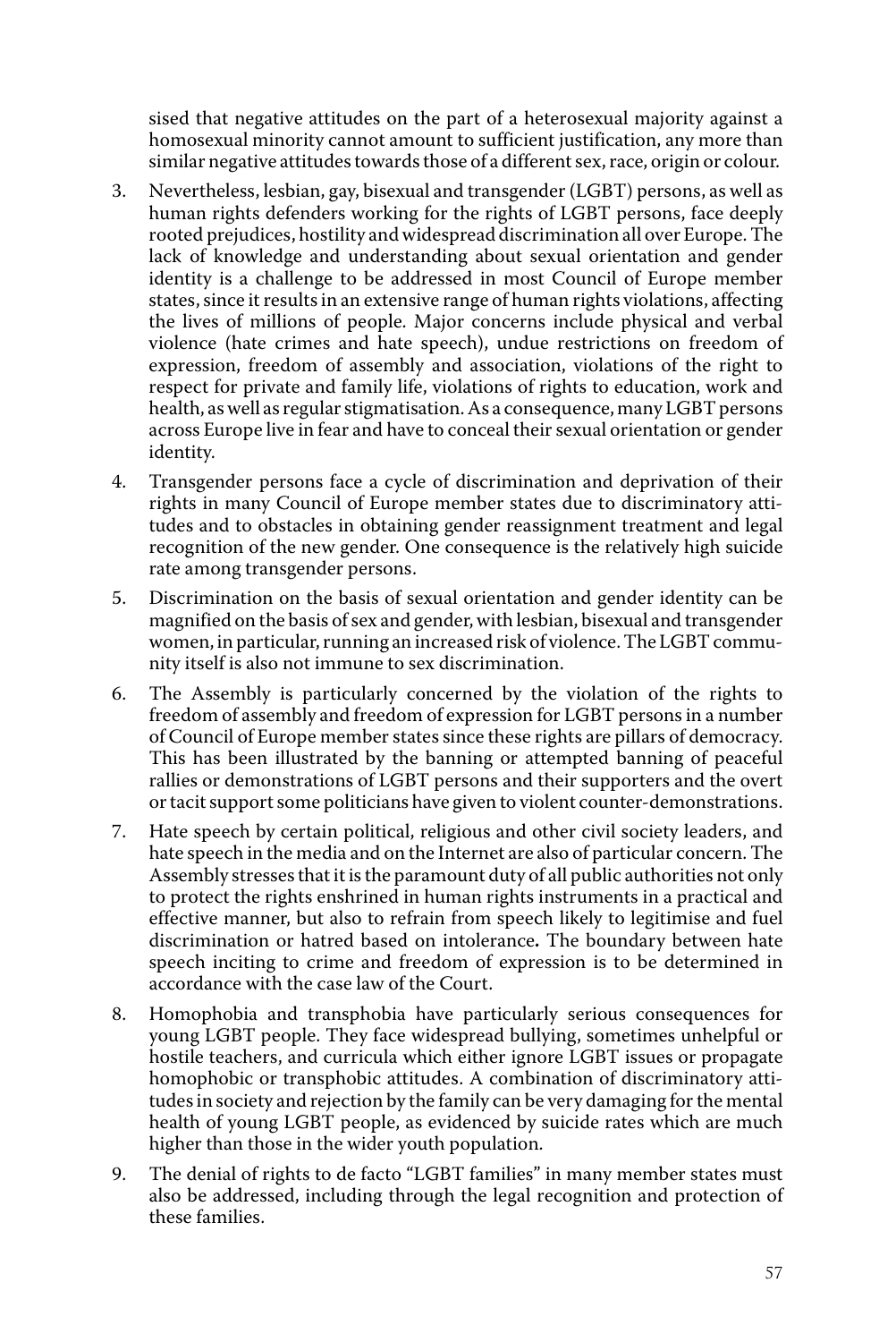- 10. On the other hand, the Assembly welcomes the fact that, in some cases, political and judicial authorities have taken a number of measures against discrimination affecting LGBT persons.
- 11. In this context, the Assembly welcomes the work of the Committee of Ministers, which is preparing a recommendation on measures to combat discrimination on grounds of sexual orientation and gender identity, to ensure respect for human rights of LGBT persons and to promote tolerance towards them, the high priority given by the Council of Europe Commissioner for Human Rights to this issue, as well as the recent reports of the European Union Fundamental Rights Agency on homophobia and discrimination on grounds of sexual orientation in European Union member states.
- 12. Recalling its Recommendations 1474 (2000) on the situation of lesbians and gays in Council of Europe member states and 1117 (1989) on the conditions of transsexuals, the Assembly again condemns the various forms of discrimination suffered by LGBT people in Council of Europe member states. LGBT people should not have to fear being stigmatised and victimised, either in the public or private spheres.
- 13. The Assembly considers that the Council of Europe has the duty to promote a clear message of respect and non-discrimination so that everybody can live in dignity in all its member states.
- 14. The eradication of homophobia and transphobia also requires political will in member states to implement a consistent human rights approach and to embark on a wide range of initiatives. In this respect, the Assembly stresses the specific responsibility of parliamentarians in initiating and supporting changes in legislation and policies in Council of Europe member states.
- 15. Consequently, the Assembly calls on member states to address these issues and in particular to:
	- 15.1. ensure that the fundamental rights of LGBT people, including freedom of expression and freedom of assembly and association, are respected, in line with international human rights standards;
	- 15.2. provide legal remedies to victims and put an end to impunity for those who violate fundamental rights of LGBT people, in particular their right to life and security;
	- 15.3. recognise that lesbian, bisexual and transgender women face an increased risk of gender-based violence (in particular rape, sexual violence and harassment, as well as forced marriages) and provide protection commensurate with the increased risk;
	- 15.4. condemn hate speech and discriminatory statements and effectively protect LGBT persons from such statements while respecting the right to freedom of expression, in accordance with the European Convention on Human Rights and the case law of the Court;
	- 15.5. adopt and implement anti-discrimination legislation which includes sexual orientation and gender identity among the prohibited grounds for discrimination, as well as sanctions for infringements;
	- 15.6. revoke legislative provisions which are not in conformity with the case law of the Court;
	- 15.7. ensure that discrimination on the basis of sexual orientation and gender identity can be effectively reported to judicial and non-judicial bodies and ensure that national human rights structures and equality bodies effectively address these issues;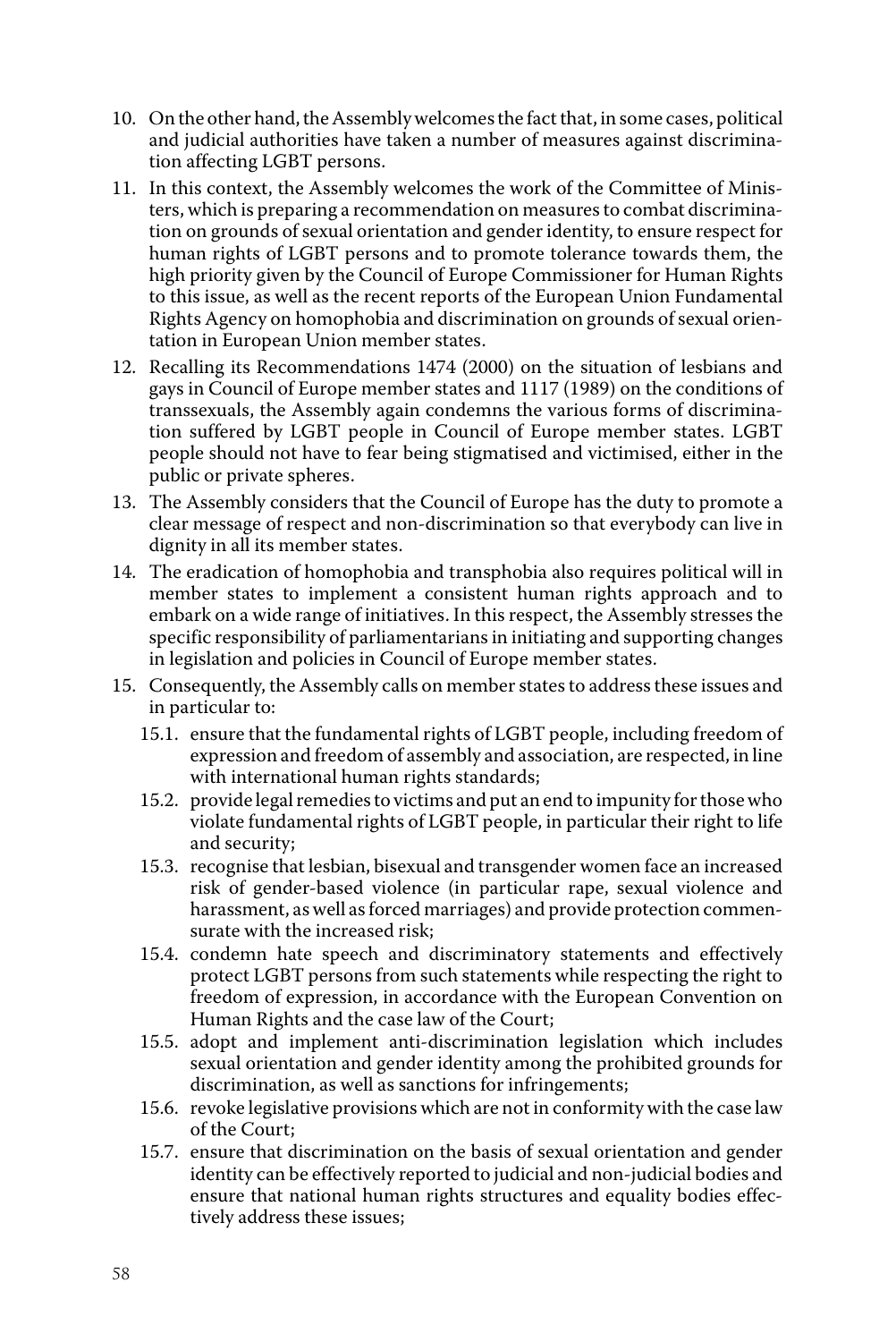- 15.8. sign and ratify Protocol No. 12 to the European Convention on Human Rights providing for a general prohibition of discrimination;
- 15.9. ensure legal recognition of same-sex partnerships, as already recommended by the Assembly in 2000, by providing for:
	- 15.9.1. the same pecuniary rights and obligations as those pertaining to different-sex couples;
	- 15.9.2. "next of kin" status;
	- 15.9.3. measures to ensure that, where one partner in a same-sex relationship is foreign, this partner is accorded the same residence rights as would apply if she or he were in a heterosexual relationship;
	- 15.9.4. recognition of provisions with similar effects adopted by other member states;
- 15.10. provide the possibility for joint parental responsibility of each partner's children;
- 15.11. ensure that laws relating to the adoption of unrelated children by single persons are applied without distinctions based on sexual orientation, in accordance with the 2008 *E.B. v. France* judgment of the Court;
- 15.12. address the specific discrimination and human rights violations faced by transgender persons and, in particular, ensure in legislation and in practice their right to:
	- 15.12.1. safety;
	- 15.12.2. documents that reflect an individual's preferred gender identity, without any prior obligation to undergo sterilisation or other medical procedures such as sex reassignment surgery and hormonal therapy;
	- 15.12.3. access to gender reassignment treatment and equal treatment in health care areas;
	- 15.12.4. equal access to work, goods, services, housing and other facilities, without prejudice;
	- 15.12.5. relationship recognition, in accordance with the case law of the Court;
- 15.13. introduce or develop anti-discrimination and awareness-raising programmes fostering tolerance, respect and understanding of LGBT persons, in particular for public officials, the judiciary, law-enforcement bodies and the armed forces, as well as schools, the media, the medical profession and sporting circles;
- 15.14. promote research on discrimination on the basis of sexual orientation and gender identity, establish and/or maintain regular contacts with human rights defenders working on the rights of LGBT persons and consult them on issues relating to such discrimination;
- 15.15. encourage dialogue between national human rights institutions, equality bodies, human rights defenders working on the rights of LGBT persons and religious institutions, based on mutual respect, in order to facilitate public debates and reforms on issues concerning LGBT persons;
- 15.16. recognise persecution of LGBT persons as a ground for granting asylum and implement the 2008 Guidance Note on Refugee Claims Relating to Sexual Orientation and Gender Identity of the Office of the United Nations High Commissioner for Refugees.
- 16. Member states may grant exemptions to religious institutions and organisations only when such institutions and organisations are engaging in religious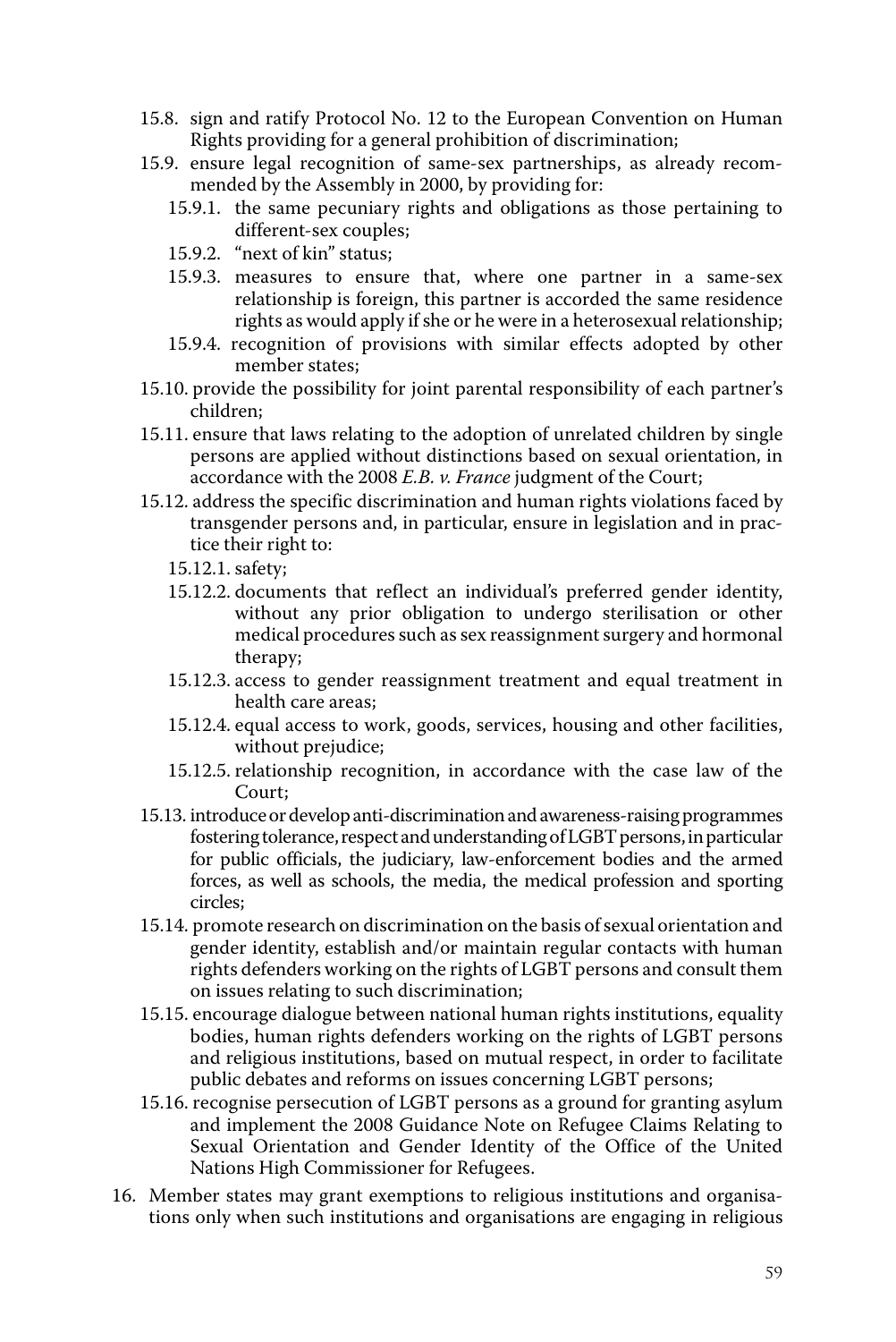activities, if such exemptions are compatible with the European Convention on Human Rights, as interpreted by the Court.

### **B. Draft recommendation**

- 1. Referring to its Resolution … (2010), the Parliamentary Assembly commends the Committee of Ministers for its decision of 2 July 2008 to prepare a recommendation on measures to combat discrimination based on sexual orientation or gender identity.
- 2. The Assembly considers that the Council of Europe has indeed the duty to promote a clear message of respect and non-discrimination. In addition, the Council of Europe is particularly well placed to develop human rights standards, offer expertise and advice and serve as a forum for discussion on issues related to discrimination on the basis of sexual orientation and gender identity.
- 3. Consequently, the Assembly recommends that the Committee of Ministers:
	- 3.1. adopt the recommendation currently under preparation on measures to combat discrimination on grounds of sexual orientation and gender identity, to ensure respect for human rights of lesbian, gay, bisexual and transgender persons and to promote tolerance towards them and subsequently monitor its implementation;
	- 3.2. define further Council of Europe action in this field, in particular:
		- 3.2.1. instruct a relevant Council of Europe body to review and address issues related to discrimination on the basis of sexual orientation and gender identity in member states, and provide the necessary resources to this body to carry out this task;
		- 3.2.2. further mainstream issues relating to discrimination on the basis of sexual orientation and gender identity in its activities, and disseminate the case law of the Court on sexual orientation and gender identity, including through publications and training materials;
		- 3.2.3. in the framework of its work on children and violence, address in particular the issue of homophobic and transphobic bullying at school;
		- 3.2.4. further develop anti-discrimination and awareness-raising programmes fostering tolerance, respect and understanding of lesbian, gay, bisexual and transgender persons and, in particular, organise a campaign to combat discrimination on the basis of sexual orientation and gender identity.
	- 3.3. instruct the Ad hoc Committee on Preventing and Combating Violence against Women and Domestic Violence (CAHVIO) to include in the future Council of Europe convention the severest and most widespread forms of violence against women, in accordance with Assembly Recommendation 1847 (2008), and to recognise that lesbian, bisexual and transgender women face an increased risk of gender-based violence (in particular rape, sexual violence and harassment, as well as forced marriages) and provide appropriate protection commensurate with this increased risk.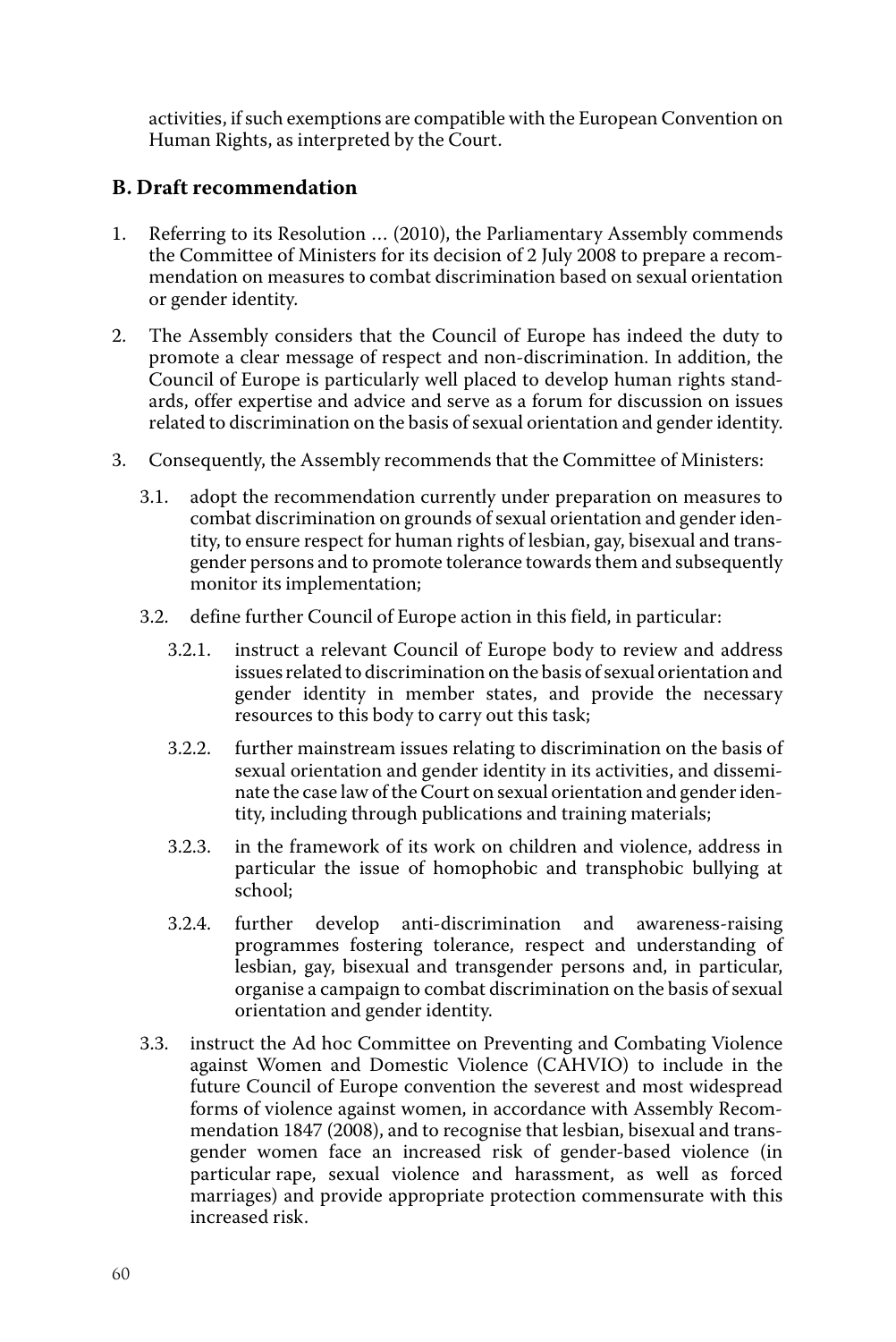## **C. Explanatory memorandum by Mr Gross, rapporteur**

### **I. Introduction**

### *i. Scope of the report*

- 1. On 16 September 2005, I was appointed rapporteur of the Committee on Legal Affairs and Human Rights on the issue of "Legal recognition of same-sex partnerships in Europe", on the basis of a motion for a recommendation (Doc. 10640) tabled by Mr Jurgens and others. In 2006, a new motion for a resolution concerning "Freedom of assembly and expression for lesbian, gay, bisexual and transgender persons in Council of Europe member states" (Doc. 10832) was referred to the committee, to be taken into account in my report on legal recognition of same-sex partnerships in Europe.
- 2. In January 2008, a third motion for a recommendation (Doc. 11423) on "Discrimination on the basis of sexual orientation and gender identity" was referred to the Committee on Legal Affairs and Human Rights for report. In April 2008, the Assembly considered that this motion should be merged into the report since it covered both subjects I was working on.
- 3. Consequently, it was decided to take the motion which has the broadest focus, i.e. that on discrimination on the basis of sexual orientation and gender identity, as the new framework for this report, to modify the title of the report accordingly and to focus, *inter alia*, on the issues of freedom of assembly and expression for lesbian, gay, bisexual and transgender persons and legal recognition of same-sex partnerships in Europe in this new framework.

### *ii. Terminology*

- 4. The following terminology will be used in this report:
- "Sexual orientation" refers to each person's capacity for profound emotional, affectional and sexual attraction to, and intimate and sexual relations with, individuals of a different gender or of the same gender or of more than one gender.<sup>103</sup> Sexual orientation is a profound part of the identity of each and every human being and covers heterosexuality, bisexuality and homosexuality. The latter has been decriminalised in all member states of the Council of Europe;
- "Gender identity" refers to each person's deeply felt internal and individual experience of gender, which may or may not correspond to the sex assigned at birth, including the personal sense of the body (which may involve, if freely chosen , modification of bodily appearance or function by medical, surgical or other means) and other expressions of gender, including dress, speech and mannerisms; <sup>104</sup>
- The term "transgender people" (or just "trans people") includes those people who have a gender identity which is different from the gender assigned at birth and those people who wish to portray their gender identity in a different way to the gender assigned at birth; it includes those people who feel they have to, or

<sup>103.</sup> See the "Principles on the application of international law in relation to issues of sexual orientation and gender identity" ("the Yogyakarta Principles"), introduced in November 2006, a well as the report of the European Union Agency for Fundamental Rights on homophobia and discrimination on grounds of sexual orientation in the European Union member states.

<sup>104.</sup>*Idem.* See also TransGender Europe (TGEU) website: tgeu.org/.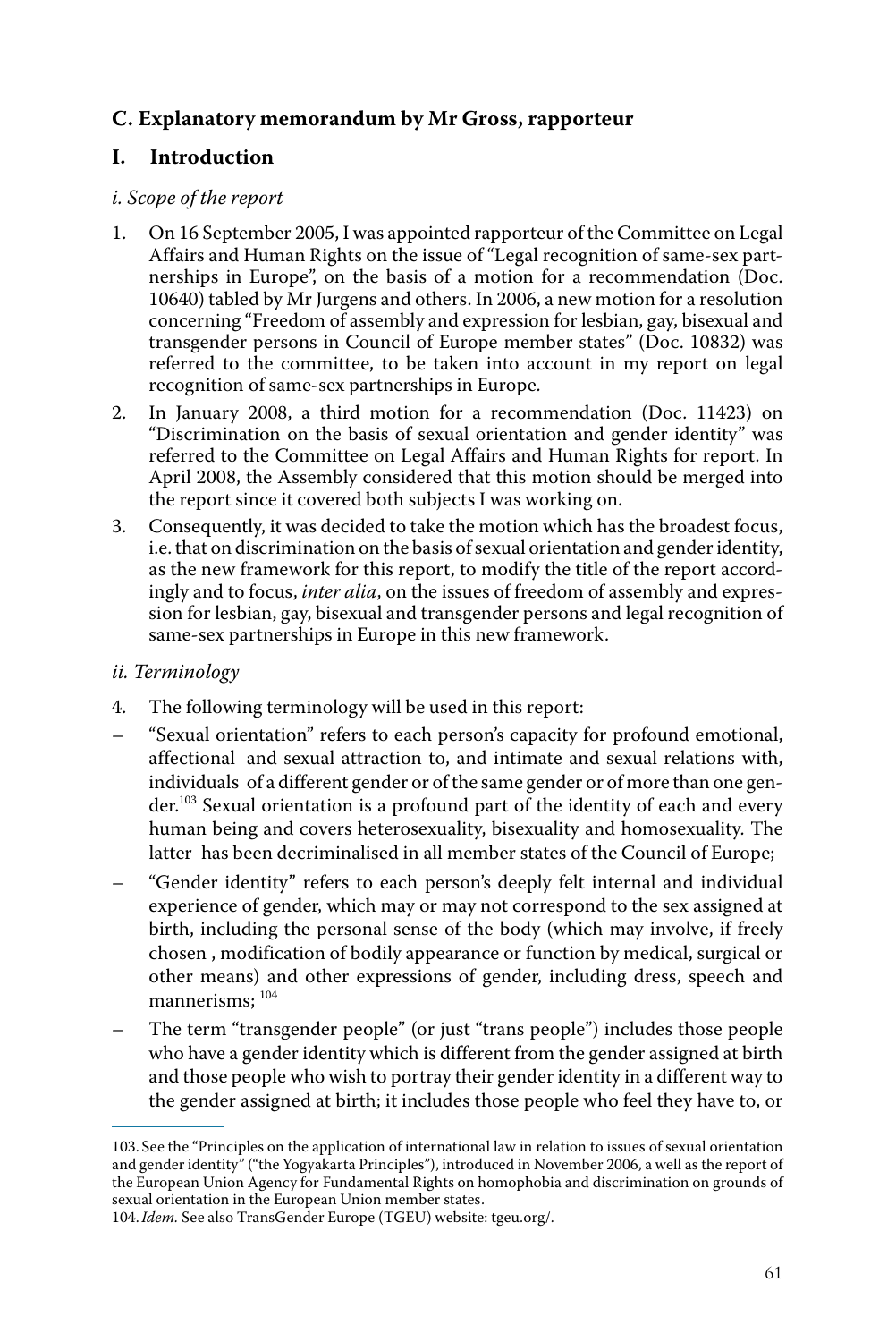prefer or choose to, whether by clothing, accessories, cosmetics or body modification, present themselves differently from the expectations of the gender role assigned to them at birth;

- A transsexual is a person who prefers another gender than his/her birth gender and feels the need to undergo physical alterations to the body to express this feeling, such as hormone treatment and/or surgery;
- The term "LGBT persons" is used to describe those who identify as lesbian, gay, bisexual or transgender. It does not suggest that there is a single "LGBT" identity;<sup>105</sup>
- Homophobia is the irrational fear of, and aversion to, homosexuality and to lesbian, gay and bisexual (LGB) people based on prejudice; $^{106}$
- Transphobia can be described as an irrational fear of gender non-conformity or gender transgression.

### *iii. Preparation of the report*

*Under the mandates covering freedom of assembly and expression for lesbian, gay, bisexual and transgender persons and legal recognition of same-sex partnerships in Europe*

- 5. In the framework of the preparation of this report, I visited Spain (May 2006) and Latvia (October 2007), presented to the committee an introductory memorandum on "Legal recognition of same-sex partnerships in Europe" in June 2007 and, in March 2008, an information memorandum on "Freedom of assembly and expression for lesbian, gay, bisexual and transgender persons in Council of Europe member states and legal recognition of same-sex partnerships in Europe". 107
- 6. Given the strong reactions and opposition raised by this subject in a number of countries, in January 2008, I proposed to the committee to hold an exchange of views with experts on these issues, in order to identify factors that have ensured (positive) changes in attitudes and legislation in a number of countries, as well as difficulties encountered in these fields. This exchange of views was held on 7 March 2008 with the participation of the following experts:<sup>108</sup>
- Mr Jeffrey Weeks, Professor of Sociology, Director of Research, London South Bank University;
- Mr Louis-Georges Tin, French academic, Founder of IDAHO (International Day against Homophobia);
- Ms Joke Swiebel, former member of the European Parliament and Chairperson of the Parliament's Gay and Lesbian Intergroup;

<sup>105.</sup> The term "sexual minority" is sometimes used as a convenient short term particularly when the terms "lesbian, gay, bisexual and transgender" are less understood. However, it is not used in this report since it is not relevant in a human rights context focusing on equality and non-discrimination. Indeed, LGBT persons are not demanding minority rights or special rights. They simply need to enjoy the same human rights as all other individuals.

<sup>106.</sup> See the report of the European Union Agency for Fundamental Rights.

<sup>107.</sup> Documents AS/Jur(2007)30 and AS/Jur(2008)11, the latter was declassified by the committee on 7 March 2008.

<sup>108.</sup> See the minutes of the hearing in Document AS/Jur(2008)22, declassified by the committee on 7 March 2008.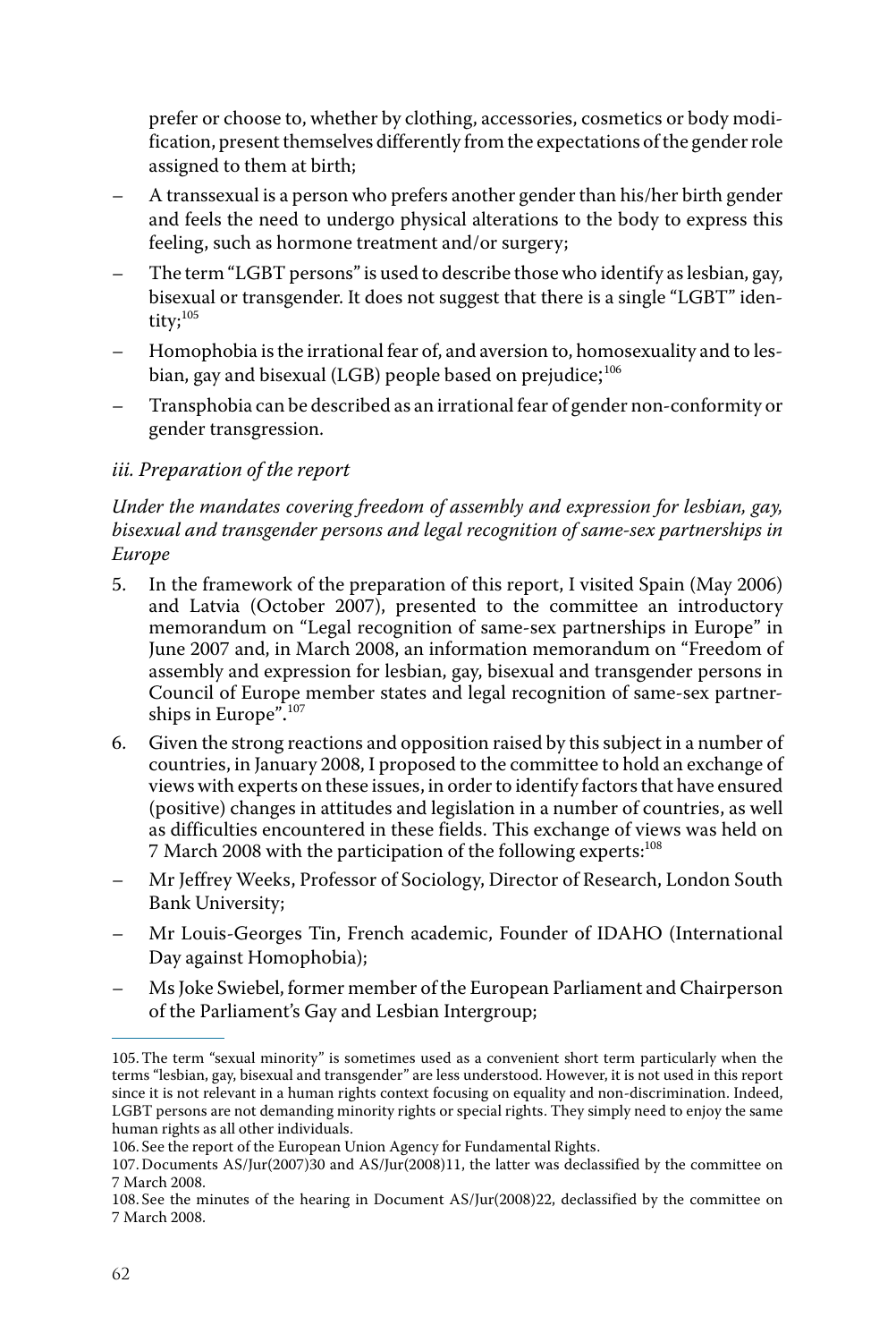- Mr Maxim Anmeghichean, Programmes Director, International Lesbian and Gay Association (ILGA Europe);
- Mr Dennis van der Veur, Adviser, Office of the Council of Europe Commissioner for Human Rights.

### *Under the present mandate concerning discrimination on the basis of sexual orientation and gender identity*

- 7. Since my mandate was extended to the broader issue of discrimination on the basis of sexual orientation and gender identity, the committee held a second exchange of views with experts to complement the first hearing held in 2008, by focusing, *inter alia*, on the human rights law standards relating to these issues and by covering gender identity issues. This hearing took place on 24 March 2009 in Berlin, with the participation of the following experts:
- Mr Hans Ytterberg, Director General, Ministry for Integration and Gender Equality, Chairperson of the Council of Europe (intergovernmental) Committee of Experts on Discrimination on Grounds of Sexual Orientation and Gender Identity (DH-LGBT), former Swedish Ombudsperson against discrimination on the basis of sexual orientation;
- Ms Julia Ehrt, TransGender Europe (TGEU) (Berlin);
- Professor Igor Kon, Chief Researcher, Institute of Ethnology and Anthropology, Russian Academy of Sciences (Moscow);
- Mr Ioannis Dimitrakopoulos, Head of Department Equality and Citizen's Rights, European Union Agency for Fundamental Rights;
- Mr Dennis van der Veur, Adviser, Office of the Council of Europe Commissioner for Human Rights.
- 8. I also carried out visits to Poland (November 2008) and Lithuania (April 2009). Unfortunately, my visit to Moldova, foreseen in May 2009, had to be cancelled due to the political situation in the country.

### *iv. Aim of the report*

- 9. It is important to stress that this report is not meant to be a monitoring report, as it does not aim at evaluating situations in particular countries. The report will strive to present the issues at stake, the reasons behind diversity in Council of Europe member states in this respect and factors that have already ensured or could contribute to positive changes in attitudes towards LGBT persons and equality legislation in a number of countries. In other words, I intend to focus on the process which can lead to a human rights compatible approach to LGBT persons and to stress that the Council of Europe has the duty to promote a clear message of tolerance, respect and non-discrimination.
- 10. In addition, given the very many prejudices and the lack of knowledge surrounding the issues involved, I consider that this report has a strong "awareness-raising" dimension. It should also give members of the Parliamentary Assembly and the public at large the opportunity to have open and direct discussions on these subjects in the light of relevant international human rights law standards.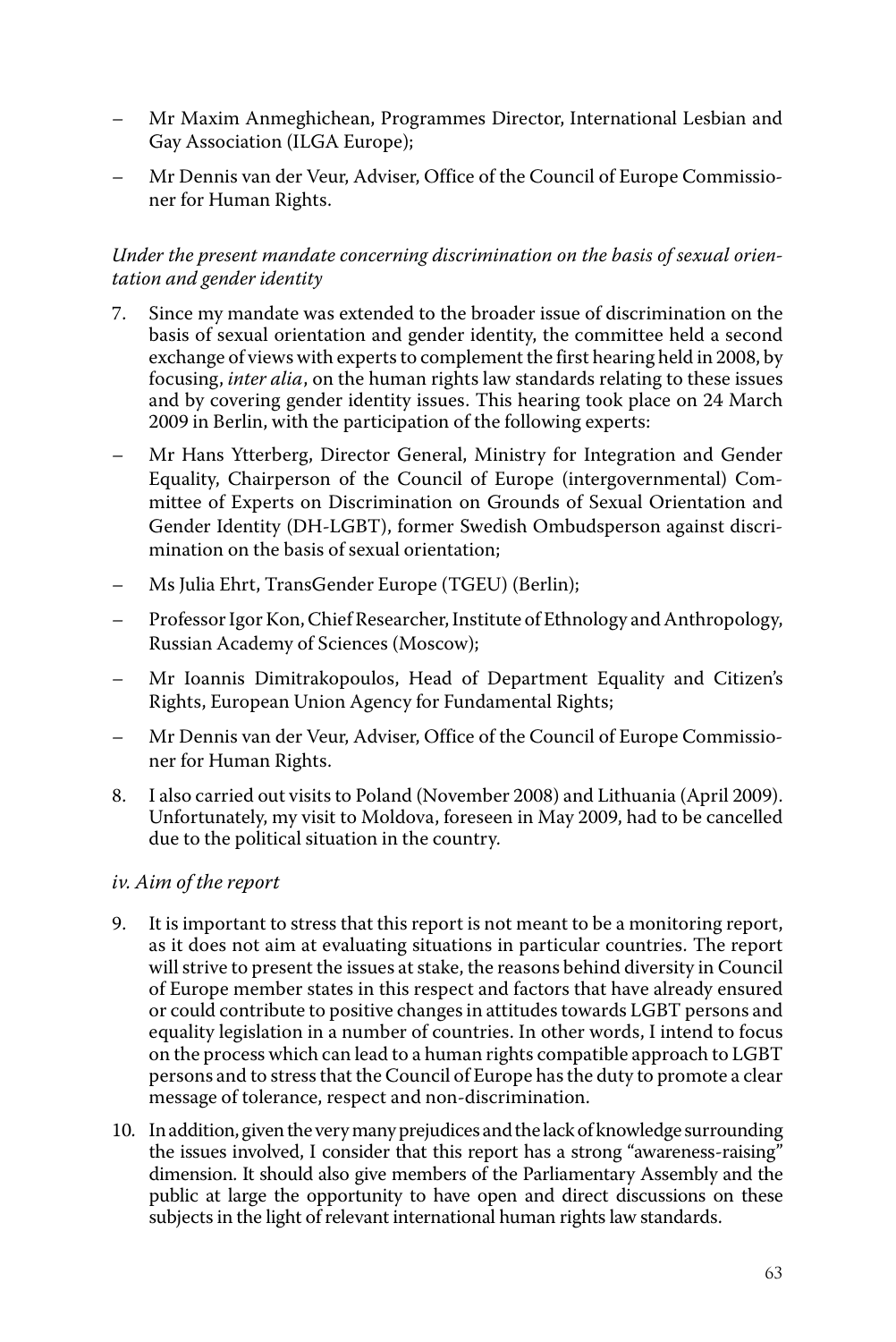### **II. Discrimination on the basis of sexual orientation and gender identity**

### *i. Widespread discrimination in Council of Europe member states*

- 11. Homosexuality has been decriminalised in all member states of the Council of Europe. Nevertheless, homophobic and transphobic attitudes are deeply rooted in most Council of Europe member states, with the consequence that LGBT people, as well as human rights defenders working for the rights of LGBT persons, face strong prejudices, hostility and widespread discrimination all over Europe. Discrimination can manifest itself in the legal, political and/or social fields and takes place not just in the public sphere, but, particularly concerns young people, also within the family.
- 12. The lack of knowledge and understanding about sexual orientation and gender identity is a challenge to be addressed in most Council of Europe member states since it results in an extensive range of human rights violations affecting the lives of millions of people. Major concerns include physical and verbal violence (hate crimes and hate speech), undue restrictions on freedom of expression, freedom of assembly and association, violations of the right to respect for private and family life, violations of rights to education, work and health, as well as regular stigmatisation.
- 13. Homophobia and transphobia have particularly serious consequences for young LGBT people: widespread bullying, sometimes unhelpful or hostile teachers, and curricula which either ignore LGBT issues or propagate homophobic or transphobic attitudes. As the Assembly has already noted, a combination of discriminatory attitudes in society and rejection by the family can be very damaging for the mental health of young LGBT people, as evidenced by much higher suicide rates than those in the wider youth population.<sup>109</sup>
- 14. A report published in 2009 by the European Union Agency for Fundamental Rights (FRA) on homophobia and discrimination on grounds of sexual orientation (see also Part III below) gives a useful analysis of the situation in this respect in European Union member states. It concludes that discrimination and harassment against LGBT persons are widespread throughout the Union. The report also notes that hate speech by public figures is a particularly worrying phenomenon. A key feature of homophobic and transphobic crime is, like in other forms of hate crime, under-reporting. Also, according to the FRA, the most worrying examples in media depict LGBT persons as perverts or associate homosexuality with paedophilia. Transgender people face even more negative attitudes than LGB people.
- 15. Non-governmental organisations also report widespread discrimination in non-European Union member states (see in particular Part IV below). According to NGOs, when there is little sign of LGBT people in a country, this is merely a blatant indication of their difficult situation.
- 16. Given the lack of precise data on discrimination on the basis of sexual orientation and gender identity in Council of Europe member states which are not European Union member states, the Council of Europe Commissioner for Human Rights has launched the proposal to complete the study prepared by the

<sup>109.</sup> See the Assembly report on "child and teenage suicide in Europe: a serious public health issue", Doc. 11547, paragraph 22.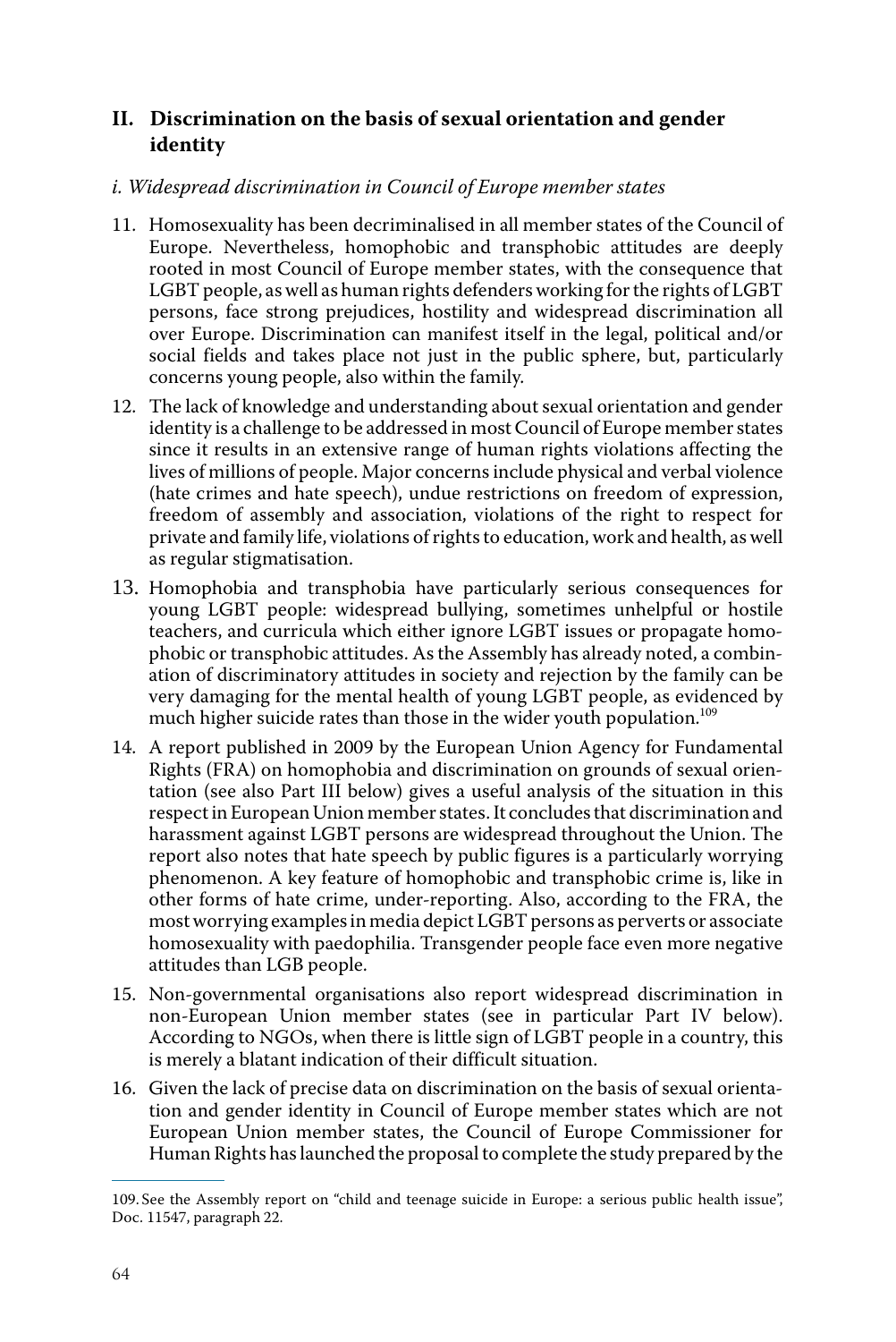European Union (covering member countries) in order to cover Council of Europe member states which are not members of the Union.

- 17. Transgender persons face a cycle of discrimination and deprivation in many Council of Europe member states due both to discriminatory attitudes and to obstacles to obtaining gender reassignment treatment and legal recognition. One consequence is relatively high suicide rates.
- 18. Indeed, people whose gender representation, gender identity or gender role differs from those which are socially accepted face discrimination, ridicule, harassment or even physical violence. As a consequence many transgender people barely, if at all, participate in social and public life, while many others who do participate are so traumatised and frightened by the hostility they face that they are unable to live their life in dignity. When represented, their image in the media, curricula and arts is made up of misconceptions, ignorance and lack of knowledge.
- 19. Discrimination against transgender persons occurs especially in the health sector and on the labour market and such persons are very vulnerable to hate crimes. It would appear that many people, including doctors and teachers, simply do not know what this is and associate the phenomenon with prostitution in exotic locations.
- 20. The effects of discrimination are compounded by difficulties in obtaining the medical interventions needed to realise their gender identity and in gaining legal recognition of it. These difficulties can greatly inhibit the enjoyment of other rights, particularly the right to work, leaving many transgender people facing poverty, and in some member states, little alternative to engaging in sex work. This extreme social exclusion brings with it serious health risks, and great vulnerability to abuse at the hands of the police and criminals.
- 21. On 10 March 2009, a prominent transgender human rights activist, leading figure of Lambda Istanbul, was stabbed and killed. This is the second recent killing of a member of the organisation. Between January and May 2009 five transgender people were reported murdered in Turkey. This is part of a continuing pattern: for example, 15 gay men and transgender people were reported murdered between January and October 2007.<sup>110</sup> NGOs have denounced this continuing climate of violence based on gender identity in Turkey. Investigating violence against LGBT people, prosecuting suspects, and passing effective legislation to ensure equality are all crucial in order to put an end to such killings.
- 22. Apart from respect for their rights to life and security, changing name and gender is the key in transgender people's lives. However, this "entry" into society does not exist, or is made very difficult, in many Council of Europe member states, which violate the European Convention on Human Rights (right to privacy, Article 8, see case of *B. v. France*). Without name and gender recognition, transpeople are marked as transgender (this concerns ID cards, credit and bank cards, school and university degrees, etc.) which leads to stigmatisation in every aspect of life and makes participation in social life, travelling or finding a job virtually impossible. Consequently, there is a need:
- to ensure their rights to life, security, physical integrity and dignity;
- to include gender identity in anti-discrimination legislation;

<sup>110.</sup> Human Rights Watch, May 2008, report entitled "We need a law for liberation – Turkey"; see also Lambda Istanbul, "Call for action", April 2009.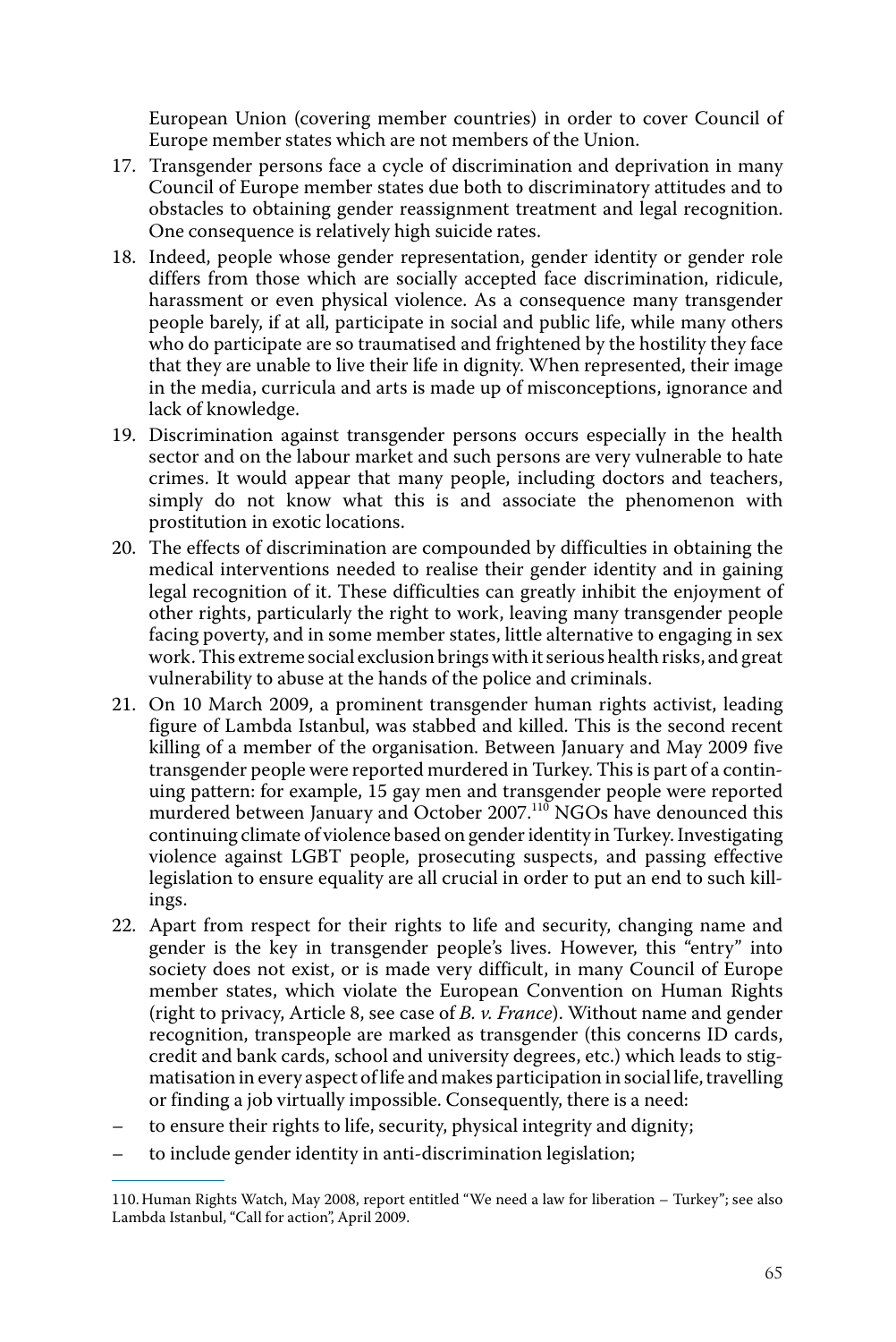- to ensure that transgender people have the possibility to change name and gender;
- to ensure that transgender people have access to the medical treatments which they need to realise their preferred identity, funded on the same basis as other necessary medical treatment.
- 23. Accordingly, the NGO TransGender Europe has identified eight key human rights for transgender people:
	- 1. the right to safety in public and in private;
	- 2. an equal right to obtain and retain work, without prejudice;
	- 3. the right to documents and papers that reflect the reality of those living in their preferred gender role, including:
		- *a.* the right to change one's name, including to one of the opposite gender (in countries where names are "gendered") without medical treatment as a prerequisite;
		- *b.* the right to change gender in all one's public documents without medical treatment as a prerequisite;
	- 4. the right to be recognised for all legal purposes in the preferred gender role without medical treatment as a prerequisite;
	- 5. the right to have access to gender reassignment treatment of acceptable quality;
	- 6. the right to be treated equally in all other health-care areas, without prejudice;
	- 7. the right to equal access to goods, services, housing and other facilities, without prejudice;
	- 8. the right to relationship recognition, including marriage, and a right to found and support a family.
- 24. Two recent judgments of the Court concerning transgender persons could be mentioned in this context: one concerning Switzerland and the other Lithuania, one of the countries I visited. In January 2009, the Court condemned Switzerland (*Schlumpf v. Switzerland,* Application No. 29002/06) in a case concerning the refusal of an insurance company to pay for gender-reassignment surgery. In its judgment the Court noted in particular the importance of questions concerning one of the most intimate aspects of private life, namely a person's gender identity, for the balancing of the general interest with the interests of the individual. Concerning the Lithuanian case (*L. v. Lithuania*, judgment final on 31 March 2008), the Court found that a legislative gap on gender reassignment of transsexuals "had left the applicant in a situation of distressing uncertainty as to his private life and the recognition of his true identity". As concerns this legislative gap, I was informed when in Lithuania that the authorities had no intention of adopting any legislation on gender reassignment of transsexuals, despite the 2008 judgement of the Court condemning Lithuania. This legislation is needed to implement the right foreseen by the new Civil Code since 2003. I hope that some courageous colleagues in the Lithuanian Parliament will take this up and initiate legislation in line with the judgment of the Court.
- 25. On a more positive note, one should mention that in May 2009, France announced that transsexuality would no longer be considered as a psychiatric condition.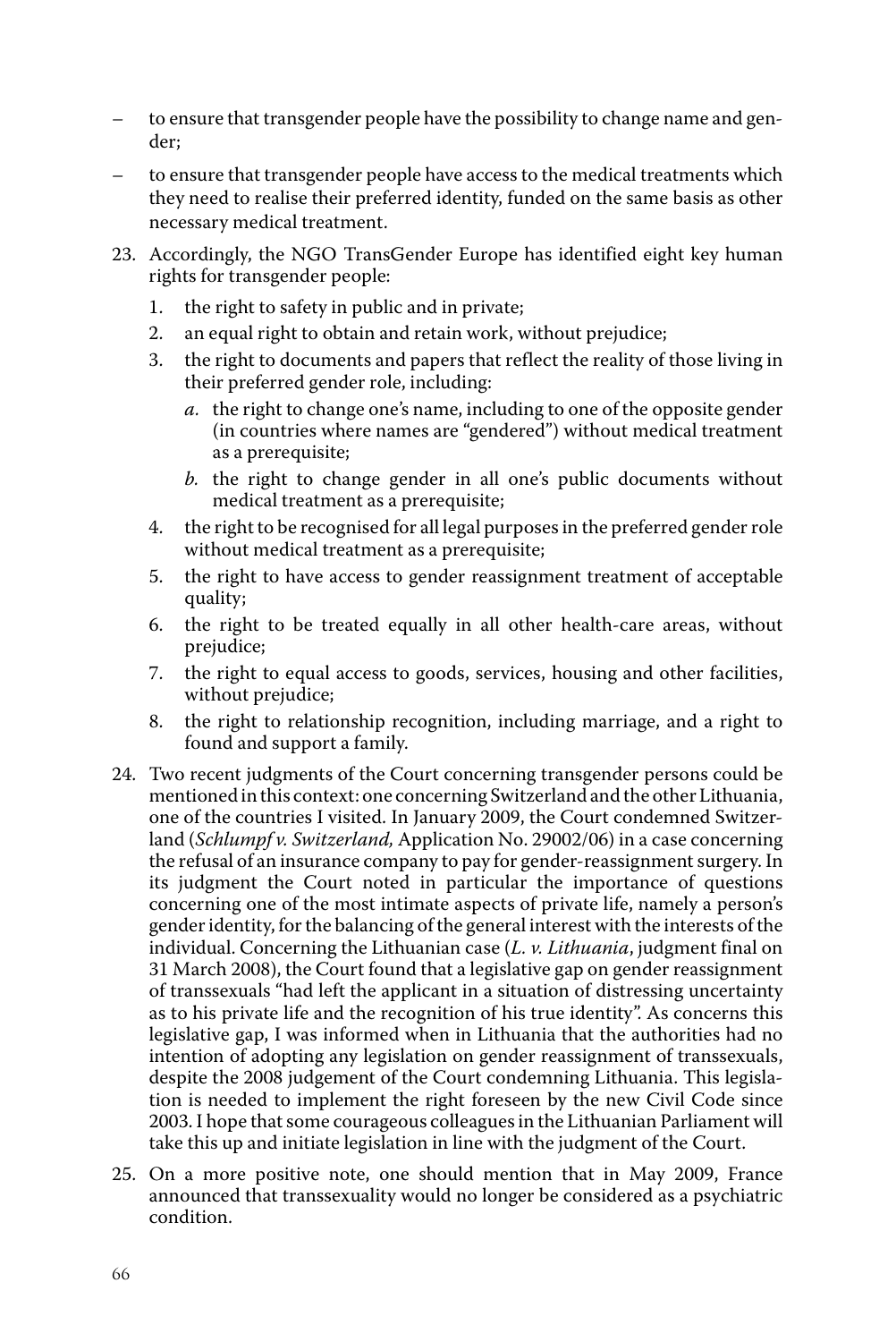- 26. Behind much of the discrimination faced by LGBT people is a refusal by some leading politicians, opinion leaders and religious leaders to accept that LGBT people are entitled to the same human rights as other human beings. This underpins a high degree of homophobic and transphobic discourse in the public sphere in some member states, and gives legitimacy to those state actors – police, prison officers, public prosecutors, judiciary, local authority officials, even ombudspersons – who fail to uphold, or even attack, the rights of LGBT people.
- 27. LGBT people are sometimes perceived as a "threat" to the rest of society. On the occasion of my fact-finding visit to Latvia, some politicians referred to homosexuality and to Pride marches as a "spreading plague" and a "problem imported from abroad" and denied it was a human rights issue. Fortunately, these views were strongly opposed by some other parliamentarians I met.
- 28. In a large number of Council of Europe member states, LGBT persons are not protected under anti-discrimination or hate crime legislation as sexual orientation and gender identity are not explicitly mentioned as grounds for discrimination. In addition, LGBT persons sometimes face a lack of appropriate response from law-enforcement officials.
- 29. This has particularly serious consequences for LGBT activists who are primarily targeted. But others (politicians, lawyers, trade unionists, etc.) are sometimes targeted if they help promote LGBT rights or are themselves "accused" of being homosexual in order to discredit them. This is particularly true where the issues involve freedom of expression, association, and assembly, with authorities banning LGBT Pride marches and events in a number of countries and in some cases also restricting or seeking to restrict freedom of association and public or media discussion of homosexuality. In Latvia, LGBT rights activists have seen their personal information published on websites. Consequently, too often, as I could see in some countries I visited, too few people, even among mainstream human rights defenders, stand up against homophobia and transphobia.
- 30. Political and religious leaders sometimes claim that societies are not ready to accept homosexuality. Yet as was stressed during the hearing held in March 2008 it would appear that these same leaders are sometimes themselves the source of intolerance in society. Their statements, by fuelling hatred and violence, can sometimes even endanger the lives of LGBT persons. People who discriminate also often invoke "morality" or justifications based on public order, freedom of thought, conscience and religion. The Court provides a crucial reference in respect of these issues. It considers in particular that differences in treatment based on sexual orientation require particularly serious reasons by way of justification (see below). In addition, I consider that parliamentarians have the duty to inform people properly about these issues, to improve human rights protection and in particular to protect more vulnerable people.
- 31. As stressed by the Council of Europe Secretary General on the occasion of the International Day against Homophobia, on 17 May 2009, "it is heads of some political parties that I am really worried about. It is unacceptable that some people in positions of official or moral authority in Europe still behave as if the European Convention on Human Rights does not apply to homosexuals".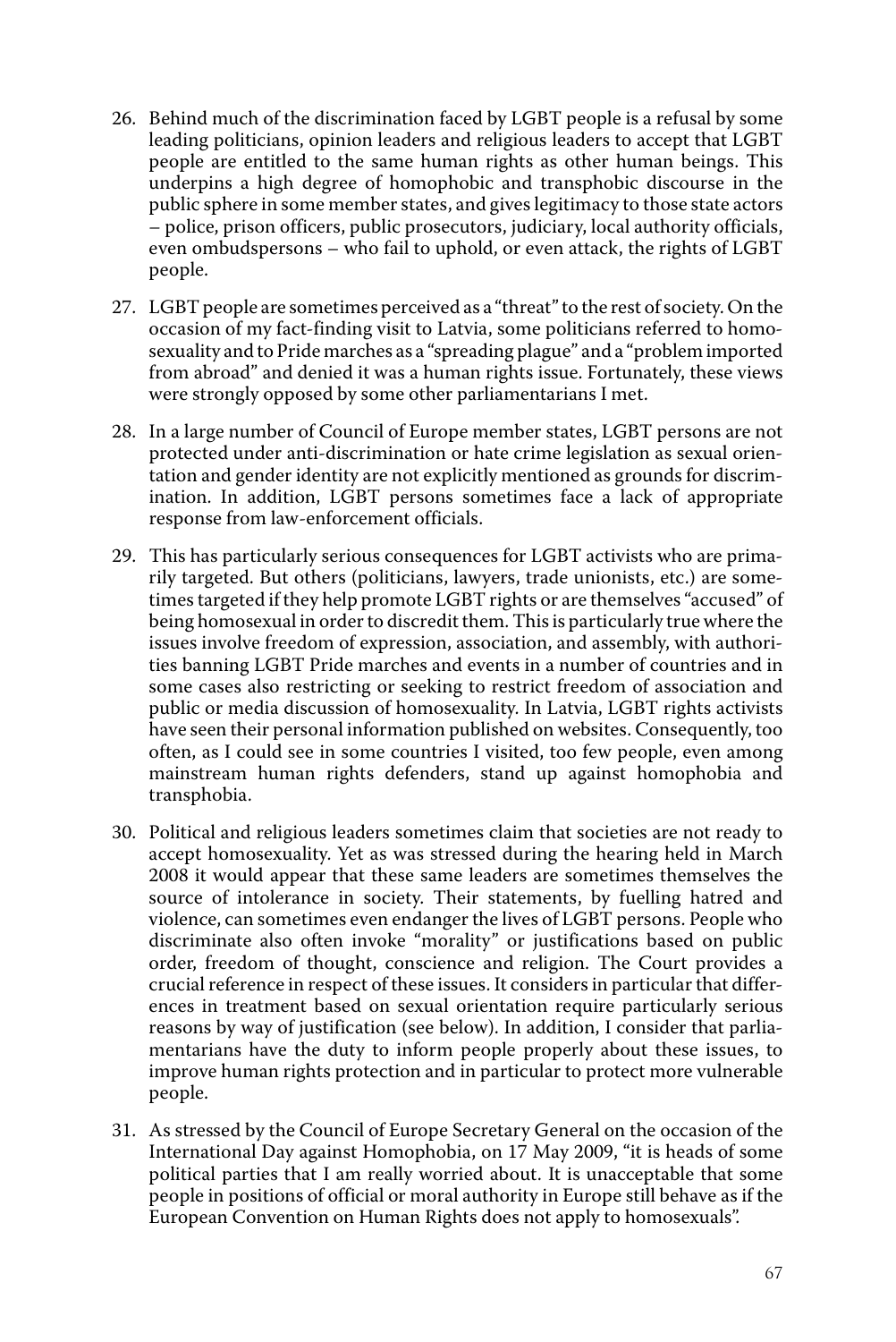- 32. In Lithuania, in April 2009, I called on the authorities not to adopt a proposed amendment to the Law on the Protection of Minors against the Detrimental Effect of Public Information which would prohibit "agitation for homosexuality and bisexuality" as regards children. This amendment was intended to put information on homosexuality on a par with issues such as portrayal of physical or psychological violence or vandalism, and to prohibit the discussion of homosexuality in schools and ban any reference to it in public information that could be viewed by children. Amnesty International stressed in June 2009 that the amendment would violate human rights and reinforce homophobia, and was part of a "growing climate of intimidation and discrimination in Lithuania against LGBT people".<sup>111</sup> It was later adopted but was subsequently vetoed by the (outgoing) Lithuanian President in June 2009; however, the parliament rejected the presidential veto. Reportedly, in late July 2009, the new President of Lithuania considered that the law should be reviewed by human rights experts. I strongly support a revision of the law in accordance with human rights standards. Finally, in August 2009, I was informed that new draft amendments to the Penal Code and to the Administrative Code concerning homosexual relations are also raising serious concern. Again, I call on my colleagues in the Lithuanian Parliament to adopt legislation in accordance with human rights standards (see paragraph 40 below).<sup>112</sup>
- 33. The importance of addressing these issues should not be underestimated, as they concern tens of millions of Europeans whose rights enshrined in the European Convention on Human Rights are flouted because of their sexual orientation or gender identity.
- 34. On a more positive note, good practices such as meetings and hearings with LGBT persons and firm stances against discrimination are also found in some Council of Europe member states, as experts underlined at the 2009 hearing organised by the Committee on Legal Affairs and Human Rights (in that respect, see also the report of the FRA).
- 35. The FRA believes that combating fundamental rights violations effectively requires first a firm political commitment to the principles of equal treatment and non-discrimination and a firm stance against discrimination on grounds of sexual orientation and gender identity. The FRA considers that the standardsetting work of the Council of Europe, as well as the case law of the Court is of crucial importance in this context. Secondly, it requires good knowledge of the situation based on robust data. Equality authorities and other specialised bodies in many member states still need to develop data collection mechanisms and actively encourage LGBT people to come forward and lodge complaints about incidents of discrimination. Campaigns to inform everyone about diversity and non-discrimination are necessary. The FRA called on European Union political decision makers to further improve equality legislation and ensure accurate reporting, in order to improve the situation.

#### *ii. Homosexuality – Exposing the prejudices*

36. As indicated above, according to the FRA, the most worrying examples in media, as far as European Union member states are concerned, depict LGBT persons as perverts or associate homosexuality with paedophilia.

<sup>111.</sup> Amnesty International: "... proposed law would violate human rights and reinforce homophobia", 3 June 2009.

<sup>112.</sup> See also Written Declaration No. 428, (Doc. 11969).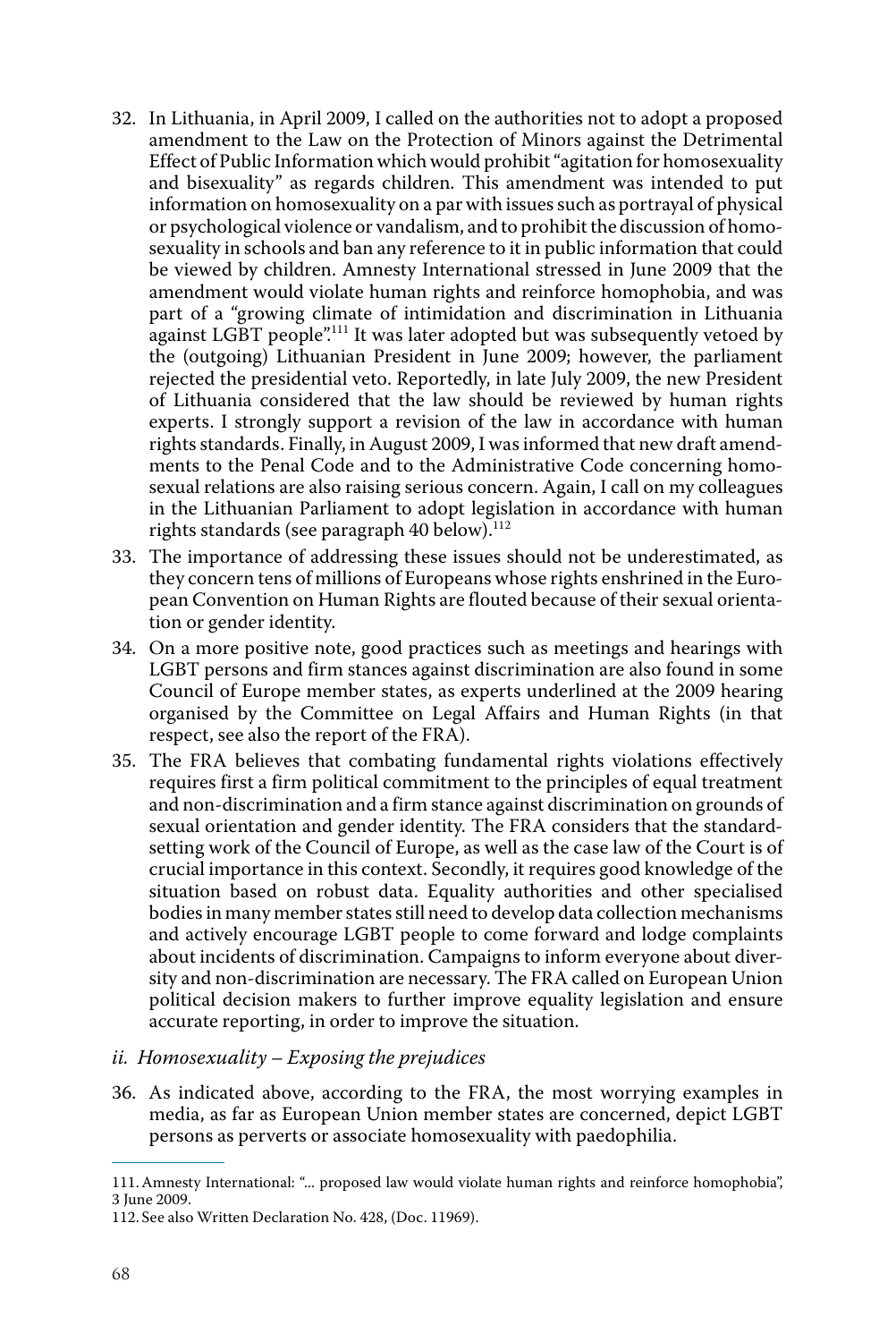- 37. The table below lists some of the most widespread prejudices about homosexuality and gives a concrete example of how one can confront these prejudices with specific arguments. Another table presenting human rights law responses appears in Part III below.
- 38. The position of the Court in some of its judgments concerning discrimination on the basis of sexual orientation and gender identity appears below.

| <b>MOST COMMON PREJUDICES</b>                                      | <b>RESPONSE</b>                                                                                                    |
|--------------------------------------------------------------------|--------------------------------------------------------------------------------------------------------------------|
| "Homosexuality is an illness."                                     | The World Health Organization ruled<br>nearly 20 years ago that homosexuality is<br>not an illness. <sup>1</sup>   |
| "Homosexuality is abnormal", a "distortion<br>of the personality." | Mainstream scientific and medical<br>opinion holds that homosexuality is a<br>natural variant of human behaviour.* |

\* "Despite the persistence of stereotypes that portray lesbian, gay, and bisexual people as disturbed, several decades of research and clinical experience have led all mainstream medical and mental health organizations in this country to conclude that these orientations represent normal forms of human experience" (American Psychological Associa- $\text{tion}^2$ ).

| "Homosexuality is immoral."    | This is a subjective view usually based on<br>religious dogma. In a democratic society it<br>cannot be a basis for limiting the rights of<br>others. |
|--------------------------------|------------------------------------------------------------------------------------------------------------------------------------------------------|
| "Homosexuality is increasing." | The number of lesbians, gays and<br>bisexuals is not increasing. They are just<br>becoming more visible.*                                            |

\* The UK Government estimates that between 5 and 7% of the population is lesbian, gay or bisexual. With discrimination reducing, more are open about their sexual orientation, giving the impression that numbers are increasing.

| "Homosexuality is worsening the demo-        | Blaming a small minority for national      |
|----------------------------------------------|--------------------------------------------|
| graphic crisis and threatening the future of | demographic decline is manifestly          |
| the nation."                                 | illogical and serves only to distract from |
|                                              | addressing its real causes.*               |

\* There is no link between supporting the rights of lesbians, gays and bisexuals and demographic decline. Indeed, some of the countries in Europe that have been most successful in addressing demographic problems – the Nordic states $3$  – have led the way in supporting the rights of lesbian, gay and bisexual people, while many of those which have been most repressive towards them have the most serious demographic problems.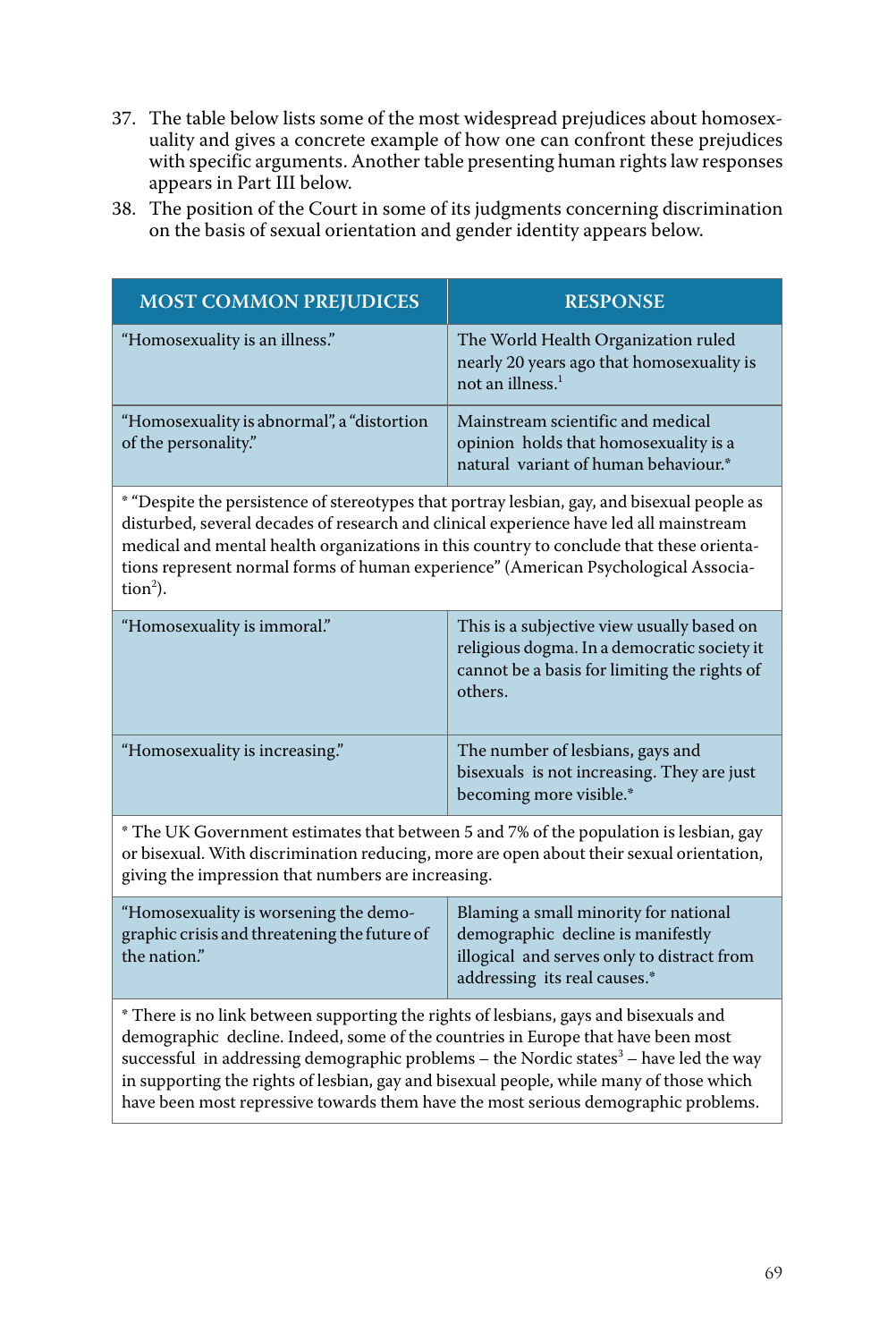| <b>MOST COMMON PREJUDICES</b>                                                     | <b>RESPONSE</b>                                                                                                         |
|-----------------------------------------------------------------------------------|-------------------------------------------------------------------------------------------------------------------------|
| "Legal recognition of same-sex couples is a<br>danger to the traditional family." | Granting legal recognition to same-sex<br>couples has no influence on whether<br>heterosexuals marry or have children.* |

\* The "traditional family" (i.e. a married heterosexual couple with children) has been declining in many European countries because a growing proportion of heterosexuals are choosing not to marry, because of increasing divorce rates, and because more married heterosexuals are choosing not to have children. Granting legal recognition to same-sex couples will affect this trend only in so far as it will reduce the number of lesbians and gays who feel compelled to enter into heterosexual marriages, and the number of painful divorces that generally follow.

"Propaganda can convert young people to homosexuality." There is no evidence to support this view.\*

\* If 1 600 years of persecution – including the death penalty, imprisonment, discrimination and social ostracism – have not been able to "convert" homosexuals into heterosexuals, mere information about homosexuality will certainly not influence the sexual orientation of heterosexual people, whatever their age.<sup>4</sup>

| "Homosexuals are a danger to children." | Gay, lesbian and bisexual people are no<br>more likely to be a threat to children than<br>heterosexuals.* |
|-----------------------------------------|-----------------------------------------------------------------------------------------------------------|
|                                         |                                                                                                           |

\* "The American Academy of Child and Adolescent Psychiatry finds that there is no evidence that lesbians and gay men, per se, represent any threat to the development of children or adolescents and condemns any restriction on employment or service based on sexual orientation in positions involving the delivery of services or treatment to children and adolescents<sup>"5</sup>

1. The World Health Organization removed homosexuality from its International Classification of Diseases in 1991.

2. www.apa.org/topics/sorientation.html#whatcauses.

3. Demographic challenges for social cohesion, Doc. 10923, Committee on Migration, Refugees and Population, 3 May 2006, paragraph 30: "[the Nordic countries] have best succeeded in creating a womanfriendly, child-friendly and family-friendly policy framework, thus also reaching relatively high fertility rates".

4. The first legal prohibition on homosexuality in Europe was, reportedly, introduced in AD 390.

5. Policy Statement of the American Academy of Child and Adolescent Psychiatry, adopted in October 1992.

## **III. Recognition that human rights principles apply to sexual orientation and gender identity**

### *i. The rights of LGBT people under international law*

39. Sexual orientation and gender identity are not explicitly mentioned as discrimination grounds in international human rights treaties, except, to some extent, in European Union treaties<sup>113</sup> but they are nevertheless covered. The 1948

<sup>113.</sup> Discrimination on grounds of sexual orientation is covered by Article 19 of the Lisbon Treaty and prohibited by the Employment Equality Directive (2000/78/EC) and by Article 21 of the European Union's Charter of Fundamental Rights.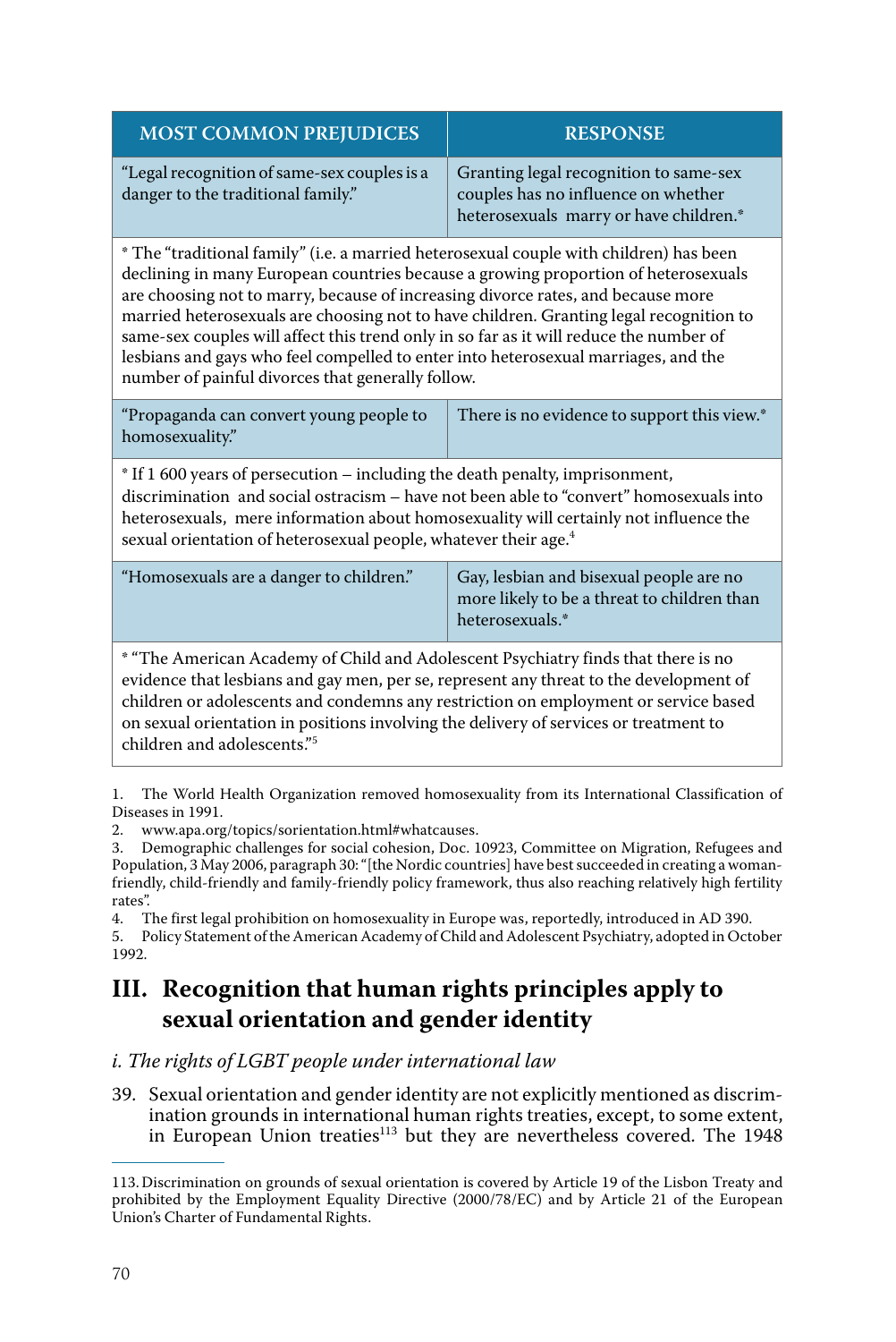Universal Declaration of Human Rights and the case law of human rights treaties establish that human rights are universal and indivisible: they apply to everyone and no one should be excluded since all human beings are born free and equal in dignity and rights. Non-discrimination and equality are therefore fundamental components of international human rights law. Under the International Covenant on Economic Social and Cultural Rights, prohibited grounds of discrimination cover "race, colour, sex, language, religion, political or other opinion, national or social origin, property, birth or other status". In its General Comment No. 20 on Non-Discrimination adopted in May 2009, the United Nations Committee provided a list of "other grounds" prohibited which includes sexual orientation and gender identity. Article 14 of the European Convention on Human Rights prohibits any form of discrimination in the enjoyment of the rights and freedoms set forth in the Convention and its Protocol No. 12 contains a general prohibition of discrimination.

- 40. Consequently, experts invited to the hearing held in March 2008 stressed that LGBT persons are not demanding special rights. They simply need to enjoy the same human rights as all other individuals in Council of Europe member states, which are enshrined in international instruments, in particular in the European Convention on Human Rights, such as the right not to be tortured, freedom of expression, freedom of assembly, respect for private life, etc.
- 41. The case law of the Court, like that of the European Court of Justice, indeed provides a vital reference framework in respect of these issues. According to the Court, a difference in treatment is discriminatory if it has no objective and reasonable justification. Since sexual orientation is a most intimate aspect of an individual's private life, the Court also considers that differences in treatment based on sexual orientation can only be justified by particularly serious reasons (see in particular the case of *Karner v. Austria*). Finally, this is not a matter of opinion: negative attitudes on the part of a heterosexual majority against a homosexual minority could not amount to sufficient justification, any more than similar negative attitudes towards those of a different race, origin or colour (see notably the case of *Lustig-Prean and Beckett v. the United Kingdom*). In significant rulings, the Court decided that:
- consensual sexual relations in private, between adults of the same sex, must not be criminalised; see *Dudgeon v. the United Kingdom* (1981);
- the age of consent for homosexual and heterosexual acts must be equal: see *S.L. v. Austria* (2003), in which the Court reiterated that "sexual orientation is a concept covered by Article 14";
- public authorities are not allowed to discriminate based on sexual orientation when it comes to custody of children, employment (armed forces) and the freedom of Assembly:
	- see *Lustig-Prean and Beckett v. the United Kingdom* (1999): ban on homosexuals in the armed forces;
	- see *Salgueiro da Silva Mounta v. Portugal* (1999): refusal to grant custody to a parent living in a homosexual relationship on the basis of the interest of the child;
	- see *Bączkowski and Others v. Poland* (2007): violation of the right of freedom of assembly and association for LGBT people;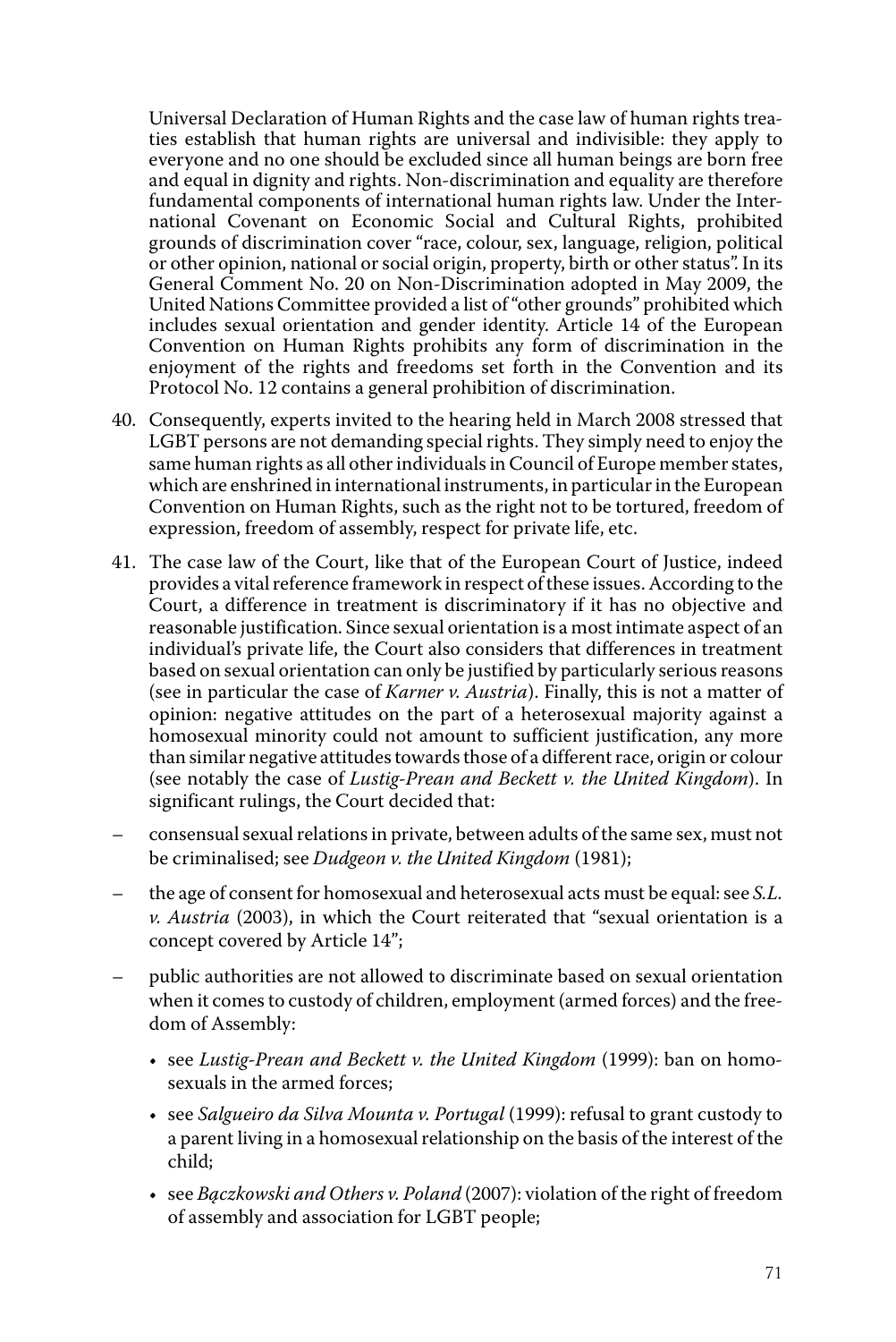- same rights/benefits must be granted to same-sex cohabiting partners as to different-sex cohabiting partners: see *Karner v. Austria* (2004): unequal tenancy rights of heterosexual and same-sex couples;
- if single heterosexuals are allowed to adopt, single homosexuals must be allowed to adopt; see *E.B v. France* (2008): refusal to authorise an adoption application by a woman in a same-sex relationship on the basis of her sexual orientation;
- legal recognition of acquired gender and transsexuals' right to marry: see *Christine Goodwin v. the United Kingdom* (2002): denial of legal recognition of acquired gender and transsexuals' right to marry;
- the requirement to provide for the possibility for transgender persons to undergo medical treatments leading to full gender reassignment, and to make provision for the funding of such treatments on the basis that they are medically necessary: see *Van Kück v. Germany* (2003), refusal to order reimbursement of top-up costs of transsexual's gender reassignment treatment; *L. v. Lithuania* (2008), legislative gap concerning full gender-reassignment surgery; and *Schlumpf v. Switzerland* (2009), refusal of an insurance company to pay for the gender-reassignment surgery.

| <b>MOST COMMON PREJUDICES</b>                                                                                                                | <b>RESPONSE</b>                                                                                                                                                                                                       |
|----------------------------------------------------------------------------------------------------------------------------------------------|-----------------------------------------------------------------------------------------------------------------------------------------------------------------------------------------------------------------------|
| "Homosexuality is unacceptable to a large<br>part of society, based on religious and social<br>norms, and this justifies discrimination."    | The European Court of Human Rights has<br>held that prejudiced attitudes on the part of<br>the heterosexual majority towards the<br>homosexual minority cannot be used to<br>justify discrimination. <sup>1</sup>     |
| "Restrictions against homosexuals are<br>justified. They do not count as discrimina-<br>tion."                                               | The European Court of Human Rights has<br>held that discrimination on the ground of<br>sexual orientation is generally as unaccep-<br>table as discrimination on the ground of<br>sex, race or religion. <sup>2</sup> |
| "Homosexuals are demanding special<br>rights."                                                                                               | The rights claimed are those guaranteed to<br>all human beings under international<br>human rights law, no more and no less.                                                                                          |
| "Granting rights to homosexuals takes away<br>rights from others, particularly religious<br>people."                                         | The only "right" taken away is the "right" to<br>discriminate, which is not a human right.<br>Narrow exceptions can be made if they are<br>justifiable as necessary to protect religious<br>freedom.                  |
| "Propaganda about homosexuality can be<br>prevented because it is not the same as<br>exercising one's freedom of assembly or<br>expression." | The European Court of Human Rights has<br>held that disapproval of "propaganda about<br>homosexuality" is not a justification for<br>denying freedom of assembly or<br>expression. <sup>3</sup>                       |

42. A number of common prejudices regarding lesbian, gay and bisexual rights and the response of international human rights law appear below.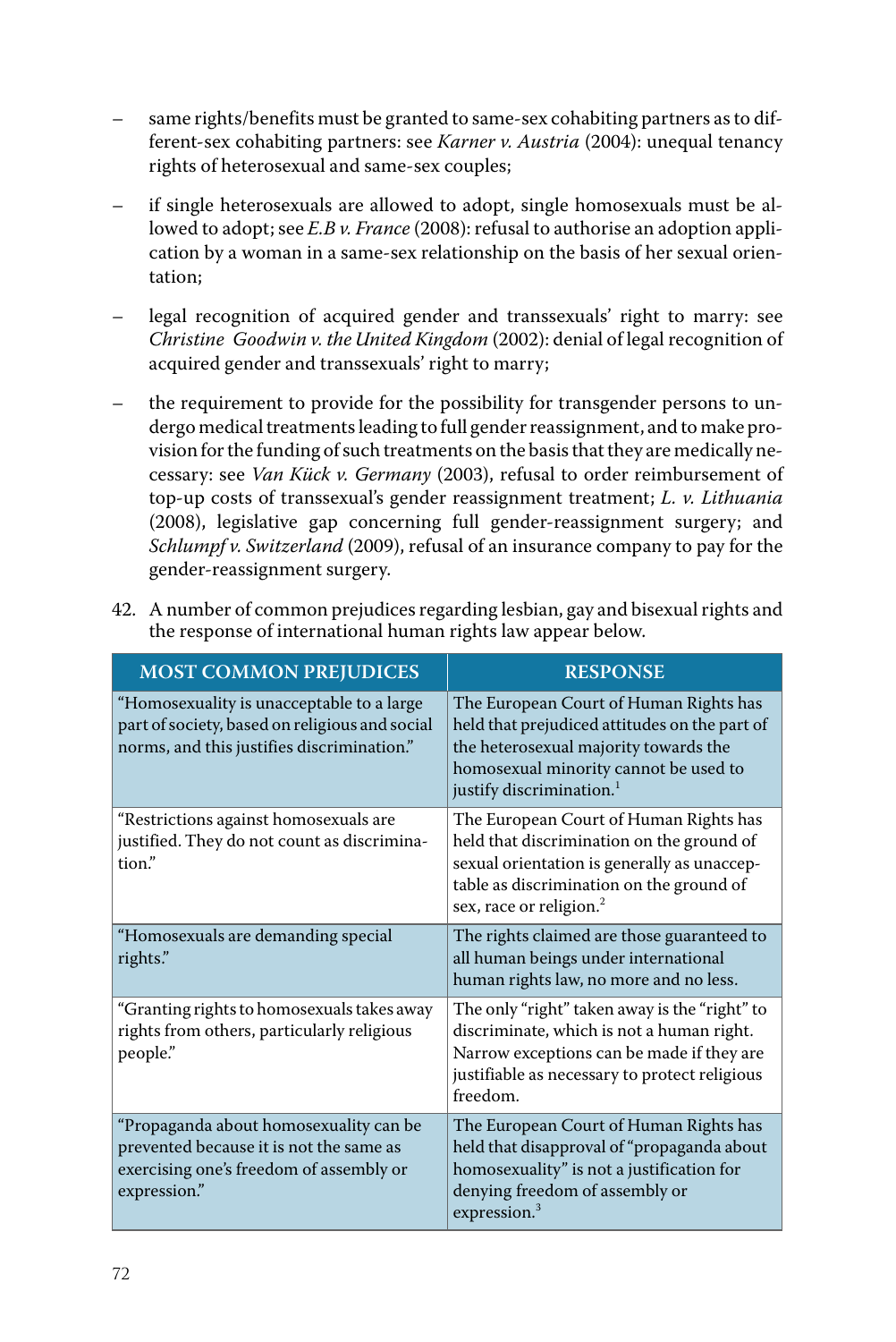| <b>MOST COMMON PREJUDICES</b>                                                                   | <b>RESPONSE</b>                                                                                                                                                                                                                                                                              |
|-------------------------------------------------------------------------------------------------|----------------------------------------------------------------------------------------------------------------------------------------------------------------------------------------------------------------------------------------------------------------------------------------------|
| "Protection of young people requires"<br>discriminatory treatment."                             | The European Court of Human Rights has<br>rejected this justification, finding that male<br>adolescents cannot be "recruited" into<br>homosexuality through homosexual<br>experience, and that sexual orientation is in<br>most cases established before the age of<br>puberty. <sup>4</sup> |
| "Protection of the traditional family<br>justifies discrimination against same-sex<br>couples." | The European Court of Human Rights has<br>held that governments must show why it is<br>necessary to exclude same-sex couples<br>from rights or benefits granted to<br>traditional families in order to protect such<br>families. <sup>5</sup>                                                |
| "Homosexuals are not fit to bring up<br>children."                                              | The European Court of Human Rights has<br>ruled that lesbian or gay individuals must<br>be treated in the same way as heterosexual<br>individuals with regard to custody of a<br>child, or eligibility to adopt a child. <sup>6</sup>                                                        |

1. *Lustig-Prean and Beckett v. the United Kingdom* (1999), paragraph 90; *S.L. v. Austria* (2003), paragraph 44.

2. Sex (*S.L. v. Austria*), race (*Smith and Grady v. the United Kingdom*; *Lustig-Prean and Beckett v. the United Kingdom*) and religion (*Salgueiro da Silva Mouta v. Portugal*).

3. *Bączkowski v. Poland* (2008).

4. *S.L. v. Austria* (2003), paragraph 43.

5. *Karner v. Austria* (2003).

6. *Salgueiro da Silva Mouta v. Portugal* (1999)*,* which concerned the right of a gay man to custody of his biological daughter; *B. v. France* (2008), which concerned the right of a lesbian woman to be considered as a potential adoptive parent.

- 43. As stressed by the Council of Europe Commissioner for Human Rights: "What is new, is that there is a stronger quest for these universal principles to be applied consistently. The idea is to make clear the obvious – that LGBT people have the same rights as others. The international standards do apply to them as well. In other words, discrimination against anyone on the grounds of sexual orientation or gender identity is a human rights violation". At the committee hearing, Mr Ytterberg concluded by stressing that "equality in dignity and rights was a fundamental human right, not a negotiable concession".
- 44. The introduction of the "Principles on the application of international law in relation to issues of sexual orientation and gender identity" ("the Yogyakarta Principles"), in November 2006, should be mentioned in this context. These principles were devised and adopted unanimously by a group of eminent human rights experts from various regions and with various backgrounds.<sup>114</sup> This is an important tool to identify the obligations of states to respect, protect and fulfil the human rights of all persons, regardless of their sexual orientation or gender identity. The principles also recall that human rights are serving human dignity.

<sup>114.</sup> For more detailed information and a comprehensive list of the principles, see: www.yogyakartaprinciples.org.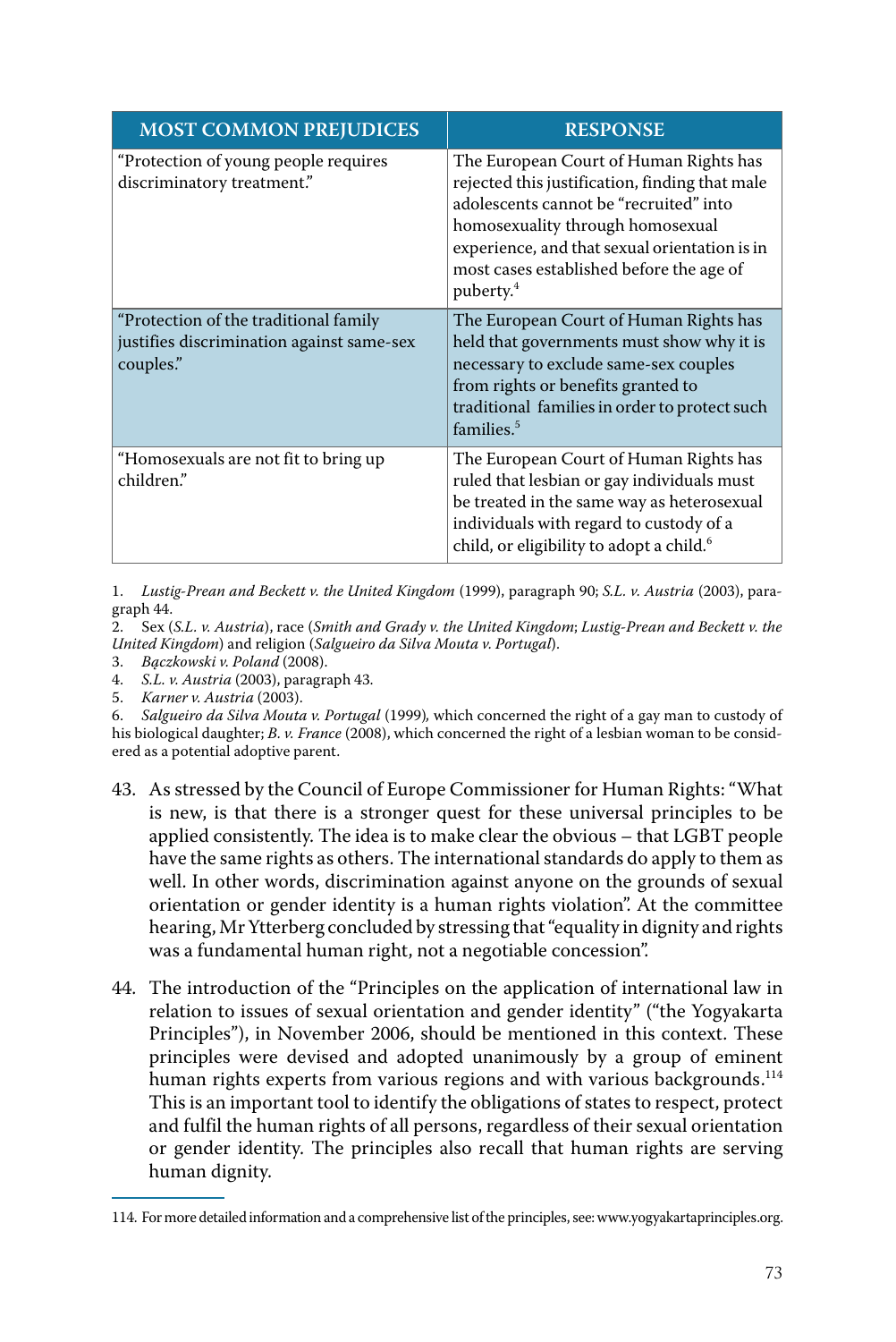- 45. When addressing the (intergovernmental) Committee of Experts on Discrimination on Grounds of Sexual Orientation and Gender Identity, meeting at the Council of Europe in Strasbourg on 18 February 2009, Professor Michael O'Flaherty, Rapporteur for the Yogyakarta Principles, concluded with the message of an anonymous blogger commenting on the Yogyakarta Principles: "Yesterday, I was nobody/nothing. Today, having seen these Principles, I realise that under international human rights law I am officially human".
- 46. Nevertheless, attempts to introduce legislation prohibiting discrimination on the basis of sexual orientation and gender identity still often meet with opposition. For example, in early March 2009, a draft anti-discrimination law, prohibiting, *inter alia*, discrimination on the basis of gender identity or sexual orientation, which had been withdrawn in the Serbian Parliament, was re-submitted to the parliament and finally adopted. The responsibility of national parliaments in the field of anti-discrimination is crucial.<sup>115</sup> The Commissioner for Human Rights has consistently called for fully comprehensive anti-discrimination legislation in all Council of Europe member states.
- *ii. The duty of the Council of Europe to promote a clear message of respect and non-discrimination*
- 47. "Never again!" The Council of Europe was born from this will to prevent history repeating itself at all costs. Consequently, it has the duty to provide effective safeguards for human rights, democracy and the rule of law and to promote a clear message of respect and non-discrimination. In this respect, one should not forget that homosexuals were also among the victims of the Nazis.
- 48. In practice, the Organisation has always fought for equality and diversity and the Council of Europe Parliamentary Assembly has, on several occasions, condemned discrimination in Europe based on sexual orientation and gender identity<sup>116</sup> (see also below).
- 49. The Commissioner for Human Rights (who has defined discrimination on the basis of sexual orientation and gender identity as one of his office's priority fields), the Congress of Local and Regional Authorities of the Council of Europe, as well as the Organisation's Secretary General have on several occasions addressed these issues and condemned homophobia and transphobia.
- 50. In its replies to Parliamentary Assembly and Congress recommendations, and, more recently in its replies to written questions by Assembly members, the Council of Europe Committee of Ministers has also recalled the principles of equal enjoyment of human rights regardless of any grounds such as sexual orientation and gender identity and mainly touched upon issues of freedom of expression, assembly and association and homophobic speech. It has also

<sup>115.</sup> See also Doc. 11743, "Discrimination against sexual orientation", Written Question No. 555 to the Committee of Ministers, concerning Monaco.

<sup>116.</sup> See in particular Recommendation 1117 (1989) on the condition of transsexuals; Recommendation 1470 (2000) on the situation of gays and lesbians and their partners in respect of asylum and immigration in the member states of the Council of Europe; Recommendation 1474 (2000) on the situation of gays and lesbians in Council of Europe member states; and Recommendation 1635 (2003) on lesbians and gays in sport.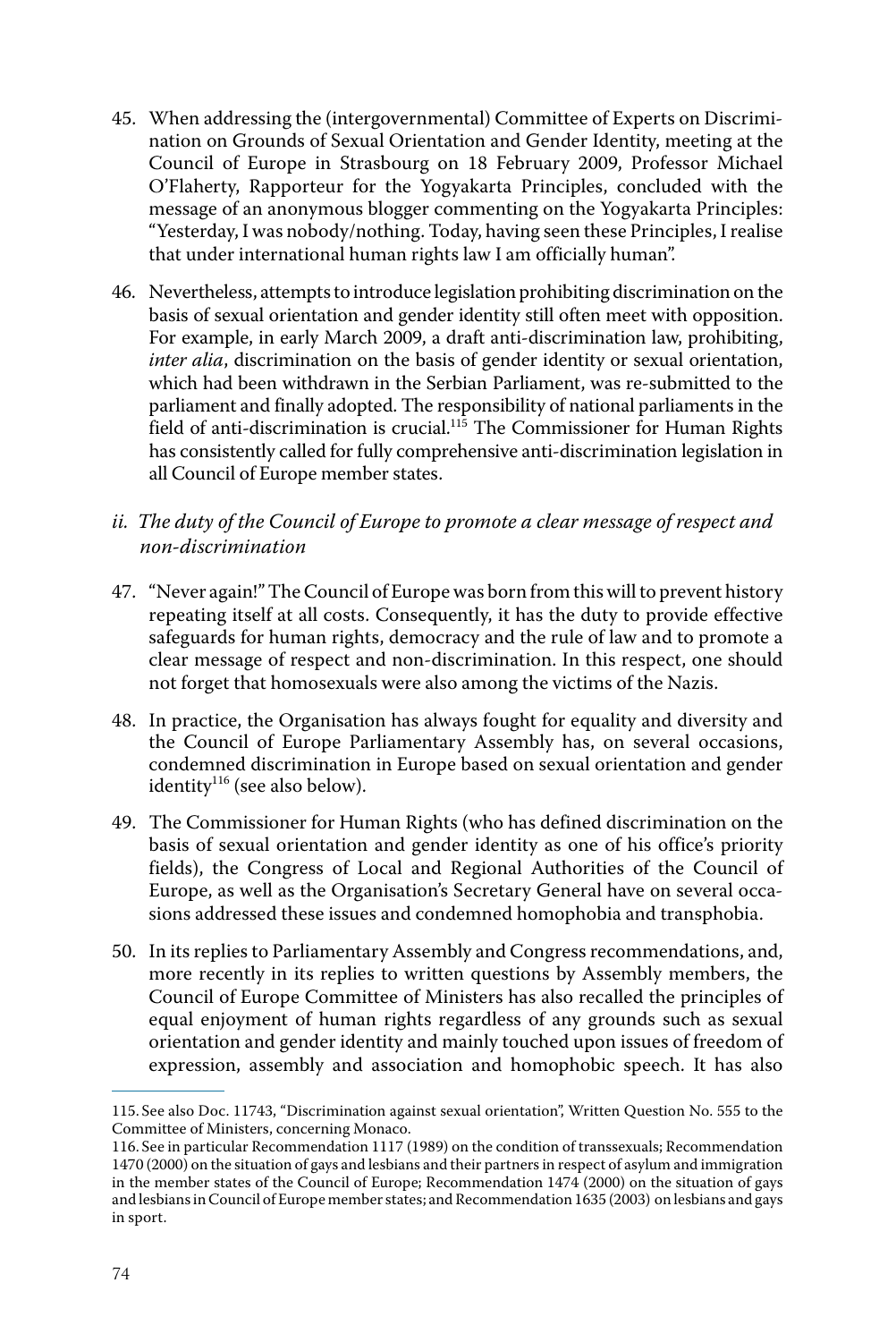reiterated that discrimination on grounds of sexual orientation is not compatible with the value of tolerance and the principle of equality, to which all member states are bound.<sup>117</sup>

- 51. In addition, in July 2008, the Committee of Ministers stressed the strong attachment of the Council of Europe to the principle of equal rights and dignity of all human beings, including LGBT persons. It recalled that the Council of Europe's standards on tolerance and non-discrimination apply to all European societies, and that discrimination on grounds of sexual orientation or gender identity is not compatible with these standards.
- 52. In this context, it was decided to prepare a recommendation of the Committee of Ministers (to member states) on measures to combat discrimination based on sexual orientation or gender identity. This work is in progress. The Committee of Ministers has also initiated work on the topic of various forms of marital and non-marital partnerships and cohabitation with a view to identifying possible measures to avoid discrimination on grounds of sexual orientation or gender identity (see below).
- 53. Furthermore, the Committee of Ministers addressed a message to all committees involved in intergovernmental co-operation at the Council of Europe inviting them to give due attention in their activities to the need for member states to avoid and remedy any discrimination on grounds of sexual orientation or gender identity. These committees were also asked to make proposals for activities to strengthen the equal rights and dignity of lesbian, gay, bisexual and transgender persons and to combat discriminatory attitudes against them in society.
- *iii. Recent developments in other international fora to combat discrimination based on sexual orientation or gender identity*
- 54. In December 2008, 66 states of which 41 Council of Europe member states endorsed a "Statement on human rights, sexual orientation and gender identity" made at the United Nations General Assembly, which condemned violations based on sexual orientation and gender identity, such as killings, torture, arbitrary arrests and deprivation of economic, social and cultural rights, including the right to health. In June 2008, the Organisation of American States also issued a Declaration on Human Rights, Sexual Orientation, and Gender Identity.
- 55. The first part of the above-mentioned report by the European Union Agency for Fundamental Rights on "homophobia and discrimination on grounds of sexual orientation in the European Union member states", published in June 2008, comprises a comparative legal study. The second part, a comparative social study, was published on 31 March 2009. In July 2008, the European Commission proposed an anti-discrimination directive which would ensure equal protection against discrimination based on various grounds, including sexual orientation.

<sup>117.</sup> See, *inter alia*, Committee of Ministers (CM) reply to Written Question No. 524 to the CM by Mrs Acketoft: "Ban on a Chişinău demonstration by homosexuals", adopted on 7 November 2007, CM reply to Written Question No. 567 to the CM by Mr Jensen: "Homosexual rights in Russia", adopted on 23 September 2009; and CM reply to Written Question No. 568 to the CM by Mr Jensen: "Homosexual rights in Latvia", adopted on 23 September 2009.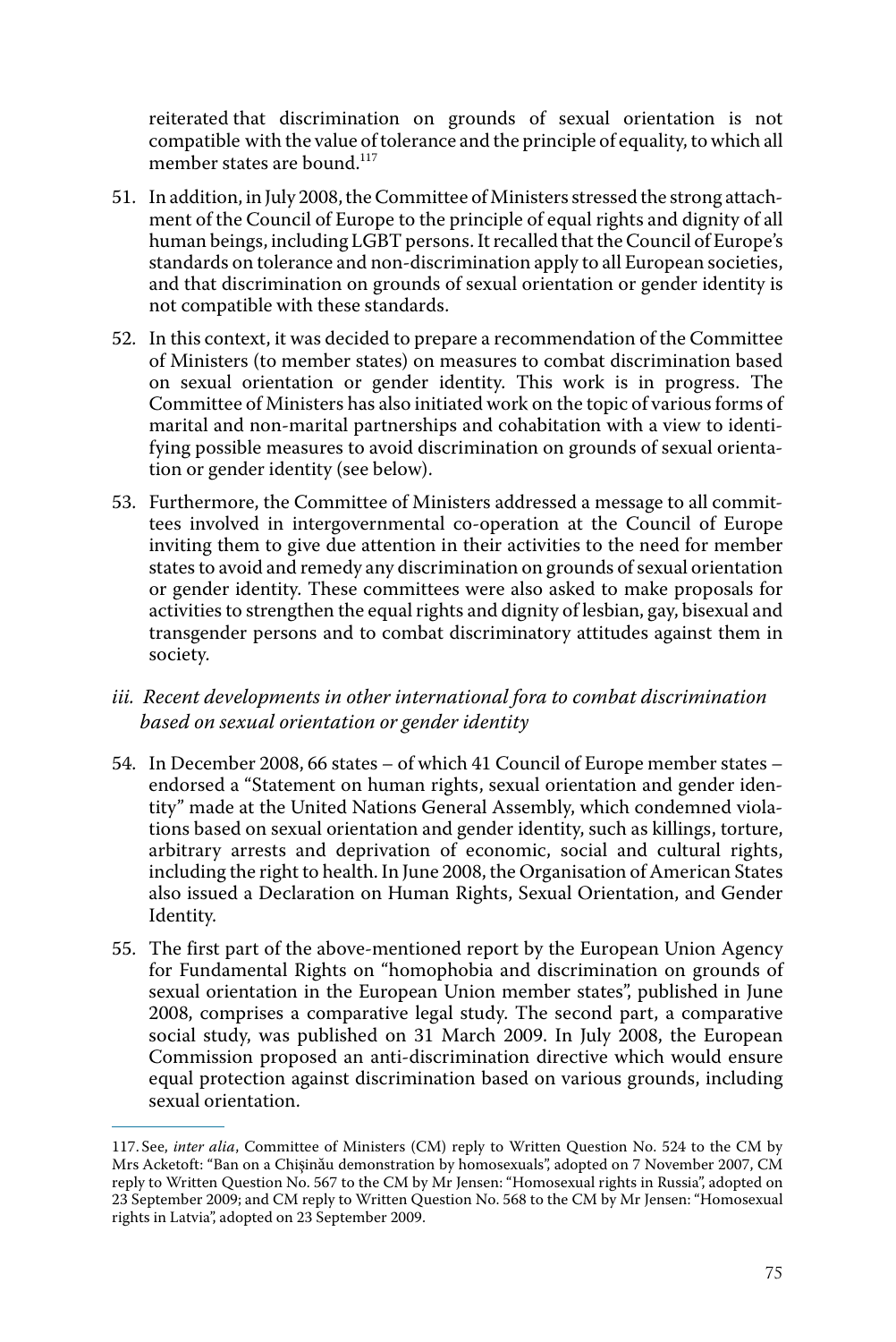56. In January 2009, the European Parliament called on the European Commission to make sure that member states grant asylum to persons fleeing from persecution on the grounds of their sexual orientation in their country of origin, to take initiatives at the bilateral and multilateral level to stop the persecution of persons on the basis of their sexual orientation, and to launch a study on the situation of transgender people in the member states and candidate countries, with particular regard to the risk of harassment and violence.

### **IV. Freedom of assembly and association and freedom of expression:**<sup>118</sup> **fundamental rights protected by the European Convention on Human Rights**

#### *i. Recent developments*

- 57. The right of LGBT persons to freedom of assembly/association and freedom of expression has met with widespread opposition in many Council of Europe member states, including several European Union member states. This opposition has manifested itself in a number of ways, particularly the banning of marches, the use of intolerant or derogatory language by leading politicians and religious representatives, violent attacks on demonstrators (like in Latvia in 2005, in Russia in 2007, in Moldova in May 2008 and in Hungary in July 2008), and failure by the police to provide adequate protection. In 2008, in Bosnia and Herzegovina, many publications called for the organisers of the Sarajevo Queer Festival to be "lynched and stoned" and eight people were injured at the opening of the festival. In Lithuania, in 2007, the Vilnius authorities even refused to give permission to a European Union anti-discrimination truck to make its planned stop in Vilnius, as part of the Year of Equal Opportunities for All.
- 58. In a number of Council of Europe member states in Lithuania and Moldova, for example – LGBT organisations abandoned plans to hold Pride events in 2009. In Russia, the Gay Pride in Moscow was again banned in 2009. In May 2009, police violently dispersed demonstrators at the (banned) Slavic Pride March in Moscow and a number of activists were arrested as they protested against discrimination of LGBT people. In Russia also, in May 2009 activists in about 40 cities staged a so-called "Rainbow Flashmob" dedicated to the International Day against Homophobia. In St Petersburg, their motto was "We are no longer acting as if we do not exist". In Ukraine, municipal authorities in Mykolayiv City banned the "Rainbow spring 2009" festival for the second year running.
- 59. In some cases, however, courts have eventually overturned bans by city authorities. For example, in Latvia, in May 2009, the ban on the Baltic Pride March was finally lifted and the event was successful and peaceful. In May 2008, an Istanbul court ordered the closure of Lambda Istanbul, an LGBT organisation. This decision was eventually overturned by the Supreme Court of Appeal in November 2008.
- 60. As stressed by the Congress in 2007, on the occasion of its debate on freedom of assembly and expression for lesbian, gay, bisexual and transgender persons, recent homophobic incidents in a number of member sates have highlighted not only the systematic violation of the basic rights of the LGBT community but

<sup>118.</sup> See the work of the Congress of Local and Regional Authorities on freedom of assembly and expression for lesbians, gays, bisexuals and transgendered persons, Resolution 230 (2007), Recommendation 211 (2007) and Document CPL(13)9 Part 2, 15 January 2000.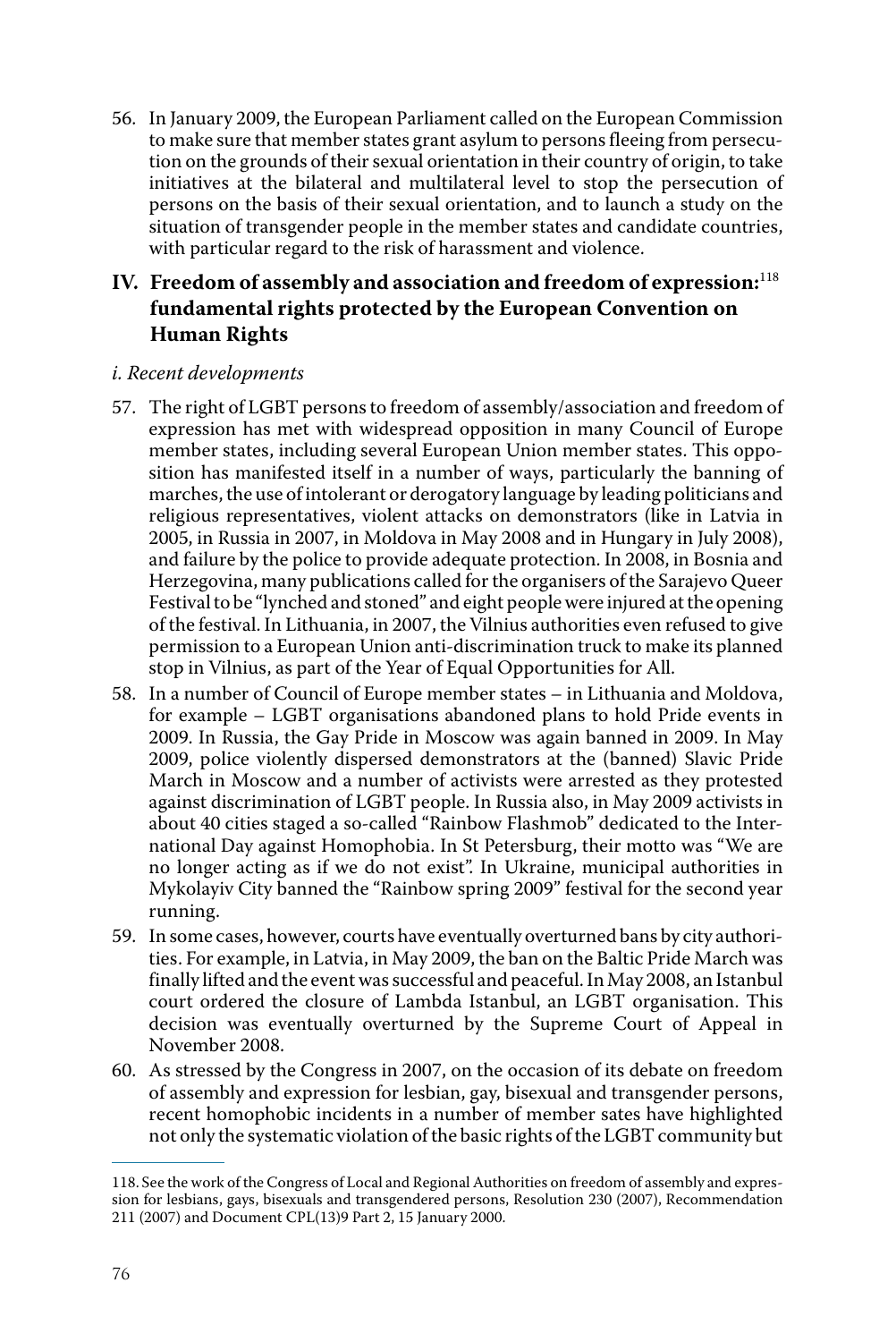have shown that in many cases the very authorities who have the positive obligation to protect their citizens against discrimination are actually endorsing and, in some cases, actively supporting or perpetrating this injustice. Nevertheless, in some European Union member states, LGBT organisations have celebrated pride events with the participation of government ministers, political parties and, in some cases, religious organisations. In Sweden, the Minister for European Union Affairs opened the 2008 Stockholm EuroPride, attracting more than 80 000 participants, among them the country's Lutheran Church.<sup>119</sup>

- 61. There is a clear need to reaffirm the existing standards in this respect and to urge the authorities concerned to implement them.
- *ii. The standards*<sup>120</sup>
- 62. Freedom of expression and freedom of assembly and association are enshrined in the European Convention on Human Rights (Articles 10 and 11), which has been ratified by all Council of Europe member states. In addition, the Convention prohibits discrimination in the way that the rights enshrined therein are applied (Article 14). Consequently, the rights to freedom of expression and freedom of assembly must be enjoyed by all without discrimination. In other words, lesbian, gay, bisexual and transgender persons enjoy the same right to freedom of expression and to freedom of assembly as any other person within the jurisdiction of a Council of Europe member state.
- 63. Any restrictions on the exercise of the rights to freedom of expression and freedom of assembly must be prescribed by law and be necessary in a democratic society in the interest of national security or public safety, for the prevention of disorder or crime, for the protection of health or morals or for the protection of the rights and freedom of others.
- 64. The authorities play a central role in upholding citizens' rights to freedom of assembly and expression. This includes the positive obligation for the state to provide effective protection and ensure respect for lesbian, gay, bisexual and transgender persons who wish to assemble and express themselves, even if their views are unpopular or are not shared by the majority of society.
- 65. As stressed by the Council of Europe Committee of Ministers in January 2008, "according to the established case law of the Court, peaceful demonstrations, be they in favour of the rights of lesbian, gay, bisexual and transgender persons or others, cannot be banned simply because of the existence of attitudes hostile to the demonstrators or to the causes they advocate. On the contrary, the state has a duty to take reasonable and appropriate measures to enable lawful demonstrations to proceed peacefully. In a series of judgments, the Court has emphasised that discrimination based on sexual orientation is contrary to the Convention. All member states must observe the Convention when they apply national law, notably in the light of the case law of the Court".<sup>121</sup>

<sup>119.</sup> See European Union FRA report, Part II, "The social situation".

<sup>120.</sup> The NGO Article 19 is preparing an advocacy manual highlighting principles and policies on the application of international freedom of expression standards and best practices in relation to sexual orientation and gender identity.

<sup>121.</sup> CM/Cong(2008)Rec211 final, CM reply to Congress Recommendation 211 (2007), 18 January 2008, paragraph 3. See also CM reply of 7 November 2007 to Written Question No. 524 by Mrs Acketoft: "Ban on a Chişinău demonstration by homosexuals", and CM reply of 6 February 2008 to Written Question No. 527 by Mr Huss: "Ban on a Moscow demonstration by lesbian, gay, bisexual and transgender persons in 2007". See also OSCE/ODIHR guidelines on freedom of peaceful assembly.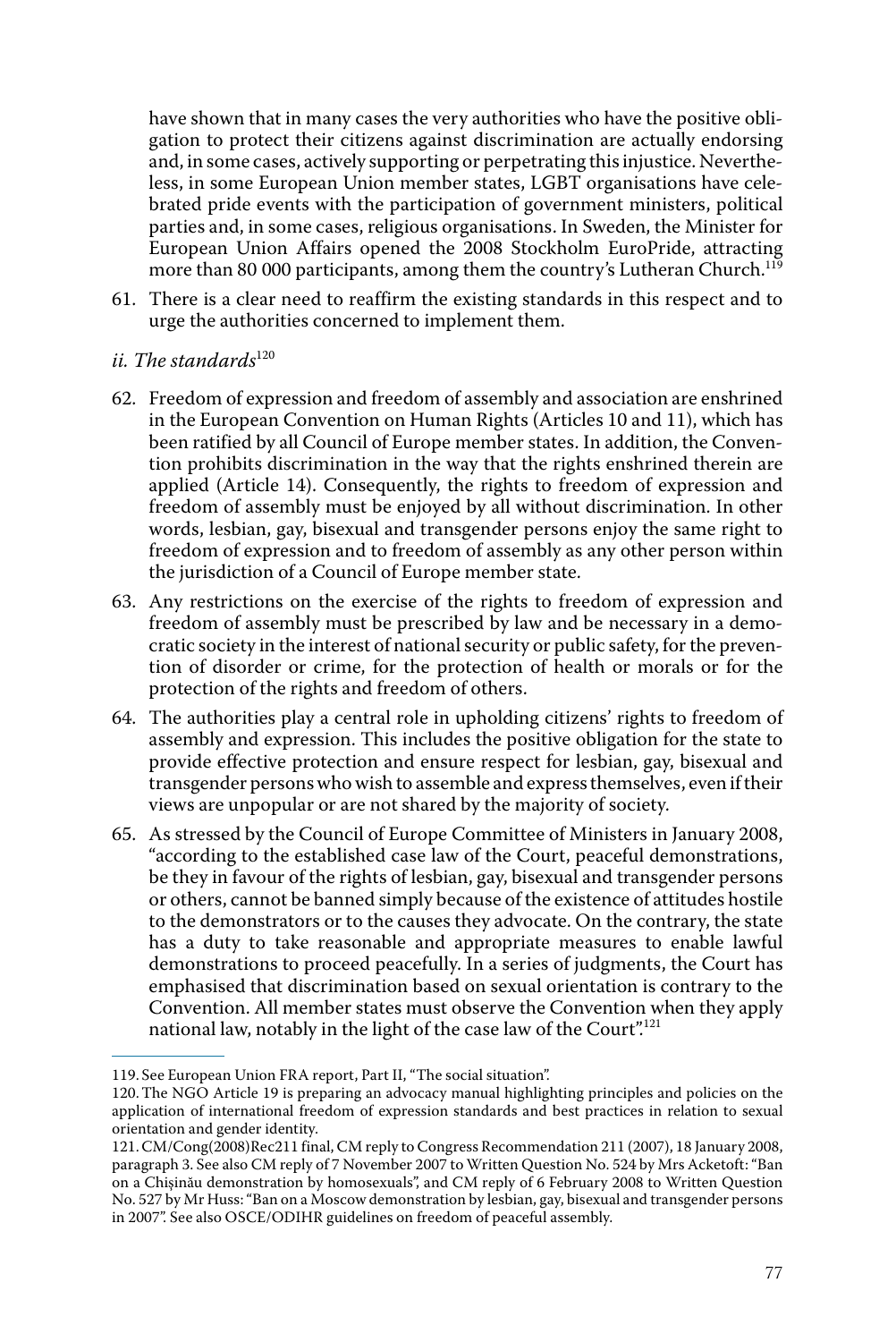- 66. The Committee of Ministers<sup>122</sup> has also invited all member states to implement its Recommendations No. R (97) 20 on hate speech and No. R (97) 21 on the media and the promotion of a culture of tolerance in respect of lesbians, gays, bisexuals and transgender persons. The recommendation on hate speech asserts that public authorities and institutions have a "special responsibility to refrain from statements …, speech … and other forms of discrimination or hatred based on intolerance", especially when it is disseminated through the media. Any legitimate interference with freedom of expression should be "narrowly circumscribed and applied in a lawful and non-arbitrary manner on the basis of objective criteria (and) subject to independent judicial control".
- 67. In 2007, in the case of *Bączkowski and Others v. Poland*, <sup>123</sup> the Court delivered its first judgment specifically addressing the right to freedom of assembly of lesbian, gay, bisexual and transgender persons. It ruled that the prohibition by the Warsaw authorities of the 2005 Equality assemblies violated the Convention (Articles 11 and 14). The Court drew attention to the positive obligation of the state to secure the effective enjoyment of Convention rights, stressing that "this obligation is of particular importance for persons holding unpopular views or belonging to minorities, because they are more vulnerable to victimisation". In referring to a public statement by the then Mayor of Warsaw that he would refuse permission to hold the assemblies, the Court emphasised that the exercise of freedom of expression by elected politicians "entails particular responsibility".

### **V. Legal recognition of same-sex partnerships in Europe: contrasted situations in Europe**

68. Under international law, the decision of legislatures to give same-sex couples access to marriage and/or a form of registered partnership, as well as the extension of privileges to such institutions, is left to the state's margin of appreciation. Nevertheless, European Union countries have specific obligations: in order to comply with the prohibition against discrimination under European Union law, member states that provide a form of union to same-sex partnerships which is comparable to marriage must ensure that same-sex partners enjoy the same rights as married couples.

#### *i. Evolution of legislation across Europe*

69. In present-day Europe, there is no consensus among Council of Europe member states and the situation varies considerably from one country to another as regards legal recognition of same-sex partnerships. In some countries, same-sex partners may enter into a civil marriage, whereas in others same-sex couples may, by registering their partnership and/or by drawing up an official cohabitation contract, obtain legal recognition and protection for most or some of the rights that are afforded to heterosexual married couples. In a number of Council of Europe member states, however, there is no statutory provision to this effect (see the table below). In addition, a number of countries – Poland, Lithuania, Ukraine and, more recently, Latvia – have prohibited same-sex marriage in the constitution by defining marriage as a union between a man and a woman.

<sup>122.</sup> See CM/Cong(2008)Rec211 final, CM reply to Congress Recommendation 211 (2007), 18 January 2008, paragraph 4.

<sup>123.</sup> No. 1543/06, judgment final on 24 September 2007.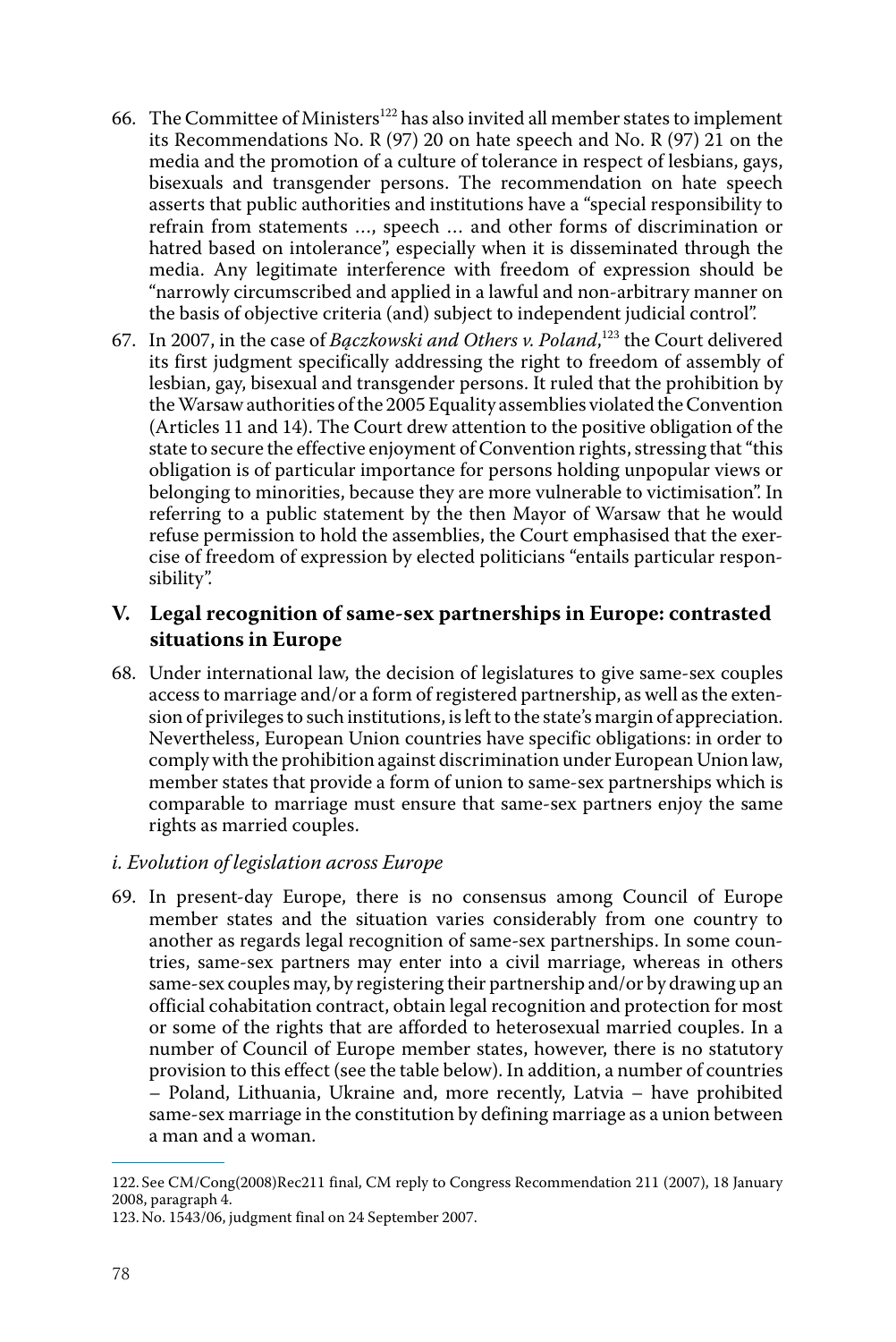- 70. Legal recognition of same-sex partnerships is an issue that causes feelings to run high, and there are differences of opinion both between member states and among the public in each member state. For some, same-sex partnerships are perceived as being "against human nature", a "threat" to the traditional family and/or an offence to the "moral order". At the same time, it has also to be acknowledged that failure to recognise same-sex partnerships results in discriminatory treatment in regard to some of the rights enshrined in the European Convention on Human Rights and often leaves those concerned in uncertain and distressing situations.
- 71. During the legal committee's hearing held in 2008, experts considered that legal recognition of same-sex partnerships was an indicator of progress towards equality and full citizenship and of the level of social justice. Experts presented the example of the United Kingdom, which had initially been very hostile to the legal recognition of same-sex partnership but has then, since 2005, become one of the most liberal countries in the matter. Reportedly, key factors which facilitated changes in legislation and attitudes were:
- the level of development of the LGBT community;
- the commitment of a political party or a coalition;
- the role of faith-based organisations.
- 72. In the United Kingdom, the LGBT community had mainly called for the legal recognition of same-sex partnerships in the name of equal rights and responsibilities, the need to demonstrate their commitment to each other, and public recognition of that commitment.
- 73. Despite the lack of consensus, the number of states adopting some form of legally recognised same-sex partnership is growing. As recently stressed by the European Parliament, steps should be taken to "ensure that same-sex partners [enjoy] the same respect, dignity and protection as the rest of society".<sup>124</sup> The Council of Europe Commissioner for Human Rights has also stated that legal recognition of same sex partnerships is needed and must be afforded in a nondiscriminatory way with regard to all financial and proprietary benefits.<sup>125</sup>

<sup>124.</sup> European Parliament resolution of 18 January 2006 on homophobia in Europe.

<sup>125.</sup> Commissioner for Human Rights, annual report 2006 and follow-up report on Slovenia, CommDH(2006)8.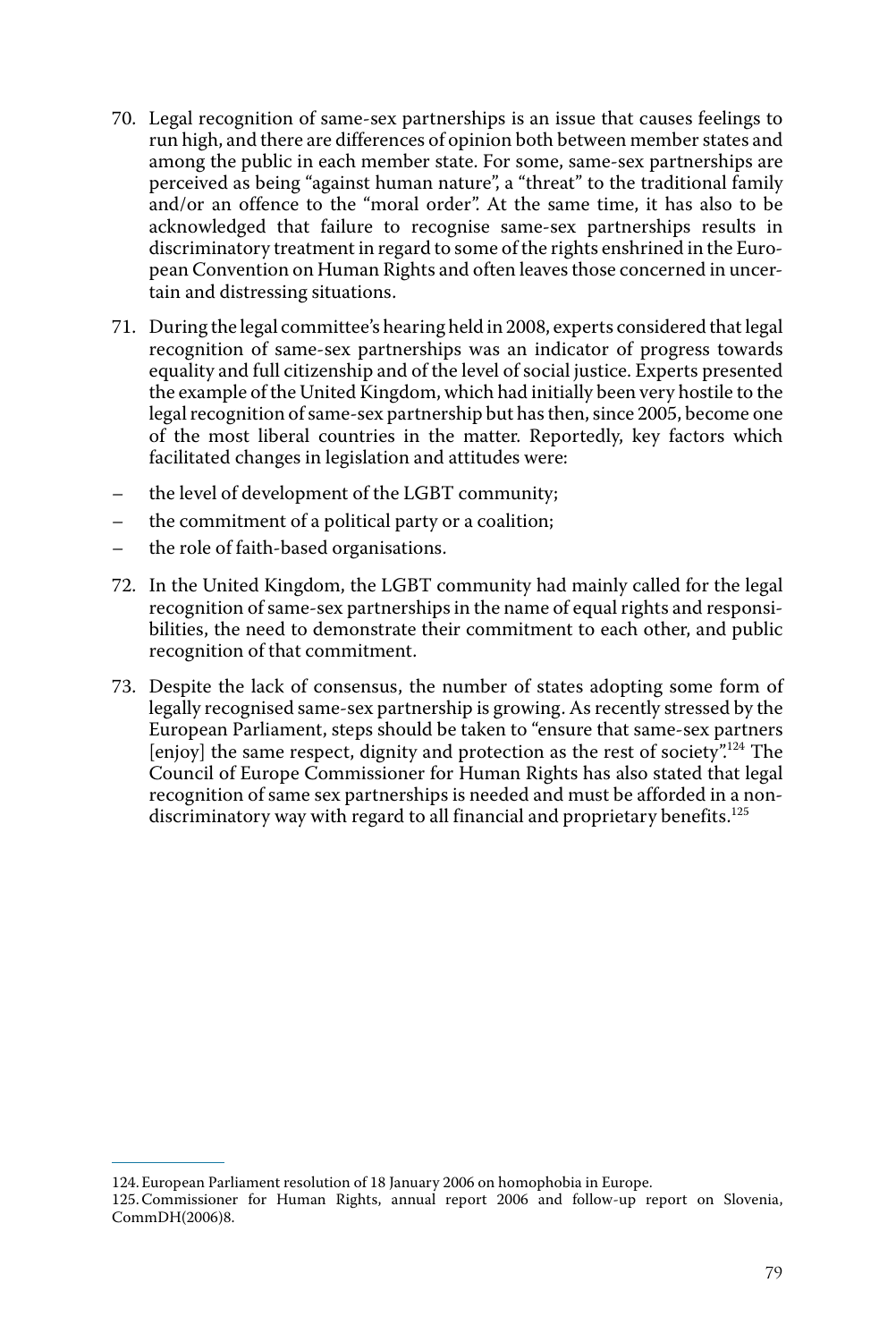### **Overview of the situation in Council of Europe member states**<sup>126</sup>

*(years indicate entry into force of relevant legislation)*

| No legal<br>recognition of<br>same-sex<br>partnerships                                                                                                                                                                                                                                                                                                                                    | Some<br>recognition of<br>same-sex<br>cohabitation.<br>but no formal<br>registration of<br>partnership or<br>marriage | Formal<br>registration of a<br>partnership<br>open to same-<br>sex and<br>different-sex<br>partners                                                                                                                                                               | <b>Formal</b><br>registration of a<br>partnership<br>only open to<br>same-sex<br>partners                                                                                                                                                                                                                                  | Civil marriage<br>open to same-<br>sex partners                                                                                                                                          |
|-------------------------------------------------------------------------------------------------------------------------------------------------------------------------------------------------------------------------------------------------------------------------------------------------------------------------------------------------------------------------------------------|-----------------------------------------------------------------------------------------------------------------------|-------------------------------------------------------------------------------------------------------------------------------------------------------------------------------------------------------------------------------------------------------------------|----------------------------------------------------------------------------------------------------------------------------------------------------------------------------------------------------------------------------------------------------------------------------------------------------------------------------|------------------------------------------------------------------------------------------------------------------------------------------------------------------------------------------|
| Albania<br>Armenia<br>Azerbaijan<br>Bosnia and<br>Herzegovina<br>Bulgaria<br>Cyprus<br>Estonia<br>Georgia<br>Greece<br>Italy<br>Latvia<br>Liechtenstein<br>Lithuania<br>Malta<br>Moldova<br>Monaco<br>Montenegro<br>Poland<br>Romania<br>Russian<br>Federation<br>San Marino<br>Serbia<br>Slovak<br>Republic<br>"The former<br>Yugoslav<br>Republic of<br>Macedonia"<br>Turkey<br>Ukraine | Austria (1998)<br>Croatia (2003)<br>Portugal (2001)                                                                   | Status virtually<br>equivalent to that<br>of married<br>couples:<br>Netherlands<br>(1998)<br>Status inferior to<br>that of married<br>couples:<br>Andorra (2005)<br>Belgium (2000)<br>France (1999)<br>Luxembourg<br>(2004)<br>Pending<br>legislation:<br>Ireland | Status virtually<br>equivalent to that<br>of married<br>couples:<br>Denmark (1989)<br><b>Finland</b> (2002)<br>Germany (2001)<br>Iceland (1996)<br>United Kingdom<br>(2005)<br>Switzerland<br>(2007)<br>Status inferior to<br>that of married<br>couples:<br>Czech Republic<br>(2006)<br>Slovenia (2005)<br>Hungary (2009) | Belgium (2003)<br>Netherlands<br>(2001)<br>Spain (2005)<br>Norway (2009)<br>Sweden (2009)<br>(NB: Canada,<br>South Africa and<br>some US states<br>have also passed<br>such legislation) |

#### 74. Registered partnerships may have virtually all the consequences of marriage – with the result that one can talk of a "virtual marriage" as in the United Kingdom – or only a limited number of those consequences.

<sup>126.</sup> For details of the situation in each Council of Europe member state, see the ILGA-Europe website: www.ilga-europe.org. See also "Sexual orientation discrimination in the EU: national laws and the Employment Equality Directive", by Kees Waaldijk and Matteo Bonini-Baraldi, Asser Press, The Hague 2006 (see www.emmeijers.nl/experts), as well as the chronological overview of the main legislative steps in the process of legal recognition of homosexuality in 45 European countries, by Kees Waaldijkc, and "All's well that ends registered? The substantive and private international law aspects of non-marital registered relationships in Europe", by Ian Curry-Sumner, Antwerp/Oxford: 2005, Part 11. See also the report of the European Union Agency for Fundamental Rights.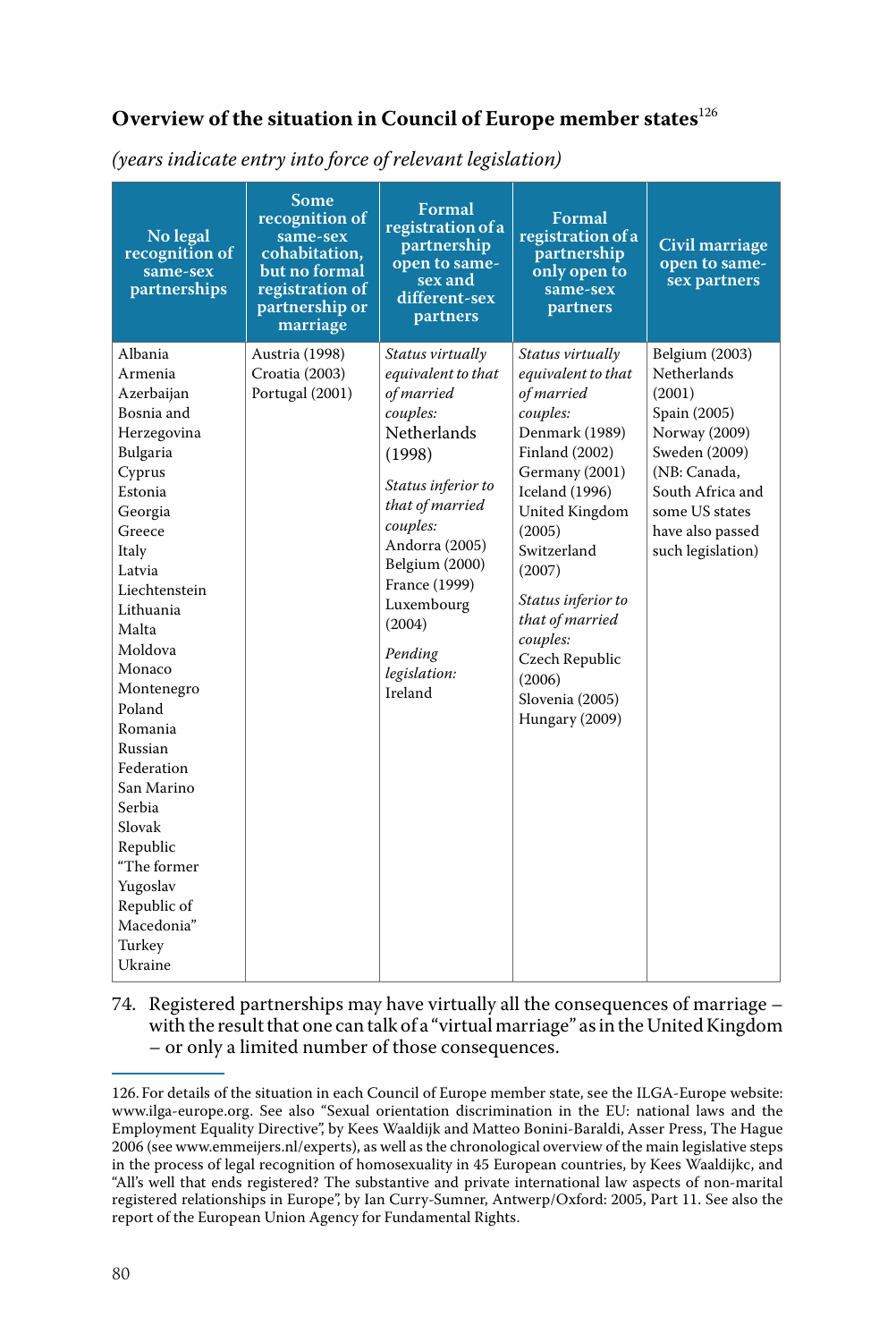#### *ii. The international dimension*<sup>127</sup>

75. In 2000, the Assembly urged member states to review their policies in the field of social rights and protection of migrants to ensure that homosexual partnerships and families are treated on the same basis as heterosexual partnerships and families and to take such measures as are necessary to ensure that binational lesbian and gay couples are accorded the same residence rights as binational heterosexual couples. More recently, on 14 January 2009, the European Parliament called on European Union member states who have adopted legislation on same-sex partnerships to recognise provisions with similar effects adopted by other member states; it also called on those member states to propose guidelines for mutual recognition of existing legislation between member states in order to guarantee that the right of free movement within the European Union for same-sex couples applies under conditions equal to those applicable to heterosexual couples. In addition, it called on those member states that have not yet done so, and in application of the principle of equality, to take legislative action to overcome the discrimination experienced by some couples on the grounds of their sexual orientation.

### *iii. Pecuniary rights/obligations and parental rights/obligations*<sup>128</sup>

- 76. In Council of Europe member states, the assignment of certain pecuniary rights (benefits, such as pensions, bereavement benefits, tenancy rights, etc.) remains much less problematical than the granting of parental rights. Belgium is a telling case: whereas same-sex partners have been able to enter into civil marriages since 2003, their right to adopt children was not recognised until 2006.
- 77. In the case of *Karner v. Austria* (2004) concerning unequal tenancy rights of heterosexual and same-sex couples, the Court found that "particularly serious reasons" had to be provided if de facto same-sex couples were to be excluded from rights and obligations available to de facto different-sex couples.
- 78. At present, in two cases before the Court, applicants have put forward the argument that same-sex couples should be exempted from having to marry to qualify for a particular right or benefit.<sup>129</sup>
- 79. The existence of same-sex partnerships is a fact in all Council of Europe member states. As far as the concept of the family is concerned, one should stress that this concept has developed over time in many Council of Europe member states. The traditional idea of "the family" represented by the nuclear family: a married opposite-sex couple and their children, is becoming increasingly distant from the experienced reality of very many European families and their children. In many countries, such as Latvia, I was told, traditional families are not in the majority. There are many single-parent families, families without children and cases of children being brought up by their grandparents, as well as same-sex families (with or without children). There are now increasing

<sup>127.</sup> On 19 November 2008, the Committee of Ministers of the Council of Europe adopted a resolution on non-discrimination under Article 3 of the Staff Regulations. The resolution aims at granting staff members in registered partnerships who cannot get married all the benefits currently enjoyed by their married colleagues.

<sup>128.</sup> This section is mainly based on information provided by experts at the hearings held in 2008 and 2009 and on the occasion of the conference/debate held in Strasbourg on 15 May 2009 on "LGBT families".

<sup>129.</sup>*M.W. v. the United Kingdom* (No. 11313/02; inadmissible) and *Schalk and Kopf v. Austria* (No. 30141/ 04).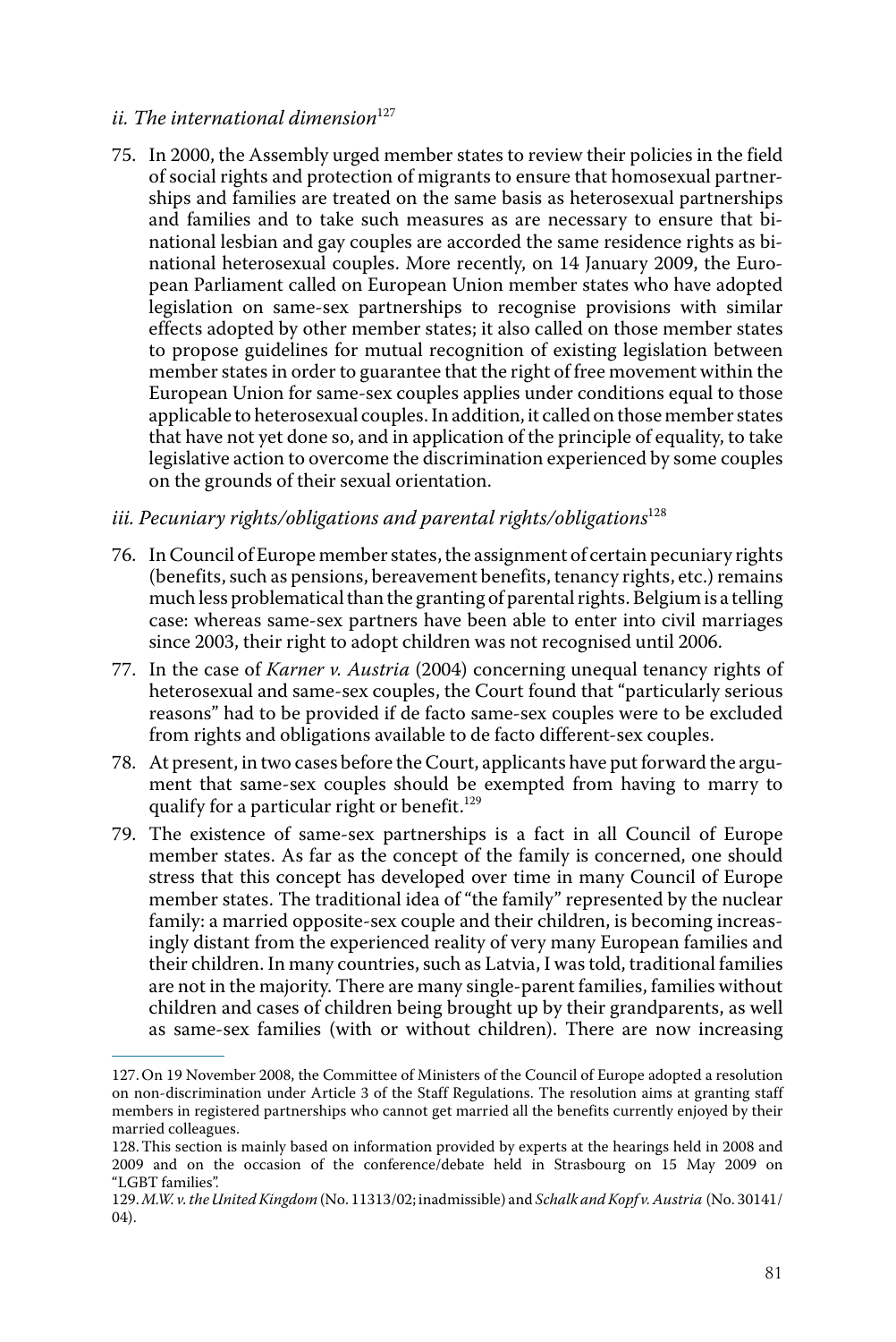efforts at both the national and European levels to recognise alternative family forms and, in particular, to protect the rights of children being raised outside traditional marriage-based family units.

- 80. Moreover, it has to be borne in mind that some same-sex couples actually do have children (from prior opposite-sex relationships, through assisted conception, donor insemination, or through adoption). The families in question exist de facto and are often referred to as "LGBT families". Again, this is a fact of society, which cannot just be ignored.
- 81. International and national laws often fail to recognise the reality of these children's family relationships, potentially jeopardising their legal security. Since the Court has, so far, had little to say about the rights of children raised in LGBT families, it has largely been left to states to decide what legal recognition, if any, will be given to LGBT families and what protection children raised in these families will have. While most children raised in non-traditional families share a degree of legal vulnerability with respect to their family ties, for children in LGBT families, such vulnerability is almost invariably a fact of life: for example, in the majority of countries, there is still no legislative provision for recognising and protecting a child's relationship with an LGBT "co-parent".<sup>130</sup> Consequently, many children of LGBT parents are denied equal enjoyment of the family rights that international human rights law recognises for all children equally. The discrimination and disadvantage suffered by children in LGBT families can take various forms. In particular, these children may be denied their right to live with their parents and to have the integrity of their family life respected. In the absence of legal recognition, LGBT co-parents are denied the possibility of being involved in making important decisions, relating to, for example, the child's medical treatment and education; it also impacts on the quality of social services that a child of LGBT parents receives. The situation of these children may become particularly dramatic in the case of death of the biological parent. This is clearly not consistent with the child's best interests, which the United Nations Convention on the Rights of the Child states should be the primary consideration in all actions concerning them. Therefore, legal recognition of the situation of children born into or raised in LGBT families is essential. In many cases, the legislation would merely be legitimising a social reality. Ignoring this reality does not make the reality of their existence disappear but only denies those children the full enjoyment of their rights.<sup>131</sup>
- 82. Adoption of children by homosexual person(s) is undoubtedly one of the issues giving rise to the most doubts, opposition or clear hostility. The situation in Council of Europe member states regarding adoption varies. Even in countries where adoption is possible, there are different types of situation. In some countries, the legislator has introduced a distinction between adoption of unrelated children and adoption of the partner's child: The Netherlands, Spain, Sweden, the United Kingdom, Belgium, Iceland and now also Denmark (law adopted on 17 March 2009) enable same-sex partners jointly to adopt unrelated children, while Germany and Norway permit a registered same-sex partner to adopt the partner's child.

<sup>130.</sup> Term used to refer to the non-biological parent of a child raised in an LGBT family.

<sup>131.</sup> For details, see *"*The rights of children raised in lesbian, gay, bi-sexual or transgender families: a European perspective" – ILGA-Europe, October 2008. See also the "Study into the rights and legal status of children being brought up in various forms of marital or non-marital partnerships and cohabitation", Council of Europe (intergovernmental) Committee of Experts on Family Law, CJ-FA(2008)5.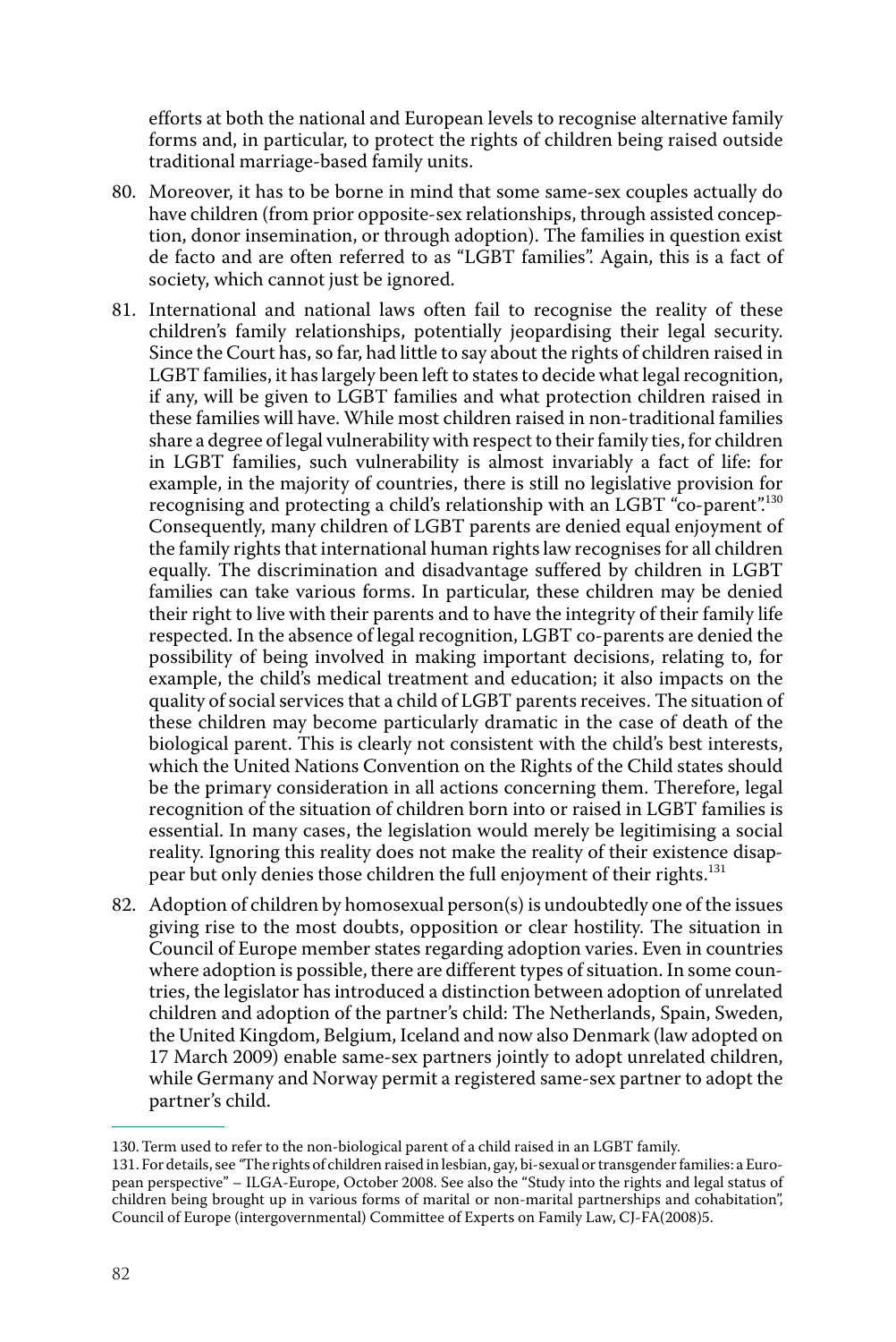- 83. Individual adoption by an unmarried person, whether homosexual or not, is, however, more widely possible, but this right often exists only on paper. In practice, people who make no secret of their homosexuality are frequently refused authorisation to adopt by the authorities, often on the grounds of the lack of a paternal/maternal role model conducive to the harmonious development of the adopted child. The Court recently handed down a judgment<sup>132</sup> on the matter in connection with the French authorities' refusal to grant approval to a homosexual woman. This woman alleged that she was refused authorisation to adopt on account of her sexual orientation and that she was discriminated against on the grounds of her homosexuality. The Court concluded that the decision of the French authorities violated the Convention (violation of the prohibition of discrimination and of the right to respect for private and family life).
- 84. It is often argued that granting parental rights could make homosexuality more acceptable, or more attractive even and that children raised in LGBT families would become homosexuals. At the committee's hearings held in 2008 and 2009, experts stressed that the percentage of children brought up by same-sex couples who also became homosexuals themselves is no higher and no lower than the percentage of children brought up by heterosexual couples.<sup>133</sup> On the other hand, children brought up by homosexual parents are usually more tolerant.
- 85. Moreover, as demonstrated by the Italian and Spanish examples, there is no cause-and-effect relationship between the legal recognition of same-sex partnerships and a country's birth rate, as is sometimes suggested. As indicated in the table above on prejudices, some of the countries in Europe that have been most successful in addressing demographic problems – the Nordic states – have led the way in supporting the rights of lesbian, gay and bisexual people, while many of those which have been most repressive towards them have the most serious demographic problems.
- 86. During my visits, I was also sometimes confronted with the argument that legal recognition of same-sex partnerships and/or granting parental rights is a danger to the "traditional families" (i.e. married heterosexual couples with children). But there is nothing to prevent both types of families to exist and develop in the same society or country. The "traditional family" (i.e. married heterosexual couples with children) has been declining in many European countries because a growing proportion of heterosexuals are choosing not to marry, because of increasing divorce rates, and because more married heterosexuals are choosing not to have children.
- 87. In 2004, the Assembly recommended that the Committee of Ministers apply, where possible and appropriate, a broad interpretation of the concept of family and include in particular in that definition members of the natural family, nonmarried partners, including same-sex partners, children born out of wedlock, children in joint custody, dependent adult children and dependent parents.<sup>134</sup> Also, as already mentioned above, in July 2008 the Council of Europe

<sup>132.</sup> Grand Chamber judgment *E.B. v. France*, 22 January 2008.

<sup>133.</sup> Comprehensive research by the American Psychological Association found that children brought up by lesbian or gay parents experienced no adverse consequences with regard to their gender identity or sexual orientation. Studies of the social relationships of these children, both with regard to peer relations, and relations with adults, were consistent with typical patterns of development: see "Lesbian and gay parents and their children: summary of research findings" *–* American Psychological Association – 2005 – available at: www.apa.org/pi/lgbc/publications/lgparenting.pdf.

<sup>134.</sup> Recommendation 1686 (2004) on the human mobility and the right to family reunion.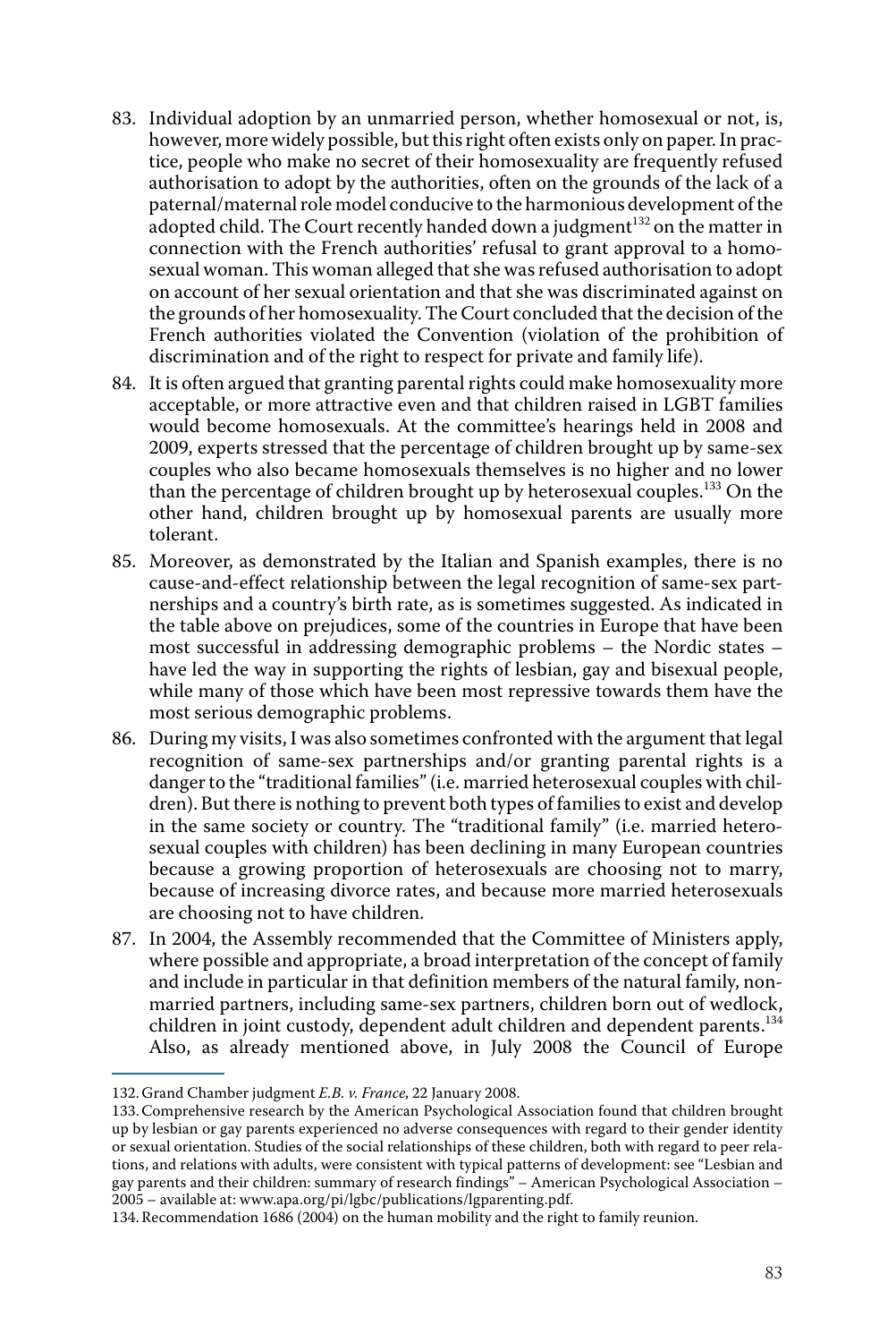Committee of Ministers initiated work on the topic of various forms of marital and non-marital partnerships and cohabitation with a view to identifying possible measures to avoid discrimination on grounds of sexual orientation or gender identity.

88. As rapporteur I consider that it is essential for children to be raised in a loving environment, which can certainly be ensured by "traditional" families as well as by "non-traditional" families. In addition, family rights of children in LGBT families should be fully respected. Consequently, the necessary legal framework should be put in place in order to ensure full respect for the family rights of children in LGBT families. This, in my view, necessarily requires legal recognition of same-sex partnerships, providing, at least, for joint parental responsibility of each partner's children on a basis of equality with opposite-sex marriage, if not also the right of each partner to adopt the other partner's children.

### **VI. Historical perspective and factors that can lead to a human rights compatible approach**

89. On the occasion of my fact-finding visits and during the hearings held by the Committee on Legal Affairs and Human Rights, experts stressed that a number of factors were key to fostering changes in attitudes and legislation and measures which could prevent or combat discrimination. Some of them also insisted on the need to look at the issue with an historical perspective, in order to illustrate the evolution of prejudices and discrimination present in a given society.

#### *i. Some historical perspectives*

- 90. As stressed during the hearing held in 2008, there was a time (not long ago) when people with red hair and left-handed people were stigmatised, discriminated against on grounds which now appear to be "ridiculous". Not long ago also, in a number of countries, children born out of wedlock and children whose parents were divorced or raised by a single parent were stigmatised, just as now, children raised in "LGBT families" are.
- 91. It is worth noting that the European Parliament defines homophobia as "an irrational fear of and aversion to homosexuality and to lesbian, gay, bisexual and transgender (LGBT) people based on prejudice and similar to racism, xenophobia, anti-semitism and sexism".<sup>135</sup>
- 92. Interestingly enough, in the framework of an extensive hate speech monitoring programme carried out in Latvia in 2006-07, homophobic statements by public figures were compared to Nazi statements against Jews and the publication of this monitoring report, reportedly, led to some improvements.
- 93. As stressed by the Secretary General of the Council of Europe in May 2009: "Everyone knows that homosexuals were arrested and sent to concentration camps by the Nazis, but it is less well known that after they were freed from the camps, many homosexuals were forced to serve out their terms of imprisonment. This may be shocking, but it was consistent with the deeply rooted discrimination against homosexuals in Europe at the time ... It was not until 1990 that the World Health Organization removed homosexuality from the list of mental illnesses and, until a few years ago, homosexuality was still a criminal offence in several countries."

<sup>135.</sup> European Parliament resolution on homophobia in Europe, 18 January 2006.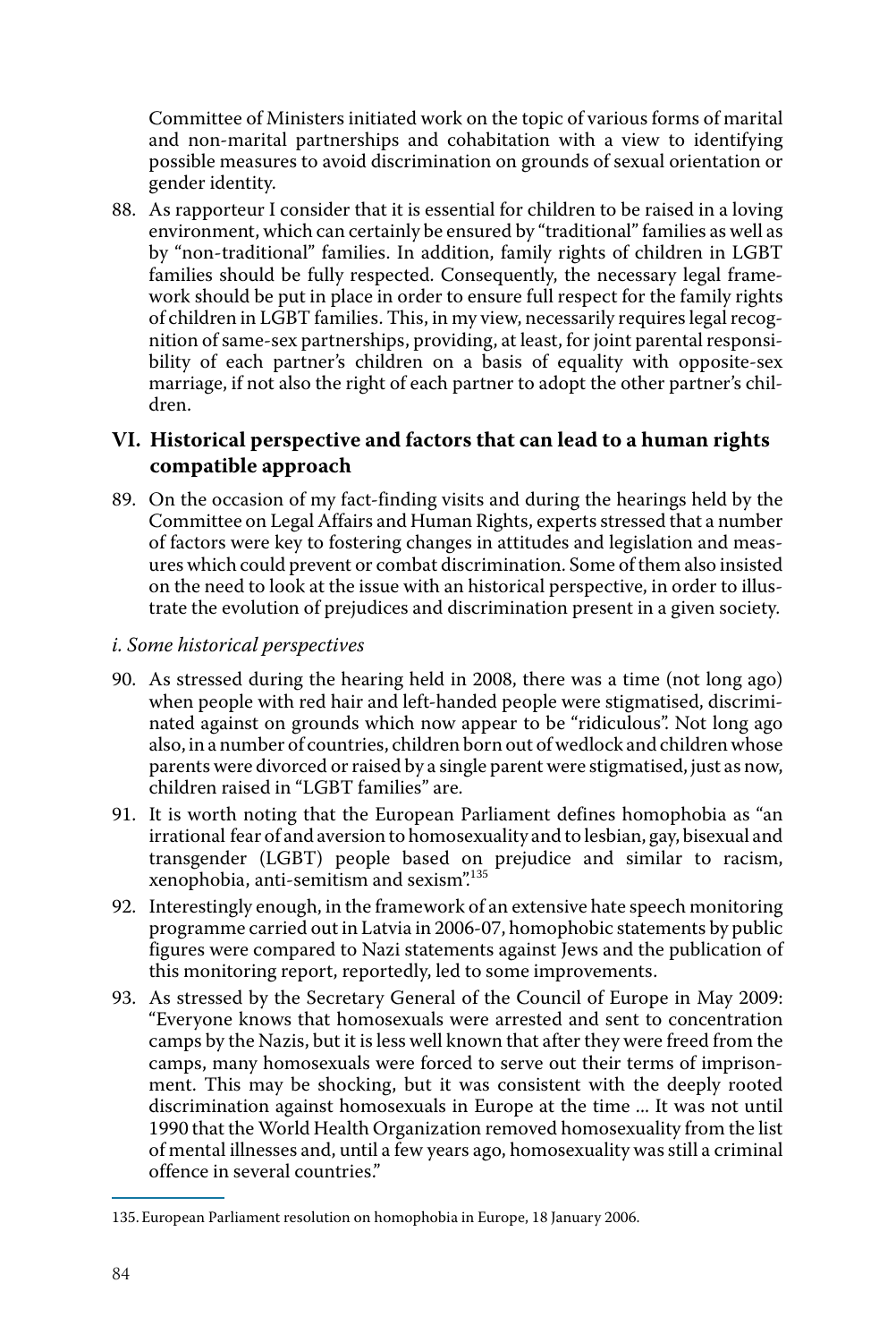#### *ii. Factors fostering changes in legislation and attitudes*

94. It seems that a variety of factors – and sometimes a combination of them – can play a key role in the evolution of attitudes and legislation. Nevertheless, commitment to human rights and to the principles of non-discrimination is certainly the most decisive factor.

*a. Knowledge of the issues involved; commitment to human rights and to the principles of equal treatment and non-discrimination:*

- the role of NGOs and the level of development of the LGBT community;
- the capacity of LGBT people to organise themselves and to lobby mainstream parties and organisations;
- the information available and the role of the media;
- the monitoring of the human rights situation of LGBT persons;
- an open social and political climate and, in particular, the search for equality;
- the role of individuals (in particular the support provided by the political authorities);
- the level of understanding and factual objective knowledge of these issues, especially among politicians/legislators;
- the commitment of a political party or a coalition and the will for change;
- the understanding that legislation has to recognise social reality;
- the understanding of the human rights issues involved and the firm commitment to promote the dignity of all human beings, tolerance and respect;
- a firm opposition to discrimination against LGBT persons and the eradication of impunity for human rights violations targeting LGBT persons;
- education in the broadest sense;
- equality bodies and national human rights structures (ombudspersons) whose mandates/practice cover discrimination on the basis of sexual orientation and gender identity.

#### *b. Other factors involved in some cases*

- the role of churches, their level of "interventionism" on these issues and their influence;
- decentralisation, the role of local authorities and the support of public opinion;
- understanding diversity and its "traditional" nature;
- citizens' participation and collective decision-making rights.

#### *c. The international dimension*

- the standards and values of international organisations, in particular those of the United Nations, the Council of Europe and the European Union, which underline that human rights and fundamental freedoms are universal;
- the case law of international judicial organs;
- the recognition of the international nature of the relevant issues (in particular, the recognition of same-sex partnerships from one country to another).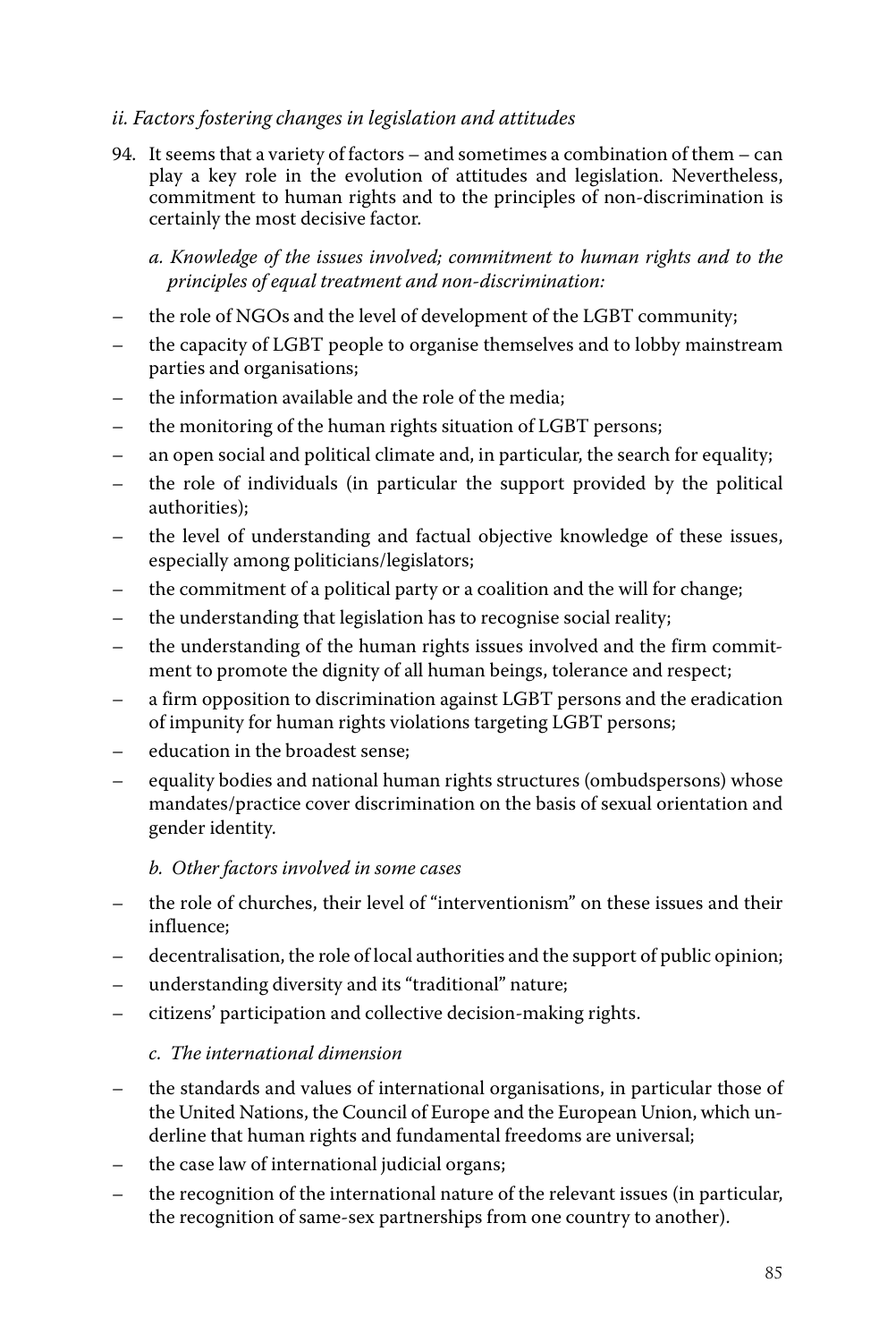- *iii. Concrete examples*
- In Cyprus the decriminalisation of homosexuality followed a ruling of the Court.
- Spain, despite having a strong Catholic cultural heritage, has opened civil marriage to same-sex marriages. Key factors which facilitated changes in legislation and attitudes were, reportedly:
	- the commitment of a political party;
	- the involvement of the LGBT community;
	- the fact that a number of persons have distanced themselves from the Catholic Church<sup>136</sup> due to the position of some religious authorities during the Franco regime.
- In Switzerland, where society is rather conservative, changes in legislation towards the legal recognition of same-sex partnerships originated in the cantons and through popular initiatives and referendums.
- In the United Kingdom, reportedly (as indicated above), key factors which facilitated changes in legislation and attitudes were:
	- the level of development of the LGBT community;
	- the commitment of a political party or a coalition;
	- the role of faith-based institutions.

#### *iv. The importance of dialogue*

- 95. On the occasion of the hearing held by the Committee on Legal Affairs and Human Rights in Berlin in March 2009, the question of religion and homosexuality was raised, in particular the question whether there was room for dialogue with religious institutions. At the request of members, I will briefly address this issue.
- 96. Attitudes of religious institutions towards LGBT persons and their rights vary considerably. According to the FRA report on homophobia and discrimination on grounds of sexual orientation and gender identity (the social situation), as far as European Union member states are concerned:
- In many European Union member states, conservative religious institutions actively speak out against LGBT persons, usually arguing that being LGBT runs contrary to religious doctrine and should be opposed rather than encouraged. They may lobby against legislation that better protects LGBT persons and campaign against LGBT events;
- At the same time, there are examples of religious institutions and organisations that have reached out to LGBT people. Some churches or parts of churches have welcomed LGBT persons as part of their communities and tried to diffuse intolerance based on religious beliefs. For example, in the Netherlands, by 1995, the synod of the Netherlands Reformed Church had already issued a statement that members of the church have equal rights, regardless of their sexual orientation or way of life. In Finland, reportedly, since 1999, the Kallio parish in

<sup>136.</sup> In Poland, my interlocutors stressed the difference between Spain and Poland in that respect. They underlined that the Catholic Church in Poland was still perceived as a strong element of national identity, with high credibility due to its role in overcoming totalitarianism and, consequently, was still highly valued by the majority of the population.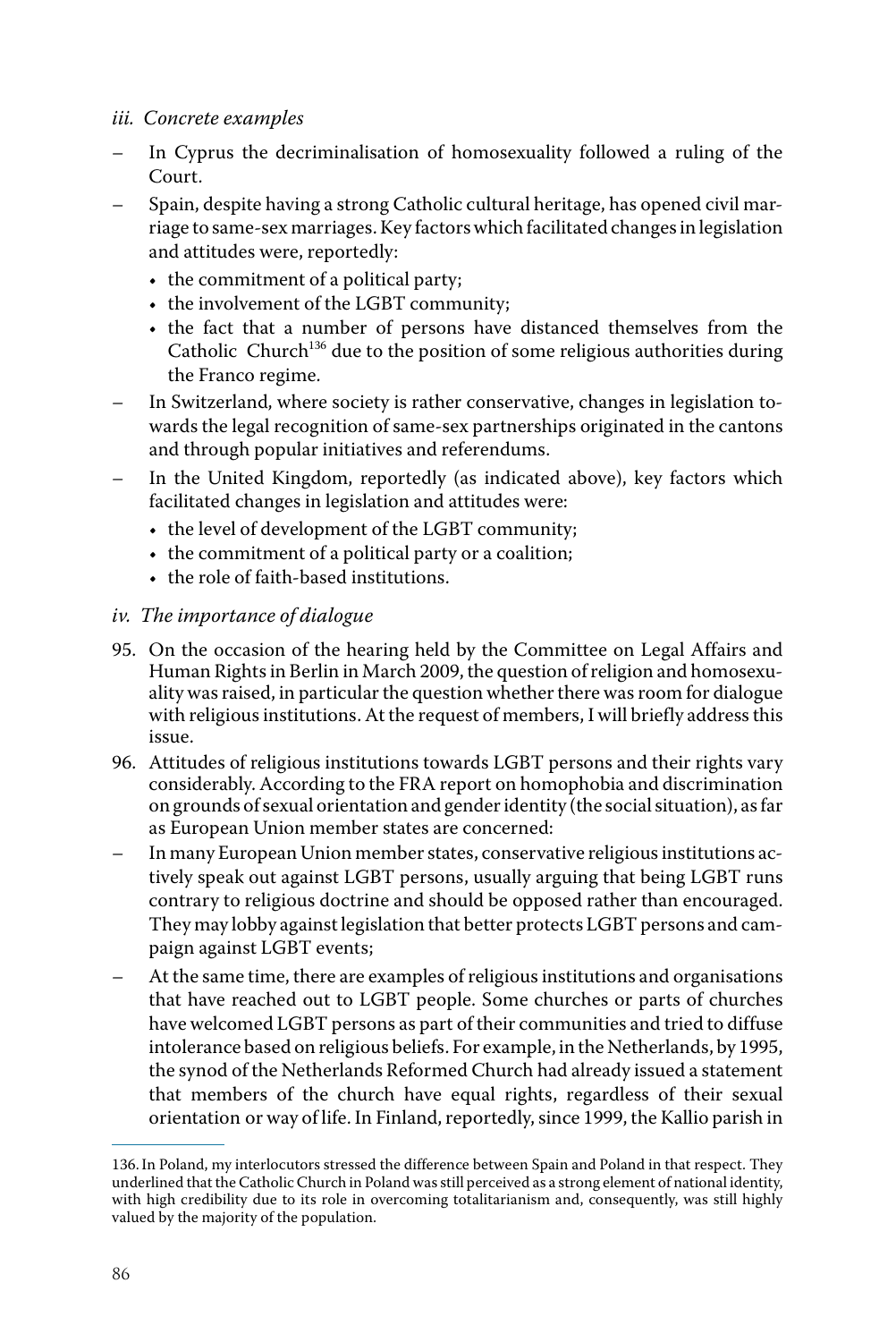Helsinki has embraced "rainbow people" and "rainbow masses" have been held in connection with Gay Pride events in several places. In Sweden, the Lutheran Church participated in the 2008 Pride events.

- 97. Some churches allow same-sex blessings. In Denmark, the Lutheran Church accepted blessing services for same-sex partnerships already in 1997. In the Anglican Church in the United Kingdom, the issues of same-sex blessings and the ordination of lesbians and gay priests have given rise to controversial debates and discussions.<sup>137</sup>
- 98. I consider that dialogue between all bodies (authorities, national human rights institutions, equality bodies, human rights defenders working on the rights of LGBT persons, and religious institutions), based on mutual respect, should be encouraged in order to improve mutual understanding and the human rights protection of LGBT people.

#### **VII. Conclusion**

- 99. The lack of knowledge and understanding about sexual orientation and gender identity is a challenge to be addressed in most Council of Europe member states since it results in an extensive range of human rights violations.
- 100. The eradication of homophobia and transphobia requires political will in member states to implement a consistent human rights approach and to embark on a wide range of initiatives. Education in the broadest sense is crucial to bringing about changes. Parliamentarians have a specific responsibility in initiating and supporting changes in legislation, practice and policy in Council of Europe member states. The Council of Europe also has the duty to promote a clear message of respect and non-discrimination so that everybody can live in dignity and respect in all its member states.
- 101. Specific measures are needed to address the specific discrimination faced by transgender persons, and the obstacles to their ability to "live in dignity and worth in accordance with the sexual identity chosen by them at great personal cost."<sup>138</sup>
- 102. Dialogue between all bodies, based on mutual respect, is also essential in order to improve mutual understanding, combat attitudes of prejudice and facilitate public debates and reforms on issues concerning LGBT persons.

<sup>137.</sup> For more details, see "Imagine there's a heaven!? The situation of lesbians and gays in the churches of Europe", Randi O. Solberg (ed.), June 2005. See also "Let our voices be heard! Christian lesbians in Europe telling their stories", published in Germany, 2004.

<sup>138.</sup> Judgment of the Court, *Christine Goodwin v. the United Kingdom* [Grand Chamber], No. 28957/95, paragraph 91.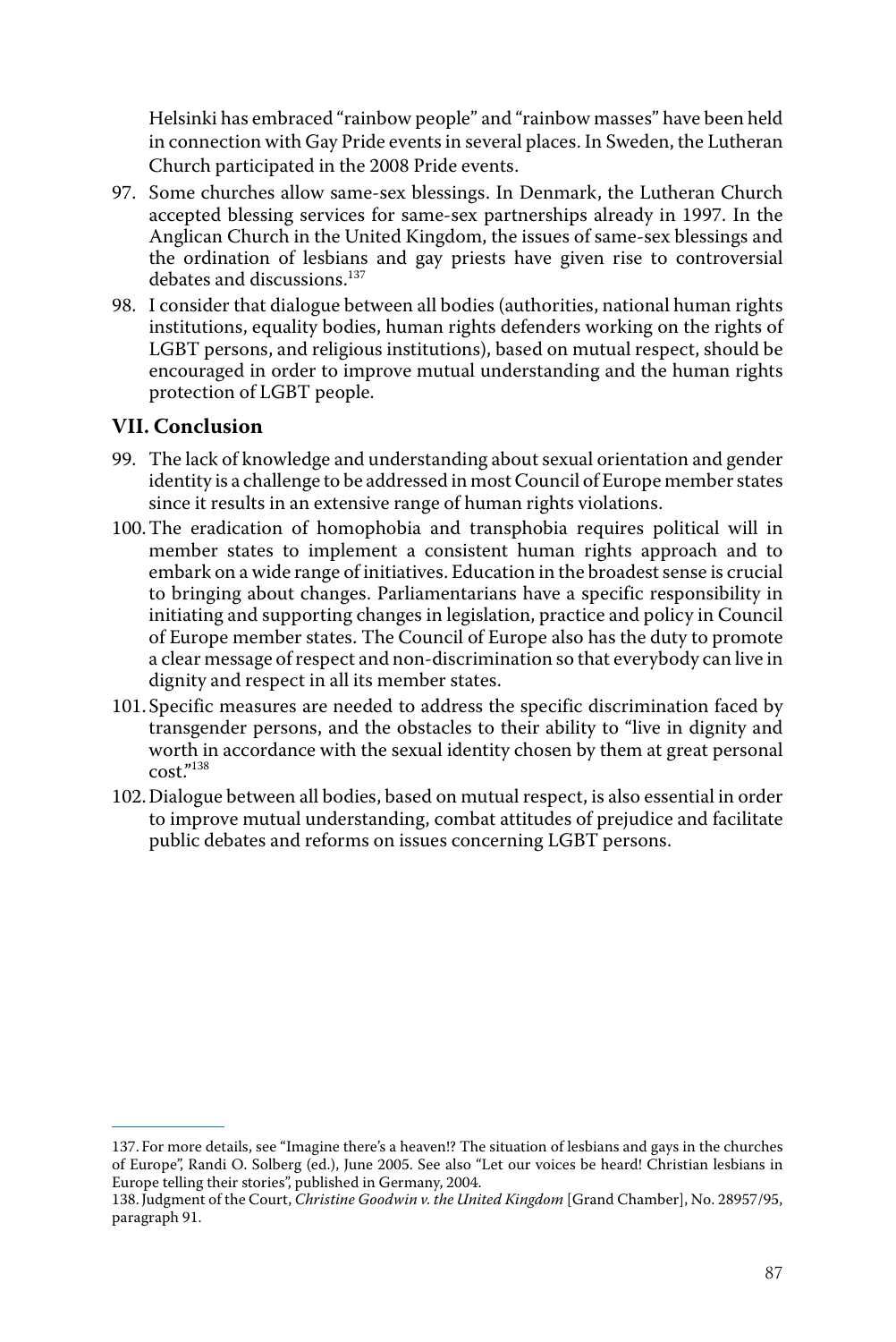# Recommendation 1635 (2003) of the Parliamentary Assembly – Lesbians and gays in sport

*(Adopted by the Standing Committee, acting on behalf of the Assembly, on 25 November 2003)*

- 1. The Parliamentary Assembly declared itself to be against discrimination in sport in Resolution 1092 (1996) on discrimination against women in sport and more particularly in the Olympic Games.
- 2. It recalls that the Olympic Charter states that "any form of discrimination with regard to a country or a person on grounds of race, religion, politics, sex or otherwise is incompatible with belonging to the Olympic Movement".
- 3. Discrimination based on sexual orientation goes against the European Convention on Human Rights and its Protocol No. 12, Article 1, on the general prohibition of discrimination, and is not acceptable in Council of Europe member states.
- 4. Sport is a key factor in social integration and the European Sports Charter states that participation in sport should be open to all.
- 5. Gays and lesbians complain that they are at a disadvantage when it comes to participation in sports activities both in regular sports organisations and at school.
- 6. The Assembly believes that homophobia in sport, both among participants and in their relations with spectators, should be combated on the same grounds as racism and other forms of discrimination.
- 7. The Assembly therefore calls on member states to:
- i. launch active campaigns against homophobia in sport and widen existing campaigns against xenophobia in sport to include homophobia;
- ii. include homophobia and abusive language directed at gays and lesbians as grounds for accusation of discrimination and harassment on the basis of sexual orientation;
- iii. make homophobic chanting at or around sports events a criminal offence, as is presently the case with racist chanting;
- iv. involve NGOs from the gay and lesbian community in their sports campaigns and in all other necessary confidence-building steps.
- 8. The Assembly also calls on European sports organisations to:
- i. make homophobic chanting and other homophobic abuse an offence against their constitutions, as is already the case for xenophobic and racist chanting and other abuse;
- ii. call upon UEFA to adapt its Ten Point Plan for Professional Football Clubs so as to include action against homophobia;
- iii. adopt or adapt practical guidelines for professional sports clubs to help them fight against all discrimination, including racism, xenophobia, gender discrimination and homophobia; launch active campaigns against homophobia in sport; and widen existing campaigns against xenophobia in sport to include homophobia.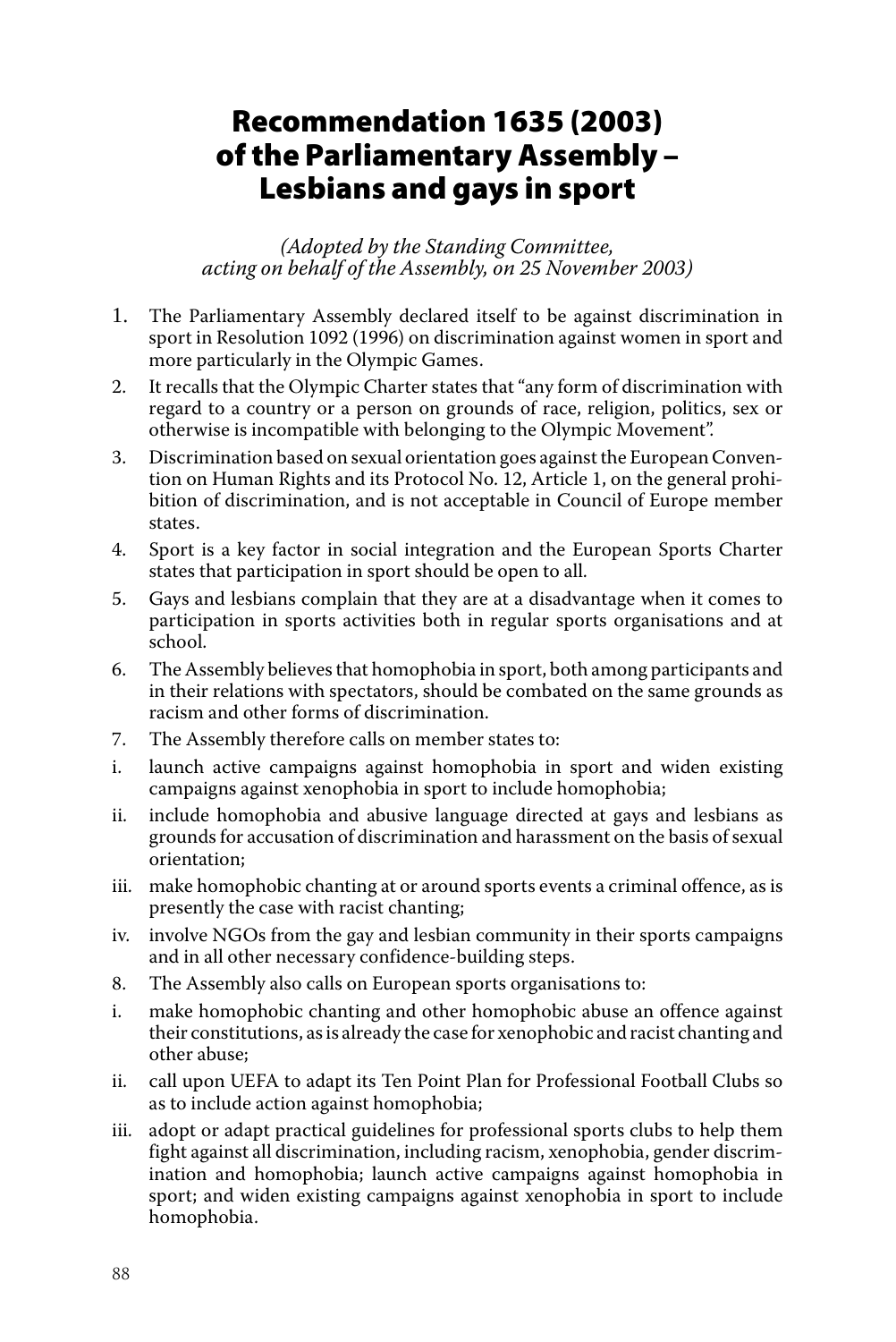- 9. The Assembly encourages the media to depict fairly and accurately the strength and competence of female and male athletes, whatever their sexual orientation, to refrain from using sexist language and gender stereotypes while covering sports events and to elaborate a code of conduct for sports commentators.
- 10. Finally, the Assembly recommends that the Committee of Ministers:
- i. extend the grounds listed in Article 4 of the European Sports Charter to discrimination on the grounds of sexual orientation;
- ii. address the issue of homophobia and discrimination in sport and education in the preparation of the 10th Conference of European Sports Ministers in 2004;
- iii. call upon the National Ambassadors for Sport, Tolerance and Fair Play to include this element in their mission;
- iv. consider including the issue of homophobia in the European Convention on Spectator Violence and Misbehaviour at Sport Events and in particular at Football Matches.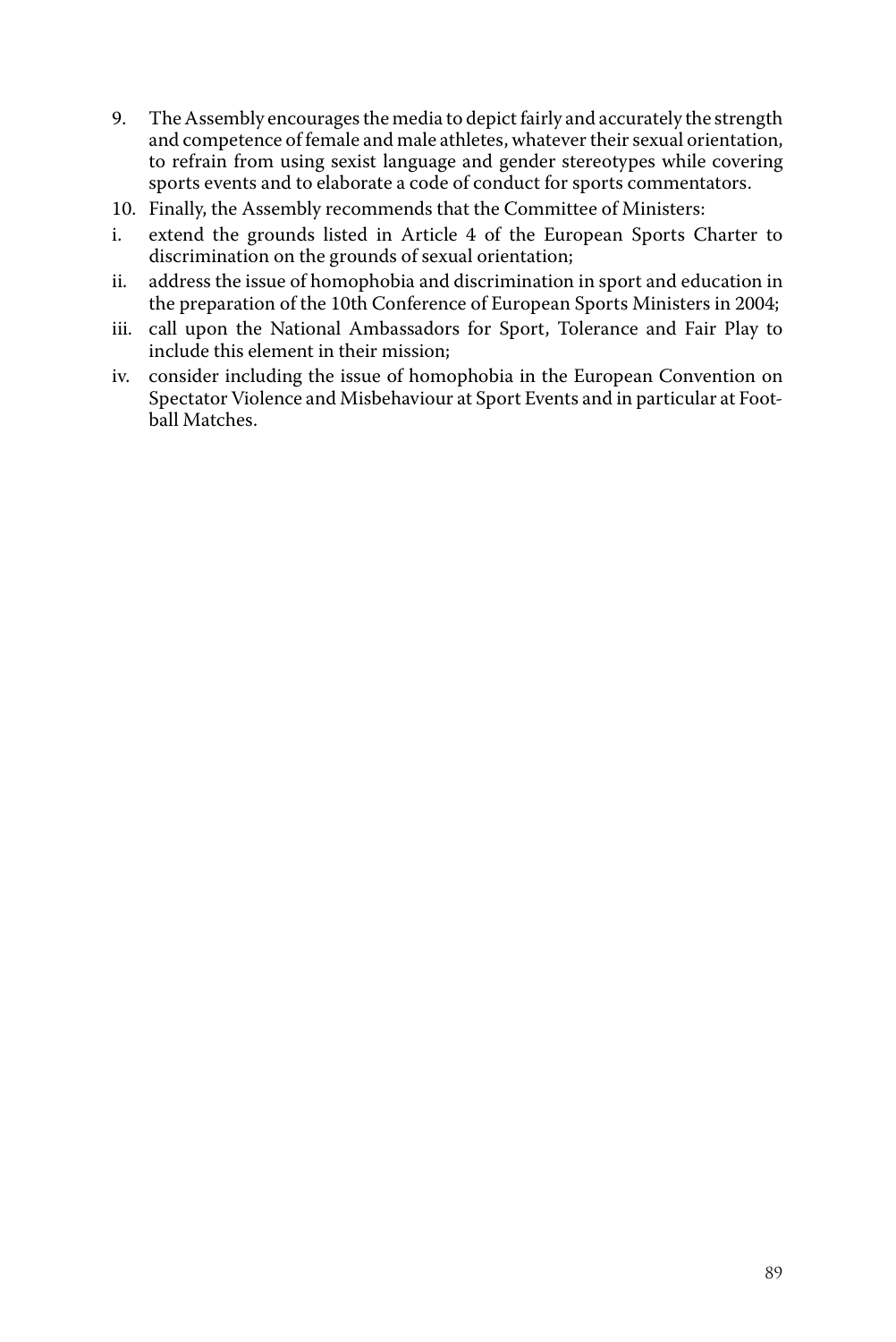# Committee of Ministers' reply to Recommendation 1635 (2003) – Lesbians and gays in sport

*(Adopted by the Committee of Ministers on 17 November 2004 at the 904th meeting of the Ministers' Deputies)*

- 1. The Committee of Ministers has considered Parliamentary Assembly Recommendation 1635 (2003) on lesbians and gays in sport, and welcomes the Assembly's interest and engagement in the issue of discrimination on the basis of sexual orientation. The recommendation was forwarded to the governments of its member states. It was also sent to its Steering Committee for the Development of Sport (CDDS).
- 2. The Committee of Ministers shares the Assembly's view that homophobia in sport should be combated in the same way as racism and other forms of discrimination. It recognises that the issue of homophobia in sport is a matter of concern for sports policy makers and sports organisations as a means of promoting tolerance and of ensuring non-discrimination in sport (see Article 4.1 of the European Sports Charter, Recommendation No. R (92) 13 revised). The charter states that the access to sport facilities or to sport activities should be open to all without discrimination.
- 3. The Committee of Ministers shares the Assembly's view that sport is a key factor in social cohesion as set out in Recommendation No. R (99) 9 on the role of sport in fostering social cohesion. The Committee of Ministers considers that the main platform for further action in this area is at national level.
- 4. With regard to the Assembly's view regarding possible amendment of Article 4 of the European Sports Charter (paragraph 10.i), the Committee of Ministers does not consider it necessary to amend the European Sports Charter, as all points raised in the recommendation are covered by the revised charter.<sup>139</sup>
- 5. With regard to the Assembly's proposal to address the issue of homophobia and discrimination in the preparation of the 10th Conference of European Ministers responsible for Sport (Budapest, 14-15 October 2004), the main subject of this conference was "good governance in sport". The conclusions of the Conference on this subject are also applicable to this issue.
- 6. As regards the proposal to call upon National Ambassadors for Sport, Tolerance and Fair Play (paragraph 10.iii) to include this element in their mission, the Committee of Ministers points out that this network, set up by the CDDS and currently under the Standing Committee of the Convention on Spectator Violence, has organised a series of Round Tables on Sport, Tolerance and Fair Play to which the European Gay and Lesbian Sport Federation has been invited as an observer. Thus, the network of National Ambassadors for Sport Tolerance and Fair Play considers that its activities to promote tolerance include the fight against homophobia. The Committee of Ministers notes that this is the first step taken towards this end within the mission of the national ambassadors.

<sup>139.</sup> See Recommendation No. R (92) 13 revised adopted by the Committee of Ministers on 16 May 2001.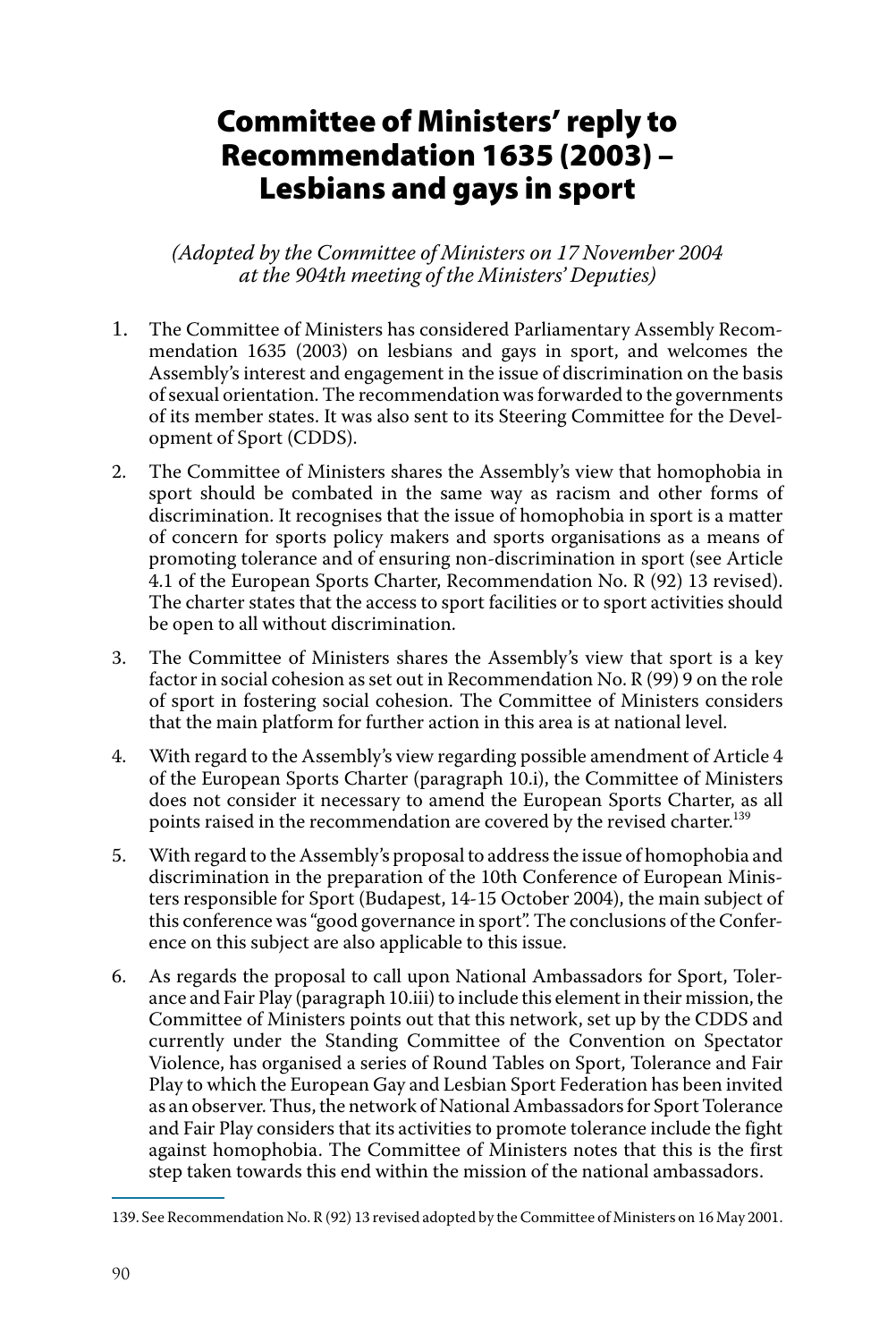7. As regards paragraph 10.iv of the recommendation, it was brought to the attention of the Standing Committee of the Convention on Spectator Violence at its 24th meeting at Porto on 10 and 11 June 2004, which has confirmed that all spectators, irrespective of age, gender, race, religion, disability or sexual orientation should be able to attend sporting events in safety, security and comfort without discrimination. The same principles of non-discrimination, in all its forms, including sexual orientation, apply also to players. As regards the proposals at paragraph 10.iv of the recommendation, the Standing Committee has considered that this issue is included in its programme on fighting discrimination, for example in its work on sport, tolerance and fair play.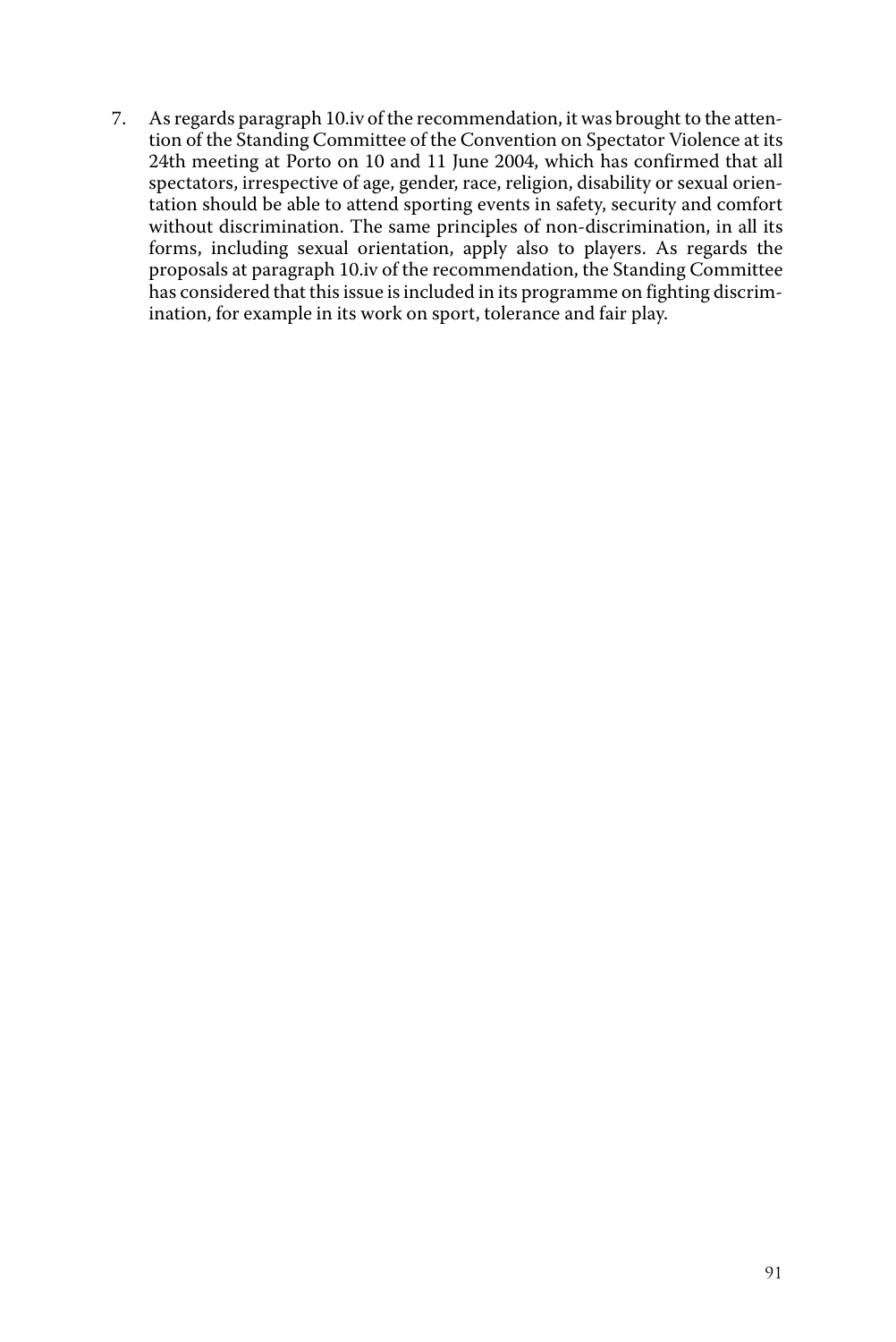# Recommendation 1474 (2000) of the Parliamentary Assembly – Situation of gays and lesbians in Council of Europe member states

*(Adopted by the Assembly on 26 September 2000)*

- 1. Nearly twenty years ago, in its Recommendation 924 (1981) on discrimination against homosexuals, the Assembly condemned the various forms of discrimination suffered by homosexuals in certain Council of Europe member states.
- 2. Nowadays, homosexuals are still all too often subjected to discrimination or violence, for example, at school or in the street. They are perceived as a threat to the rest of society, as though there were a danger of homosexuality spreading once it became recognised. Indeed, where there is little evidence of homosexuality in a country, this is merely a blatant indication of the oppression of homosexuals.
- 3. This form of homophobia is sometimes propagated by certain politicians or religious leaders, who use it to justify the continued existence of discriminatory laws and, above all, aggressive or contemptuous attitudes.
- 4. Under the accession procedure for new member states, the Assembly ensures that, as a prerequisite for membership, homosexual acts between consenting adults are no longer classified as a criminal offence.
- 5. The Assembly notes that homosexuality is still a criminal offence in some Council of Europe member states and that discrimination between homosexuals and heterosexuals exists in a great many others with regard to the age of consent.
- 6. The Assembly welcomes the fact that, as early as 1981, the European Court of Human Rights, in its *Dudgeon v. the United Kingdom* judgment held that the prohibition of sexual acts between consenting male adults infringed Article 8 of the European Convention on Human Rights, and that more recently, in 1999, it expressed its opposition to all discrimination of a sexual nature in its *Lustig-Prean and Beckett v. the United Kingdom* and *Smith and Grady v. the United Kingdom* judgments.
- 7. The Assembly refers to its Opinion No. 216 (2000) on draft Protocol No. 12 to the European Convention on Human Rights, in which it recommended that the Committee of Ministers include sexual orientation among the prohibited grounds for discrimination, considering it to be one of the most odious forms of discrimination.
- 8. While laws on employment do not explicitly provide for restrictions concerning homosexuals, in practice homosexuals are sometimes excluded from employment and there are unjustified restrictions on their access to the armed forces.
- 9. The Assembly is pleased to note, however, that some countries have not only abolished all forms of discrimination but have also passed laws recognising homosexual partnerships, or recognising homosexuality as a ground for granting asylum where there is a risk of persecution on the basis of sexual orientation.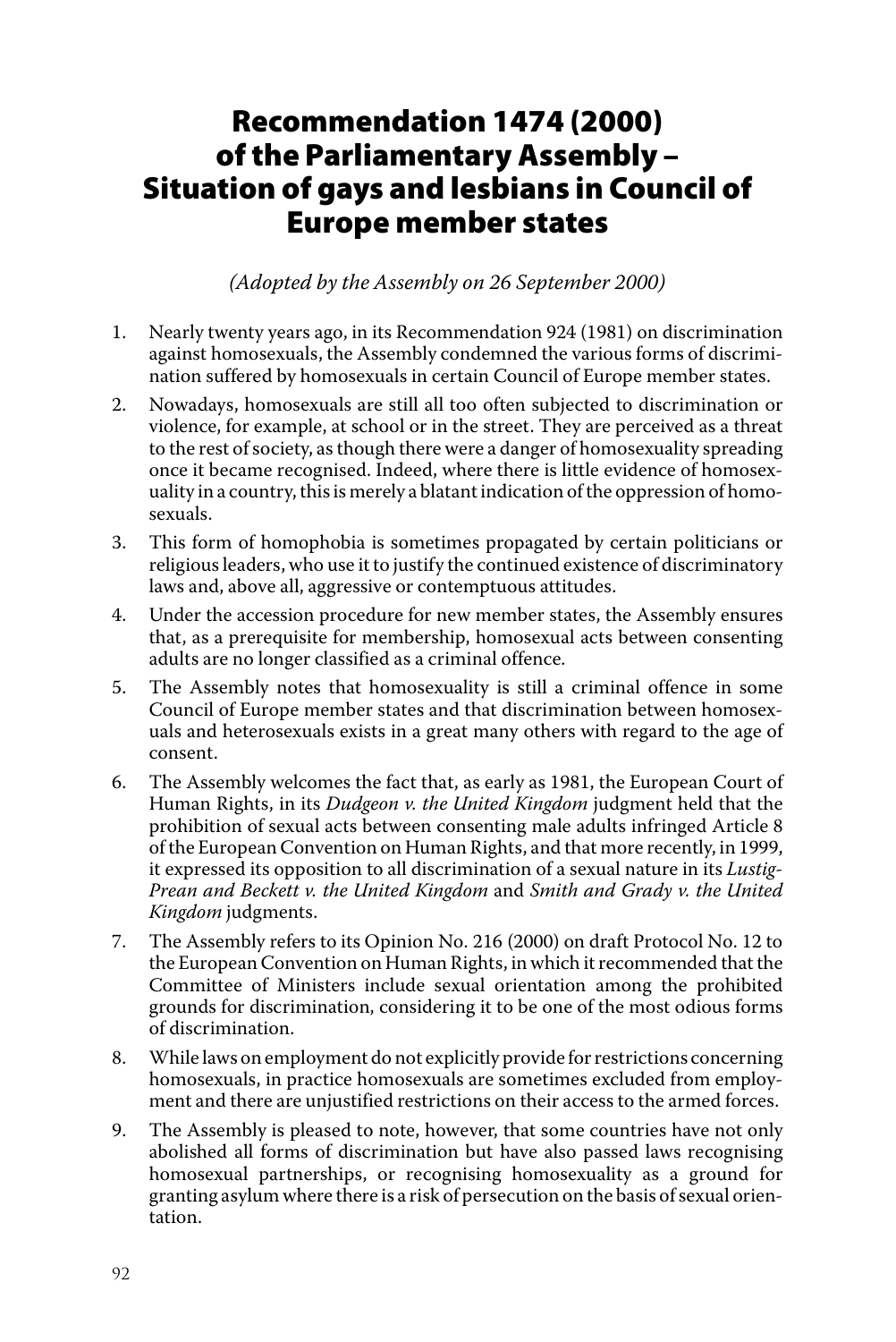- 10. It is none the less aware that recognition of these rights is currently hampered by people's attitudes, which still need to change.
- 11. The Assembly therefore recommends that the Committee of Ministers:
- i. add sexual orientation to the grounds for discrimination prohibited by the European Convention on Human Rights, as requested in the Assembly's Opinion No. 216 (2000);
- ii. extend the terms of reference of the European Commission against Racism and Intolerance (ECRI) to cover homophobia founded on sexual orientation, and add to the staff of the European Commissioner for Human Rights an individual with special responsibility for questions of discrimination on grounds of sexual orientation;
- iii. call upon member states:
	- a. to include sexual orientation among the prohibited grounds for discrimination in their national legislation;
	- b. to revoke all legislative provisions rendering homosexual acts between consenting adults liable to criminal prosecution;
	- c. to release with immediate effect anyone imprisoned for sexual acts between consenting homosexual adults;
	- d. to apply the same minimum age of consent for homosexual and heterosexual acts;
	- e. to take positive measures to combat homophobic attitudes, particularly in schools, the medical profession, the armed forces, the police, the judiciary and the Bar, as well as in sport, by means of basic and further education and training;
	- f. to co-ordinate efforts with a view to simultaneously launching a vast public information campaign in as many member states as possible;
	- g. to take disciplinary action against anyone discriminating against homosexuals;
	- h. to ensure equal treatment for homosexuals with regard to employment;
	- i. to adopt legislation which makes provision for registered partnerships;
	- j. to recognise persecution against homosexuals as a ground for granting asylum;
	- k. to include in existing fundamental rights protection and mediation structures, or establish an expert on, discrimination on grounds of sexual orientation.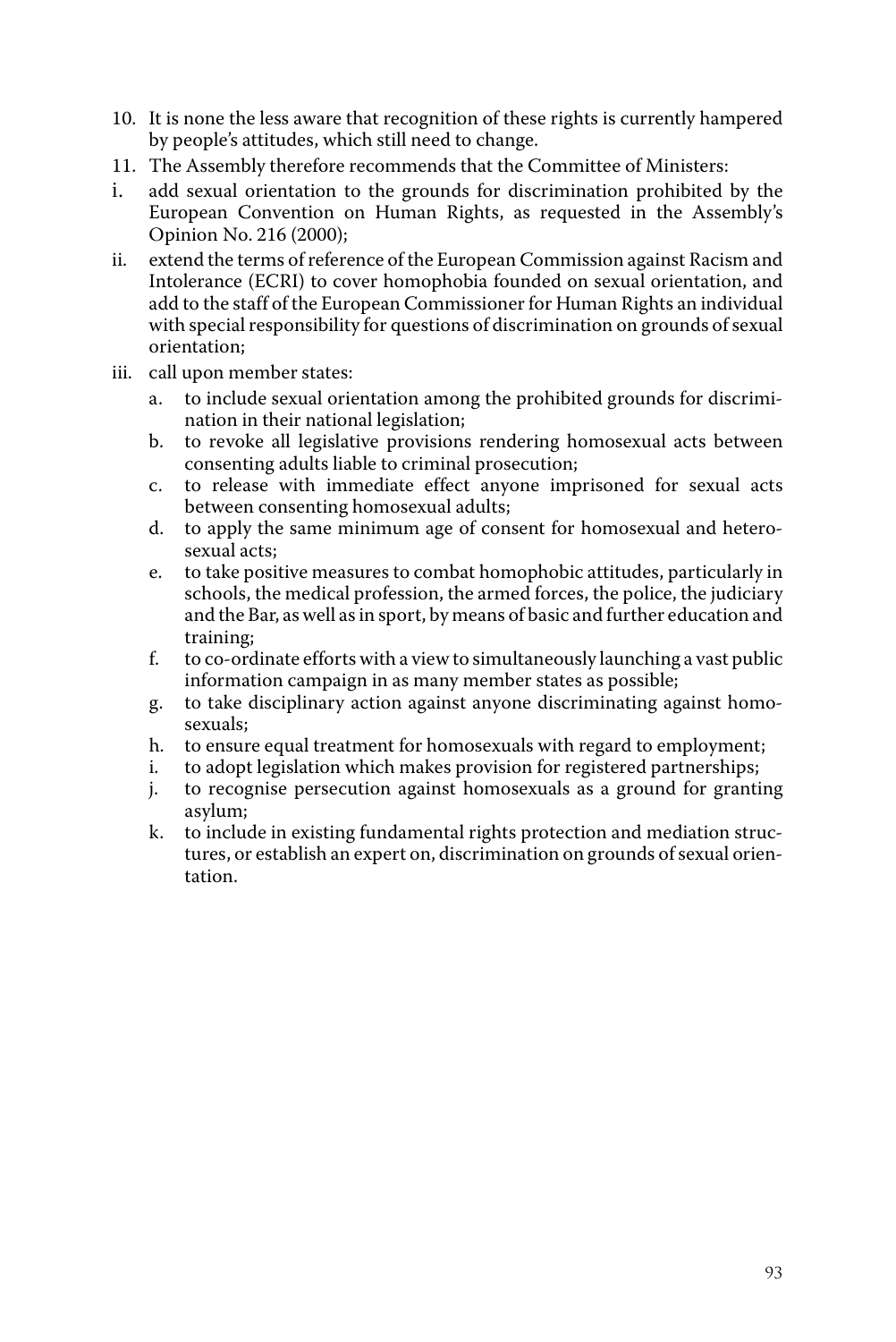### Committee of Ministers' reply to Recommendation 1474 (2000) – Situation of gays and lesbians in Council of Europe member states

*(Adopted by the Committee of Ministers on 19 September 2001 at the 765th meeting of the Ministers' Deputies)*

- 1. The Committee of Ministers has carefully examined Recommendation 1474 (2000) on the situation of lesbians and gays in Council of Europe member states. It agrees with the Parliamentary Assembly that, regrettably, discrimination and violence against homosexuals still occur. Differentiated treatment of homosexuals under the law and in practice still exists in member states as do contemptuous or intolerant attitudes towards them.
- 2. In preparing a reply to the recommendation, the Committee has requested the opinion of the European Commission against Racism and Intolerance (ECRI). ECRI adopted its opinion – to which the Committee of Ministers generally subscribes – at its 24th meeting in March 2001 (see appendix to this reply). With regard to the proposal concerning the Council of Europe Commissioner for Human Rights, the Commissioner, when consulted, considered that the problem of discrimination on grounds of sexual orientation was already fully covered by his mandate and sufficiently important to be an integral part of the work of his office as a whole rather than being reserved for a specific appointment.
- 3. The Committee of Ministers stresses the importance of covering all forms of discrimination within the framework of the Council of Europe's activities and underlines in this respect the relevance of the new Protocol No. 12 to the European Convention on Human Rights (general prohibition of discrimination). Clearly a broad range of legal instruments and activities have the potential to contribute to progress in combating discrimination against lesbians and gays. In this connection, it welcomes the ECRI's proposal concerning "a wide debate within the Council of Europe as to how the Organisation as a whole might best address the various areas of discrimination".
- 4. With reference to paragraph 11.i of Recommendation 1474, the Committee of Ministers does not propose to re-open the debate concerning the need to include sexual orientation amongst the grounds for discrimination explicitly mentioned in Protocol No. 12 (or in Article 14 of the Convention). It recalls that careful consideration has been given to this issue by the drafters of the protocol; reference can be made to the explanations given in paragraph 20 of the protocol's explanatory report. It would, however, like to draw attention to several cases in which the Court has adopted a strict scrutiny vis-à-vis distinctions based on grounds not explicitly mentioned in Article 14 (see, for example, the judgment in the case of *Gaygusuz v. Austria* of 11 January 1995, Reports 1996-IV) including distinctions based on sexual orientation (for example, the judgment of 21 December 1999 in the case of *Salgueiro da Silva Mouta v. Portugal*).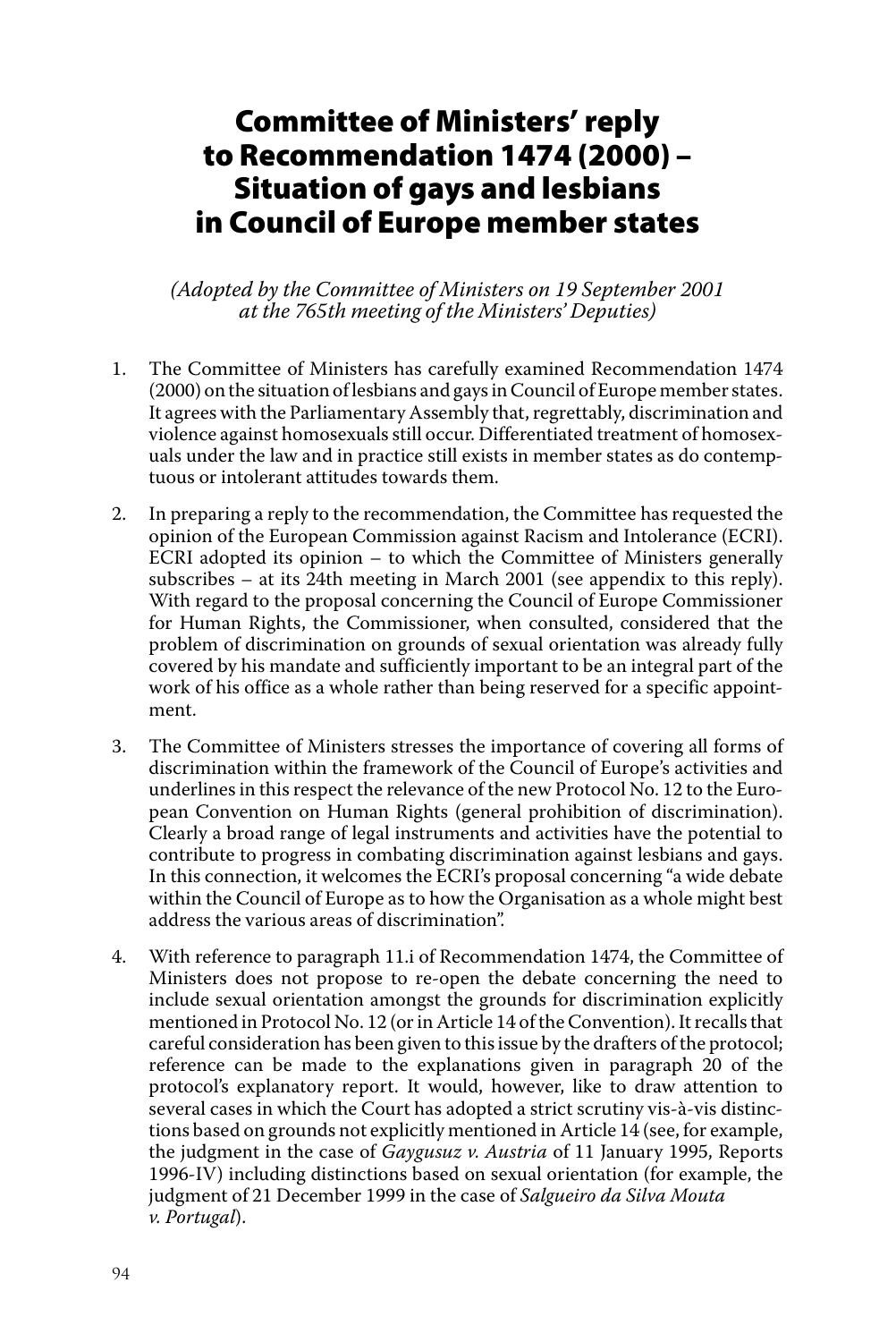- 5. The case law of the organs of the European Convention on Human Rights also provides a strong general incitement to all member states, beyond the specific obligation of contracting states to execute the judgments of the Court, to reform any discriminatory legislation or regulations and in this connection the Committee of Ministers refers not only to the cases mentioned in the recommendation but also, for example, to the cases of *Norris v. Ireland* or those of *Modinos v. Cyprus* and of *Stavros Marangos v. Cyprus*.
- 6. Progress remains to be made in member states' domestic law and practice, which must be kept under review to ensure best practice. In this regard the Committee of Ministers can mark its agreement with several of the injunctions addressed to member states in paragraph 11.iii of the recommendation. In this regard it underlines in particular the need, mentioned in sub-paragraph 11.iii.*e*, for … measures in the areas of education and professional training to combat homophobic attitudes in certain specific circles. Homosexuality can still give rise to powerful cultural reactions in some societies or sectors thereof, but this is not a valid reason for governments or parliaments to remain passive. On the contrary, this fact only underlines the need to promote greater tolerance in matters of sexual orientation.
- 7. Finally, the Committee wishes to assure the Assembly that it will continue to follow the issue of discrimination based on sexual orientation with close attention.

### *Appendix*

### *ECRI Opinion on Parliamentary Assembly Recommendation 1474 (2000)*

- 1. ECRI examined with interest Recommendation 1474 (2000) on the situation of lesbians and gays in Council of Europe member states. It agrees with the Parliamentary Assembly that homosexuals are still too often subjected to discrimination or violence, and that the discriminatory legislation which sometimes exists and the homophobic climate that often reigns in member states lead to aggressive or contemptuous attitudes towards them. Oppression of homosexuals provides an indication of the degree of intolerance that may prevail in a society.
- 2. ECRI has not discussed this issue in its work to date. ECRI has thus far perceived its task as being to combat racism, xenophobia, antisemitism and related intolerance. Its action covers all measures necessary to combat violence, discrimination and prejudice faced by persons or groups of persons, in particular on grounds of race, colour, language, religion, nationality and national or ethnic origin.
- 3. ECRI welcomes the adoption of Protocol 12 to the European Convention on Human Rights, which contains a general prohibition of discrimination and stresses the importance of covering, within the framework of the Council of Europe's activities, all forms of discrimination.
- 4. For this reason, ECRI would welcome a wide debate within the Council of Europe as to how the Organisation as a whole might best address the various areas of discrimination, and expresses its readiness to participate in such a debate.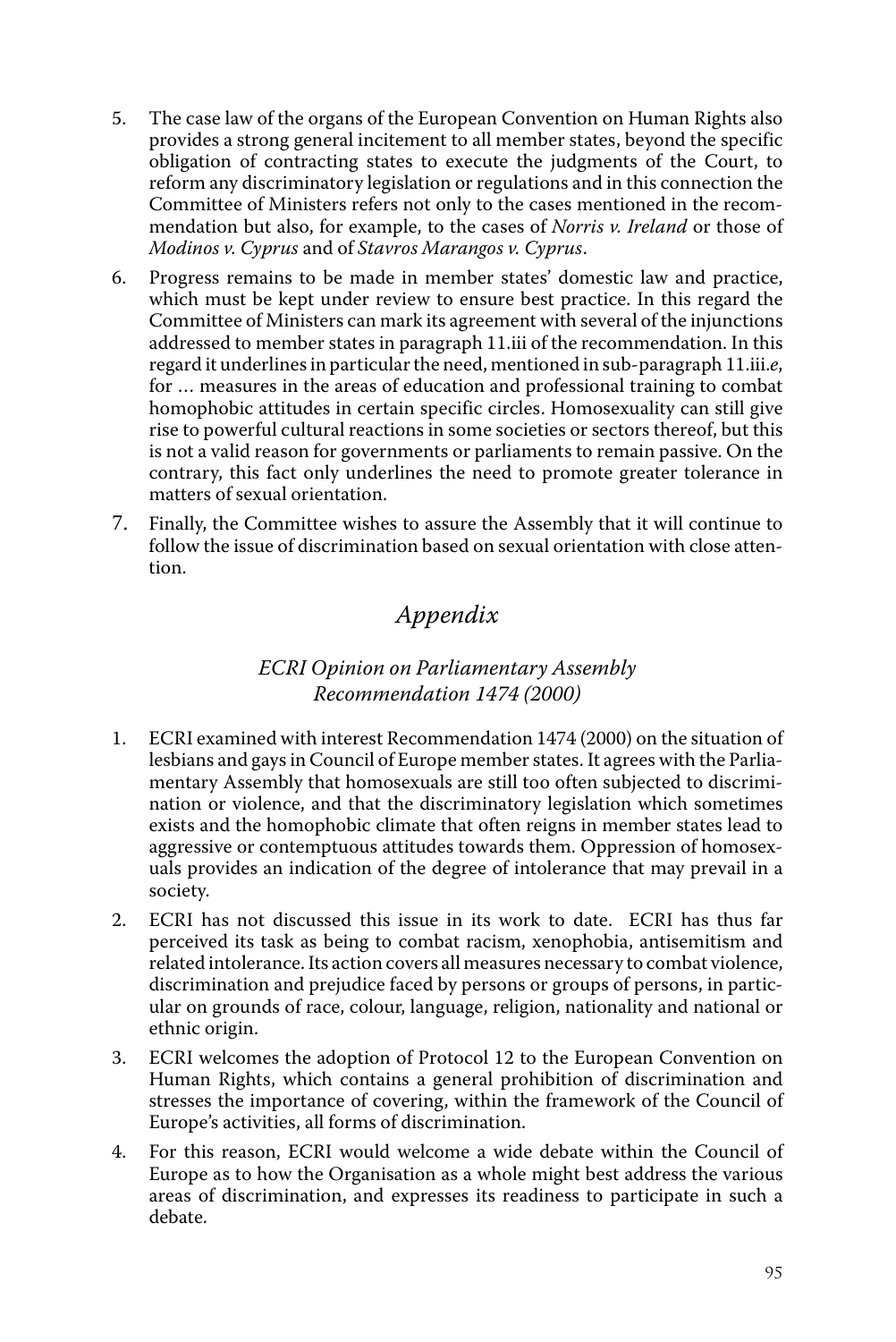5. ECRI recalls that its own resources are at present very limited and already insufficient for it to cover its current field of activities. It stresses therefore that any decision taken on how best to cover the issue of discrimination in a wider sense should be accompanied by the necessary financial and human resources.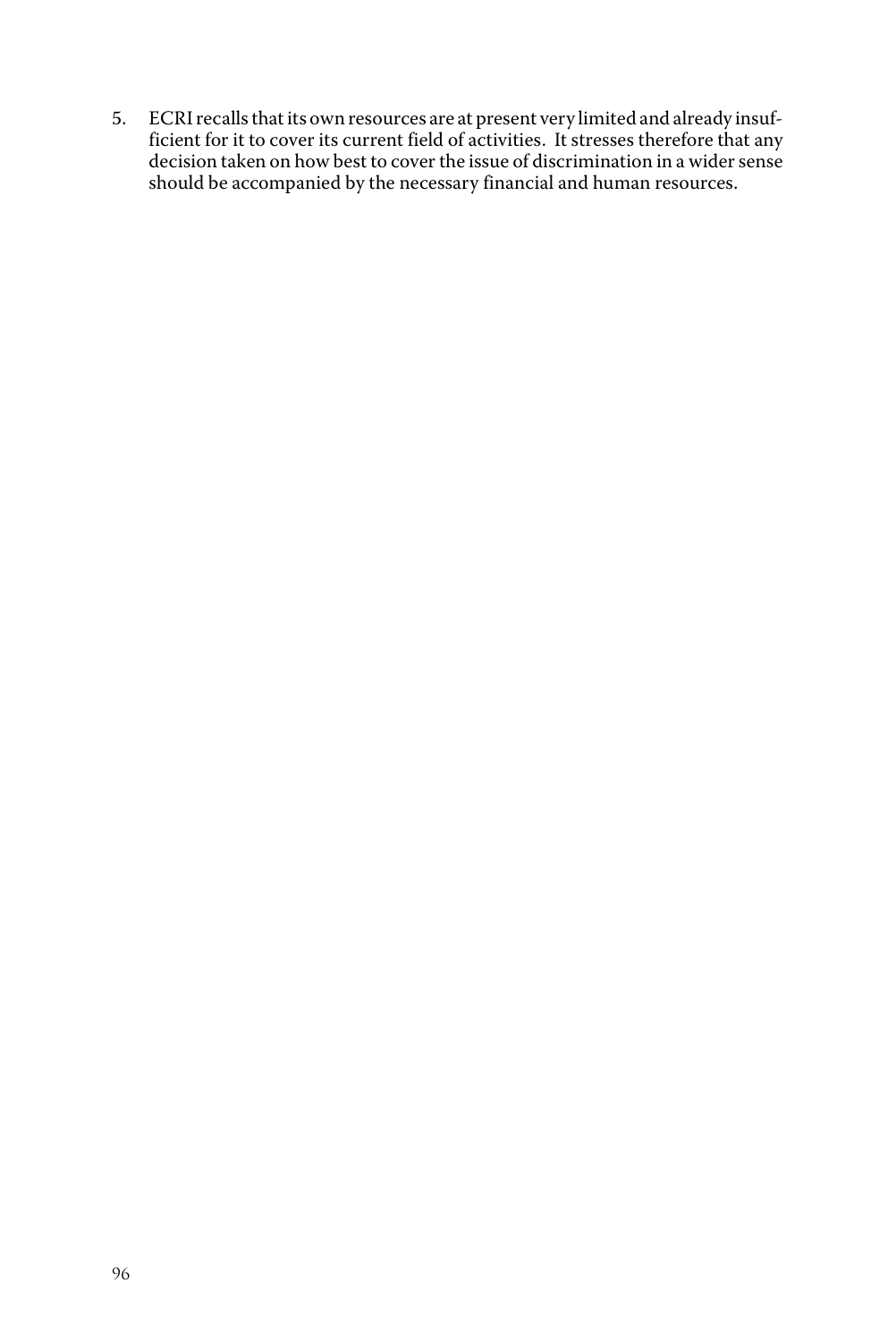# Recommendation 1470 (2000) of the Parliamentary Assembly – Situation of gays and lesbians and their partners in respect of asylum and immigration in the member states of the Council of Europe

*(Adopted by the Assembly on 30 June 2000)*

- 1. The Assembly recalls and reaffirms its Recommendation 924 (1981) on discrimination against homosexuals, Recommendation 1236 (1994), on the right of asylum, and Recommendation 1327 (1997) on the protection and reinforcement of the human rights of refugees and asylum seekers in Europe.
- 2. The Assembly is concerned by the fact that immigration policies in most Council of Europe member states discriminate against lesbians and gays. In particular, the majority of them do not recognise persecution for sexual orientation as a valid ground for granting asylum, nor do they provide any form of residence rights to the foreign partner in a bi-national same-sex partnership.
- 3. Furthermore, the rules concerning family reunion and social benefits usually do not apply to same-sex partnerships.
- 4. The Assembly is aware of a number of documented cases of persecution of homosexuals in their countries of origin, including Council of Europe member states.
- 5. The Assembly is of the opinion that homosexuals who have a well-founded fear of persecution resulting from their sexual preference are refugees under Article 1.A.2. of the 1951 Convention Relating to the Status of Refugees as members of a particular social group, and consequently should be granted refugee status. The present practice in some Council of Europe member states to grant them leave to stay on humanitarian grounds may be detrimental to their human rights, and cannot of itself be considered as a satisfactory solution.
- 6. Moreover, the Assembly is aware that the failure of most member states to provide residence rights to the foreign partner in a bi-national partnership is the source of considerable suffering to many lesbian and gay couples who find themselves split up and forced to live in separate countries. It considers that immigration rules applying to couples should not differentiate between homosexual and heterosexual partnerships. Consequently, proof of partnership other than a marriage certificate should be allowed as a condition of eligibility for residence rights in the case of homosexual couples.
- 7. Therefore the Assembly recommends that the Committee of Ministers:
- i. instruct its appropriate committees:
	- a. to hold exchanges of views and experience on these subjects;
	- b. to examine the question of recognition of homosexuals as members of a particular social group in the understanding of the 1951 Geneva Convention with a view to ensuring that persecution on grounds of homosexuality is recognised as a ground for asylum;
	- c. to develop guidelines for the treatment of homosexuals who are refugees or members of a bi-national partnership;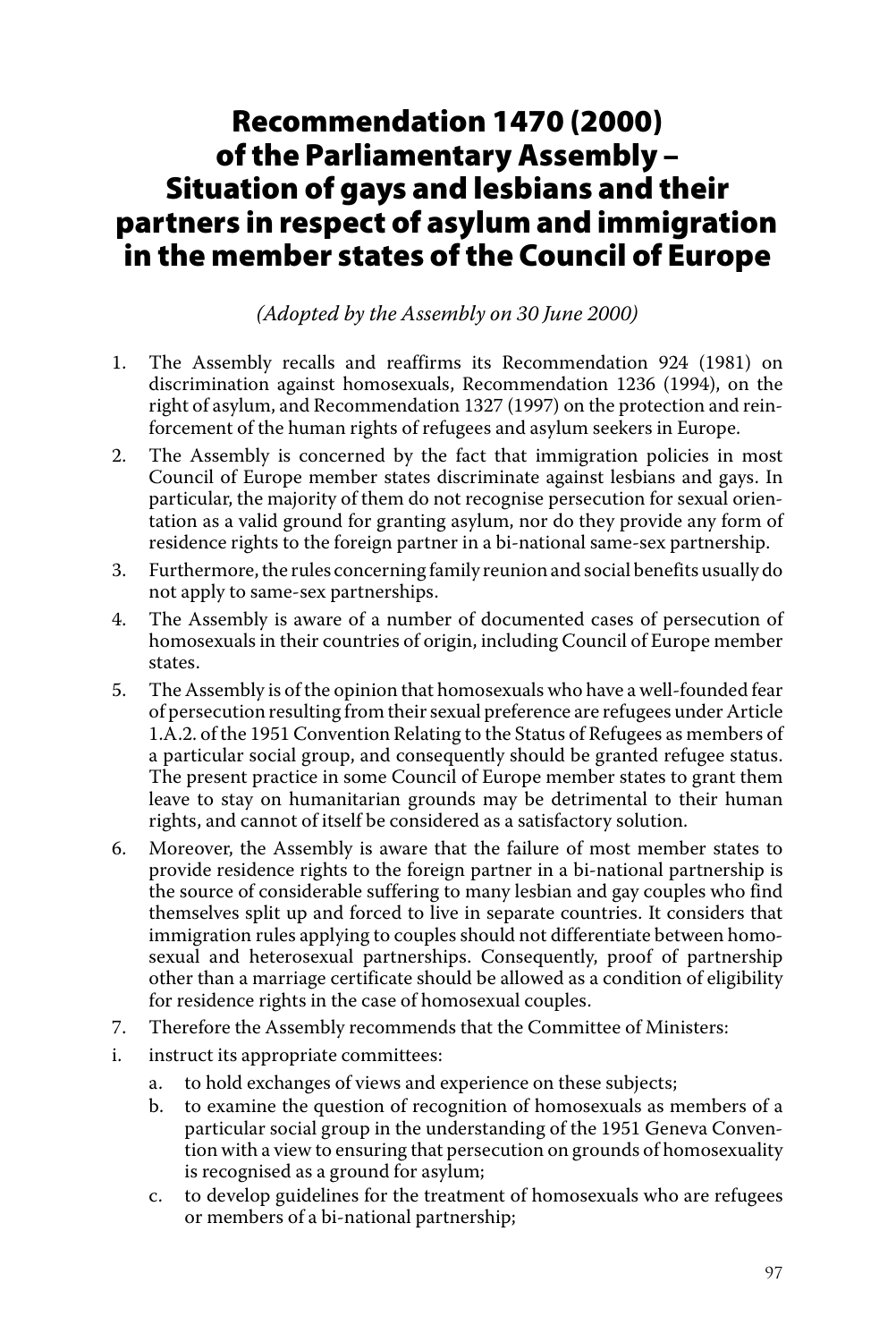- d. to initiate the setting up of a European system for data collection, and for the documentation of abuses against homosexuals;
- e. to co-operate with, and support, groups and associations defending the human rights of homosexuals in respect of asylum and immigration policies in Council of Europe member states.
- ii. urge the member states:
	- a. to re-examine refugee status determination procedures and policies with a view to recognising as refugees those homosexuals whose claim to refugee status is based upon well-founded fear of persecution for reasons enumerated in the 1951 Geneva Convention and the 1967 Protocol relating to the Status of Refugees;
	- b. to adopt criteria and guidelines dealing with homosexuals seeking asylum;
	- c. to ensure that the authorities responsible for the refugee status determination procedure are well informed about the overall situation in the countries of origin of applicants, in particular concerning the situation of homosexuals and their possible persecution by state and non-state agents;
	- d. to review their policies in the field of social rights and protection of migrants in order to ensure that homosexual partnership and families are treated on the same basis as heterosexual partnerships and families;
	- e. to take such measures as are necessary to ensure that bi-national lesbian and gay couples are accorded the same residence rights as bi-national heterosexual couples;
	- f. to encourage the establishment of non-governmental organisations to help homosexual refugees, migrants and bi-national couples to defend their rights;
	- g. to co-operate more closely with UNHCR and national non-governmental organisations, promote the networking of their activities, and urge them to systematically monitor the observance of the immigration and asylum rights of gays and lesbians;
	- h. to ensure that the training of immigration officers who come into contact with asylum seekers and bi-national same-sex couples includes attention to the specific situation of homosexuals and their partners.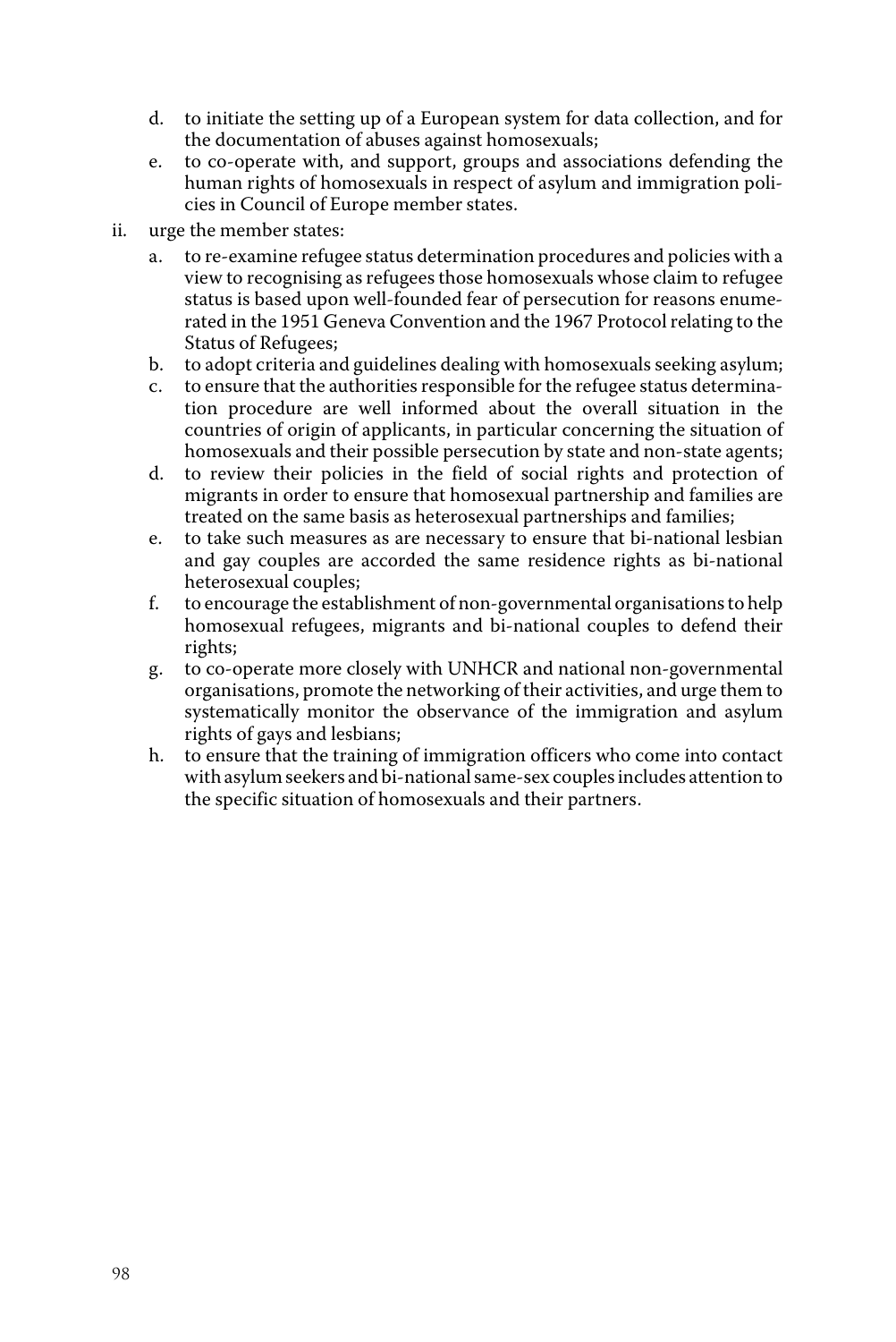# Committee of Ministers' reply to Recommendation 1470 (2000) – Situation of gays and lesbians and their partners in respect of asylum and immigration in the member states of the Council of Europe

*(Adopted by the Committee of Ministers on 7 March 2001 at the 744th meeting of the Ministers' Deputies)*

- 1. The Committee of Ministers has given careful consideration to Parliamentary Assembly Recommendation 1470 (2000) on the situation of gays and lesbians and their partners in respect to asylum and immigration in the member states of the Council of Europe.
- 2. This recommendation has been duly brought to the attention of the member governments and the competent steering committees answerable to the Committee of Ministers.
- 3. The Ad hoc Committee of Experts on Legal Aspects of Territorial Asylum, Refugees and Stateless Persons (CAHAR) and the European Committee on Migration (CDMG) have taken steps to give effect to the Assembly's request concerning the holding of exchanges of views and experience on this subject.
- 4. The CAHAR has included on its future agenda the question of "recognition of homosexuals as members of a particular social group [within the meaning] of the 1951 Geneva Convention with a view to ensuring that persecution on grounds of homosexuality is recognised as a ground for asylum", as formulated by the Assembly. In the course of its future work it will also consider the possibility of "develop[ing] guidelines for the treatment of homosexuals who are refugees", as proposed by the Assembly.
- 5. The CDMG has, for its part, asked the Committee of Experts on the Legal Status and Rights of Immigrants to consider the right of homosexual couples to family reunion.
- 6. The establishment of a European system for data collection and documentation of abuses against homosexuals and co-operation with groups and associations defending the human rights of homosexuals in respect of immigration policies do not fall within the remit of these committees.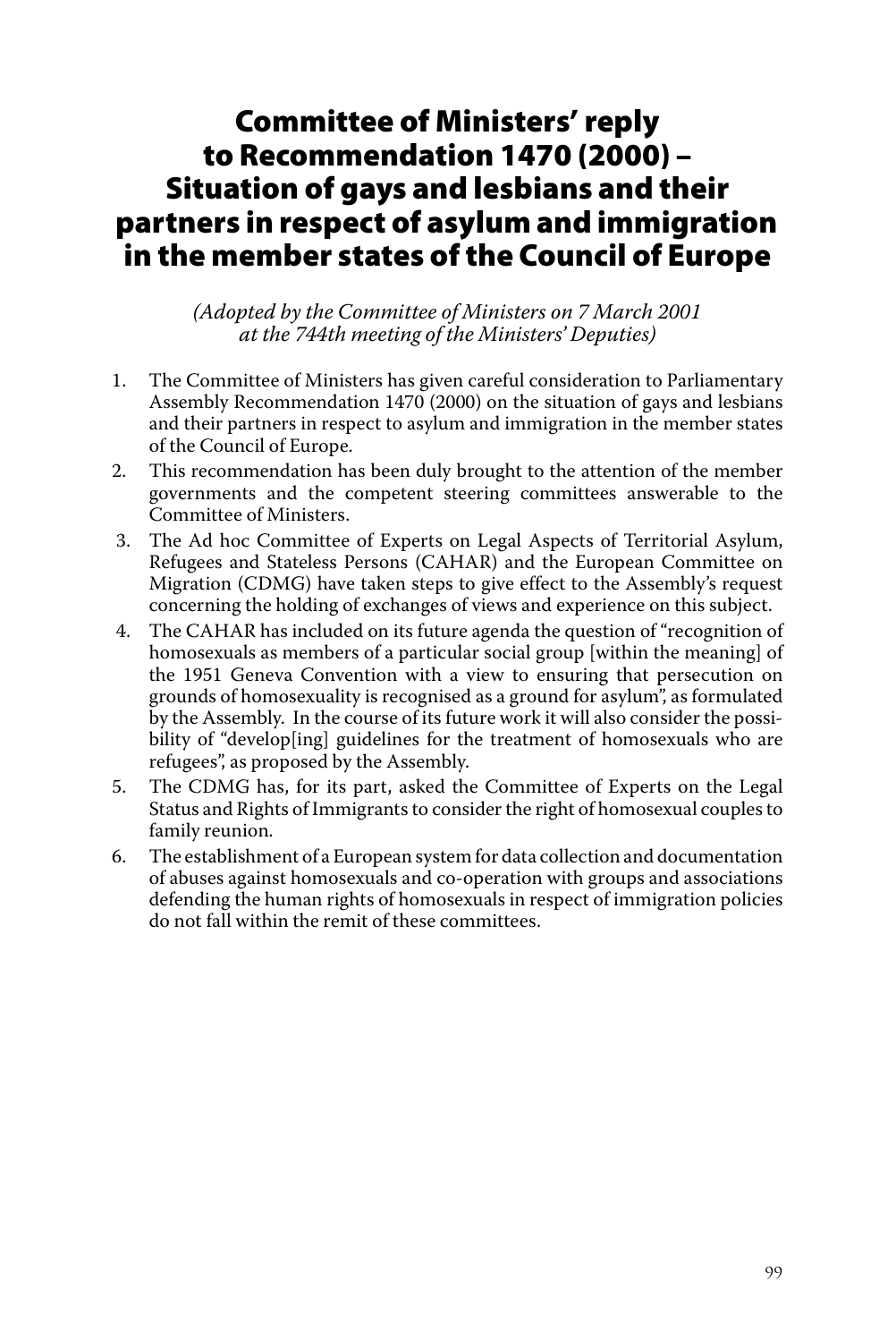# Recommendation 1117 (1989) of the Parliamentary Assembly – The conditions of transsexuals

*(Adopted by the Assembly on 29 September 1989)*

The Assembly,

- 1. Considering that transsexualism is a syndrome characterised by a dual personality, one physical, the other psychological, together with such a profound conviction of belonging to the other sex that the transsexual person is prompted to ask for the corresponding bodily ''correction" to be made;
- 2. Considering that modern medical progress, and in particular recourse to sexual conversion surgery, enable transsexuals to be given the appearance and, to a great extent, the characteristics of the sex opposite to that which appears on their birth certificate;
- 3. Observing that this treatment is of a nature to bring the physical sex and the psychological sex into harmony with one another, and so give such persons a sexual identity which, moreover, constitutes a decisive feature of their personality;
- 4. Believing that account of the changes brought about should be taken in the transsexual's civil status records by adding such details to the original record so as to update the data concerning sex in the birth certificate and identity papers, and by authorising a subsequent change of forename;
- 5. Considering that a refusal of such amendment of the civil status papers exposes persons in this situation to the risk of being obliged to reveal to numerous people the reasons for the discrepancy between their physical appearance and legal status
- 6. Noting that transsexualism raises relatively new and complex questions to which states are called upon to find answers compatible with respect for human rights;
- 7. Observing that, in the absence of specific rules, transsexuals are often the victims of discrimination and violation of their private life;
- 8. Considering, furthermore, that the legislation of many member states is seriously deficient in this area and does not permit transsexuals, particularly those who have undergone an operation, to have civil status amendments made to take account of their appearance, external morphology, psychology and social behaviour;
- 9. Considering the case law of the European Commission and Court of Human Rights;
- 10. Referring to the resolution which the European Parliament adopted on 12 September 1989, in which, among other things, it called on the Council of Europe to enact a convention for the protection of transsexuals,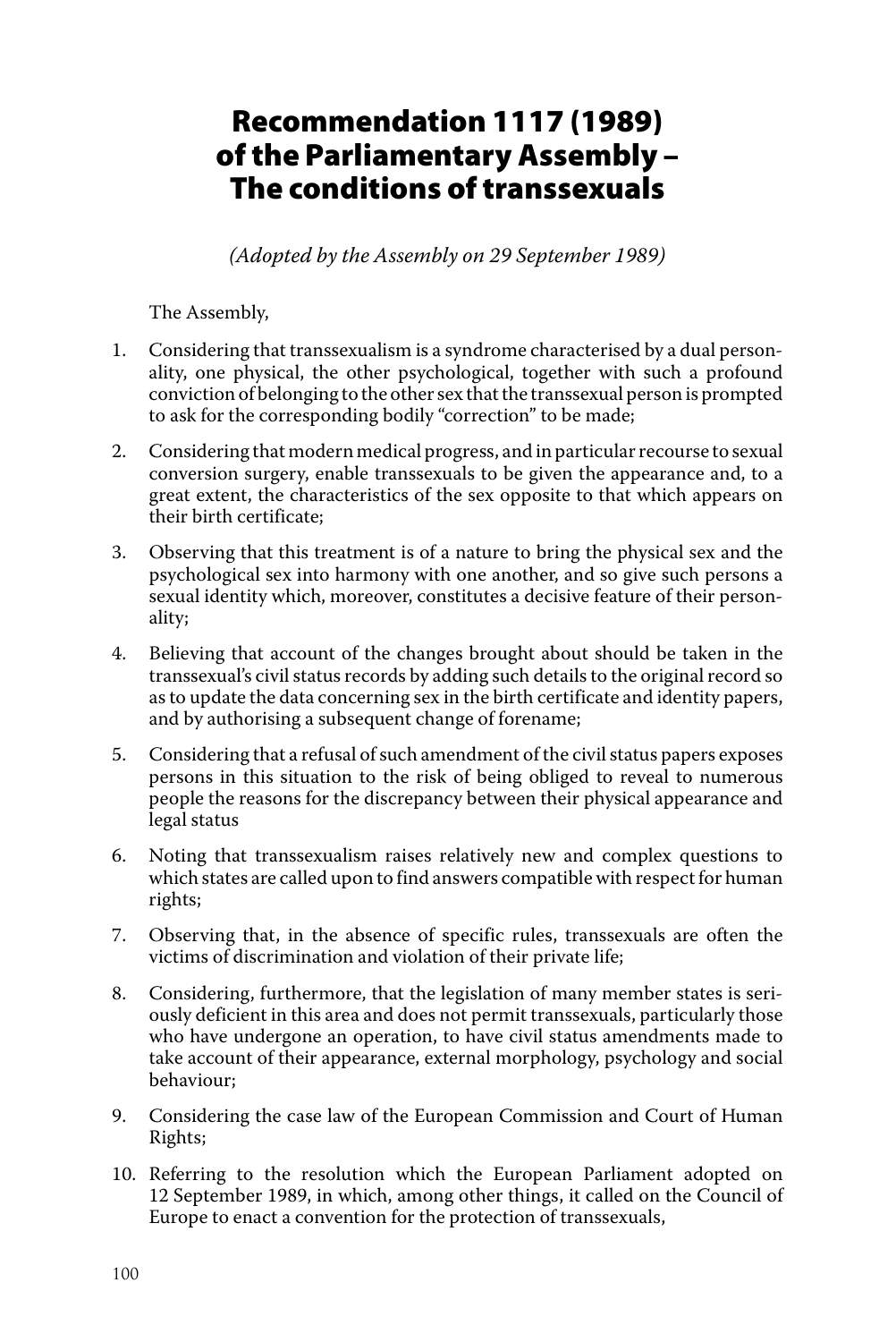- 11. Recommends that the Committee of Ministers draw up a recommendation inviting member states to introduce legislation whereby, in the case of irreversible transsexualism:
	- a. the reference to the sex of the person concerned is to be rectified in the register of births and in the identity papers;
	- b. a change of forename is to be authorised;
	- c. the person's private life is to be protected;
	- all discrimination in the enjoyment of fundamental rights and freedoms is prohibited in accordance with Article 14 of the European Convention on Human Rights.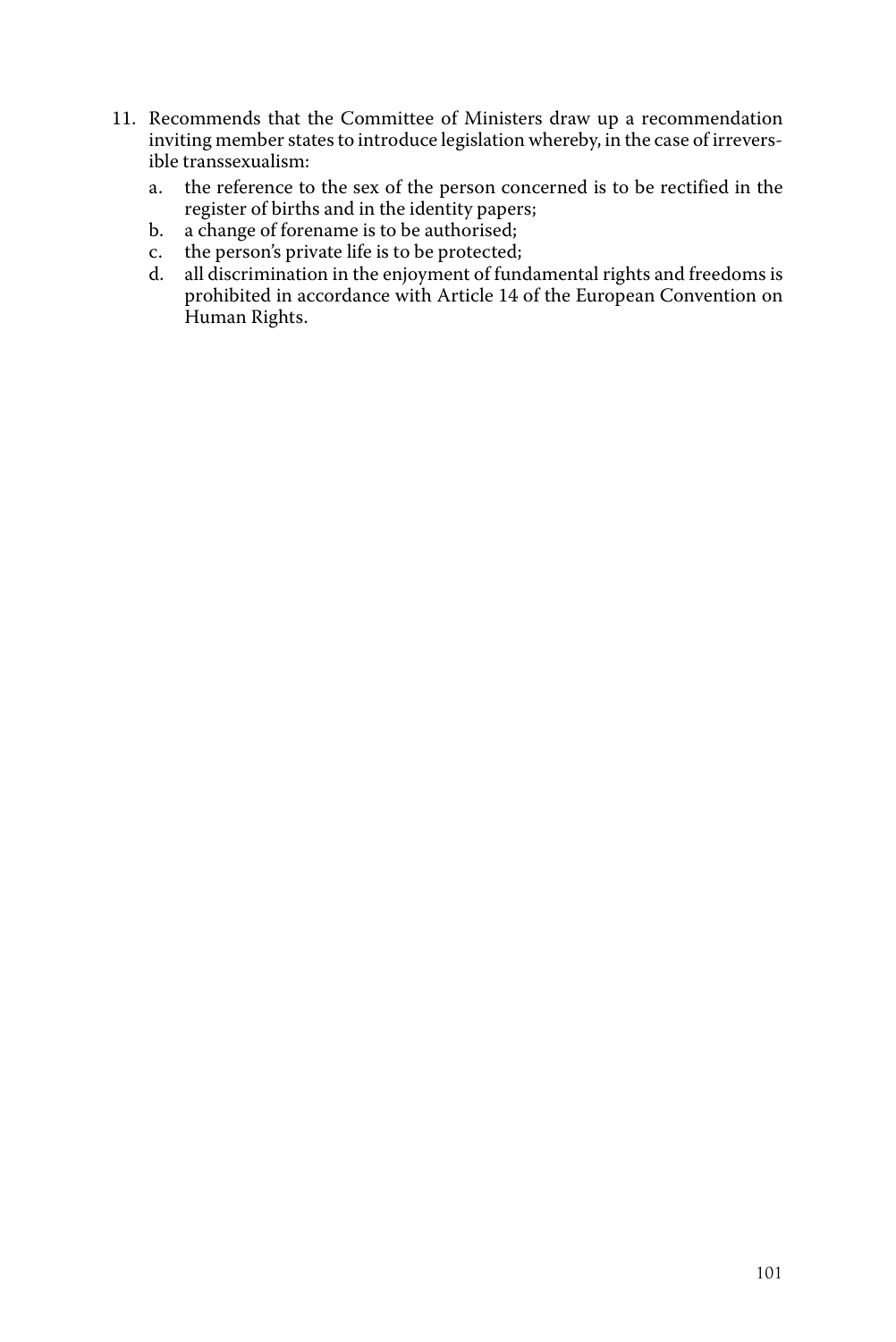# Committee of Ministers' reply to Recommendation 1117 (1989) – The conditions of transsexuals

*(Adopted by the Committee of Ministers on 17 February 1994 at the 508th meeting of the Ministers' Deputies)*

The Committee of Ministers, having (twice) consulted the European Committee on Legal Co-operation (CDCJ) and the Steering Committee for Human Rights (CDDH) and having thoroughly considered Recommendation 1117 (1989), gives the following supplementary reply to the Parliamentary Assembly:

1. The Committee of Ministers shares the Assembly's view that transsexualism raises complex questions requiring solutions compatible with respect for fundamental rights. It declares its awareness of the serious problems faced by transsexuals, who are often victims of discrimination.

It notes, however, that uncertainty concerning the underlying nature of transsexualism has unfortunately not entirely disappeared, although attitudes have changed and science has progressed. It observes with satisfaction in this connection that the recent case law of the European Commission and Court of Human Rights has prompted encouraging developments in the judicial practice of certain member states regarding legal recognition of the new sexual identity of transsexuals.

It also stresses that the legal situations resulting from transsexualism, particularly as regards marriage and filiation, are proving very complex and necessitate detailed, comprehensive study (including legal recognition of their new sexual identity).

2. The Committee of Ministers notes the fact that decisions concerning the legal status of transsexuals are often still left to administrative or judicial authorities in the member states, although some states have already enacted specific legislation to enable transsexuals to undergo sex reassignment surgery and to have their new sexual identity recognised.

In this connection, the Committee of Ministers draws from the case law of the European Court the conclusion that the Court considers state practice and national case law allowing, *inter alia*, for changes in registers of births after sexual conversion surgery to be an essential element for judging whether or not the Convention has been violated. The Committee is also aware of the fact that the Court is conscious of the problems transsexuals face and considers it important to keep the need for appropriate legal measures under review.

The Committee of Ministers, while noting, like the European Court of Human Rights in the case of *B. v. France*, that there is no broad consensus on this matter among Council of Europe member states, considers that there is a trend towards recognition of post-operative transsexuals which manifests itself in, for example, the authorisation of changes on birth certificates.

- 3. The Committee of Ministers is therefore of the opinion that:
- i. for a transsexual the transformation he or she seeks to achieve with the assistance of medical science is only completed when his or her newly acquired sexual identity is recognised by law;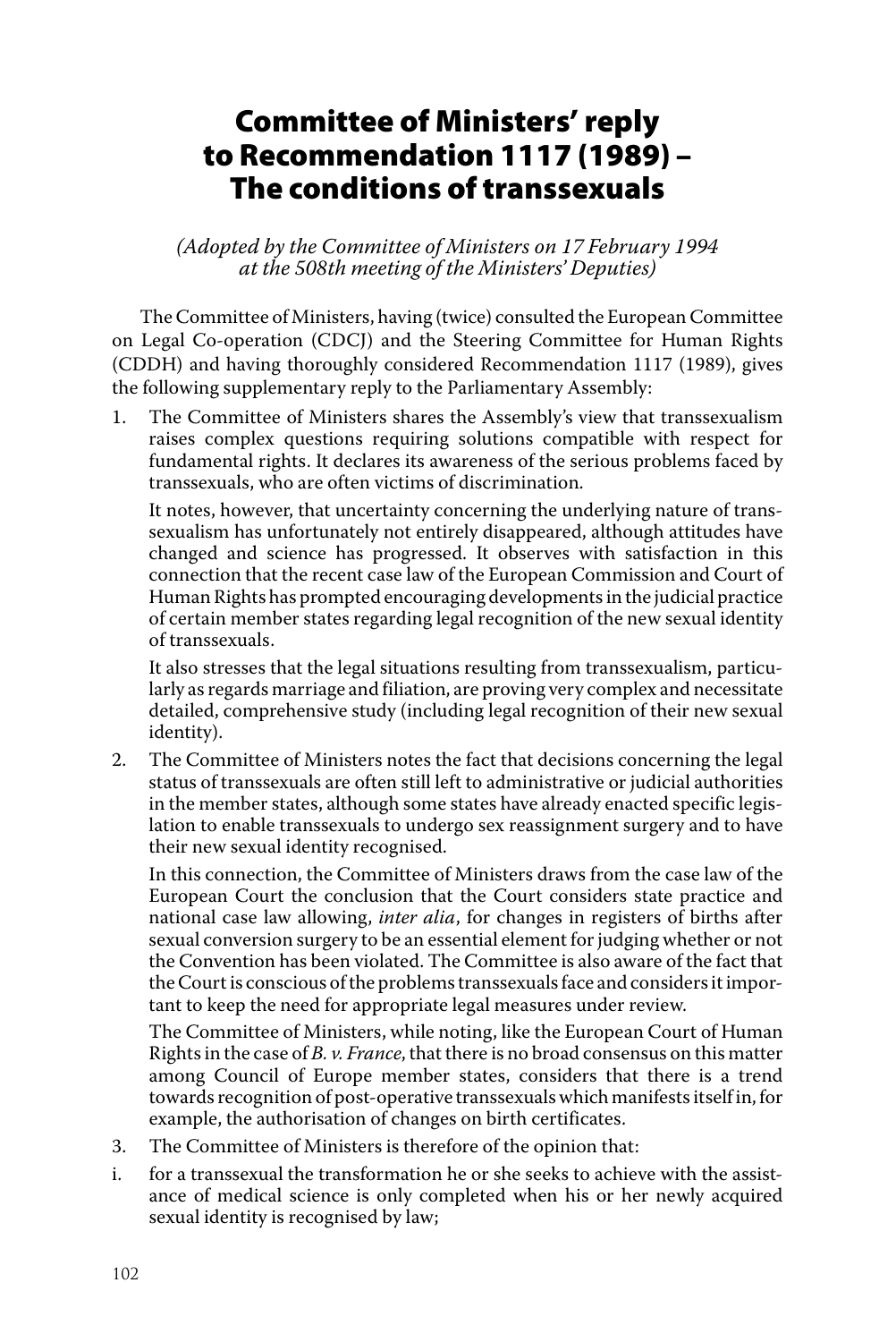- ii. this does no more than give legal effect to a fait accompli based on medical judgment and action which is irreversible;
- iii. with a view to providing legal certainty both for the individual and society, and to giving the best possible guidelines to the judiciary and administrative authorities, minimum requirements for sex reassignment surgery and the legal recognition of the new sexual identity would be clearly preferable to approaches of an ad hoc nature.
- 4. The Committee of Ministers recalls that all member states should take account of the case law of the European Court with regard to the legal recognition of transsexuals, the emphasis the Court lays on the seriousness of the problems affecting transsexuals, and the importance of keeping under review the need for appropriate legal measures in this area.
- 5. The Committee of Ministers considers, bearing in mind also the results of the 23rd Colloquy on European Law, that the legal situation of transsexuals is unsatisfactory and that information is urgently needed in this area. It therefore notes with satisfaction that the European Committee on Legal Co-operation (CDCJ) has amended the terms of reference of the Committee of Experts on Family Law (CJ-FA) to allow it to study the whole question of transsexuals in detail. The CJ-FA has thus been given the following terms of reference: "Study of questions concerning transsexuals in order to assist member States in dealing with legal problems concerning transsexuals and the preparation of a report containing criteria and possible means of solving these problems." In the light of this report, the CDCJ will make any appropriate proposals for the possible preparation of an international instrument on this question.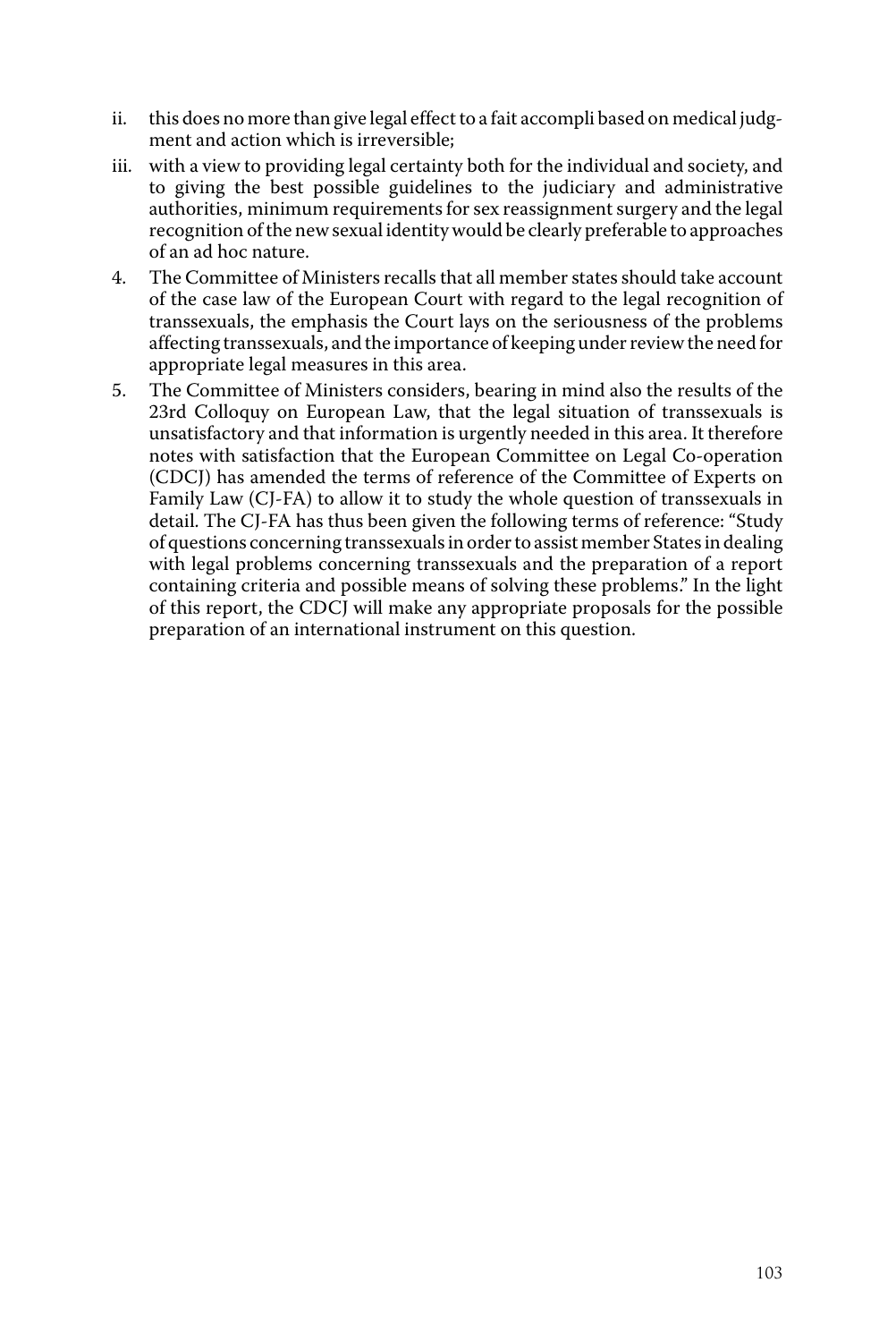# Recommendation 924 (1981) of the Parliamentary Assembly – Discrimination against homosexuals

*(Adopted by the Assembly on 1 October 1981)*

The Assembly,

- 1. Recalling its firm commitment to the protection of human rights and to the abolition of all forms of discrimination;
- 2. Observing that, despite some efforts and new legislation in recent years directed towards eliminating discrimination against homosexuals, they continue to suffer from discrimination and even, at times, from oppression;
- 3. Believing that, in the pluralistic societies of today, in which of course traditional family life has its own place and value, practices such as the exclusion of persons on the grounds of their sexual preferences from certain jobs, the existence of acts of aggression against them or the keeping of records on those persons, are survivals of several centuries of prejudice;
- 4. Considering that in a few member states homosexual acts are still a criminal offence and often carry severe penalties;
- 5. Believing that all individuals, male or female, having attained the legal age of consent provided by the law of the country they live in, and who are capable of valid personal consent, should enjoy the right to sexual self-determination;
- 6. Emphasising, however, that the state has a responsibility in areas of public concern such as the protection of children,
- 7. Recommends that the Committee of Ministers:
- i. urge those member states where homosexual acts between consenting adults are liable to criminal prosecution, to abolish those laws and practices;
- ii. urge member states to apply the same minimum age of consent for homosexual and heterosexual acts;
- iii. call on the governments of the member states:
	- a. to order the destruction of existing special records on homosexuals and to abolish the practice of keeping records on homosexuals by the police or any other authority;
	- b. to assure equality of treatment, no more no less, for homosexuals with regard to employment, pay and job security, particularly in the public sector;
	- c. to ask for the cessation of all compulsory medical action or research designed to alter the sexual orientation of adults;
	- d. to ensure that custody, visiting rights and accommodation of children by their parents should not be restricted on the sole grounds of the homosexual tendencies of one of them;
	- e. to ask prison and other public authorities to be vigilant against the risk of rape, violence and sexual offences in prisons.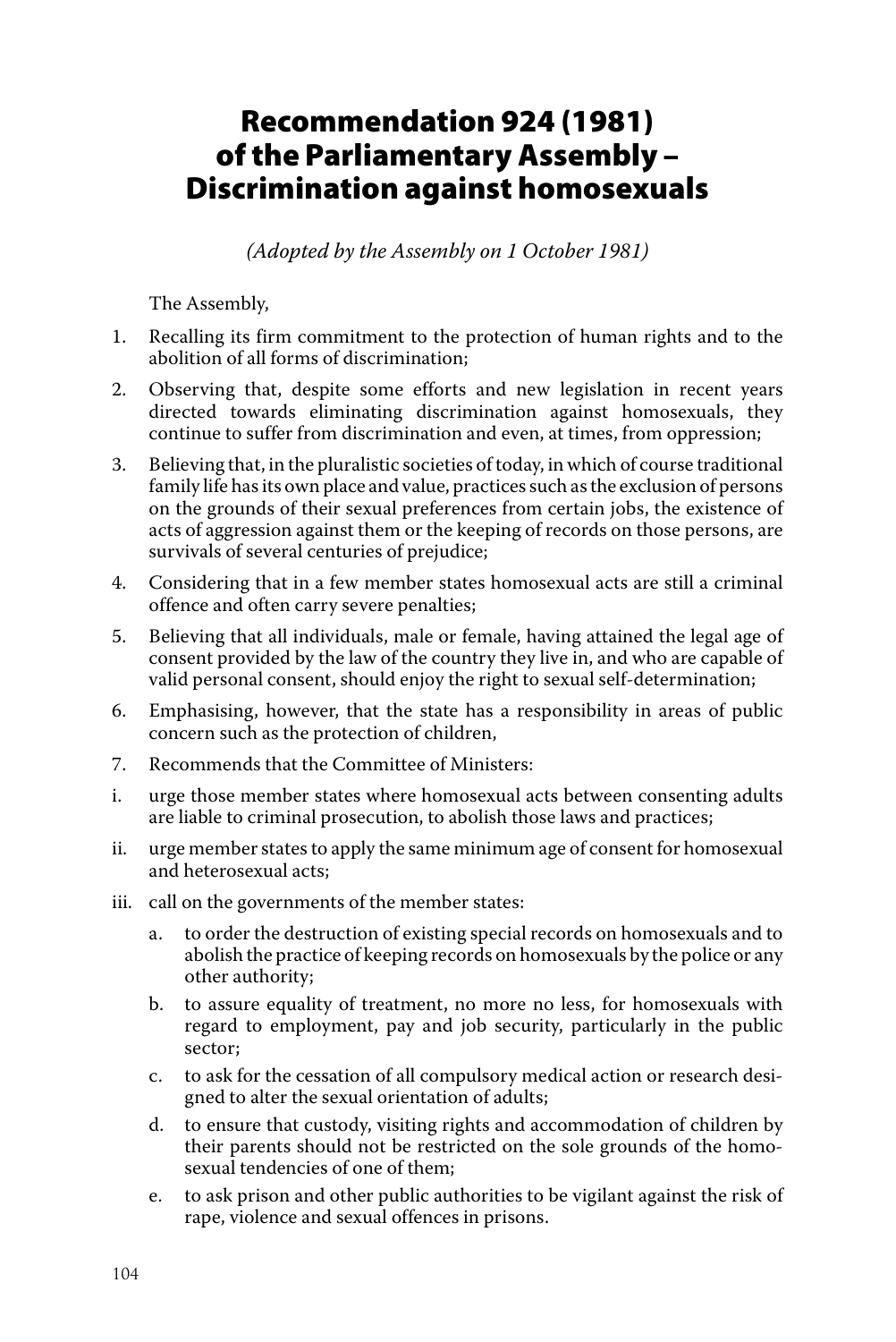# Recommendation 211 (2007) of the Congress of Local and Regional Authorities of the Council of Europe on freedom of assembly and expression for lesbians, gays, bisexuals and transgendered persons

*(Adopted by the Standing Committee of the Congress on 28 March 2007)*

- 1. True democracy requires the enjoyment of freedom of expression and assembly without interference by public authority, as enshrined in the Council of Europe's Convention for the Protection of Human Rights and Fundamental Freedoms (Articles 10 and 11);
- 2. The protection of these rights is essential for ensuring the accountability and responsiveness of governing authorities, and thus also critical to the protection of all other basic human rights;
- 3. Furthermore, the right to express and share one's identity with others is an integral part of tolerance – the principle of protecting society's diversity through a free exchange of ideas which can lead to an enrichment at the level of the individual and of society;
- 4. These freedoms naturally carry with them certain duties and responsibilities and as such, the state, regional or local authorities may impose restrictions, strictly only where these are prescribed by law, deemed necessary in a democratic society, and pursue the legitimate aims listed in the relevant regional and international human rights instruments;
- 5. Regrettably, recent homophobic incidents in a number of member states have highlighted not only the systematic violation of the basic rights of the lesbian, gay, bisexual and transgendered (LGBT) community but have shown that in many cases the very authorities who have the positive obligation to protect their citizens against discrimination are actually endorsing and in some cases actively supporting or perpetrating this injustice;
- 6. Given that freedom of expression and assembly is at the core of a democratic society, and that the role of local authorities in upholding these rights is fundamental, and in light of these recent events, the Congress of Local and Regional Authorities has drawn up an overview of the implementation of these rights at local level throughout Europe, together with the recommendations set out below;
- 7. The Congress recommends that the Committee of Ministers of the Council of Europe ask member states to ensure that:
	- a. they take a public stand against discrimination on the grounds of belonging to a sexual minority as well as appropriate steps to combat hate speech on the basis of the principles laid down in the Committee of Ministers Recommendation No. R (97) 20;
	- b. take note of and apply the forthcoming "Guidelines on Freedom of Peaceful Assembly" being drafted by the OSCE/ODIHR expert panel on freedom of assembly;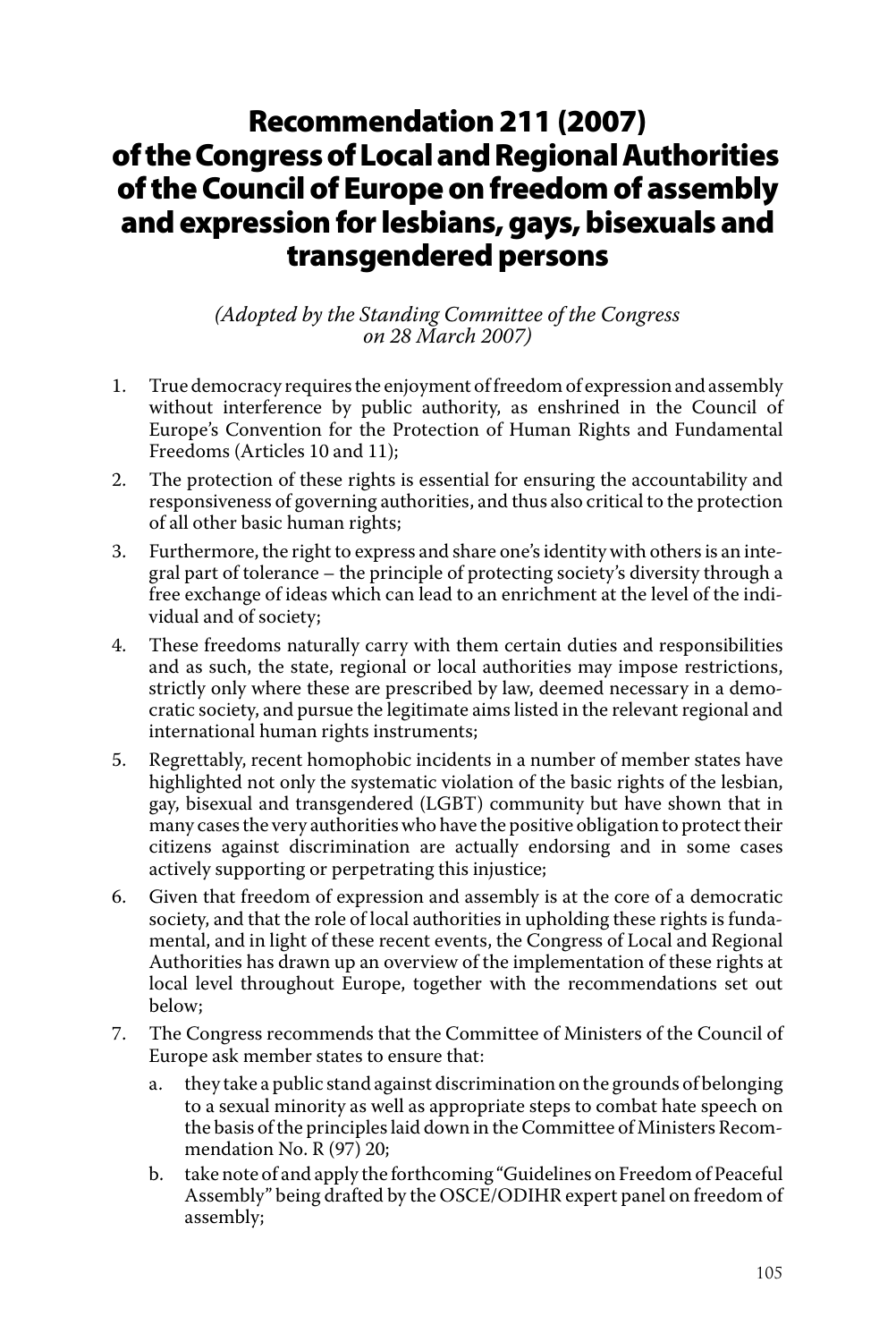- c. they investigate with all the rigour at their disposal all cases of violence, or hate speech during LGBT or LGBT-related events to determine whether discrimination or homophobia may have played a role in the commission of a crime, and ensure prosecution of those responsible;
- d. where necessary they take positive measures as required by the European Court of Human Rights, to guarantee effective freedom of assembly and expression across their national territory at state, local and regional level;
- e. any civil, criminal or administrative law measures that interfere with freedom of expression or assembly are prescribed by law, serve a legitimate aim (as stated in the relevant regional and international instruments) and are no more restrictive than is necessary to achieve that aim;
- f. LGBT groups are consulted when reforming any of the above measures to ensure the mutual benefit of all concerned and foster a spirit of co-operation rather than confrontation;
- g. organisers of events on which restrictions have been placed or which have been banned have the right of access to an independent court or tribunal so that they may challenge these restrictions;
- h. local authorities are kept informed of all new legislation and relevant case law pertaining to freedom of assembly and expression and anti-discrimination measures;
- i. while the provision of financial or other support by local authorities to the organisers of LGBT events must be provided equally to all similar groups, there should no statutory bar to local authorities assisting or publicising LGBT events;
- 8. The Congress invites the Commissioner for Human Rights to work closely with its Committee on Social Cohesion with regard to questions of discrimination against members of the LGBT community, for example in the context of cooperation with ombudspersons.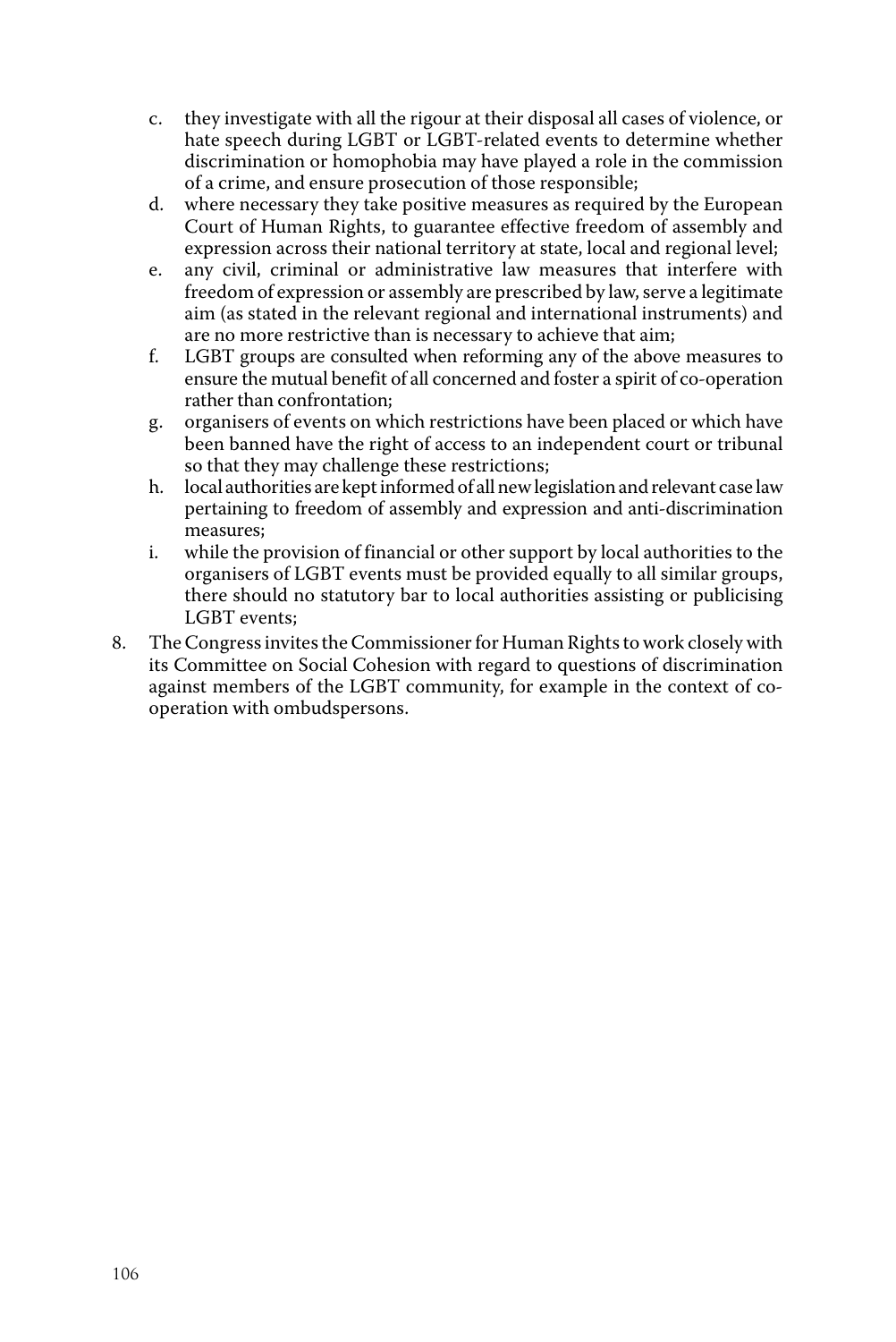### Committee of Ministers' reply to Recommendation 211(2007) of the Congress of Local and Regional Authorities of the Council of Europe on freedom of assembly and expression for lesbians, gays, bisexuals and transgendered persons

*(Adopted by the Committee of Ministers on 16 January 2008 at the 1015th meeting of the Ministers' Deputies)*

- 1. The Committee of Ministers has given careful consideration to Recommendation 211 (2007) of the Congress of Local and Regional Authorities of the Council of Europe on freedom of assembly and expression for lesbians, gays, bisexuals and transgender persons. It has brought the recommendation to the attention of the governments of the member states and has forwarded it to the Council of Europe Commissioner for Human Rights for information as well as to the Steering Committee for Human Rights (CDDH), the Steering Committee on the Media and New Communication Services (CDMC) and the Steering Committee on Local and Regional Democracy (CDLR), for information and possible comments. The comments received are appended to this reply.
- 2. The Committee of Ministers underlines that tolerance is a universal value, inseparable from a principle which is also universal, that of the equal dignity of all human beings. The Council of Europe is promoting a clear message of tolerance and non-discrimination. In particular, the Committee of Ministers shares the Congress' concerns about the right to freedom of assembly and expression for lesbian, gay, bisexual and transgender persons (LGBT) in a number of Council of Europe member states. The right to freedom of expression, in particular to share and express one's identity, is fundamental to promoting diversity and tolerance in society. The Committee of Ministers refers to its Recommendation No. R (97) 21 on the media and the promotion of a culture of tolerance, which underlines the importance of professional media practice and responsibility in protecting various groups and individuals from negative stereotyping and in reflecting their positive contributions to society. It also recalls that pursuant to Article 10 of the European Convention on Human Rights, the state is the ultimate guarantor of the right of everyone to hold opinions and to receive and impart information and ideas without interference by public authorities.
- 3. Concerning freedom of assembly, the Committee of Ministers recalls that, while the Convention allows for restrictions on the exercise of the rights to freedom of expression and freedom of assembly, such restrictions must be prescribed by law and be necessary in a democratic society in the interest of national security or public safety, for the prevention of disorder or crime, for the protection of health or morals or for the protection of the rights and freedom of others. According to the established case law of the European Court of Human Rights, peaceful demonstrations, be they in favour of the rights of LGBT persons or others, cannot be banned simply because of the existence of attitudes hostile to the demonstrators or to the causes they advocate. On the contrary, the state has a duty to take reasonable and appropriate measures to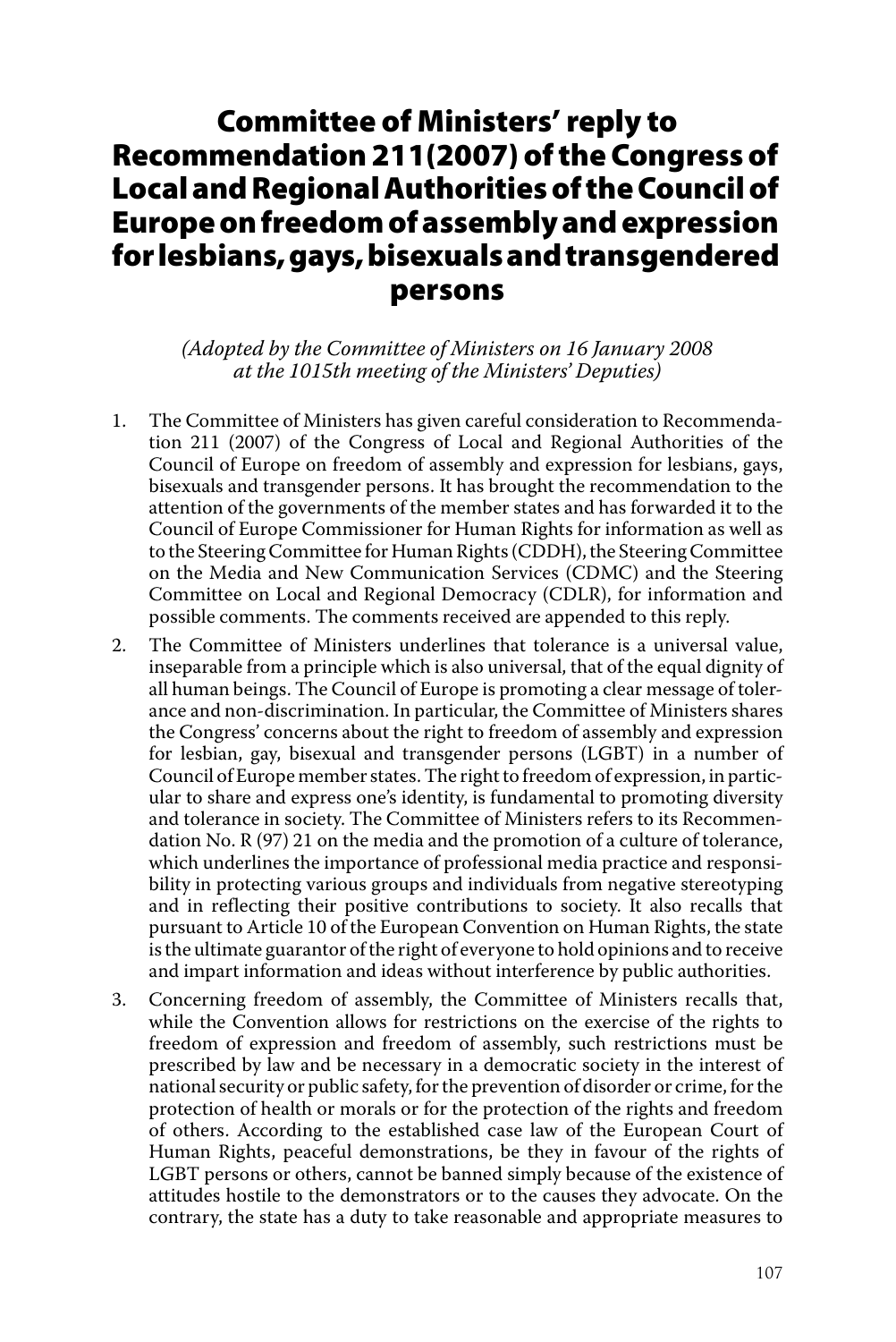enable lawful demonstrations to proceed peacefully. In a series of judgments, the Court has emphasised that any discrimination based on sexual orientation is contrary to the Convention.<sup>140</sup> All member states must observe the Convention when they apply national law, notably in the light of the case law of the Court.

- 4. Like the Congress, the Committee of Ministers believes that local authorities play a central role in upholding their citizens' rights to freedom of assembly and expression It recalls that its Recommendation No. R (97) 20 on "hate speech" asserts that public authorities and institutions have a "special responsibility to refrain from statements …, speech … and other forms of discrimination or hatred based on intolerance" (Principle 1), especially when it is disseminated through the media. Any legitimate interference with freedom of expression should be "narrowly circumscribed and applied in a lawful and non-arbitrary manner on the basis of objective criteria (and) subject to independent judicial control" (Principle 3).<sup>141</sup> In this context the Committee of Ministers wishes to invite all member states to implement its Recommendation No. R (97) 20 on "hate speech" and Recommendation No. R (97) 21 on the media and the promotion of a culture of tolerance in respect of lesbians, gays, bisexuals and transgender persons.
- 5. Finally, the Committee of Ministers refers to its reply to Written Question No. 524 by Mrs Acketoft on the "Ban on a Chişinău demonstration by homosexuals" and to its intention to enhance Council of Europe action in this area.

### *Appendix to the reply*

#### *Comments of the Steering Committee on the Media and New Communication Services (CDMC)*

The Steering Committee on the Media and New Communication Services (CDMC) fully supports and shares the views and recommendations of the Congress of Local and Regional Authorities of the Council of Europe.

The CDMC is deeply concerned by the homophobic incidences in a number of member states against lesbians, gays, bisexuals and transgender persons. Irrespective of sexual orientation, it is of paramount importance that all human beings are treated equally with respect and dignity.

The rights and freedoms of all persons, including lesbians, gays, bisexuals and transgender persons, are vital for true democracy. The right to freedom of expression, in particular to share and express one's identity, is fundamental to promoting diversity and tolerance in society. In this regard, the media plays an important role

<sup>140.</sup> Among other authorities, *Salgueiro da Silva Mouta v. Portugal*, judgment of 21 December 2001; *L. and V. v. Austria*, judgment of 9 January 2003; *Karner v. Austria*, judgment of 24 July 2003; *B.B. v. the United Kingdom*, judgment of 10 February 2004.

<sup>141.</sup> See Recommendation No. R (97) 20 on "hate speech", which provides an excellent basis on which to ask member states to take a public stand against discrimination against sexual minorities in line with the principles of the recommendation (point 7.a), to investigate and, where necessary, prosecute criminal offences against or related to lesbians, gays, bisexuals and transgender persons (point 7.c) and to ensure that any legal interference with freedom of expression is, *inter alia,* no more restrictive than necessary  $(point 7.e)$ .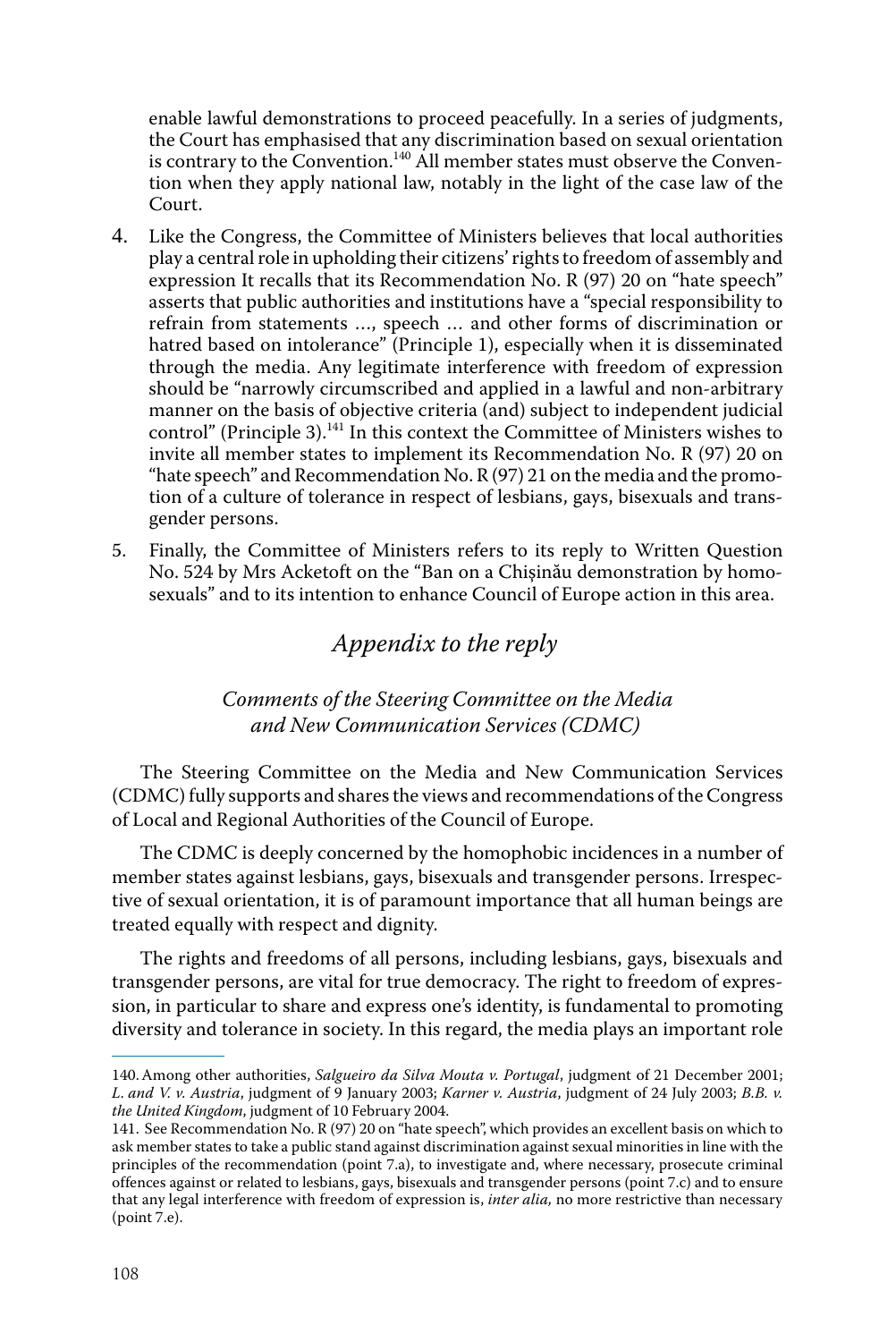in promoting understanding, social cohesion, cultural diversity and tolerance by enabling lesbians, gays, bisexuals and transgender persons to make their views heard.

In this context, the CDMC recalls Committee of Ministers' Recommendation No. R (97) 21 on the media and the promotion of a culture of tolerance, which underlines the importance of professional media practice and responsibility in protecting various groups and individuals from negative stereotyping and in reflecting their positive contributions to society.

The CDMC reasserts that, pursuant to Article 10 of the European Convention on Human Rights, the state is the ultimate guarantor of the right of everyone to hold opinions and to receive and impart information and ideas without interference by public authorities. This includes the positive obligation for the state to provide effective protection and ensure respect for lesbians, gays, bisexuals and transgender persons who wish to assemble and express themselves, even if their views are unpopular or are not shared by the majority of society.

The CDMC is extremely concerned by the "many cases" in member states where state authorities have endorsed and even supported or perpetuated discrimination against lesbians, gays, bisexuals and transgender persons. Such interference by public authorities runs contrary to Article 10 of the European Convention on Human Rights and the case law of the European Court of Human Rights.<sup>142, 143</sup>

The Committee of Ministers Recommendation No. R (97) 20 on "hate speech" asserts that public authorities and institutions have a "special responsibility to refrain from statements (…), speech (…) and other forms of discrimination or hatred based on intolerance" (Principle 1), especially when it is disseminated through the media. Any legitimate interference with freedom of expression should be "narrowly circumscribed and applied in a lawful and non-arbitrary manner on the basis of objective criteria (and) subject to independent judicial control" (Principle 3).

In this connection, the CDMC welcomes the Congress' reference to the Committee of Ministers Recommendation No. R (97) 20 on "hate speech" which provides an excellent basis on which to ask member states to take a public stand against discrimination against sexual minorities in line with the principles of the recommendation (point 7.a), to investigate and, where necessary, prosecute criminal offences against or related to lesbians, gays, bisexuals and transgender persons (point 7.c) and to ensure that any legal interference with freedom of expression is *inter alia* no more restrictive than necessary (point 7.e).

In the framework of the Congress' recommendations, the CDMC would suggest that member states are invited both to take note of and implement Committee of Ministers Recommendation No. R (97) 20 on "hate speech" and Recommendation No. R (97) 21 on the media and the promotion of a culture of tolerance in respect of lesbians, gays, bisexuals and transgender persons.

<sup>142.</sup>*Özgür Gündem v. Turkey*, judgment of 16 March 2000; *Plattform "Ärzte für das Leben" v. Austria*, judgment of 21 June 1988.

<sup>143.</sup>*Bączkowski and Others v. Poland*, judgment of 3 May 2007.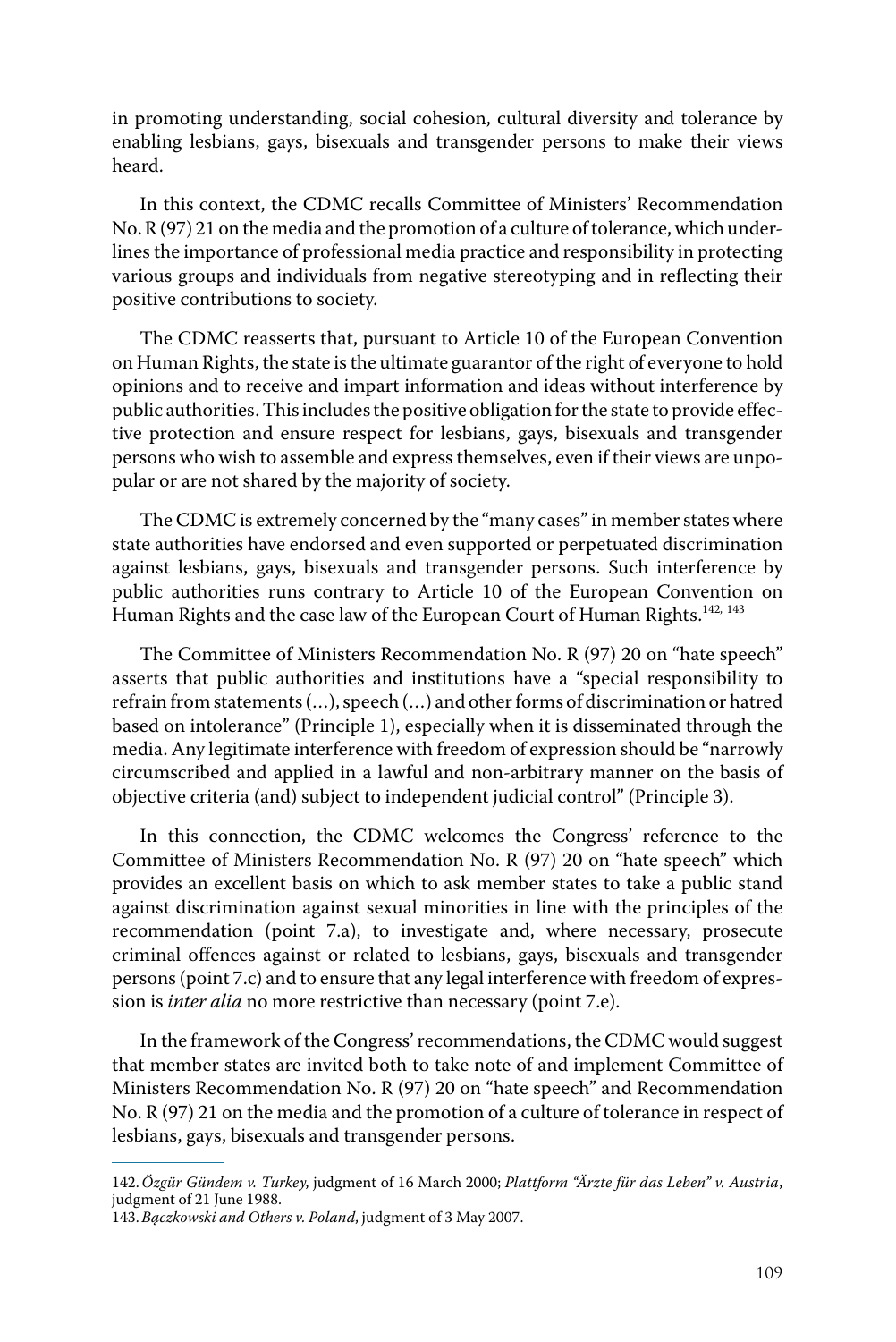# Resolution OING D (2008) RES1 of the Human Rights Grouping of the Conference of International Non-Governmental Organisations on human rights defenders working for the rights of lesbian, gay, bisexual and transgender persons

*(Adopted on 23 January 2008)*

The Human Rights Grouping of the Council of Europe INGO Conference,

Recalling that all human beings are born free and equal in dignity and rights, and that everyone is entitled to the enjoyment of human rights without distinction of any kind;

Paying tribute to all human rights defenders, whatever their particular cause or role;

Recognising the role of human rights defenders working for the rights of lesbian, gay, bisexual and transgender persons ("LGBT human rights defenders");

Concerned that in some Council of Europe member states they face intolerance, homophobic speech, violence and repeated attempts to deny them fundamental rights such as freedom of association, assembly and expression;

Disturbed that these expressions and actions are sometimes initiated or encouraged, whether directly or indirectly, by leading figures in society, particularly in politics or faith institutions;

Concerned that in some Council of Europe member states certain courts, public prosecutors and the police have on occasion failed to uphold their rights, or, worse, have worked to deny them;

Concerned that even some ombudspersons, equality institutions and human rights NGOs have been reluctant to support LGBT human rights defenders;

Welcoming the commitment of heads of state and government "to play a dynamic role" in protecting human rights defenders;

Appreciating the support of the Commissioner for Human Rights , the Secretary General and the Congress of Local and Regional Authorities through its report on freedom of assembly;

Noting the view expressed by the European Court of Human Rights in its Warsaw Equality March judgment that the positive obligation of states to secure the effective enjoyment of freedom of association and assembly "is of particular importance for persons holding unpopular views or belonging to minorities, because they are more vulnerable to victimisation";

Calls upon member states

I. to fulfil their obligation to secure the exercise of fundamental rights by LGBT human rights defenders, ensuring that there is the full support of the police, local authorities and other state institutions, and that public officials uphold these rights;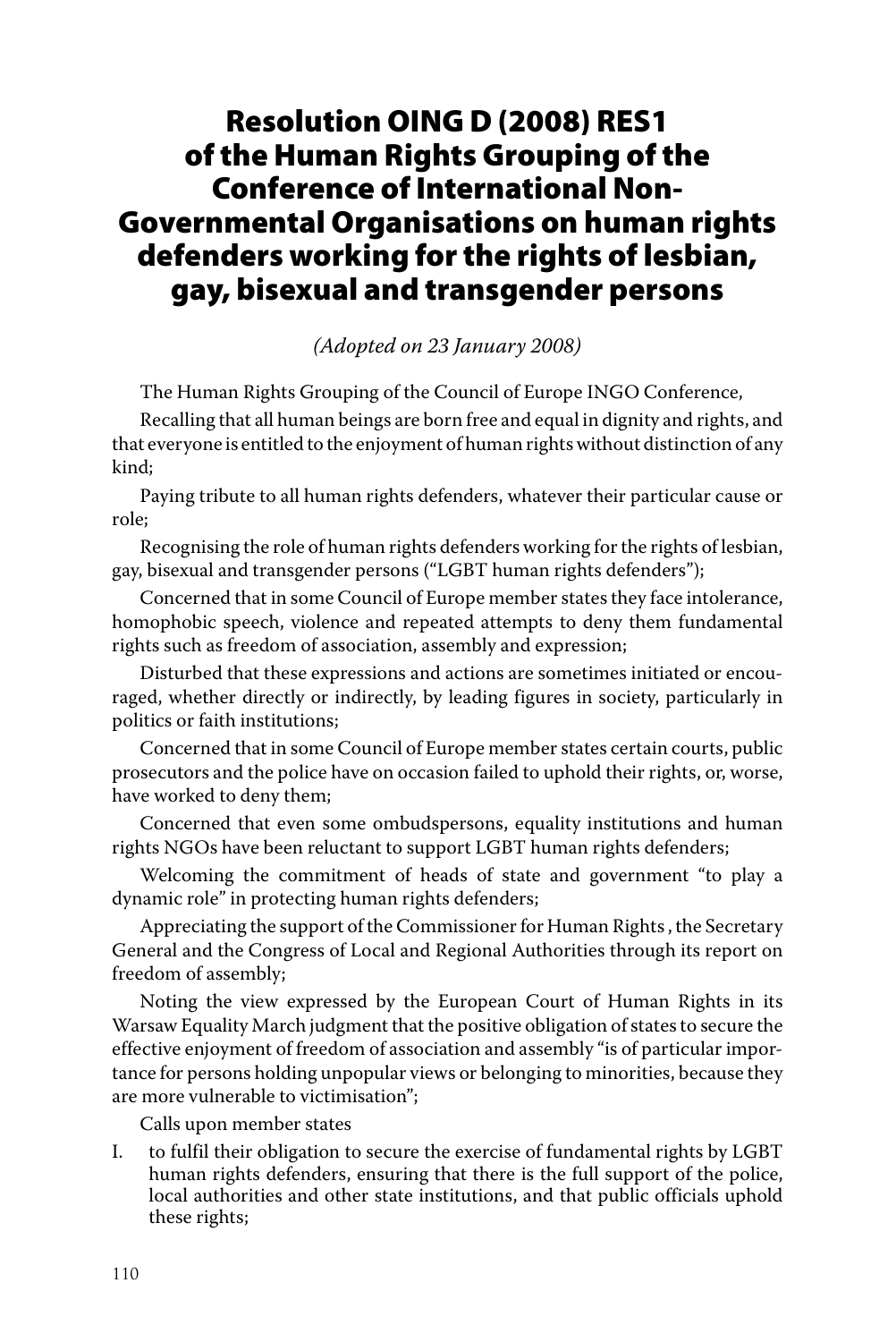II. to promote the fundamental rights of LGBT people regardless of any pressure, especially, on the basis of Article 9 of the European Convention on Human Rights, regarding such pressure from religious authorities;

The Committee of Ministers and the Parliamentary Assembly to take into consideration in the application of their systems of monitoring, the obligations undertaken by member states at the moment of accession to the council of Europe regarding the situation of human rights defenders; working for the rights of LGBT people;

The Committee of Ministers to take a lead in supporting LGBT human rights defenders, by ensuring that their needs are addressed in the work of the Council of Europe, including in any future actions to support human rights defenders, in existing programmes such as human rights in a multicultural society, and intercultural dialogue, in any successor to the "All Different, All Equal" campaign, and in the work of the intergovernmental steering committees on human rights and the media;

Politicians, faith leaders, the media and others in public life to respect the fundamental rights of LGBT people and their human rights defenders, and not only to refrain from the use of language inciting intolerance and violence, but rather to support these rights publicly, contributing to the development of a more favourable public opinion;

Ombudspersons, equality institutions and human rights NGOs to ensure the same support for LGBT human rights defenders as for those in any other field;

Those responsible for educational policy to include materials promoting understanding of the fundamental rights of LGBT people in curricula;

Members of the NGO Human Rights Grouping to work with their members to raise awareness of LGBT human rights defenders.